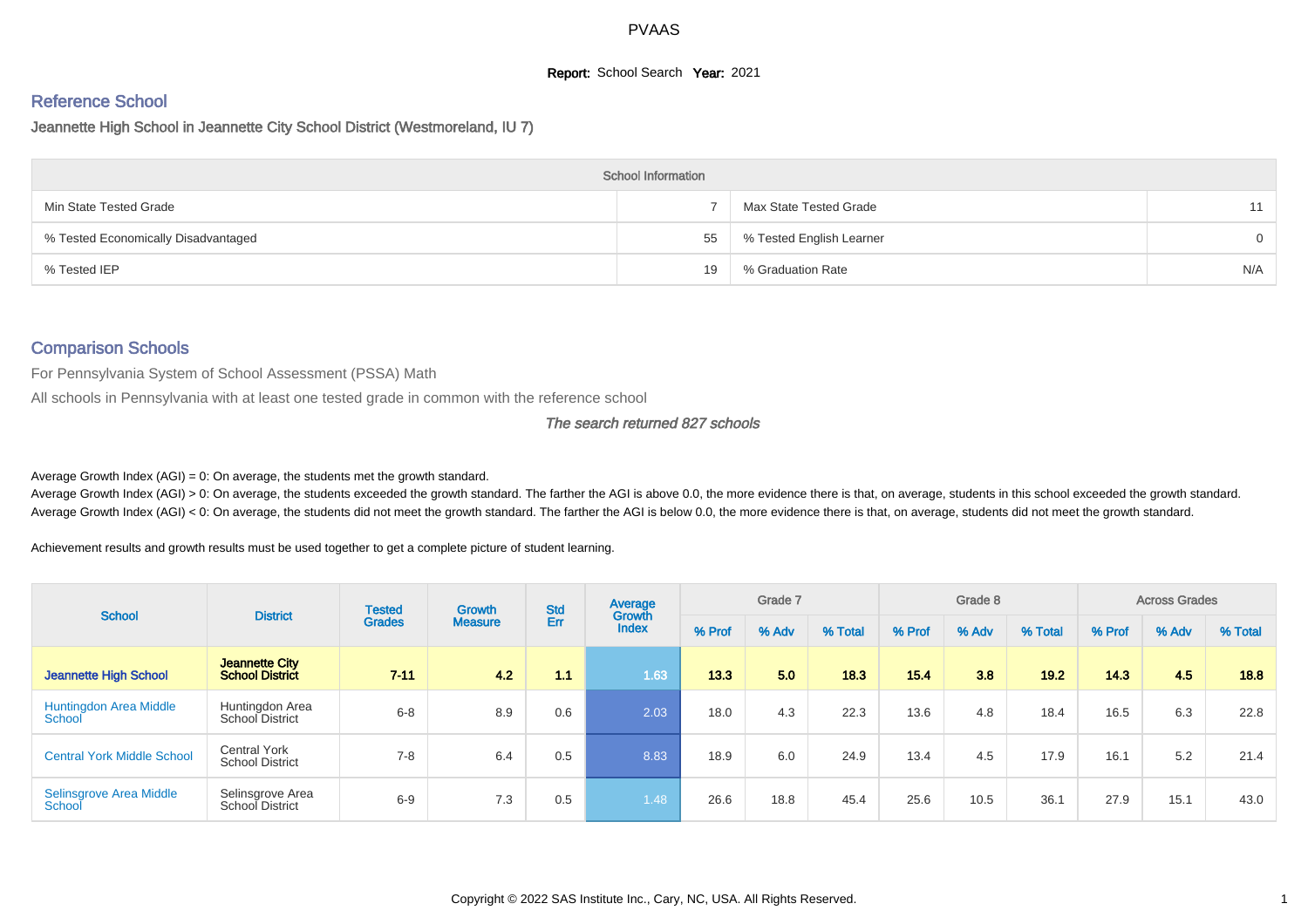|                                                             | <b>District</b>                                    | <b>Tested</b> | <b>Growth</b>  | <b>Std</b> | Average<br>Growth |        | Grade 7 |         |        | Grade 8 |         |        | <b>Across Grades</b> |         |
|-------------------------------------------------------------|----------------------------------------------------|---------------|----------------|------------|-------------------|--------|---------|---------|--------|---------|---------|--------|----------------------|---------|
| <b>School</b>                                               |                                                    | <b>Grades</b> | <b>Measure</b> | Err        | <b>Index</b>      | % Prof | % Adv   | % Total | % Prof | % Adv   | % Total | % Prof | % Adv                | % Total |
| <b>Jeannette High School</b>                                | <b>Jeannette City</b><br><b>School District</b>    | $7 - 11$      | 4.2            | 1.1        | 1.63              | 13.3   | 5.0     | 18.3    | 15.4   | 3.8     | 19.2    | 14.3   | 4.5                  | 18.8    |
| <b>Saucon Valley Middle</b><br><b>School</b>                | Saucon Valley<br>School District                   | $5-8$         | 6.7            | 0.5        | 3.15              | 31.1   | 12.1    | 43.2    | 32.8   | 16.0    | 48.8    | 32.4   | 15.8                 | 48.2    |
| <b>David E Williams Middle</b><br><b>School</b>             | Montour School<br><b>District</b>                  | $5 - 8$       | 5.0            | 0.4        | 6.86              | 26.1   | 30.4    | 56.5    | 26.9   | 31.6    | 58.6    | 29.0   | 28.2                 | 57.1    |
| <b>Homer-Center</b><br><b>Junior/Senior High School</b>     | Homer-Center<br><b>School District</b>             | $7 - 11$      | 11.2           | 1.0        | 4.77              | 20.3   | 0.0     | 20.3    | 26.9   | 13.4    | 40.3    | 23.4   | 6.4                  | 29.8    |
| <b>Mountain View Middle</b><br>School                       | <b>Cumberland Valley</b><br><b>School District</b> | $6 - 8$       | 3.7            | 0.3        | 2.21              | 27.7   | 21.3    | 49.0    | 26.5   | 14.3    | 40.8    | 29.8   | 17.0                 | 46.9    |
| <b>Williamsport Area Middle</b><br><b>School</b>            | <b>Williamsport Area</b><br>School District        | $7 - 8$       | 4.7            | 0.5        | 3.58              | 21.8   | 8.4     | 30.2    | 16.4   | 5.2     | 21.6    | 19.2   | 6.8                  | 26.0    |
| <b>Gerald G Huesken Middle</b><br>School                    | Conestoga Valley<br><b>School District</b>         | $7 - 8$       | 5.6            | 0.5        | 6.60              | 20.4   | 14.0    | 34.4    | 23.1   | 13.6    | 36.8    | 21.8   | 13.8                 | 35.6    |
| <b>Floyd C Fretz Middle</b><br><b>School</b>                | <b>Bradford Area</b><br><b>School District</b>     | $6 - 8$       | 5.6            | 0.5        | 6.77              | 18.9   | 13.9    | 32.8    | 28.0   | 7.7     | 35.7    | 23.1   | 10.3                 | 33.4    |
| <b>Circle Of Seasons Charter</b><br><b>School</b>           | Circle Of Seasons<br><b>Charter School</b>         | $3-8$         | 12.3           | 1.2        | 6.26              | 25.0   | 11.1    | 36.1    |        |         |         | 20.9   | 7.9                  | 28.8    |
| Donald H Eichhorn Middle<br><b>School</b>                   | Lewisburg Area<br>School District                  | $6 - 8$       | 6.0            | 0.6        | 4.46              | 33.1   | 29.4    | 62.5    | 18.0   | 31.6    | 49.6    | 30.1   | 28.5                 | 58.6    |
| <b>Spring-Ford Middle School</b><br><b>7th Grade Center</b> | Spring-Ford Area<br>School District                | $7 - 7$       | 4.9            | 0.5        | 9.86              | 34.3   | 16.3    | 50.6    |        |         |         | 34.3   | 16.3                 | 50.6    |
| <b>Greater Latrobe Junior</b><br><b>High School</b>         | Greater Latrobe<br><b>School District</b>          | $7 - 8$       | 4.1            | 0.6        | 1.32              | 32.2   | 18.5    | 50.7    | 23.4   | 8.0     | 31.4    | 27.6   | 13.0                 | 40.6    |
| <b>James W Parker Middle</b><br><b>School</b>               | General Mclane<br><b>School District</b>           | $5-8$         | 3.9            | 0.5        | 7.27              | 25.8   | 23.1    | 49.0    | 26.9   | 7.7     | 34.6    | 29.2   | 14.5                 | 43.8    |
| <b>Wyalusing Valley</b><br>Junior/Senior High School        | <b>Wyalusing Area</b><br>School District           | $7 - 12$      | 1.3            | 0.9        | $-6.06$           | 14.6   | 7.9     | 22.5    | 9.6    | 1.0     | 10.6    | 11.9   | 4.2                  | 16.1    |
| <b>Chestnut Ridge Middle</b><br><b>School</b>               | <b>Chestnut Ridge</b><br>School District           | $3 - 7$       | 3.3            | 0.7        | 4.64              | 36.8   | 4.2     | 41.0    |        |         |         | 28.6   | 9.5                  | 38.1    |
| Wallenpaupack Area<br><b>Middle School</b>                  | Wallenpaupack<br>Area School<br><b>District</b>    | $6 - 8$       | 2.2            | 0.6        | 1.62              | 30.6   | 8.2     | 38.8    | 13.2   | 3.5     | 16.7    | 18.1   | 5.1                  | 23.2    |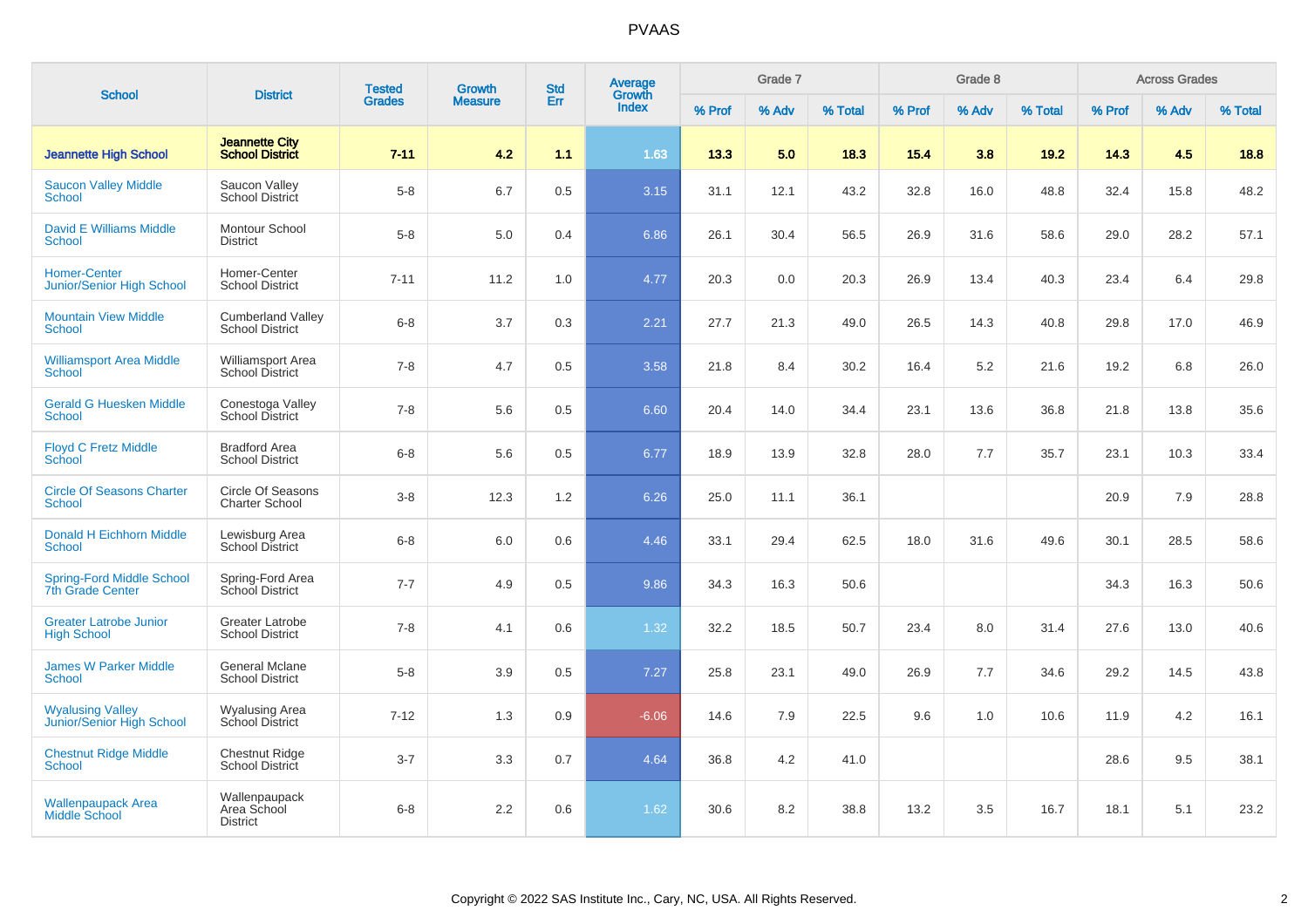| <b>School</b>                                     | <b>District</b>                                            | <b>Tested</b> | <b>Growth</b>  | <b>Std</b> | Average<br>Growth |        | Grade 7 |         |        | Grade 8 |         |        | <b>Across Grades</b> |         |
|---------------------------------------------------|------------------------------------------------------------|---------------|----------------|------------|-------------------|--------|---------|---------|--------|---------|---------|--------|----------------------|---------|
|                                                   |                                                            | <b>Grades</b> | <b>Measure</b> | Err        | <b>Index</b>      | % Prof | % Adv   | % Total | % Prof | % Adv   | % Total | % Prof | % Adv                | % Total |
| <b>Jeannette High School</b>                      | <b>Jeannette City</b><br><b>School District</b>            | $7 - 11$      | 4.2            | 1.1        | 1.63              | 13.3   | 5.0     | 18.3    | 15.4   | 3.8     | 19.2    | 14.3   | 4.5                  | 18.8    |
| <b>James S Wilson Middle</b><br>School            | Millcreek Township<br><b>School District</b>               | $6 - 8$       | 1.6            | 0.6        | 1.28              | 20.8   | 14.3    | 35.1    | 23.5   | 12.4    | 36.0    | 21.7   | 10.8                 | 32.5    |
| <b>Central Columbia Middle</b><br>School          | Central Columbia<br><b>School District</b>                 | $5 - 8$       | $3.8\,$        | 0.5        | 2.65              | 32.6   | 14.9    | 47.5    | 30.6   | 20.1    | 50.7    | 30.5   | 21.4                 | 51.8    |
| <b>Universal Daroff Charter</b><br><b>School</b>  | Universal Daroff<br><b>Charter School</b>                  | $3 - 8$       | 6.1            | 0.8        | 3.58              | 2.2    | 0.0     | 2.2     | 3.6    | 0.0     | 3.6     | 2.2    | 0.3                  | 2.5     |
| Southern Columbia Middle<br><b>School</b>         | Southern Columbia<br>Area School<br><b>District</b>        | $5 - 8$       | 1.8            | 0.6        | 0.47              | 29.0   | 14.0    | 43.0    | 15.4   | 2.2     | 17.6    | 24.0   | 7.8                  | 31.8    |
| <b>Fort Couch Middle School</b>                   | <b>Upper Saint Clair</b><br>School District                | $7 - 8$       | 3.6            | 0.5        | 2.51              | 33.3   | 35.5    | 68.8    | 31.2   | 30.5    | 61.8    | 32.2   | 32.8                 | 65.0    |
| <b>Loyalsock Township</b><br><b>Middle School</b> | Loyalsock<br>Township School<br><b>District</b>            | $6 - 8$       | 3.0            | 0.7        | 2.81              | 23.6   | 9.4     | 33.1    | 27.0   | 9.0     | 36.0    | 27.4   | 9.5                  | 36.9    |
| Indiana Area Junior High<br><b>School</b>         | Indiana Area<br><b>School District</b>                     | $6 - 8$       | 2.1            | 0.5        | 3.00              | 36.0   | 10.3    | 46.3    | 23.2   | 14.2    | 37.4    | 27.4   | 12.1                 | 39.5    |
| <b>Punxsutawney Area High</b><br><b>School</b>    | Punxsutawney<br>Area School<br><b>District</b>             | $7 - 11$      | 5.2            | 0.8        | 2.41              | 23.0   | 4.9     | 27.9    | 20.5   | 7.1     | 27.6    | 21.7   | 6.0                  | 27.7    |
| <b>Radnor Middle School</b>                       | Radnor Township<br><b>School District</b>                  | $6-8$         | 2.9            | 0.5        | $-0.58$           | 34.3   | 31.8    | 66.2    | 35.0   | 21.5    | 56.5    | 37.4   | 26.3                 | 63.7    |
| <b>South Fayette Middle</b><br><b>School</b>      | South Fayette<br><b>Township School</b><br><b>District</b> | $6 - 8$       | $-0.1$         | 0.4        | $-5.54$           | 35.5   | 24.3    | 59.8    | 30.9   | 20.9    | 51.8    | 35.6   | 21.2                 | 56.8    |
| <b>York Suburban Middle</b><br>School             | York Suburban<br><b>School District</b>                    | $6 - 8$       | $-0.3$         | 0.5        | $-0.54$           | 26.1   | 18.0    | 44.1    | 22.5   | 10.6    | 33.1    | 22.2   | 12.0                 | 34.2    |
| <b>Upper Perkiomen Middle</b><br>School           | <b>Upper Perkiomen</b><br><b>School District</b>           | $6 - 8$       | 1.7            | 0.5        | 1.66              | 28.0   | 11.6    | 39.6    | 22.9   | 10.0    | 32.8    | 24.7   | 9.2                  | 34.0    |
| <b>Rock L Butler Middle</b><br><b>School</b>      | Wellsboro Area<br><b>School District</b>                   | $5-8$         | 3.0            | 0.6        | 5.21              | 20.5   | 13.7    | 34.2    | 24.5   | 13.3    | 37.8    | 23.1   | 9.8                  | 32.9    |
| <b>Wattsburg Area Middle</b><br>School            | Wattsburg Area<br><b>School District</b>                   | $5-9$         | 4.1            | 0.6        | 0.94              | 19.6   | 7.6     | 27.2    | 31.7   | 12.9    | 44.6    | 26.1   | 14.0                 | 40.0    |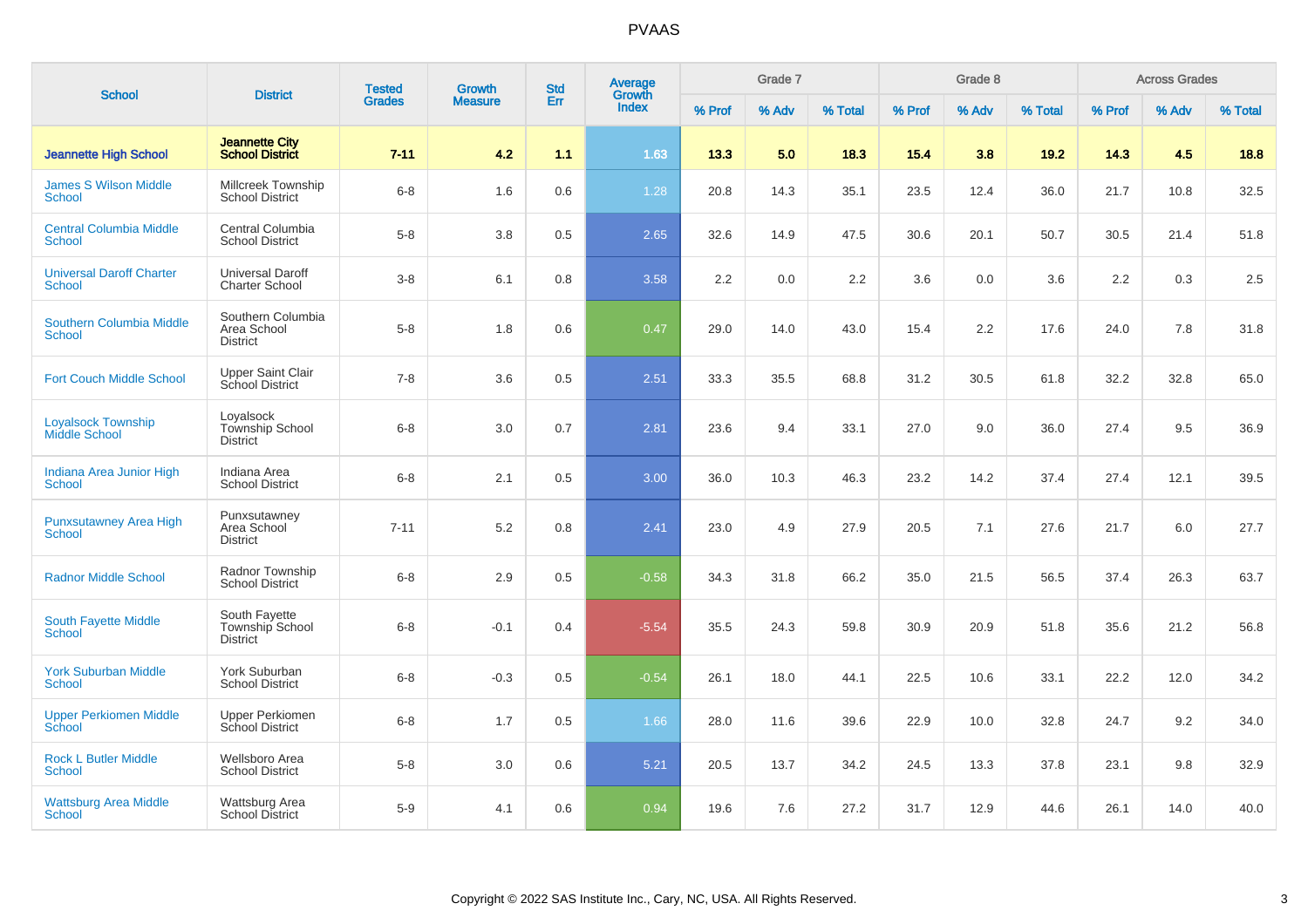| <b>School</b>                                             | <b>District</b>                                        | <b>Tested</b> | Growth         | <b>Std</b> | <b>Average</b><br>Growth |        | Grade 7 |         |        | Grade 8 |         |        | <b>Across Grades</b> |         |
|-----------------------------------------------------------|--------------------------------------------------------|---------------|----------------|------------|--------------------------|--------|---------|---------|--------|---------|---------|--------|----------------------|---------|
|                                                           |                                                        | <b>Grades</b> | <b>Measure</b> | Err        | <b>Index</b>             | % Prof | % Adv   | % Total | % Prof | % Adv   | % Total | % Prof | % Adv                | % Total |
| <b>Jeannette High School</b>                              | <b>Jeannette City</b><br><b>School District</b>        | $7 - 11$      | 4.2            | 1.1        | 1.63                     | 13.3   | 5.0     | 18.3    | 15.4   | 3.8     | 19.2    | 14.3   | 4.5                  | 18.8    |
| <b>Midd-West Middle School</b>                            | Midd-West School<br><b>District</b>                    | $6 - 7$       | 5.2            | 0.8        | 1.96                     | 18.2   | 14.1    | 32.3    |        |         |         | 27.8   | 11.7                 | 39.6    |
| <b>Upper Dauphin Area</b><br><b>Middle School</b>         | <b>Upper Dauphin</b><br>Area School<br><b>District</b> | $5 - 8$       | 1.0            | 0.7        | 1.37                     | 18.9   | 6.8     | 25.7    | 24.3   | 7.1     | 31.4    | 18.0   | 6.9                  | 24.9    |
| <b>Conneaut Valley Middle</b><br><b>School</b>            | <b>Conneaut School</b><br><b>District</b>              | $5-8$         | 2.5            | 0.7        | 3.43                     | 25.8   | 4.6     | 30.3    | 21.1   | 5.6     | 26.8    | 23.9   | 5.6                  | 29.5    |
| <b>Smethport Area</b><br><b>Junior/Senior High School</b> | Smethport Area<br>School District                      | $7 - 12$      | 7.1            | 1.1        | 3.77                     | 16.9   | 6.2     | 23.1    | 22.6   | 4.8     | 27.4    | 19.7   | 5.5                  | 25.2    |
| <b>Carbondale Area</b><br>Junior/Senior High School       | Carbondale Area<br><b>School District</b>              | $7 - 10$      | 5.8            | 0.9        | 3.43                     | 4.8    | 3.6     | 8.4     | 14.0   | 0.0     | 14.0    | 10.0   | 1.6                  | 11.6    |
| <b>Eagle View Middle School</b>                           | <b>Cumberland Valley</b><br><b>School District</b>     | $5 - 8$       | 2.8            | 0.4        | 4.83                     | 30.8   | 15.0    | 45.8    | 27.0   | 9.5     | 36.5    | 28.0   | 12.1                 | 40.1    |
| <b>Indian Crest Middle School</b>                         | Souderton Area<br><b>School District</b>               | $6 - 8$       | $-0.4$         | 0.5        | $-0.78$                  | 26.1   | 6.4     | 32.4    | 25.1   | 3.4     | 28.6    | 25.7   | 4.8                  | 30.5    |
| Kane Area Middle School                                   | Kane Area School<br><b>District</b>                    | $6 - 10$      | 5.0            | 0.8        | 3.35                     | 29.8   | 17.9    | 47.8    | 6.1    | 1.2     | 7.3     | 16.0   | 7.0                  | 23.0    |
| <b>Manheim Central Middle</b><br><b>School</b>            | Manheim Central<br><b>School District</b>              | $5 - 8$       | 2.8            | 0.4        | $-3.41$                  | 15.0   | 5.2     | 20.2    | 20.9   | 6.2     | 27.1    | 21.2   | 6.2                  | 27.4    |
| <b>Manor Middle School</b>                                | Penn Manor<br><b>School District</b>                   | $7 - 8$       | 4.2            | 0.7        | 2.56                     | 18.4   | 15.8    | 34.2    | 30.6   | 14.4    | 45.0    | 24.7   | 15.1                 | 39.7    |
| <b>Conneaut Lake Middle</b><br>School                     | Conneaut School<br><b>District</b>                     | $5 - 8$       | 4.6            | 0.7        | 1.95                     | 13.4   | 9.0     | 22.4    | 14.9   | 1.4     | 16.2    | 18.0   | 7.9                  | 25.9    |
| <b>Pequea Valley</b><br><b>Intermediate School</b>        | Pequea Valley<br>School District                       | $7 - 8$       | 4.6            | 0.8        | 2.22                     | 12.0   | 2.4     | 14.4    | 13.4   | 2.1     | 15.5    | 12.6   | $2.2\,$              | 14.9    |
| <b>Tamagua Area Middle</b><br>School                      | Tamagua Area<br>School District                        | $6 - 8$       | 1.6            | 0.6        | $-2.35$                  | 19.7   | 7.2     | 27.0    | 11.4   | 2.1     | 13.5    | 16.6   | 3.8                  | 20.4    |
| <b>Bangor Area Middle School</b>                          | Bangor Area<br><b>School District</b>                  | $7 - 8$       | 4.3            | 0.7        | 3.67                     | 20.4   | 13.6    | 34.0    | 23.2   | 6.0     | 29.1    | 21.8   | 9.7                  | 31.5    |
| <b>Welsh Valley Middle</b><br><b>School</b>               | <b>Lower Merion</b><br><b>School District</b>          | $6 - 10$      | 2.6            | 0.4        | 2.71                     | 33.3   | 31.6    | 64.9    | 29.8   | 29.1    | 59.0    | 31.6   | 31.9                 | 63.5    |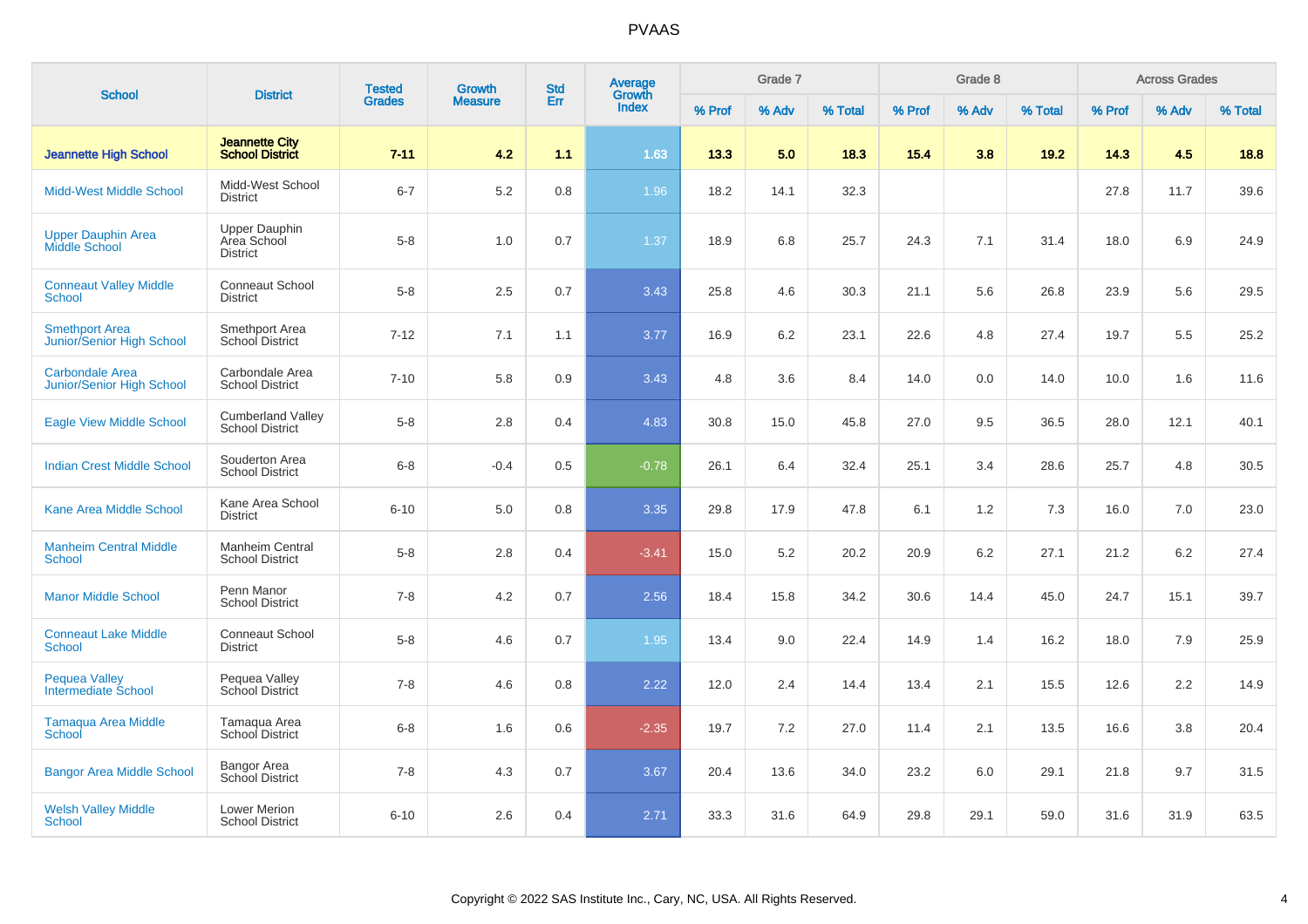| <b>School</b>                                               | <b>District</b>                                           | <b>Tested</b> | <b>Growth</b>  | <b>Std</b> | Average<br>Growth |        | Grade 7 |         |        | Grade 8 |         |        | <b>Across Grades</b> |         |
|-------------------------------------------------------------|-----------------------------------------------------------|---------------|----------------|------------|-------------------|--------|---------|---------|--------|---------|---------|--------|----------------------|---------|
|                                                             |                                                           | <b>Grades</b> | <b>Measure</b> | Err        | <b>Index</b>      | % Prof | % Adv   | % Total | % Prof | % Adv   | % Total | % Prof | % Adv                | % Total |
| <b>Jeannette High School</b>                                | <b>Jeannette City</b><br><b>School District</b>           | $7 - 11$      | 4.2            | 1.1        | 1.63              | 13.3   | 5.0     | 18.3    | 15.4   | 3.8     | 19.2    | 14.3   | 4.5                  | 18.8    |
| <b>Westlake Middle School</b>                               | Millcreek Township<br><b>School District</b>              | $6 - 8$       | 0.7            | 0.6        | $-1.92$           | 20.7   | 11.8    | 32.6    | 15.8   | 12.7    | 28.5    | 18.4   | 10.5                 | 28.9    |
| Karns City High School                                      | Karns City Area<br><b>School District</b>                 | $7 - 11$      | 4.9            | 0.8        | 4.17              | 22.6   | 3.5     | 26.1    | 17.0   | 3.8     | 20.8    | 19.9   | 3.6                  | 23.5    |
| Pennsylvania Virtual<br><b>Charter School</b>               | Pennsylvania<br>Virtual Charter<br>School                 | $3 - 11$      | 3.5            | 0.6        | 3.30              | 10.1   | 6.1     | 16.2    | 14.8   | 5.7     | 20.4    | 18.4   | 5.2                  | 23.5    |
| <b>Forest City Regional High</b><br><b>School</b>           | <b>Forest City</b><br>Regional School<br><b>District</b>  | $7 - 12$      | 8.0            | 1.3        | 3.91              | 18.9   | 10.8    | 29.7    | 31.9   | 10.6    | 42.6    | 26.2   | 10.7                 | 36.9    |
| <b>Westmont Hilltop</b><br><b>Junior/Senior High School</b> | <b>Westmont Hilltop</b><br><b>School District</b>         | $7 - 11$      | 3.4            | 0.9        | $-0.70$           | 22.2   | 6.2     | 28.4    | 26.4   | 8.8     | 35.2    | 24.4   | 7.6                  | 32.0    |
| Penn Wood Middle School                                     | <b>William Penn</b><br><b>School District</b>             | $7 - 8$       | 2.2            | 0.7        | $-1.23$           | 3.0    | 0.6     | 3.6     | 5.7    | 1.3     | 6.9     | 4.3    | 0.9                  | 5.2     |
| <b>Western Beaver County</b><br>Junior/Senior High School   | <b>Western Beaver</b><br>County School<br><b>District</b> | $6 - 11$      | 6.6            | 1.1        | 0.57              | 29.2   | 4.2     | 33.3    | 27.8   | 2.8     | 30.6    | 29.9   | 6.3                  | 36.2    |
| Millville Area Junior/Senior<br><b>High School</b>          | Millville Area<br><b>School District</b>                  | $7 - 12$      | 8.2            | 1.3        | 3.39              | 15.9   | 9.1     | 25.0    | 18.4   | 2.6     | 21.0    | 17.1   | 6.1                  | 23.2    |
| <b>Twin Valley Middle School</b>                            | <b>Twin Valley School</b><br><b>District</b>              | $5 - 8$       | 1.9            | 0.4        | 4.38              | 30.5   | 14.7    | 45.3    | 25.4   | 10.9    | 36.3    | 30.9   | 11.7                 | 42.5    |
| <b>Spring Cove Middle School</b>                            | Spring Cove<br>School District                            | $6 - 8$       | 0.8            | 0.6        | $-0.97$           | 11.0   | 3.9     | 15.0    | 12.7   | 4.0     | 16.7    | 12.9   | 4.2                  | 17.2    |
| <b>Donegal Junior High</b><br>School                        | Donegal School<br><b>District</b>                         | $7 - 8$       | 3.9            | 0.6        | 4.13              | 12.4   | 14.8    | 27.2    | 16.6   | 9.5     | 26.0    | 14.5   | 12.1                 | 26.6    |
| <b>Chester Community</b><br><b>Charter School</b>           | Chester<br><b>Community Charter</b><br>School             | $3 - 8$       | 3.5            | 0.6        | 2.80              | 3.2    | 1.1     | 4.3     | 2.6    | 0.0     | 2.6     | 2.1    | 0.4                  | 2.5     |
| <b>Bala-Cynwyd Middle</b><br><b>School</b>                  | <b>Lower Merion</b><br><b>School District</b>             | $6 - 8$       | 2.5            | 0.4        | 2.13              | 34.5   | 30.9    | 65.5    | 36.0   | 27.7    | 63.7    | 33.8   | 33.0                 | 66.8    |
| <b>Freeport Area Middle</b><br>School                       | Freeport Area<br><b>School District</b>                   | $6 - 8$       | 2.8            | 0.6        | $-4.11$           | 34.3   | 12.7    | 47.0    | 19.1   | 9.9     | 29.0    | 26.7   | 12.6                 | 39.3    |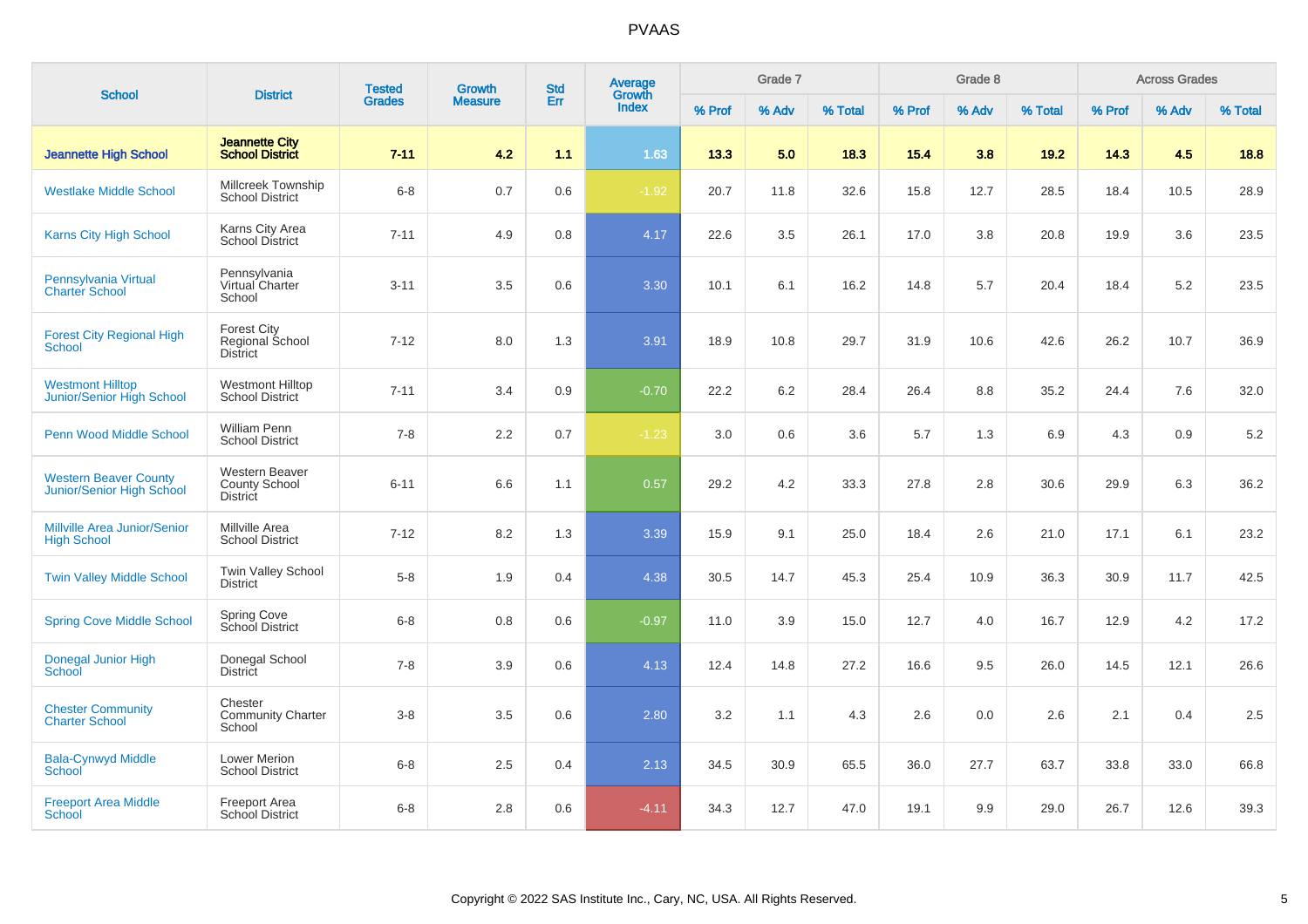| <b>School</b>                                               | <b>District</b>                                          | <b>Tested</b> | Growth         | <b>Std</b> | <b>Average</b>  |        | Grade 7 |         |        | Grade 8 |         |        | <b>Across Grades</b> |         |
|-------------------------------------------------------------|----------------------------------------------------------|---------------|----------------|------------|-----------------|--------|---------|---------|--------|---------|---------|--------|----------------------|---------|
|                                                             |                                                          | <b>Grades</b> | <b>Measure</b> | Err        | Growth<br>Index | % Prof | % Adv   | % Total | % Prof | % Adv   | % Total | % Prof | % Adv                | % Total |
| <b>Jeannette High School</b>                                | <b>Jeannette City</b><br><b>School District</b>          | $7 - 11$      | 4.2            | 1.1        | 1.63            | 13.3   | 5.0     | 18.3    | 15.4   | 3.8     | 19.2    | 14.3   | 4.5                  | 18.8    |
| <b>Bedford Middle School</b>                                | Bedford Area<br><b>School District</b>                   | $6 - 8$       | 3.8            | 0.6        | 1.26            | 25.4   | 8.8     | 34.2    | 24.2   | 7.8     | 32.0    | 27.2   | 8.1                  | 35.3    |
| <b>Chestnut Ridge Senior</b><br><b>High School</b>          | <b>Chestnut Ridge</b><br>School District                 | $8 - 12$      | 7.1            | 1.2        | 6.03            |        |         |         | 18.4   | 10.2    | 28.6    | 18.4   | 10.2                 | 28.6    |
| <b>Dorseyville Middle School</b>                            | Fox Chapel Area<br>School District                       | $4 - 8$       | 1.4            | 0.4        | $-1.93$         | 32.7   | 30.2    | 62.9    | 28.3   | 27.6    | 55.8    | 30.9   | 28.7                 | 59.6    |
| <b>Harlan Rowe Middle</b><br>School                         | Athens Area<br><b>School District</b>                    | $6 - 8$       | 3.5            | 0.6        | 0.76            | 22.2   | 5.2     | 27.4    | 19.3   | 10.7    | 30.0    | 23.2   | 7.3                  | 30.5    |
| <b>Lehighton Area Middle</b><br><b>School</b>               | Lehighton Area<br>School District                        | $6 - 8$       | 3.3            | 0.6        | 3.38            | 12.1   | 5.8     | 17.8    | 14.7   | 1.8     | 16.6    | 16.7   | 3.9                  | 20.6    |
| <b>Springfield Township</b><br><b>Middle School</b>         | Springfield<br><b>Township School</b><br><b>District</b> | $6 - 8$       | 2.5            | 0.5        | 2.37            | 28.4   | 21.9    | 50.3    | 31.7   | 17.2    | 49.0    | 28.9   | 16.7                 | 45.6    |
| <b>Newtown Middle School</b>                                | Council Rock<br><b>School District</b>                   | $7 - 8$       | 2.7            | 0.4        | 3.56            | 29.4   | 20.0    | 49.4    | 26.6   | 22.0    | 48.6    | 28.1   | 21.0                 | 49.1    |
| <b>Independence Charter</b><br>School                       | Independence<br><b>Charter School</b>                    | $3-8$         | 1.4            | 0.7        | 2.08            | 21.0   | 4.9     | 25.9    | 24.1   | 8.6     | 32.8    | 19.7   | 7.2                  | 26.9    |
| <b>Mifflin County Junior High</b><br><b>School</b>          | <b>Mifflin County</b><br><b>School District</b>          | $8 - 9$       | 3.9            | 0.7        | 5.91            |        |         |         | 10.7   | 1.5     | 12.2    | 10.7   | 1.5                  | 12.2    |
| <b>Otto-Eldred Junior/Senior</b><br><b>High School</b>      | Otto-Eldred School<br><b>District</b>                    | $7 - 11$      | 7.2            | 1.2        | 3.89            | 20.0   | 15.6    | 35.6    | 25.0   | 6.2     | 31.2    | 22.6   | 10.8                 | 33.3    |
| Esperanza Academy<br><b>Charter School</b>                  | Esperanza<br>Academy Charter<br>School                   | $4 - 11$      | 2.8            | 0.5        | 2.75            | 4.2    | 0.0     | 4.2     | 0.5    | 0.0     | 0.5     | 1.8    | 0.0                  | 1.8     |
| <b>Bellwood Antis Middle</b><br><b>School</b>               | Bellwood-Antis<br><b>School District</b>                 | $5-8$         | 2.2            | 0.6        | $-0.86$         | 29.4   | 15.3    | 44.7    | 14.1   | 6.5     | 20.6    | 18.4   | 8.8                  | 27.1    |
| <b>North Schuylkill</b><br><b>Junior/Senior High School</b> | North Schuylkill<br><b>School District</b>               | $7 - 11$      | 4.0            | 0.7        | 3.79            | 5.8    | 3.9     | 9.7     | 11.8   | 6.7     | 18.5    | 8.6    | 5.2                  | 13.8    |
| <b>Marshall Middle School</b>                               | North Allegheny<br>School District                       | $6 - 8$       | 0.3            | 0.5        | $-0.29$         | 32.5   | 29.0    | 61.4    | 32.6   | 19.1    | 51.7    | 34.6   | 21.0                 | 55.7    |
| <b>Chambersburg Area</b><br>Middle School - South           | Chambersburg<br>Area School<br><b>District</b>           | $6 - 8$       | $-0.2$         | 0.4        | $-2.90$         | 16.5   | 7.5     | 24.0    | 9.2    | 4.3     | 13.5    | 12.9   | 4.8                  | 17.6    |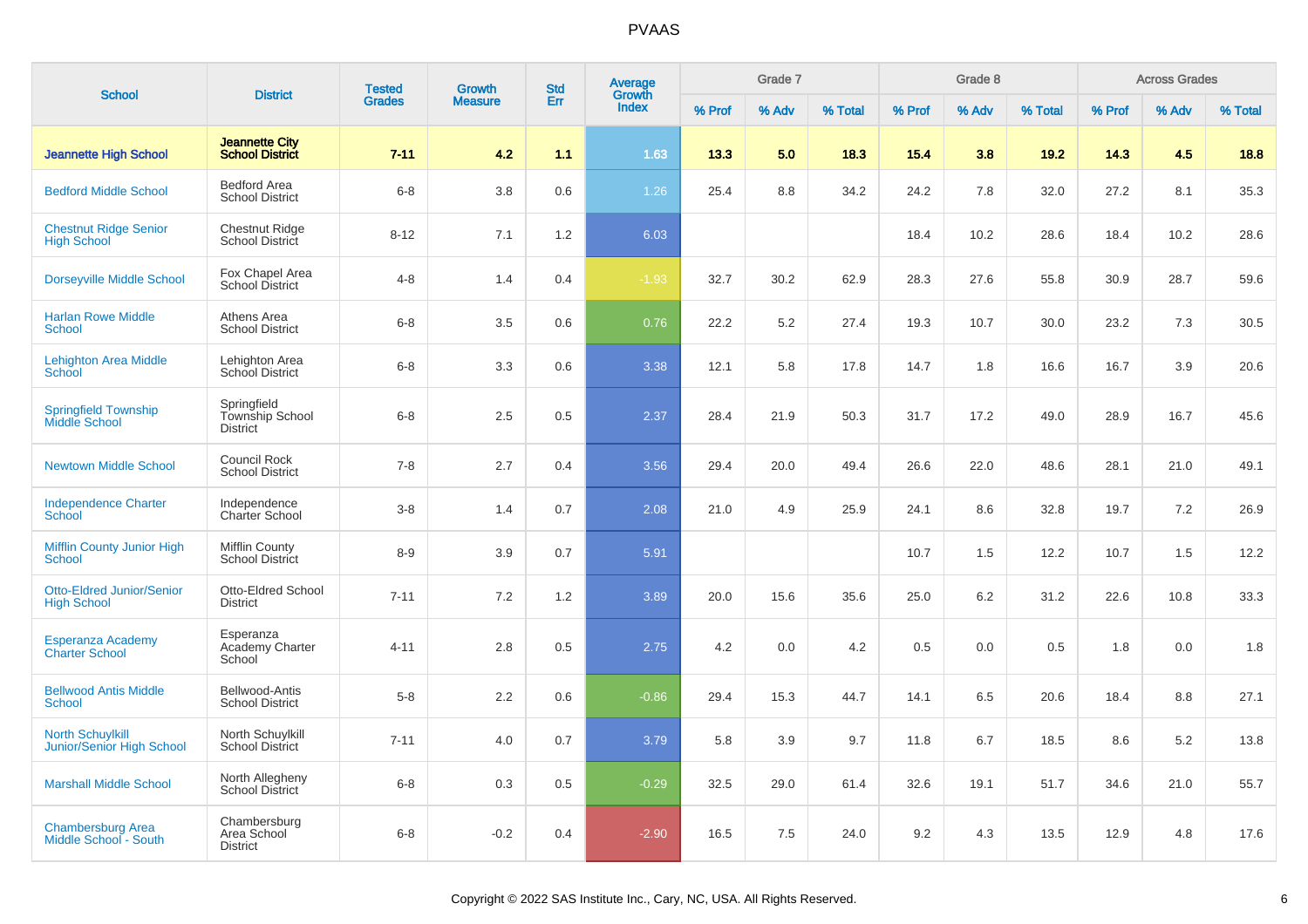| <b>School</b>                                           | <b>District</b>                                         | <b>Tested</b> | <b>Growth</b>  | <b>Std</b> | Average<br>Growth |        | Grade 7 |         |        | Grade 8 |         |        | <b>Across Grades</b> |         |
|---------------------------------------------------------|---------------------------------------------------------|---------------|----------------|------------|-------------------|--------|---------|---------|--------|---------|---------|--------|----------------------|---------|
|                                                         |                                                         | <b>Grades</b> | <b>Measure</b> | Err        | Index             | % Prof | % Adv   | % Total | % Prof | % Adv   | % Total | % Prof | % Adv                | % Total |
| <b>Jeannette High School</b>                            | <b>Jeannette City</b><br><b>School District</b>         | $7 - 11$      | 4.2            | 1.1        | 1.63              | 13.3   | 5.0     | 18.3    | 15.4   | 3.8     | 19.2    | 14.3   | 4.5                  | 18.8    |
| <b>Maple Avenue Middle</b><br>School                    | Littlestown Area<br><b>School District</b>              | $6 - 8$       | 2.8            | 0.6        | 2.21              | 14.0   | 4.7     | 18.7    | 21.0   | 4.0     | 25.0    | 17.2   | 3.4                  | 20.6    |
| <b>Innovative Arts Academy</b><br><b>Charter School</b> | <b>Innovative Arts</b><br>Academy Charter<br>School     | $6 - 11$      | $-1.5$         | 0.8        | $-4.99$           | 0.0    | 0.0     | 0.0     | 3.4    | 0.0     | 3.4     | 1.4    | 0.0                  | 1.4     |
| <b>Palmyra Area Middle</b><br><b>School</b>             | Palmyra Area<br>School District                         | $6 - 8$       | 0.3            | 0.4        | $-1.43$           | 25.5   | 12.2    | 37.6    | 29.8   | 12.2    | 42.0    | 27.5   | 10.8                 | 38.3    |
| South Park Middle School                                | South Park School<br><b>District</b>                    | $5 - 8$       | 3.3            | 0.6        | 0.05              | 22.0   | 17.0    | 39.0    | 24.0   | 8.6     | 32.7    | 26.4   | 12.4                 | 38.8    |
| <b>Wayne Highlands Middle</b><br><b>School</b>          | Wayne Highlands<br>School District                      | $6 - 8$       | 3.5            | 0.6        | 1.90              | 27.0   | 15.6    | 42.6    | 26.2   | 3.3     | 29.5    | 27.9   | 10.1                 | 37.9    |
| <b>Eisenhower M/Hs</b>                                  | <b>Warren County</b><br>School District                 | $6 - 11$      | 4.9            | 0.9        | $-1.30$           | 16.4   | 3.6     | 20.0    | 25.9   | 5.6     | 31.5    | 21.6   | 6.1                  | 27.6    |
| <b>Bear Creek Community</b><br><b>Charter School</b>    | <b>Bear Creek</b><br><b>Community Charter</b><br>School | $3 - 8$       | 4.4            | 0.8        | 1.78              | 23.1   | 5.8     | 28.8    | 18.4   | 0.0     | 18.4    | 27.2   | 7.9                  | 35.1    |
| <b>Dubois Area Middle School</b>                        | Dubois Area<br><b>School District</b>                   | $5 - 8$       | 2.1            | 0.4        | 1.65              | 18.8   | 5.9     | 24.6    | 14.2   | 5.3     | 19.5    | 19.2   | 7.6                  | 26.8    |
| <b>Bellefonte Area Middle</b><br><b>School</b>          | <b>Bellefonte Area</b><br><b>School District</b>        | $6 - 8$       | 1.8            | 0.5        | $-0.06$           | 23.4   | 5.5     | 29.0    | 14.8   | 9.9     | 24.8    | 22.9   | 7.8                  | 30.7    |
| <b>Emory H Markle Middle</b><br>School                  | South Western<br><b>School District</b>                 | $6 - 8$       | 2.2            | 0.4        | 0.97              | 18.0   | 6.1     | 24.1    | 19.5   | 10.3    | 29.8    | 17.8   | 9.4                  | 27.2    |
| <b>Mount Union Area Junior</b><br><b>High School</b>    | Mount Union Area<br><b>School District</b>              | $6 - 8$       | 4.1            | 0.8        | 1.60              | 13.4   | 2.4     | 15.8    | 0.0    | 1.2     | 1.2     | 8.5    | 1.2                  | 9.8     |
| <b>Delahunty Middle School</b>                          | Hermitage School<br><b>District</b>                     | $6 - 7$       | 3.7            | 0.7        | 4.29              | 30.8   | 19.6    | 50.4    |        |         |         | 32.5   | 20.6                 | 53.2    |
| <b>Sheffield M/Hs</b>                                   | <b>Warren County</b><br>School District                 | $6 - 11$      | 5.2            | 1.2        | 1.31              | 12.1   | 0.0     | 12.1    | 6.4    | 6.4     | 12.9    | 9.9    | 3.0                  | 12.9    |
| <b>Marticville Middle School</b>                        | Penn Manor<br><b>School District</b>                    | $7 - 8$       | 3.9            | 0.7        | 3.14              | 32.9   | 10.7    | 43.6    | 29.5   | 6.2     | 35.7    | 31.4   | 8.8                  | 40.2    |
| Maplewood Junior/Senior<br><b>High School</b>           | <b>Penncrest School</b><br><b>District</b>              | $7 - 11$      | 3.2            | 1.0        | $-0.64$           | 12.1   | 7.6     | 19.7    | 11.8   | 0.0     | 11.8    | 12.0   | 3.5                  | 15.5    |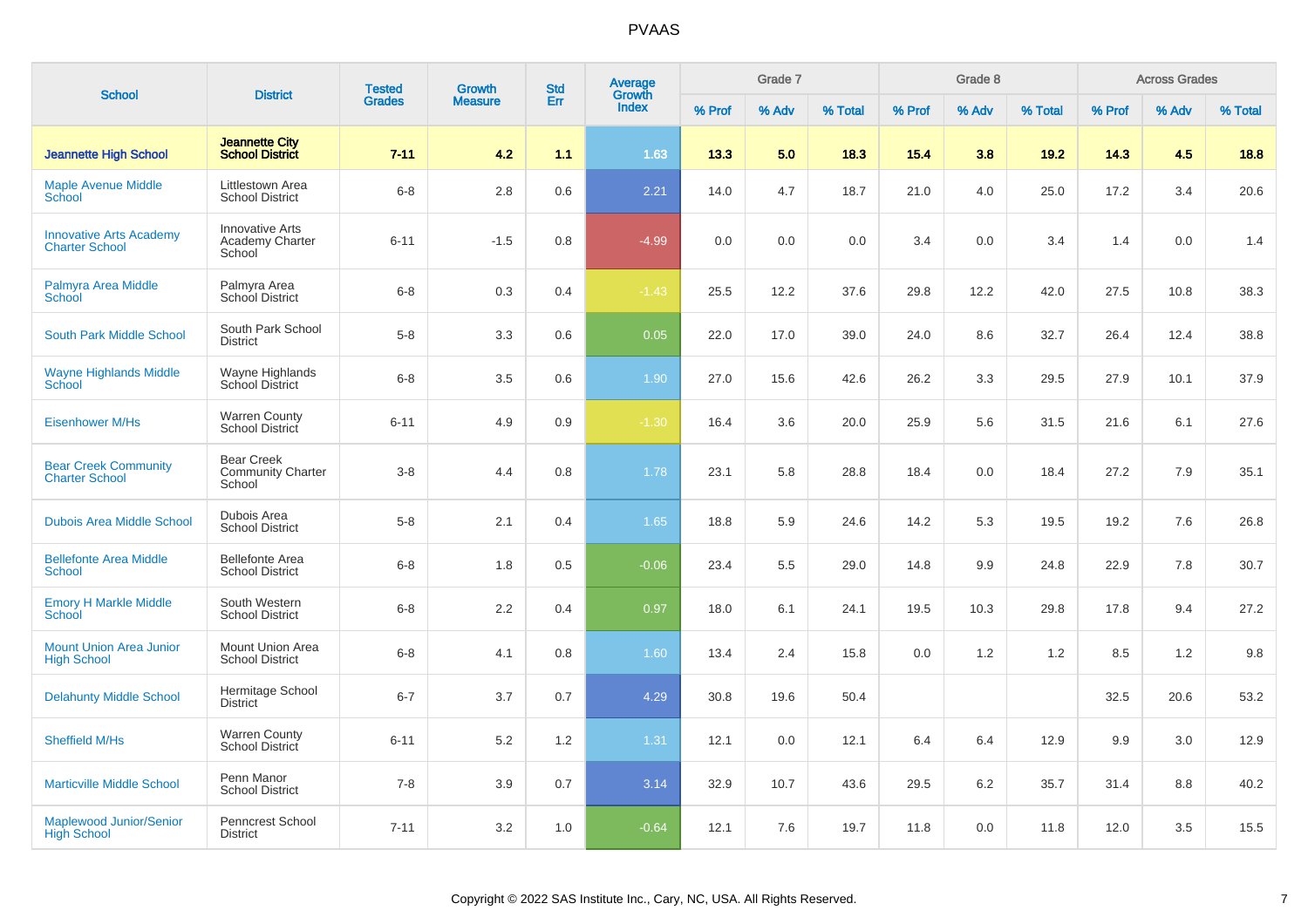| <b>School</b>                                               | <b>District</b>                                 | <b>Tested</b> | Growth         | <b>Std</b> | Average<br>Growth |        | Grade 7 |         |        | Grade 8 |         |        | <b>Across Grades</b> |         |
|-------------------------------------------------------------|-------------------------------------------------|---------------|----------------|------------|-------------------|--------|---------|---------|--------|---------|---------|--------|----------------------|---------|
|                                                             |                                                 | <b>Grades</b> | <b>Measure</b> | Err        | <b>Index</b>      | % Prof | % Adv   | % Total | % Prof | % Adv   | % Total | % Prof | % Adv                | % Total |
| <b>Jeannette High School</b>                                | <b>Jeannette City</b><br><b>School District</b> | $7 - 11$      | 4.2            | 1.1        | 1.63              | 13.3   | 5.0     | 18.3    | 15.4   | 3.8     | 19.2    | 14.3   | 4.5                  | 18.8    |
| Johnsonburg Area High<br>School                             | Johnsonburg Area<br>School District             | $7 - 11$      | 4.4            | 1.2        | $-0.13$           | 18.6   | 7.0     | 25.6    | 15.6   | 2.2     | 17.8    | 17.0   | 4.6                  | 21.6    |
| <b>Deer Lakes Middle School</b>                             | Deer Lakes School<br><b>District</b>            | $6 - 8$       | 3.2            | 0.6        | $-0.32$           | 25.4   | 19.2    | 44.6    | 24.8   | 4.0     | 28.7    | 24.9   | 11.9                 | 36.7    |
| Steelton-Highspire High<br>School                           | Steelton-Highspire<br><b>School District</b>    | $7 - 11$      | 4.5            | 0.9        | 2.70              | 0.0    | 0.0     | 0.0     | 0.0    | 0.0     | 0.0     | 0.0    | 0.0                  | 0.0     |
| <b>Cameron County</b><br>Junior/Senior High School          | <b>Cameron County</b><br><b>School District</b> | $7 - 12$      | 6.7            | 1.3        | 2.95              | 7.3    | 2.4     | 9.8     | 13.5   | 0.0     | 13.5    | 10.3   | 1.3                  | 11.5    |
| <b>Riverside Junior/Senior</b><br><b>High School</b>        | <b>Riverside School</b><br><b>District</b>      | $7 - 11$      | 3.4            | 0.8        | 0.77              | 17.0   | 14.0    | 31.0    | 16.5   | 4.6     | 21.1    | 16.8   | 9.1                  | 25.8    |
| <b>Klinger Middle School</b>                                | <b>Centennial School</b><br><b>District</b>     | $6 - 8$       | 1.5            | 0.5        | 1.66              | 21.2   | 4.2     | 25.4    | 13.3   | 5.6     | 18.9    | 17.9   | 4.3                  | 22.2    |
| <b>Russell Byers Charter</b><br><b>School</b>               | <b>Russell Byers</b><br>Charter School          | $3 - 8$       | 1.5            | 0.8        | 1.85              | 0.0    | 0.0     | 0.0     | 0.0    | 0.0     | 0.0     | 3.2    | 1.9                  | 5.2     |
| <b>Greenwood Middle School</b>                              | Greenwood School<br><b>District</b>             | $6 - 10$      | 4.6            | 0.9        | 3.87              | 9.1    | 1.8     | 10.9    | 25.9   | 14.8    | 40.7    | 22.2   | 8.0                  | 30.2    |
| <b>Blacklick Valley</b><br><b>Junior/Senior High School</b> | <b>Blacklick Valley</b><br>School District      | $7 - 11$      | 6.3            | 1.3        | 3.08              | 17.0   | 0.0     | 17.0    | 14.3   | 4.8     | 19.0    | 15.7   | 2.2                  | 18.0    |
| <b>Centerville Middle School</b>                            | <b>Hempfield School</b><br><b>District</b>      | $7 - 8$       | 2.8            | 0.6        | 2.73              | 22.0   | 21.6    | 43.6    | 24.7   | 20.1    | 44.8    | 23.3   | 20.9                 | 44.2    |
| <b>Central Mountain Middle</b><br><b>School</b>             | <b>Keystone Central</b><br>School District      | $5 - 8$       | 1.9            | 0.4        | $-1.56$           | 12.4   | 3.7     | 16.0    | 10.4   | 2.4     | 12.8    | 15.4   | 5.7                  | 21.1    |
| <b>Camp Curtin Academy</b>                                  | Harrisburg City<br>School District              | $5 - 8$       | 2.4            | 0.6        | 3.77              | 0.8    | 0.0     | 0.8     | 0.0    | 0.0     | 0.0     | 0.4    | 0.0                  | 0.4     |
| <b>Infinity Charter School</b>                              | Infinity Charter<br>School                      | $3 - 8$       | 5.9            | 1.2        | 3.22              | 41.7   | 45.8    | 87.5    | 38.1   | 19.0    | 57.1    | 38.7   | 29.6                 | 68.3    |
| <b>Newport Middle School</b>                                | Newport School<br><b>District</b>               | $6 - 8$       | 3.7            | 0.8        | 3.09              | 15.9   | 0.0     | 15.9    | 27.4   | 4.8     | 32.3    | 22.8   | 4.1                  | 26.9    |
| Pennsylvania Cyber<br><b>Charter School</b>                 | Pennsylvania<br><b>Cyber Charter</b><br>School  | $3 - 11$      | 1.9            | 0.5        | 3.75              | 11.7   | 3.5     | 15.2    | 6.5    | 1.6     | 8.1     | 12.6   | 4.4                  | 17.1    |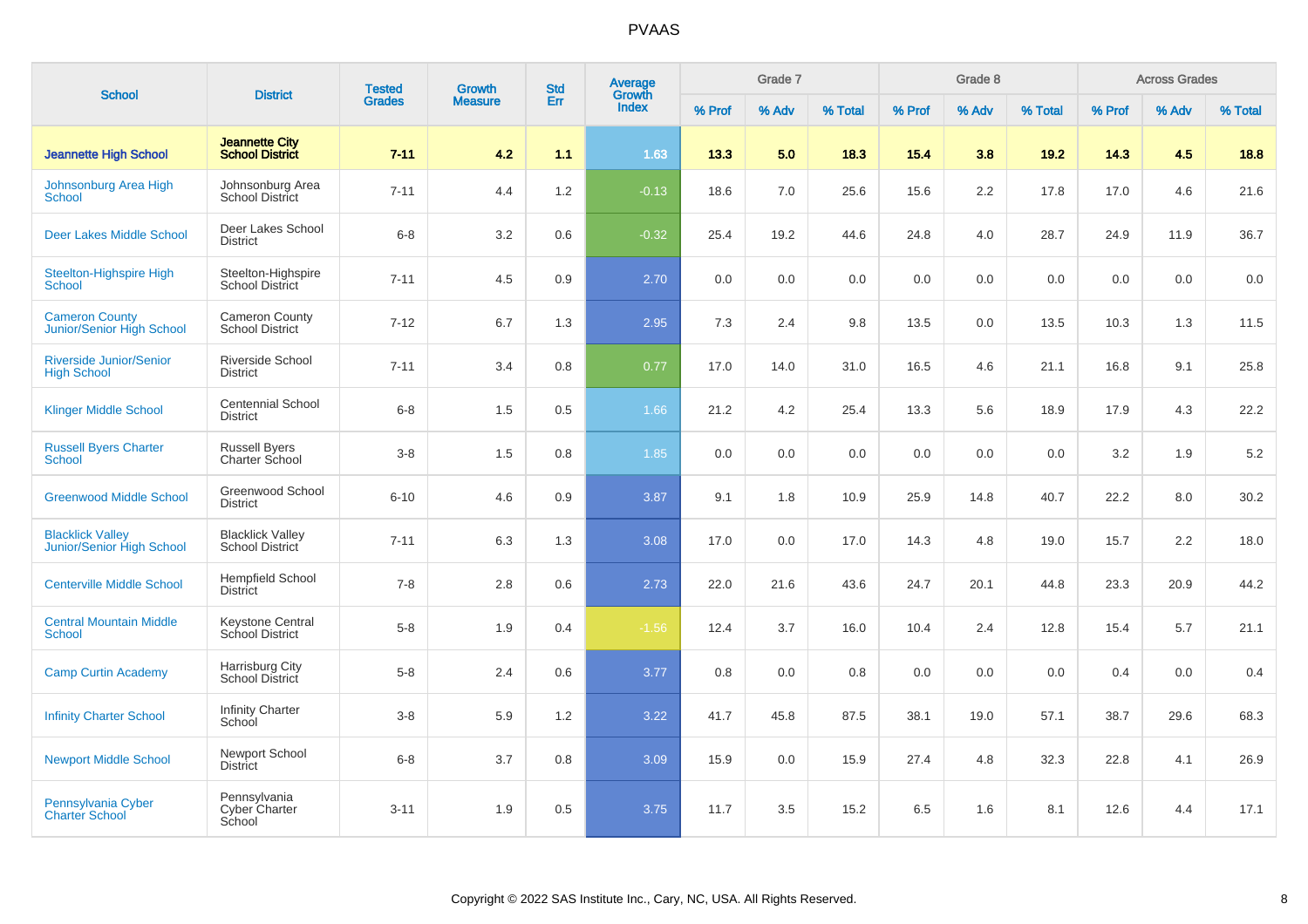| <b>School</b>                                         | <b>District</b>                                                    | <b>Tested</b> | <b>Growth</b>  | <b>Std</b> | Average                |        | Grade 7 |         |        | Grade 8 |         |        | <b>Across Grades</b> |         |
|-------------------------------------------------------|--------------------------------------------------------------------|---------------|----------------|------------|------------------------|--------|---------|---------|--------|---------|---------|--------|----------------------|---------|
|                                                       |                                                                    | <b>Grades</b> | <b>Measure</b> | Err        | Growth<br><b>Index</b> | % Prof | % Adv   | % Total | % Prof | % Adv   | % Total | % Prof | % Adv                | % Total |
| <b>Jeannette High School</b>                          | <b>Jeannette City</b><br><b>School District</b>                    | $7 - 11$      | 4.2            | 1.1        | 1.63                   | 13.3   | 5.0     | 18.3    | 15.4   | 3.8     | 19.2    | 14.3   | 4.5                  | 18.8    |
| South Side Middle School                              | South Side Area<br><b>School District</b>                          | $6 - 8$       | $-0.6$         | 0.8        | $-3.48$                | 26.6   | 7.8     | 34.4    | 12.7   | 2.8     | 15.5    | 18.8   | 3.6                  | 22.3    |
| <b>Juniata Valley</b><br>Junior/Senior High School    | Juniata Valley<br>School District                                  | $6 - 11$      | 2.4            | 0.9        | 0.98                   | 21.0   | 5.3     | 26.3    | 12.5   | 2.1     | 14.6    | 13.0   | 3.7                  | 16.8    |
| Jefferson-Morgan<br>Middle/High School                | Jefferson-Morgan<br>School District                                | $7 - 10$      | 5.6            | 1.2        | 2.45                   | 10.9   | 3.6     | 14.6    | 24.4   | 2.2     | 26.7    | 17.0   | 3.0                  | 20.0    |
| <b>Ad Prima Charter School</b>                        | Ad Prima Charter<br>School                                         | $3 - 8$       | 1.5            | 0.8        | 1.75                   | 8.2    | 1.6     | 9.8     | 9.8    | 1.6     | 11.5    | 10.9   | 0.7                  | 11.6    |
| <b>Palisades Middle School</b>                        | Palisades School<br><b>District</b>                                | $6 - 8$       | $-0.3$         | 0.7        | $-0.50$                | 32.4   | 6.9     | 39.2    | 19.3   | 1.1     | 20.4    | 26.7   | 4.2                  | 30.9    |
| <b>Maple Point Middle School</b>                      | Neshaminy School<br><b>District</b>                                | $5 - 8$       | $-0.5$         | 0.4        | $-1.23$                | 23.3   | 5.1     | 28.4    | 19.1   | 6.2     | 25.3    | 22.6   | 5.8                  | 28.4    |
| <b>Peters Township Middle</b><br><b>School</b>        | Peters Township<br><b>School District</b>                          | $6 - 8$       | 1.3            | 0.5        | $-1.25$                | 33.1   | 29.1    | 62.2    | 35.1   | 13.0    | 48.2    | 34.2   | 20.7                 | 54.8    |
| <b>Shanksville-Stonycreek</b><br><b>Middle School</b> | Shanksville-<br>Stonycreek School<br><b>District</b>               | $6 - 8$       | 6.9            | 1.5        | 1.88                   | 20.0   | 5.0     | 25.0    | 22.2   | 0.0     | 22.2    | 22.6   | 3.2                  | 25.8    |
| <b>Rowland Academy</b>                                | Harrisburg City<br>School District                                 | $5 - 8$       | 1.4            | 0.6        | 2.46                   | 0.9    | 1.8     | 2.6     | 0.9    | 0.0     | 0.9     | 1.5    | 1.3                  | 2.9     |
| <b>Upper Moreland Middle</b><br>School                | <b>Upper Moreland</b><br><b>Township School</b><br><b>District</b> | $6 - 8$       | $-0.2$         | 0.5        | $-0.35$                | 21.7   | 10.6    | 32.3    | 18.9   | 12.1    | 31.1    | 18.8   | 11.2                 | 29.9    |
| <b>Holicong Middle School</b>                         | <b>Central Bucks</b><br><b>School District</b>                     | $7 - 9$       | $-0.1$         | 0.5        | $-4.77$                | 34.5   | 13.3    | 47.8    | 23.8   | 8.1     | 31.8    | 29.2   | 10.7                 | 40.0    |
| <b>Steel Valley Middle School</b>                     | Steel Valley School<br><b>District</b>                             | $5 - 8$       | $-2.9$         | 0.7        | $-4.26$                | 18.3   | 4.9     | 23.2    | 9.5    | 4.0     | 13.5    | 13.1   | 4.4                  | 17.4    |
| <b>New Hope-Solebury Middle</b><br>School             | New Hope-<br>Solebury School<br><b>District</b>                    | $6 - 8$       | 3.0            | 0.7        | 1.17                   | 25.5   | 17.0    | 42.6    | 37.6   | 19.3    | 56.9    | 35.1   | 16.1                 | 51.2    |
| <b>Ridgway Area Middle</b><br><b>School</b>           | Ridgway Area<br>School District                                    | $6 - 8$       | 3.6            | 0.9        | $-2.46$                | 25.0   | 13.3    | 38.3    | 28.3   | 5.0     | 33.3    | 32.0   | 12.2                 | 44.2    |
| <b>Delcroft School</b>                                | Southeast Delco<br><b>School District</b>                          | $3 - 8$       | $-0.7$         | 1.1        | $-0.63$                | 5.0    | 0.0     | 5.0     | 2.5    | 0.0     | 2.5     | 4.1    | 0.5                  | 4.6     |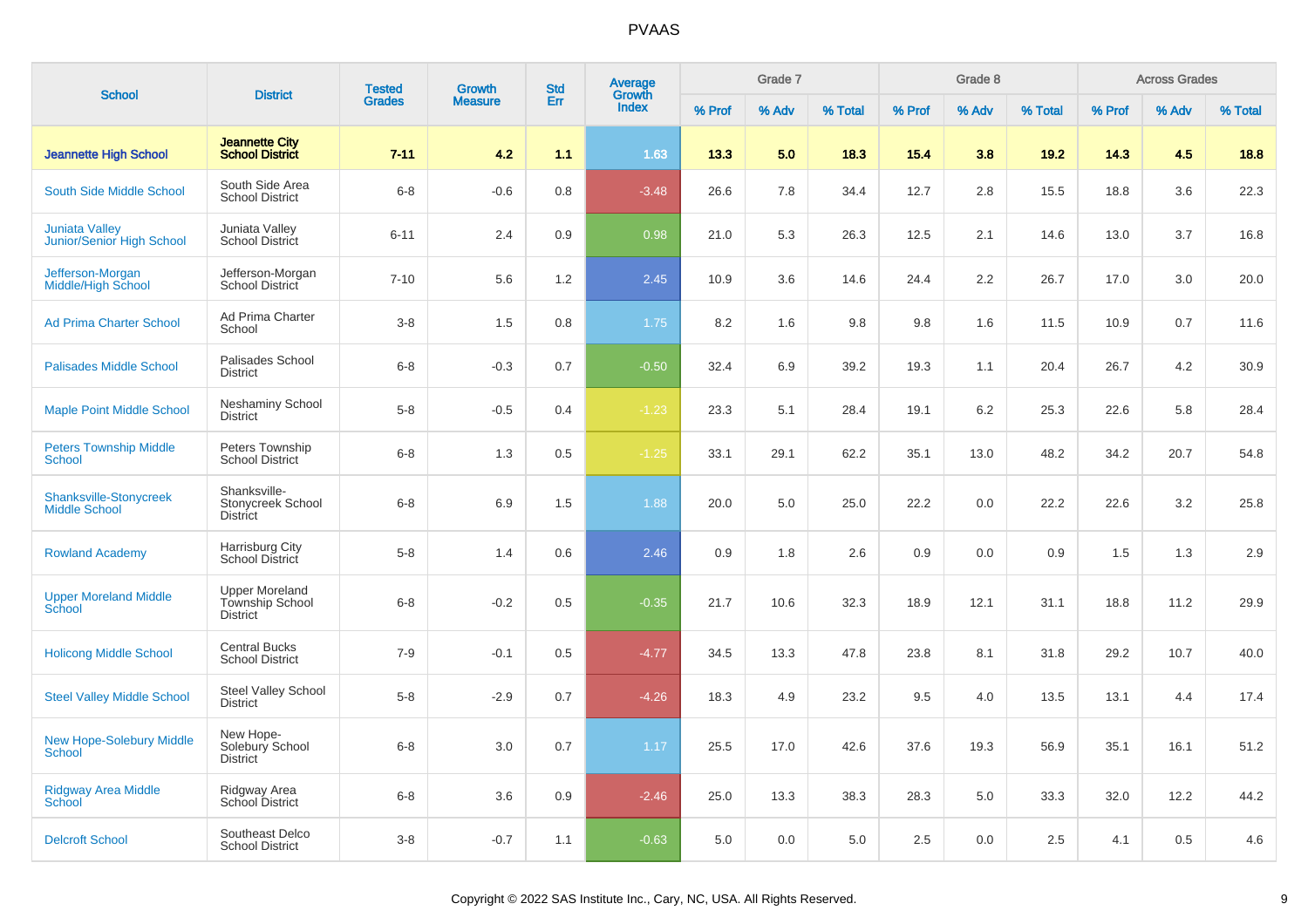|                                                            |                                                              | <b>Tested</b> | Growth         | <b>Std</b> | Average<br>Growth |        | Grade 7 |         |        | Grade 8 |         |        | <b>Across Grades</b> |         |
|------------------------------------------------------------|--------------------------------------------------------------|---------------|----------------|------------|-------------------|--------|---------|---------|--------|---------|---------|--------|----------------------|---------|
| <b>School</b>                                              | <b>District</b>                                              | <b>Grades</b> | <b>Measure</b> | Err        | <b>Index</b>      | % Prof | % Adv   | % Total | % Prof | % Adv   | % Total | % Prof | % Adv                | % Total |
| <b>Jeannette High School</b>                               | <b>Jeannette City</b><br><b>School District</b>              | $7 - 11$      | 4.2            | 1.1        | 1.63              | 13.3   | 5.0     | 18.3    | 15.4   | 3.8     | 19.2    | 14.3   | 4.5                  | 18.8    |
| <b>Avonworth Middle School</b>                             | Avonworth School<br><b>District</b>                          | $6 - 8$       | 3.4            | 0.7        | 2.87              | 31.5   | 13.8    | 45.4    | 35.8   | 14.2    | 50.0    | 33.6   | 14.0                 | 47.6    |
| <b>Shikellamy Middle School</b><br>(8372)                  | Shikellamy School<br><b>District</b>                         | $6 - 8$       | 2.2            | 0.5        | 2.03              | 18.0   | 7.7     | 25.8    | 11.5   | 7.8     | 19.3    | 16.0   | 8.0                  | 24.0    |
| Log College Middle School                                  | Centennial School<br><b>District</b>                         | $6 - 8$       | 2.3            | 0.5        | 3.45              | 23.5   | 6.2     | 29.6    | 12.7   | 11.0    | 23.7    | 17.7   | 6.8                  | 24.5    |
| <b>Wissahickon Charter</b><br><b>School</b>                | Wissahickon<br><b>Charter School</b>                         | $3-8$         | $-0.8$         | 0.7        | $-1.27$           | 3.7    | 0.0     | 3.7     | 1.5    | 0.0     | 1.5     | 4.0    | 0.2                  | 4.2     |
| <b>Garden Spot Middle</b><br><b>School</b>                 | Eastern Lancaster<br><b>County School</b><br><b>District</b> | $7 - 8$       | 2.4            | 0.6        | 1.19              | 15.8   | 3.6     | 19.4    | 16.8   | 6.0     | 22.7    | 16.3   | 4.7                  | 21.0    |
| <b>Central Cambria Middle</b><br><b>School</b>             | Central Cambria<br><b>School District</b>                    | $6 - 8$       | 2.8            | 0.6        | 3.13              | 20.2   | 8.8     | 29.0    | 16.5   | 10.2    | 26.8    | 18.6   | 9.0                  | 27.7    |
| <b>Quaker Valley Middle</b><br><b>School</b>               | Quaker Valley<br><b>School District</b>                      | $6 - 8$       | 1.1            | 0.6        | 0.44              | 36.4   | 11.2    | 47.6    | 26.5   | 7.6     | 34.1    | 31.9   | 12.9                 | 44.8    |
| <b>Greater Nanticoke Area</b><br><b>Educational Center</b> | <b>Greater Nanticoke</b><br>Area School<br><b>District</b>   | $6 - 8$       | $-0.7$         | 0.6        | $-3.27$           | 3.6    | 0.0     | 3.6     | 4.2    | 1.7     | 5.9     | 3.5    | 0.6                  | 4.0     |
| <b>Hampton Middle School</b>                               | Hampton Township<br>School District                          | $6 - 8$       | $-1.1$         | 0.5        | $-2.25$           | 33.5   | 27.0    | 60.5    | 33.0   | 21.4    | 54.3    | 32.4   | 20.6                 | 53.0    |
| <b>Tyrone Area Middle School</b>                           | Tyrone Area<br>School District                               | $5 - 8$       | $-0.7$         | 0.5        | $-1.32$           | 18.0   | 2.5     | 20.5    | 12.4   | 5.3     | 17.7    | 15.3   | 4.0                  | 19.3    |
| <b>Smith Middle School</b>                                 | Solanco School<br><b>District</b>                            | $6 - 8$       | $2.2\,$        | 0.6        | 3.55              | 16.6   | 7.6     | 24.1    | 14.4   | 4.1     | 18.6    | 13.0   | 5.2                  | 18.2    |
| <b>Williamsburg Community</b><br>Junior/Senior High School | Williamsburg<br><b>Community School</b><br><b>District</b>   | $7 - 11$      | 4.6            | 1.4        | 0.72              | 26.2   | 4.8     | 31.0    | 40.6   | 0.0     | 40.6    | 32.4   | 2.7                  | 35.1    |
| <b>Souderton Charter School</b><br>Collaborative           | Souderton Charter<br>School<br>Collaborative                 | $3 - 8$       | 4.0            | 1.3        | 0.24              | 28.6   | 38.1    | 66.7    | 41.2   | 11.8    | 52.9    | 40.1   | 26.8                 | 66.9    |
| <b>Hannah Penn</b>                                         | York City School<br><b>District</b>                          | $3 - 8$       | 3.8            | 0.9        | 2.35              | 0.0    | 0.0     | 0.0     | 0.0    | 2.3     | 2.3     | 0.6    | 1.0                  | 1.6     |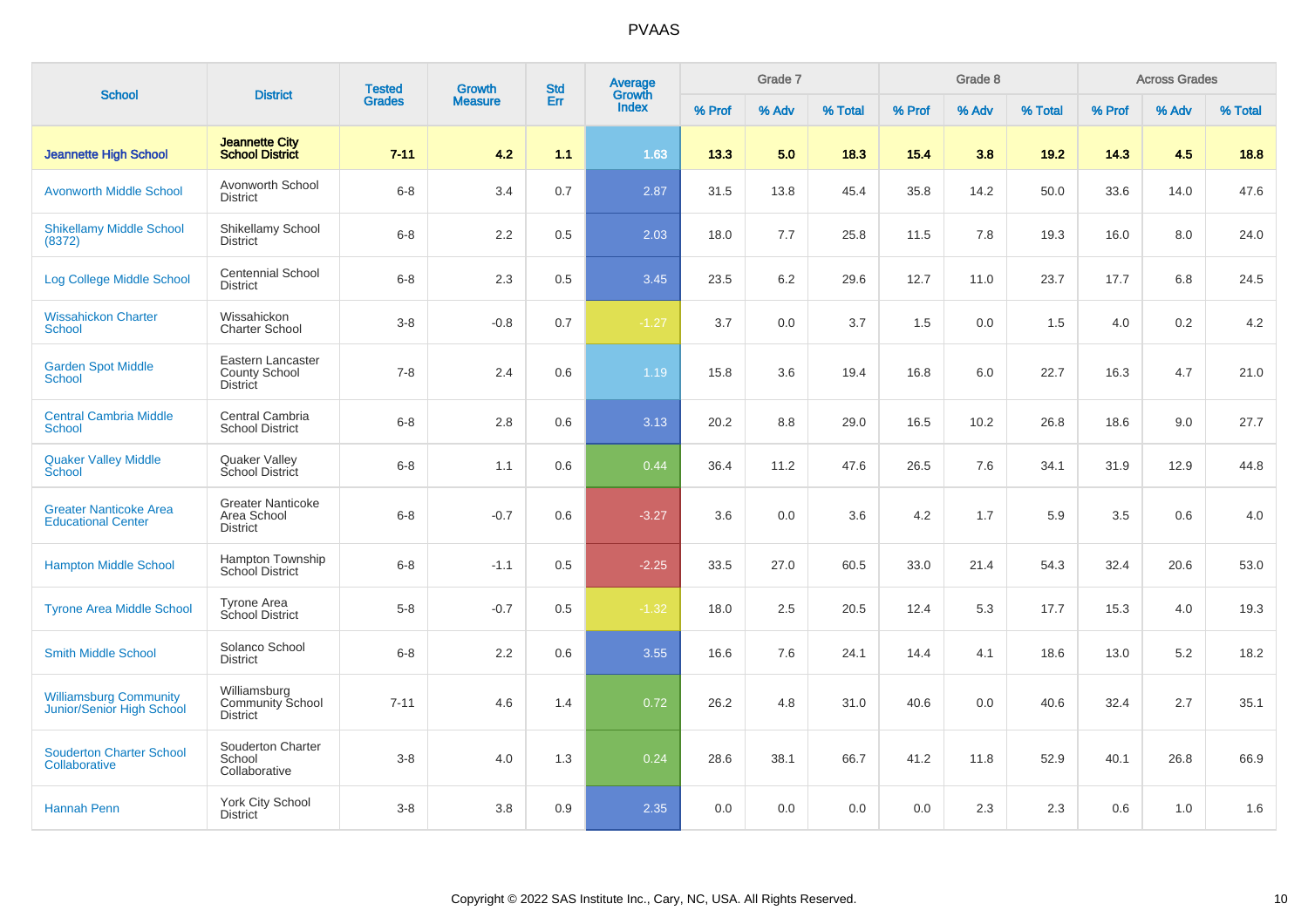| <b>School</b>                                                                    | <b>District</b>                                                              | <b>Tested</b> | Growth         | <b>Std</b> | Average<br>Growth |        | Grade 7 |         |        | Grade 8 |         |        | <b>Across Grades</b> |         |
|----------------------------------------------------------------------------------|------------------------------------------------------------------------------|---------------|----------------|------------|-------------------|--------|---------|---------|--------|---------|---------|--------|----------------------|---------|
|                                                                                  |                                                                              | <b>Grades</b> | <b>Measure</b> | Err        | <b>Index</b>      | % Prof | % Adv   | % Total | % Prof | % Adv   | % Total | % Prof | % Adv                | % Total |
| <b>Jeannette High School</b>                                                     | <b>Jeannette City</b><br><b>School District</b>                              | $7 - 11$      | 4.2            | 1.1        | 1.63              | 13.3   | 5.0     | 18.3    | 15.4   | 3.8     | 19.2    | 14.3   | 4.5                  | 18.8    |
| <b>Murray Avenue School</b>                                                      | Lower Moreland<br><b>Township School</b><br><b>District</b>                  | $6 - 8$       | 2.0            | 0.5        | $-2.71$           | 30.7   | 17.2    | 47.8    | 25.4   | 15.1    | 40.5    | 31.2   | 17.1                 | 48.3    |
| <b>Bald Eagle Area</b><br>Junior/Senior High School                              | <b>Bald Eagle Area</b><br>School District                                    | $6 - 11$      | 2.7            | 0.6        | 0.59              | 17.0   | 6.8     | 23.7    | 15.0   | 10.6    | 25.7    | 19.0   | 8.7                  | 27.7    |
| <b>Harrold Middle School</b>                                                     | Hempfield Area<br>School District                                            | $6 - 8$       | 2.4            | 0.6        | 1.22              | 29.2   | 15.0    | 44.2    | 22.2   | 8.6     | 30.8    | 25.1   | 9.8                  | 34.9    |
| <b>Richland High School</b>                                                      | <b>Richland School</b><br><b>District</b>                                    | $7 - 11$      | $3.0\,$        | 0.8        | 1.42              | 39.8   | 10.9    | 50.8    | 25.5   | 13.2    | 38.7    | 33.3   | 12.0                 | 45.3    |
| Claysburg-Kimmel High<br>School                                                  | Claysburg-Kimmel<br><b>School District</b>                                   | $7 - 11$      | 4.6            | 1.1        | 2.62              | 21.8   | 1.8     | 23.6    | 10.5   | 1.8     | 12.3    | 16.1   | 1.8                  | 17.9    |
| <b>Boyertown Area Middle</b><br><b>School-East</b>                               | Boyertown Area<br><b>School District</b>                                     | $6 - 8$       | $-2.3$         | 0.5        | $-8.55$           | 27.1   | 20.1    | 47.2    | 26.2   | 7.9     | 34.1    | 26.8   | 11.8                 | 38.7    |
| <b>Broughal Middle School</b>                                                    | Bethlehem Area<br><b>School District</b>                                     | $6 - 8$       | 3.6            | 0.9        | 2.27              | 4.8    | 0.0     | 4.8     | 3.4    | 3.4     | 6.8     | 5.6    | 1.5                  | 7.1     |
| <b>Beaty-Warren Middle</b><br><b>School</b>                                      | <b>Warren County</b><br>School District                                      | $5-8$         | 1.9            | 0.5        | 1.07              | 12.4   | 0.0     | 12.4    | 11.5   | 1.4     | 12.8    | 13.9   | 3.0                  | 16.8    |
| <b>Union High School</b>                                                         | Union School<br><b>District</b>                                              | $6 - 12$      | 4.4            | 1.1        | $-1.57$           | 10.5   | 0.0     | 10.5    | 18.2   | 11.4    | 29.6    | 17.1   | 8.9                  | 26.0    |
| The Philadelphia Charter<br>School for Arts and<br><b>Sciences at HR Edmunds</b> | The Philadelphia<br>Charter School for<br>Arts and Sciences<br>at HR Edmunds | $3 - 8$       | 1.7            | 0.6        | $-3.09$           | 2.1    | 0.0     | 2.1     | 2.2    | 0.0     | 2.2     | 2.1    | 0.2                  | 2.3     |
| <b>Stroudsburg Middle School</b>                                                 | Stroudsburg Area<br>School District                                          | $5 - 7$       | 0.3            | 0.5        | 0.75              | 21.7   | 2.7     | 24.4    |        |         |         | 19.4   | 5.6                  | 25.0    |
| <b>Northeastern Middle</b><br><b>School</b>                                      | Northeastern York<br><b>School District</b>                                  | $7 - 9$       | 1.4            | 0.5        | $-0.42$           | 21.6   | 6.0     | 27.6    | 29.3   | 15.0    | 44.3    | 25.5   | 10.7                 | 36.2    |
| <b>Childs George W School</b>                                                    | Philadelphia City<br>School District                                         | $3 - 8$       | 3.1            | 1.8        | $-1.29$           | 0.0    | 10.0    | 10.0    | 5.6    | 0.0     | 5.6     | 8.8    | 2.6                  | 11.5    |
| <b>Brentwood Middle School</b>                                                   | Brentwood<br>Borough School<br><b>District</b>                               | $6 - 8$       | 0.1            | 0.8        | $-0.29$           | 9.2    | 0.0     | 9.2     | 19.7   | 1.4     | 21.1    | 12.4   | 1.4                  | 13.8    |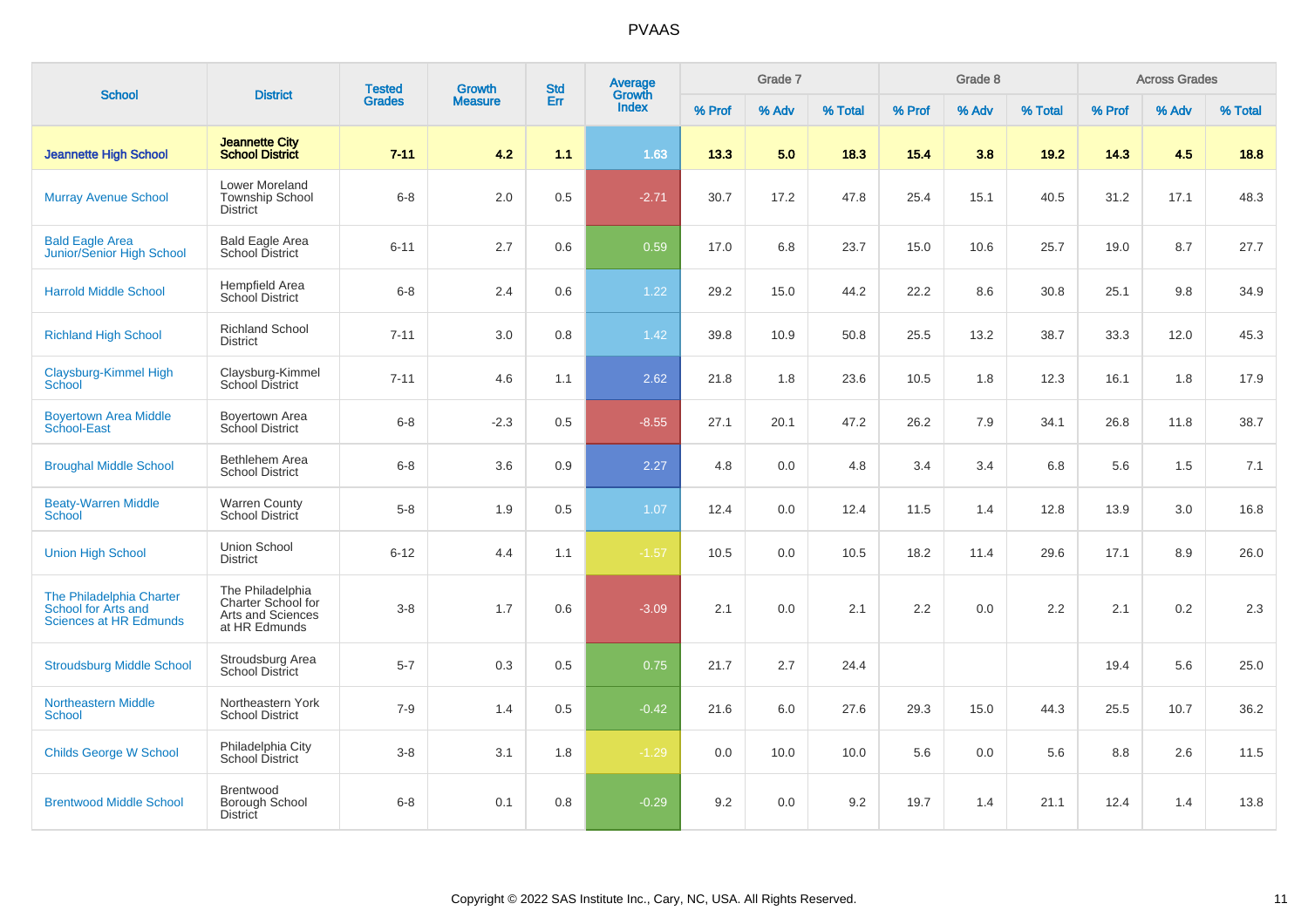| <b>School</b>                                                   | <b>District</b>                                             | <b>Tested</b> | Growth         | <b>Std</b> | <b>Average</b><br>Growth |        | Grade 7 |         |        | Grade 8 |         |        | <b>Across Grades</b> |         |
|-----------------------------------------------------------------|-------------------------------------------------------------|---------------|----------------|------------|--------------------------|--------|---------|---------|--------|---------|---------|--------|----------------------|---------|
|                                                                 |                                                             | <b>Grades</b> | <b>Measure</b> | Err        | Index                    | % Prof | % Adv   | % Total | % Prof | % Adv   | % Total | % Prof | % Adv                | % Total |
| <b>Jeannette High School</b>                                    | <b>Jeannette City</b><br><b>School District</b>             | $7 - 11$      | 4.2            | 1.1        | 1.63                     | 13.3   | 5.0     | 18.3    | 15.4   | 3.8     | 19.2    | 14.3   | 4.5                  | 18.8    |
| Philadelphia Performing<br><b>Arts Charter School</b>           | Philadelphia<br>Performing Arts<br>Charter School           | $3-9$         | $-0.4$         | 0.7        | $-0.57$                  | 23.0   | 14.9    | 37.9    | 18.0   | 8.0     | 26.0    | 25.2   | 9.7                  | 34.9    |
| <b>North Penn-Mansfield</b><br>Junior/Senior High School        | Southern Tioga<br><b>School District</b>                    | $7 - 10$      | 2.1            | 0.9        | $-0.91$                  | 7.5    | 2.2     | 9.7     | 8.6    | 2.5     | 11.1    | 8.0    | 2.3                  | 10.3    |
| <b>Slippery Rock Area Middle</b><br><b>School</b>               | <b>Slippery Rock Area</b><br>School District                | $6 - 8$       | 2.4            | 0.6        | 1.21                     | 26.4   | 13.2    | 39.7    | 26.2   | 10.3    | 36.5    | 27.1   | 16.8                 | 44.0    |
| <b>Greenfield Albert M School</b>                               | Philadelphia City<br>School District                        | $3 - 8$       | 4.7            | 1.2        | 2.22                     | 47.8   | 17.4    | 65.2    | 18.8   | 43.8    | 62.5    | 34.6   | 26.1                 | 60.6    |
| <b>Provident Charter School</b>                                 | <b>Provident Charter</b><br>School                          | $3 - 8$       | 3.6            | 1.0        | 1.06                     | 9.1    | 0.0     | 9.1     | 0.0    | 3.3     | 3.3     | 9.2    | 2.5                  | 11.7    |
| Hollidaysburg Area Junior<br><b>High School</b>                 | Hollidaysburg Area<br>School District                       | $7 - 9$       | $-0.1$         | 0.5        | $-3.92$                  | 27.4   | 14.8    | 42.2    | 23.2   | 8.2     | 31.4    | 25.3   | 11.6                 | 36.9    |
| <b>Mountain View</b><br>Junior/Senior High School               | <b>Mountain View</b><br><b>School District</b>              | $7 - 11$      | 4.4            | 1.1        | 1.75                     | 25.9   | 7.4     | 33.3    | 27.1   | 8.5     | 35.6    | 26.6   | 8.0                  | 34.5    |
| <b>Exeter Township Junior</b><br><b>High School</b>             | <b>Exeter Township</b><br><b>School District</b>            | $7 - 8$       | 0.7            | 0.6        | $-1.83$                  | 24.1   | 6.9     | 31.0    | 20.2   | 8.6     | 28.8    | 22.3   | 7.7                  | 30.0    |
| <b>Robert Benjamin Wiley</b><br><b>Community Charter School</b> | Robert Benjamin<br><b>Wiley Community</b><br>Charter School | $3 - 8$       | 2.8            | 0.8        | 2.09                     | 7.3    | 0.0     | 7.3     | 4.4    | 0.0     | 4.4     | 5.7    | 1.7                  | 7.4     |
| <b>James Buchanan Middle</b><br><b>School</b>                   | <b>Tuscarora School</b><br><b>District</b>                  | $6 - 8$       | $-3.1$         | 0.5        | $-5.98$                  | 13.4   | 4.5     | 17.9    | 11.0   | 2.1     | 13.1    | 11.9   | 3.1                  | 15.0    |
| <b>Annville-Cleona Middle</b><br><b>School</b>                  | Annville-Cleona<br><b>School District</b>                   | $6 - 8$       | 2.3            | 0.8        | 0.14                     | 29.4   | 11.9    | 41.3    | 27.8   | 9.3     | 37.0    | 28.6   | 10.6                 | 39.2    |
| <b>Walnut Creek Middle</b><br><b>School</b>                     | Millcreek Township<br><b>School District</b>                | $6 - 8$       | 2.3            | 0.6        | 0.91                     | 26.4   | 17.6    | 43.9    | 25.9   | 14.4    | 40.3    | 27.3   | 16.2                 | 43.5    |
| <b>Aspira Bilingual Cyber</b><br><b>Charter School</b>          | Aspira Bilingual<br>Cyber Charter<br>School                 | $3 - 11$      | 4.2            | 1.5        | 0.16                     | 0.0    | 0.0     | 0.0     | 0.0    | 0.0     | 0.0     | 1.6    | 0.0                  | 1.6     |
| <b>Penns Manor Area</b><br>Junior/Senior High School            | Penns Manor Area<br><b>School District</b>                  | $6 - 12$      | 1.6            | 0.9        | 1.78                     | 18.9   | 1.9     | 20.8    | 17.0   | 8.5     | 25.4    | 16.8   | 3.6                  | 20.4    |
| <b>West York Area Middle</b><br>School                          | West York Area<br><b>School District</b>                    | $6 - 8$       | 1.8            | 0.5        | 1.19                     | 15.1   | 5.8     | 21.0    | 16.1   | 4.3     | 20.4    | 15.4   | 5.0                  | 20.4    |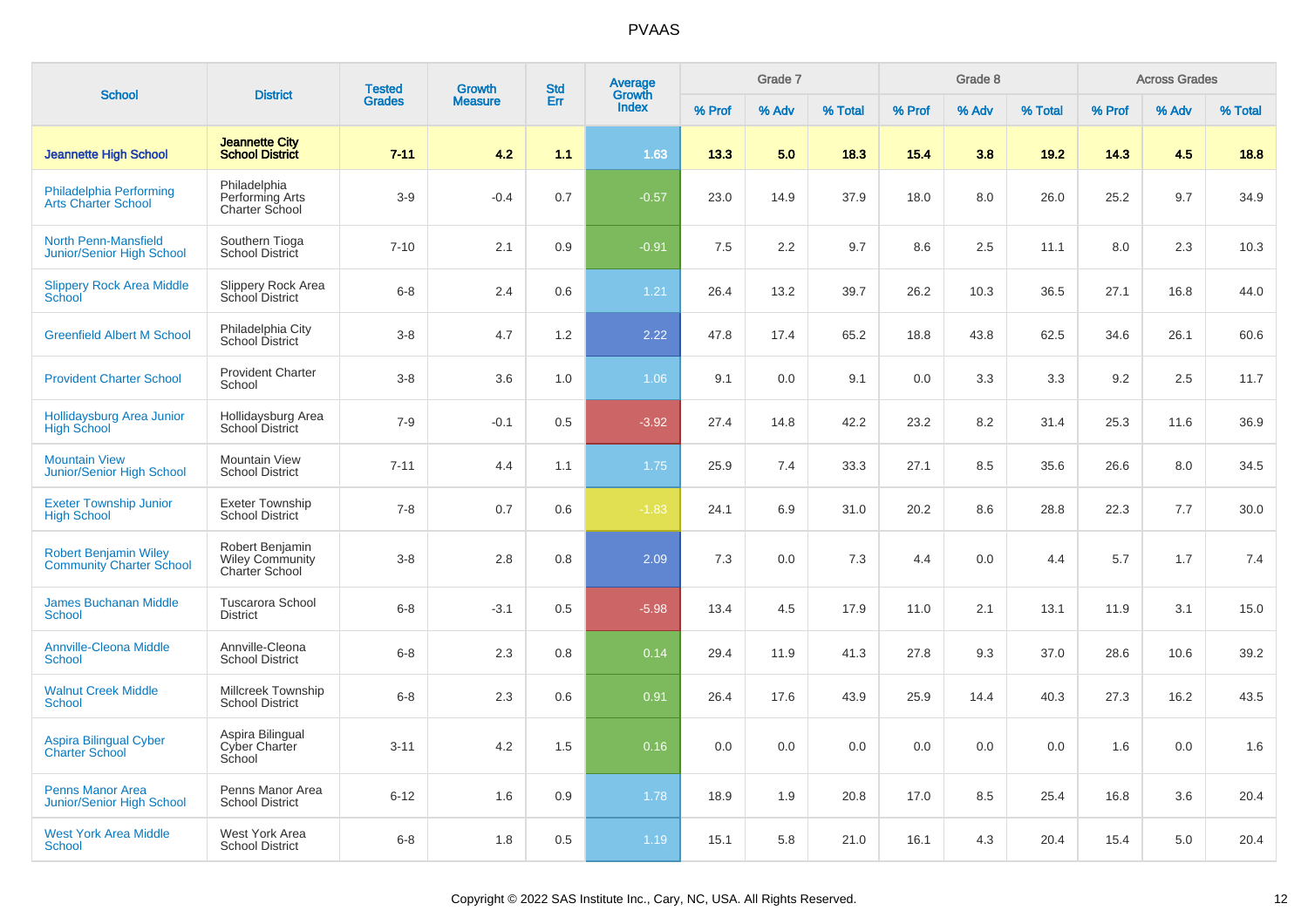| <b>School</b>                                               | <b>District</b>                                         | <b>Tested</b> | Growth         | <b>Std</b> | Average<br>Growth |        | Grade 7 |         |        | Grade 8 |         |        | <b>Across Grades</b> |         |
|-------------------------------------------------------------|---------------------------------------------------------|---------------|----------------|------------|-------------------|--------|---------|---------|--------|---------|---------|--------|----------------------|---------|
|                                                             |                                                         | <b>Grades</b> | <b>Measure</b> | Err        | Index             | % Prof | % Adv   | % Total | % Prof | % Adv   | % Total | % Prof | % Adv                | % Total |
| <b>Jeannette High School</b>                                | <b>Jeannette City</b><br><b>School District</b>         | $7 - 11$      | 4.2            | 1.1        | 1.63              | 13.3   | 5.0     | 18.3    | 15.4   | 3.8     | 19.2    | 14.3   | 4.5                  | 18.8    |
| <b>Warwick Middle School</b>                                | <b>Warwick School</b><br><b>District</b>                | $7 - 8$       | 1.8            | 0.5        | 2.37              | 22.6   | 7.3     | 29.8    | 13.3   | 3.6     | 16.8    | 17.6   | 5.3                  | 23.0    |
| <b>Tacony Academy Charter</b><br>School                     | <b>Tacony Academy</b><br><b>Charter School</b>          | $3 - 11$      | $-3.3$         | 0.8        | $-4.26$           | 6.8    | 0.0     | 6.8     | 5.7    | 2.9     | 8.6     | 5.0    | 1.0                  | 6.0     |
| <b>KIPP Philadelphia Charter</b><br><b>School</b>           | <b>KIPP Philadelphia</b><br>Charter School              | $3 - 8$       | $0.0\,$        | 0.9        | $-0.48$           | 2.6    | 0.0     | 2.6     | 6.8    | 0.0     | 6.8     | 3.6    | 0.0                  | 3.6     |
| <b>Jeannette High School</b>                                | <b>Jeannette City</b><br><b>School District</b>         | $7 - 11$      | 4.2            | 1.1        | 1.63              | 13.3   | 5.0     | 18.3    | 15.4   | 3.8     | 19.2    | 14.3   | 4.5                  | 18.8    |
| <b>Vision Academy Charter</b><br>School                     | Vision Academy<br><b>Charter School</b>                 | $3 - 8$       | 1.7            | 1.1        | 1.45              | 2.9    | 2.9     | 5.9     | 9.5    | 4.8     | 14.3    | 6.4    | 1.6                  | 8.0     |
| <b>Cougar Academy</b>                                       | <b>Harrisburg City</b><br>School District               | $3 - 10$      | 3.8            | 1.2        | 0.81              | 4.0    | 0.0     | 4.0     | 0.0    | 0.0     | 0.0     | 2.2    | 0.0                  | 2.2     |
| <b>Environmental Charter</b><br><b>School At Frick Park</b> | Environmental<br>Charter School At<br><b>Frick Park</b> | $3-9$         | $-0.2$         | 0.7        | $-0.50$           | 16.3   | 10.9    | 27.2    | 10.0   | 4.3     | 14.3    | 22.6   | 13.4                 | 36.0    |
| <b>Fairview Middle School</b>                               | <b>Fairview School</b><br><b>District</b>               | $5 - 8$       | $-0.6$         | 0.5        | $-1.18$           | 29.4   | 11.6    | 41.1    | 30.8   | 12.0    | 42.9    | 29.2   | 11.9                 | 41.1    |
| <b>Devers School</b>                                        | <b>York City School</b><br><b>District</b>              | $3-8$         | 2.8            | 0.8        | $-0.20$           | 0.0    | 0.0     | 0.0     | 3.6    | 0.0     | 3.6     | 3.1    | 0.3                  | 3.4     |
| Nebinger George W<br>School                                 | Philadelphia City<br>School District                    | $3-8$         | 0.6            | $2.2\,$    | $-3.15$           | 12.5   | 18.8    | 31.2    | 7.1    | 0.0     | 7.1     | 18.4   | 10.2                 | 28.6    |
| <b>Middle Years Alternative</b>                             | Philadelphia City<br>School District                    | $5 - 8$       | 4.9            | 2.3        | 2.14              | 6.7    | 0.0     | 6.7     |        |         |         | 2.4    | 0.0                  | 2.4     |
| Agora Cyber Charter<br>School                               | Agora Cyber<br>Charter School                           | $3 - 11$      | $-0.3$         | 0.6        | $-0.46$           | 6.2    | 2.1     | 8.3     | 3.3    | 1.3     | 4.6     | 9.7    | 2.4                  | 12.1    |
| <b>Ferguson School</b>                                      | York City School<br><b>District</b>                     | $3 - 8$       | 2.9            | 0.8        | 1.92              | 0.0    | 0.0     | 0.0     | 0.0    | 0.0     | 0.0     | 0.6    | 0.0                  | 0.6     |
| <b>Wilson Woodrow Middle</b><br><b>School</b>               | Philadelphia City<br><b>School District</b>             | $6 - 8$       | 3.1            | 1.3        | 0.23              | 5.6    | 2.8     | 8.3     | 0.0    | 2.8     | 2.8     | 3.2    | 3.2                  | 6.3     |
| <b>Mckinley School</b>                                      | <b>York City School</b><br><b>District</b>              | $3 - 8$       | 2.8            | 0.8        | $-0.65$           | 3.9    | 0.0     | 3.9     | 0.0    | 0.0     | 0.0     | 3.2    | 1.7                  | 4.9     |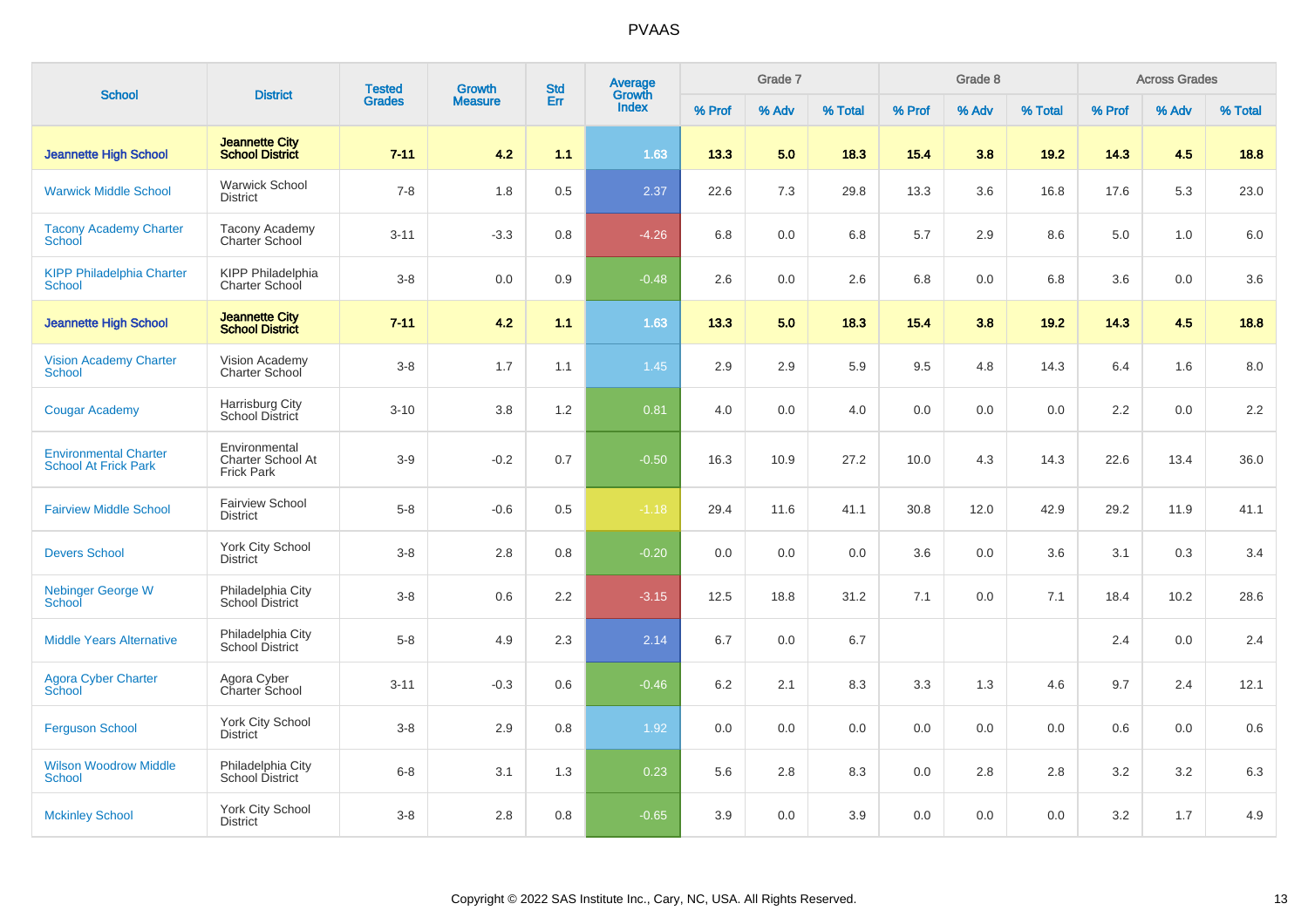| <b>School</b>                                       | <b>District</b>                                  | <b>Tested</b> | <b>Growth</b>  | <b>Std</b> | Average<br>Growth |        | Grade 7 |         |        | Grade 8 |         |        | <b>Across Grades</b> |         |
|-----------------------------------------------------|--------------------------------------------------|---------------|----------------|------------|-------------------|--------|---------|---------|--------|---------|---------|--------|----------------------|---------|
|                                                     |                                                  | <b>Grades</b> | <b>Measure</b> | Err        | <b>Index</b>      | % Prof | % Adv   | % Total | % Prof | % Adv   | % Total | % Prof | % Adv                | % Total |
| <b>Jeannette High School</b>                        | <b>Jeannette City</b><br><b>School District</b>  | $7 - 11$      | 4.2            | 1.1        | 1.63              | 13.3   | 5.0     | 18.3    | 15.4   | 3.8     | 19.2    | 14.3   | 4.5                  | 18.8    |
| <b>Young Scholars Charter</b><br><b>School</b>      | Young Scholars<br><b>Charter School</b>          | $6 - 8$       | 2.6            | 0.8        | 0.61              | 4.6    | 0.0     | 4.6     | 0.0    | 0.0     | 0.0     | 2.0    | 0.0                  | 2.0     |
| <b>Mcconnellsburg Middle</b><br><b>School</b>       | <b>Central Fulton</b><br><b>School District</b>  | $6 - 8$       | 0.9            | 0.9        | 1.03              | 13.2   | 14.7    | 27.9    | 12.7   | 14.6    | 27.3    | 14.1   | 9.9                  | 24.0    |
| <b>West Perry Middle School</b>                     | West Perry School<br><b>District</b>             | $6 - 8$       | 1.5            | 0.5        | $-0.40$           | 14.0   | 6.7     | 20.7    | 15.2   | 8.5     | 23.6    | 16.6   | 7.0                  | 23.6    |
| <b>Freire Charter School</b>                        | <b>Freire Charter</b><br>School                  | $5 - 11$      | 1.2            | 0.6        | 1.92              | 3.0    | 0.0     | 3.0     | 7.6    | 0.0     | 7.6     | 3.3    | 0.0                  | 3.3     |
| <b>Halifax Area Middle School</b>                   | Halifax Area<br><b>School District</b>           | $6 - 8$       | $-0.0$         | 0.8        | $-1.53$           | 9.1    | 3.9     | 13.0    | 5.3    | 1.3     | 6.6     | 10.1   | 2.9                  | 13.0    |
| <b>Lionville Middle School</b>                      | Downingtown Area<br>School District              | $7 - 8$       | $-0.7$         | 0.6        | $-6.41$           | 31.5   | 25.7    | 57.2    | 28.2   | 33.6    | 61.7    | 30.2   | 28.8                 | 59.0    |
| <b>Bloomsburg Area Middle</b><br><b>School</b>      | <b>Bloomsburg Area</b><br><b>School District</b> | $6 - 8$       | 1.3            | 0.7        | $-0.95$           | 14.8   | 4.0     | 18.8    | 16.8   | 9.9     | 26.7    | 16.1   | 5.8                  | 21.9    |
| <b>Northeast Middle School</b>                      | <b>Reading School</b><br><b>District</b>         | $5 - 8$       | 0.6            | 0.9        | $-1.20$           | 2.0    | 0.0     | 2.0     | 8.1    | 0.0     | 8.1     | 4.5    | 0.4                  | 4.9     |
| <b>East Middle School</b>                           | Erie City School<br><b>District</b>              | $6 - 8$       | $-0.9$         | 0.6        | $-3.48$           | 1.5    | 0.0     | 1.5     | 0.0    | 0.0     | 0.0     | 0.6    | 0.2                  | 0.9     |
| <b>Delaware Valley Middle</b><br>School             | Delaware Valley<br><b>School District</b>        | $6 - 8$       | $-0.1$         | 0.6        | $-5.78$           | 24.2   | 12.1    | 36.3    | 23.3   | 4.6     | 27.9    | 23.4   | 9.4                  | 32.8    |
| <b>Martin Meylin Middle</b><br><b>School</b>        | Lampeter-<br>Strasburg School<br><b>District</b> | $6 - 8$       | $-0.1$         | 0.5        | $-0.27$           | 36.2   | 7.1     | 43.4    | 22.4   | 10.7    | 33.2    | 30.2   | 7.6                  | 37.8    |
| <b>Mifflinburg Area Middle</b><br><b>School</b>     | Mifflinburg Area<br><b>School District</b>       | $6 - 9$       | 0.8            | 0.6        | $-2.01$           | 17.5   | 8.3     | 25.8    | 25.2   | 7.8     | 33.0    | 24.0   | 6.9                  | 30.8    |
| <b>Mahanoy Area</b><br>Junior/Senior High School    | Mahanoy Area<br><b>School District</b>           | $7 - 10$      | 1.6            | 1.1        | $-1.10$           | 7.8    | 0.0     | 7.8     | 4.6    | 0.0     | 4.6     | 6.0    | 0.0                  | 6.0     |
| <b>Clemente Roberto Middle</b><br><b>School</b>     | Philadelphia City<br>School District             | $6 - 8$       | 2.5            | 2.4        | 1.05              |        |         |         | 0.0    | 0.0     | 0.0     | 2.9    | 0.0                  | 2.9     |
| <b>Manchester Academic</b><br><b>Charter School</b> | Manchester<br>Academic Charter<br>School         | $3 - 8$       | 0.6            | 1.1        | 0.05              | 3.6    | 0.0     | 3.6     | 0.0    | 0.0     | 0.0     | 4.9    | 0.5                  | 5.4     |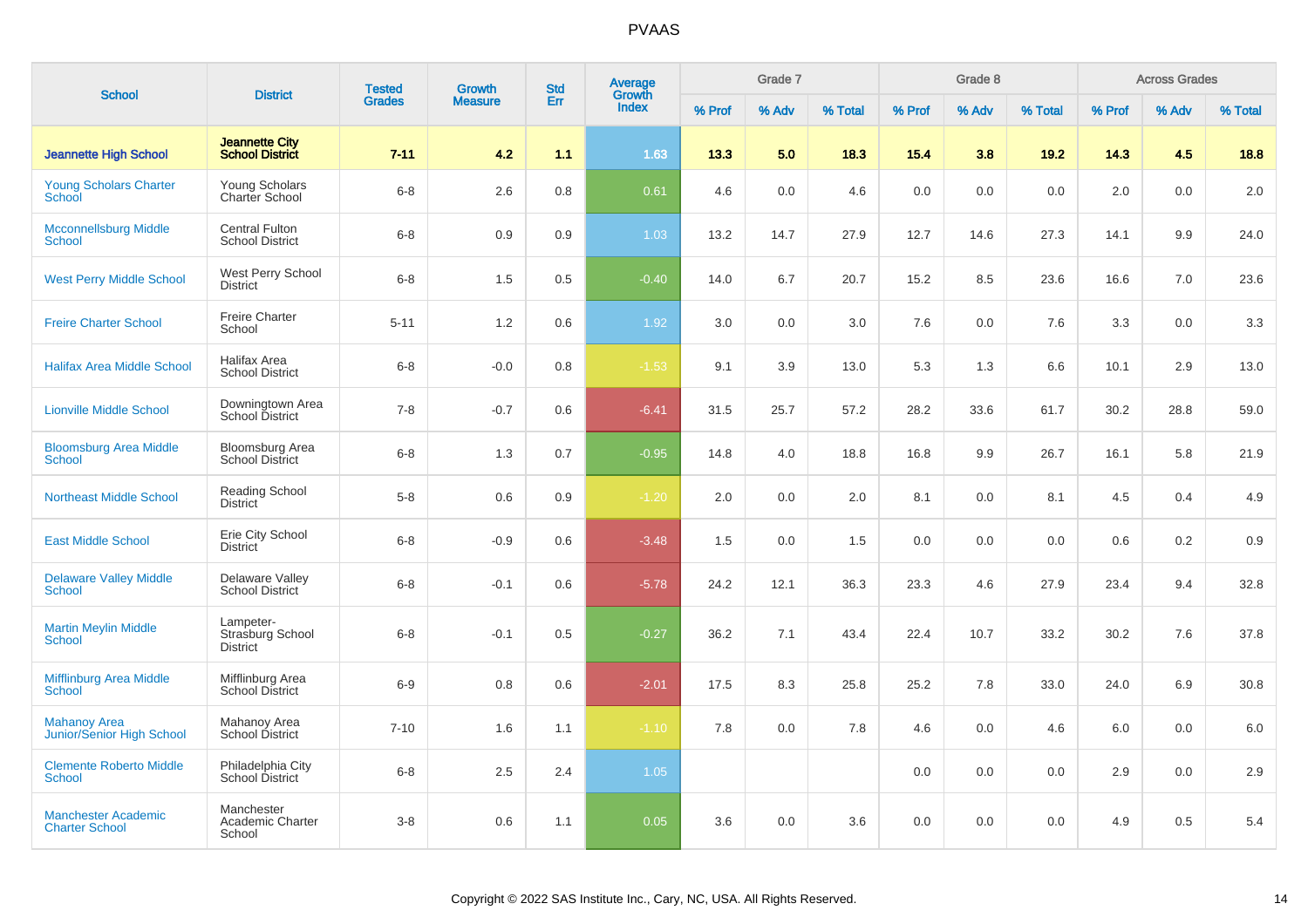| <b>School</b>                                               | <b>District</b>                                       | <b>Tested</b> | Growth         | <b>Std</b> | Average<br>Growth |        | Grade 7 |         |        | Grade 8 |         |        | <b>Across Grades</b> |         |
|-------------------------------------------------------------|-------------------------------------------------------|---------------|----------------|------------|-------------------|--------|---------|---------|--------|---------|---------|--------|----------------------|---------|
|                                                             |                                                       | <b>Grades</b> | <b>Measure</b> | Err        | <b>Index</b>      | % Prof | % Adv   | % Total | % Prof | % Adv   | % Total | % Prof | % Adv                | % Total |
| <b>Jeannette High School</b>                                | <b>Jeannette City</b><br><b>School District</b>       | $7 - 11$      | 4.2            | 1.1        | 1.63              | 13.3   | 5.0     | 18.3    | 15.4   | 3.8     | 19.2    | 14.3   | 4.5                  | 18.8    |
| <b>Avon Grove Charter</b><br><b>School</b>                  | Avon Grove<br><b>Charter School</b>                   | $3 - 11$      | 1.8            | 0.6        | $-1.97$           | 27.2   | 9.8     | 37.0    | 13.9   | 2.0     | 15.8    | 24.3   | 10.2                 | 34.6    |
| <b>Richard Allen Preparatory</b><br><b>Charter School</b>   | <b>Richard Allen</b><br>Preparatory<br>Charter School | $5 - 8$       | 0.8            | 0.7        | 1.20              | 1.8    | 0.9     | 2.7     | 0.9    | 0.0     | 0.9     | 1.1    | 0.3                  | 1.4     |
| <b>Schuylkill Valley Middle</b><br><b>School</b>            | Schuylkill Valley<br>School District                  | $5 - 8$       | $-1.0$         | 0.5        | $-3.47$           | 15.3   | 9.9     | 25.2    | 8.2    | 2.7     | 10.9    | 18.7   | 6.9                  | 25.7    |
| <b>Wilson Middle School</b>                                 | Carlisle Area<br><b>School District</b>               | $6 - 8$       | 0.6            | 0.6        | 0.61              | 18.4   | 7.6     | 26.0    | 11.8   | 6.2     | 18.1    | 15.7   | 4.7                  | 20.4    |
| <b>Central Dauphin Middle</b><br><b>School</b>              | Central Dauphin<br><b>School District</b>             | $6 - 8$       | $-2.1$         | 0.5        | $-4.53$           | 21.5   | 12.0    | 33.5    | 19.6   | 4.5     | 24.1    | 21.2   | 6.6                  | 27.8    |
| <b>North East Middle School</b>                             | North East School<br><b>District</b>                  | $6 - 8$       | 1.9            | 0.6        | 0.16              | 26.8   | 9.4     | 36.2    | 31.4   | 13.1    | 44.5    | 27.1   | 10.8                 | 37.9    |
| <b>Universal Vare Charter</b><br><b>School</b>              | Universal Vare<br><b>Charter School</b>               | $6 - 8$       | 1.8            | 1.3        | $-0.14$           | 3.6    | 0.0     | 3.6     | 6.4    | 0.0     | 6.4     | 4.7    | 0.9                  | 5.7     |
| <b>Mastery Charter School-</b><br><b>Gratz Campus</b>       | <b>Mastery Charter</b><br>School - Gratz<br>Campus    | $7 - 10$      | 1.0            | 1.4        | $-1.85$           | 6.2    | 0.0     | 6.2     | 2.4    | 0.0     | 2.4     | 4.1    | 0.0                  | 4.1     |
| <b>Northern Cambria Middle</b><br><b>School</b>             | Northern Cambria<br><b>School District</b>            | $5 - 11$      | $-0.4$         | 0.8        | $-1.51$           | 18.2   | 1.8     | 20.0    | 18.2   | 1.5     | 19.7    | 14.4   | 1.8                  | 16.2    |
| South Williamsport Area<br><b>Junior/Senior High School</b> | South Williamsport<br>Area School<br><b>District</b>  | $7 - 10$      | 2.0            | 0.9        | 0.00              | 15.5   | 2.4     | 17.9    | 15.1   | 0.0     | 15.1    | 15.3   | 1.2                  | 16.5    |
| <b>Tredyffrin-Easttown Middle</b><br>School                 | Tredyffrin-Easttown<br>School District                | $5 - 8$       | 1.9            | 0.6        | 1.36              | 31.9   | 31.1    | 63.0    | 30.7   | 44.0    | 74.7    | 34.1   | 32.8                 | 66.8    |
| <b>Charles F Patton Middle</b><br><b>School</b>             | Unionville-Chadds<br>Ford School<br><b>District</b>   | $6 - 8$       | $-0.6$         | 0.4        | $-3.98$           | 37.6   | 16.8    | 54.5    | 29.8   | 24.9    | 54.7    | 35.4   | 19.5                 | 54.9    |
| <b>People For People Charter</b><br><b>School</b>           | People For People<br>Charter School                   | $3 - 12$      | $-1.1$         | 1.0        | $-1.12$           | 2.4    | 0.0     | 2.4     | 0.0    | 0.0     | 0.0     | 1.3    | 0.0                  | 1.3     |
| Lake-Lehman<br>Junior/Senior High School                    | Lake-Lehman<br><b>School District</b>                 | $7 - 11$      | 2.5            | 0.8        | 2.24              | 23.7   | 6.1     | 29.8    | 14.2   | 4.4     | 18.6    | 18.9   | 5.3                  | 24.2    |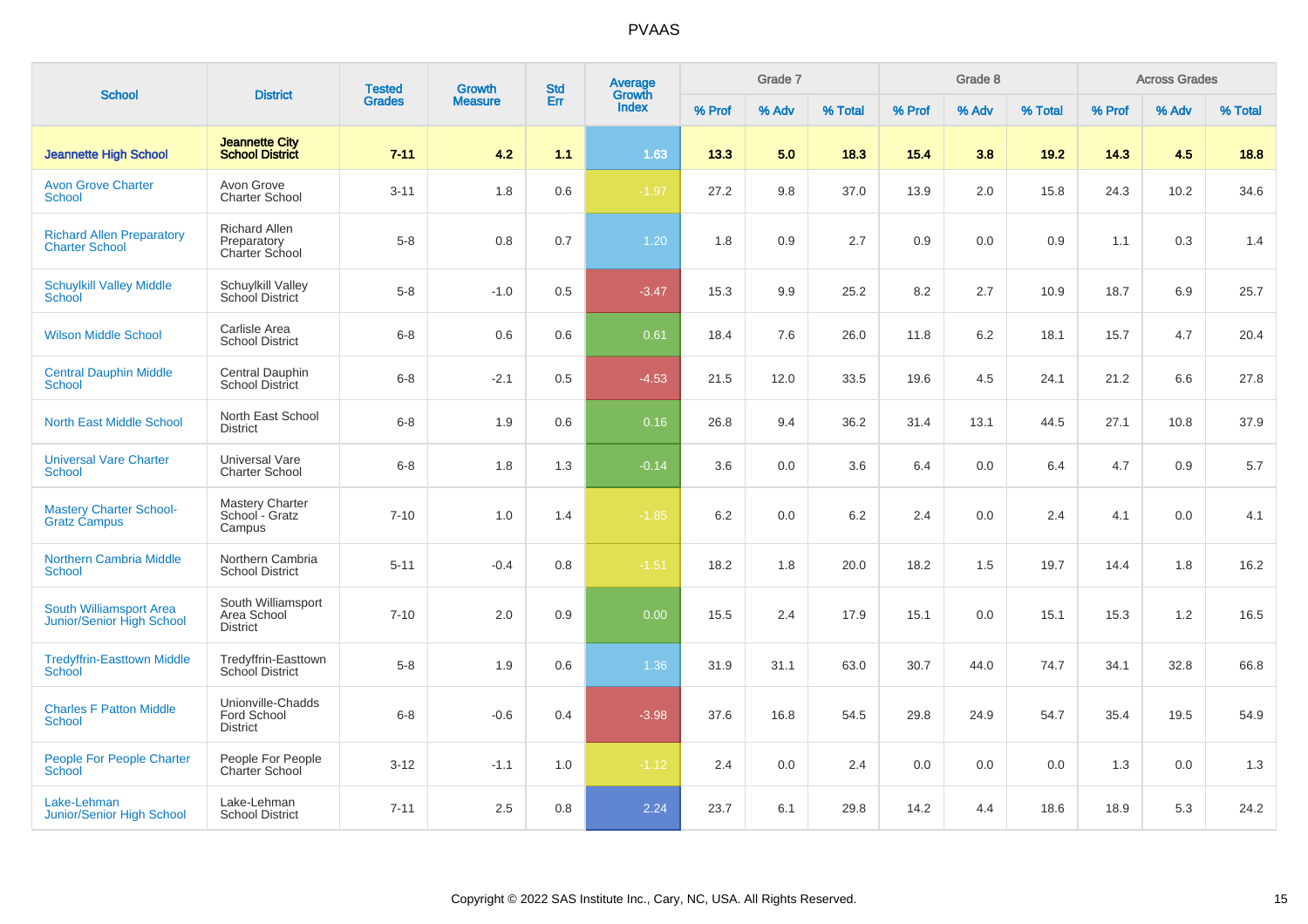| <b>School</b>                                              | <b>District</b>                                 | <b>Tested</b> | Growth         | <b>Std</b> | Average<br>Growth |        | Grade 7 |         |        | Grade 8 |         |        | <b>Across Grades</b> |         |
|------------------------------------------------------------|-------------------------------------------------|---------------|----------------|------------|-------------------|--------|---------|---------|--------|---------|---------|--------|----------------------|---------|
|                                                            |                                                 | <b>Grades</b> | <b>Measure</b> | Err        | <b>Index</b>      | % Prof | % Adv   | % Total | % Prof | % Adv   | % Total | % Prof | % Adv                | % Total |
| <b>Jeannette High School</b>                               | <b>Jeannette City</b><br><b>School District</b> | $7 - 11$      | 4.2            | 1.1        | 1.63              | 13.3   | 5.0     | 18.3    | 15.4   | 3.8     | 19.2    | 14.3   | 4.5                  | 18.8    |
| <b>Cocalico Middle School</b>                              | Cocalico School<br><b>District</b>              | $6 - 8$       | 1.5            | 0.5        | $-2.75$           | 27.4   | 4.0     | 31.4    | 22.2   | 6.2     | 28.4    | 25.2   | 9.5                  | 34.7    |
| <b>Pennridge Central Middle</b><br><b>School</b>           | Pennridge School<br><b>District</b>             | $6 - 8$       | $-3.8$         | 0.5        | $-7.07$           | 15.3   | 13.4    | 28.7    | 22.7   | 2.3     | 25.0    | 18.5   | 5.8                  | 24.3    |
| <b>Rochester Middle School</b>                             | Rochester Area<br><b>School District</b>        | $6 - 8$       | $-1.8$         | 1.0        | $-2.42$           | 2.0    | 0.0     | 2.0     | 15.4   | 0.0     | 15.4    | 14.3   | 1.3                  | 15.6    |
| <b>Bucktail Area Middle</b><br><b>School</b>               | Keystone Central<br>School District             | $5 - 8$       | $-2.3$         | 1.1        | $-2.04$           | 0.0    | 0.0     | 0.0     | 11.1   | 0.0     | 11.1    | 11.0   | 2.8                  | 13.8    |
| <b>Austin Area Junior/Senior</b><br><b>High School</b>     | Austin Area School<br><b>District</b>           | $7 - 11$      | 6.7            | 2.1        | 1.98              | 40.0   | 0.0     | 40.0    | 31.2   | 0.0     | 31.2    | 35.5   | 0.0                  | 35.5    |
| <b>Valley Forge Middle School</b>                          | Tredyffrin-Easttown<br>School District          | $5 - 8$       | 1.9            | 0.6        | 1.20              | 32.5   | 35.9    | 68.4    | 22.4   | 37.3    | 59.7    | 33.6   | 35.0                 | 68.6    |
| <b>Clairton Middle/High</b><br><b>School</b>               | <b>Clairton City</b><br><b>School District</b>  | $6 - 11$      | $-0.7$         | 0.9        | $-4.22$           | 1.6    | 0.0     | 1.6     | 0.0    | 0.0     | 0.0     | 1.1    | 0.0                  | 1.1     |
| <b>Penn Cambria Middle</b><br><b>School</b>                | Penn Cambria<br><b>School District</b>          | $5 - 8$       | $-1.7$         | 0.6        | $-3.00$           | 12.3   | 0.0     | 12.3    | 12.1   | 1.6     | 13.7    | 16.8   | 1.4                  | 18.2    |
| <b>Northern Potter</b><br><b>Junior/Senior High School</b> | Northern Potter<br><b>School District</b>       | $7 - 12$      | 4.9            | 1.6        | 2.01              | 29.0   | 12.9    | 41.9    | 11.5   | 0.0     | 11.5    | 21.0   | 7.0                  | 28.1    |
| <b>West Greene Junior/Senior</b><br><b>High School</b>     | West Greene<br><b>School District</b>           | $7 - 11$      | 3.7            | 1.2        | 2.08              | 9.3    | 11.1    | 20.4    | 12.0   | 0.0     | 12.0    | 10.6   | 5.8                  | 16.4    |
| <b>Susquenita Middle School</b>                            | Susquenita School<br><b>District</b>            | $5 - 8$       | 1.6            | 0.6        | 1.85              | 19.2   | 5.0     | 24.2    | 12.3   | 5.7     | 17.9    | 18.0   | 8.2                  | 26.2    |
| Northwestern Lehigh<br><b>Middle School</b>                | Northwestern<br>Lehigh School<br>District       | $6 - 8$       | 0.1            | 0.5        | $-0.89$           | 25.2   | 8.4     | 33.6    | 20.4   | 15.9    | 36.3    | 24.7   | 11.3                 | 35.9    |
| <b>Hope For Hyndman</b><br><b>Charter School</b>           | Hope For<br>Hyndman Charter<br>School           | $3 - 11$      | 4.1            | 1.8        | 0.84              | 8.3    | 8.3     | 16.7    | 0.0    | 0.0     | 0.0     | 9.9    | 1.2                  | 11.1    |
| <b>Moshannon Valley</b><br>Junior/Senior High School       | Moshannon Valley<br><b>School District</b>      | $7 - 10$      | 3.3            | 1.1        | 1.96              | 21.0   | 4.8     | 25.8    | 16.9   | 6.2     | 23.1    | 18.9   | 5.5                  | 24.4    |
| <b>Rice Avenue Middle</b><br><b>School</b>                 | <b>Girard School</b><br><b>District</b>         | $5 - 8$       | 0.0            | 0.6        | $-1.21$           | 23.2   | 21.3    | 44.4    | 15.6   | 5.5     | 21.1    | 25.1   | 13.9                 | 39.0    |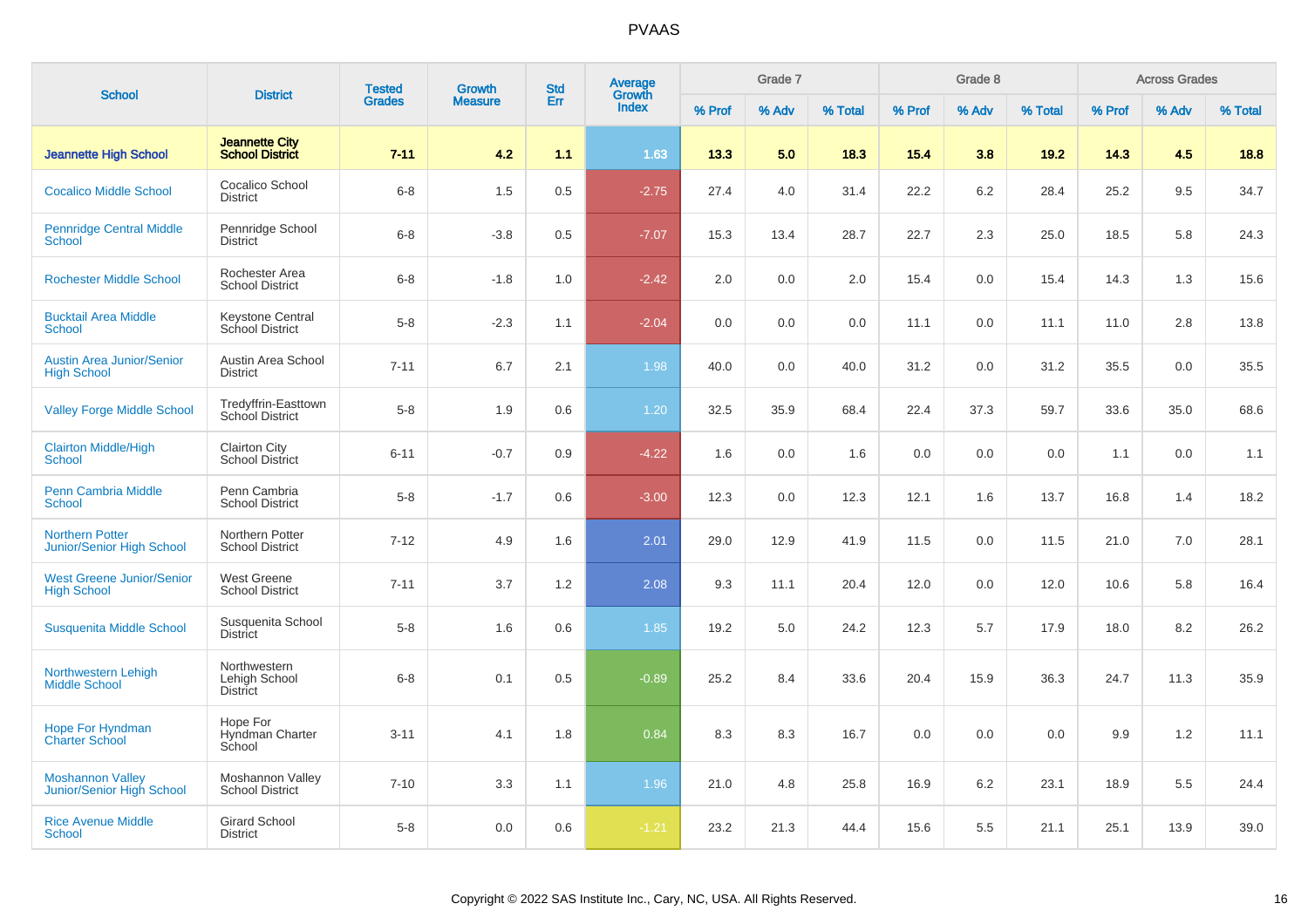| <b>School</b>                                          | <b>District</b>                                     | <b>Tested</b> | <b>Growth</b>  | <b>Std</b> | <b>Average</b><br>Growth |        | Grade 7 |         |        | Grade 8 |         |        | <b>Across Grades</b> |         |
|--------------------------------------------------------|-----------------------------------------------------|---------------|----------------|------------|--------------------------|--------|---------|---------|--------|---------|---------|--------|----------------------|---------|
|                                                        |                                                     | <b>Grades</b> | <b>Measure</b> | Err        | Index                    | % Prof | % Adv   | % Total | % Prof | % Adv   | % Total | % Prof | % Adv                | % Total |
| <b>Jeannette High School</b>                           | <b>Jeannette City</b><br><b>School District</b>     | $7 - 11$      | 4.2            | 1.1        | 1.63                     | 13.3   | 5.0     | 18.3    | 15.4   | 3.8     | 19.2    | 14.3   | 4.5                  | 18.8    |
| Darby Township School                                  | Southeast Delco<br><b>School District</b>           | $3 - 8$       | $-2.6$         | 1.0        | $-2.81$                  | 3.3    | 0.0     | 3.3     | 6.4    | 0.0     | 6.4     | 6.6    | 0.9                  | 7.5     |
| Comegys Benjamin B<br>School                           | Philadelphia City<br>School District                | $3 - 8$       | 2.6            | 2.4        | 1.09                     | 0.0    | 0.0     | 0.0     |        |         |         | 0.0    | 0.0                  | 0.0     |
| <b>Propel Charter School-</b><br><b>Braddock Hills</b> | <b>Propel Charter</b><br>School - Braddock<br>Hills | $3 - 11$      | $-2.4$         | 0.8        | $-3.18$                  | 0.0    | 0.0     | 0.0     | 2.9    | 0.0     | 2.9     | 1.9    | 0.6                  | 2.5     |
| <b>Sharon Hill School</b>                              | Southeast Delco<br><b>School District</b>           | $3 - 8$       | $-1.3$         | 1.4        | $-2.21$                  | 0.0    | 0.0     | 0.0     | 20.0   | 6.7     | 26.7    | 8.0    | 0.9                  | 8.9     |
| <b>Schuylkill Haven Middle</b><br><b>School</b>        | Schuylkill Haven<br>Area School<br><b>District</b>  | $5 - 7$       | $-2.1$         | 0.7        | $-2.77$                  | 20.6   | 4.4     | 25.0    |        |         |         | 13.0   | 2.0                  | 15.0    |
| <b>Discovery Charter School</b>                        | <b>Discovery Charter</b><br>School                  | $3 - 8$       | 2.6            | 0.9        | 1.81                     | 6.6    | 1.6     | 8.2     | 5.4    | 0.0     | 5.4     | 5.2    | 1.1                  | 6.2     |
| <b>Catasauqua Middle School</b>                        | Catasauqua Area<br><b>School District</b>           | $5-8$         | 1.2            | 0.6        | 1.72                     | 9.8    | 4.9     | 14.7    | 9.1    | 3.4     | 12.5    | 13.0   | 4.5                  | 17.5    |
| <b>Pleasant Valley Middle</b><br>School                | <b>Pleasant Valley</b><br>School District           | $7 - 8$       | $-0.1$         | 0.6        | $-2.82$                  | 23.2   | 3.6     | 26.8    | 8.4    | 3.2     | 11.6    | 16.6   | 3.4                  | 20.1    |
| <b>Sandburg Middle School</b>                          | Neshaminy School<br><b>District</b>                 | $5-8$         | $-0.6$         | 0.5        | $-1.17$                  | 13.6   | 8.8     | 22.4    | 14.6   | 4.4     | 19.0    | 16.1   | 5.7                  | 21.8    |
| Aliquippa Junior/Senior<br><b>High School</b>          | Aliquippa School<br><b>District</b>                 | $7 - 11$      | 1.0            | 1.1        | $-1.50$                  | 6.9    | 0.0     | 6.9     | 0.0    | 0.0     | 0.0     | 3.7    | 0.0                  | 3.7     |
| <b>Harmony Area</b><br>Junior/Senior High School       | Harmony Area<br>School District                     | $7 - 10$      | 8.6            | 3.0        | 2.88                     | 0.0    | 0.0     | 0.0     |        |         |         | 8.7    | 13.0                 | 21.7    |
| <b>Windber Area Middle</b><br><b>School</b>            | <b>Windber Area</b><br><b>School District</b>       | $6 - 8$       | $-2.0$         | 0.8        | $-3.71$                  | 14.9   | 9.5     | 24.3    | 28.6   | 13.1    | 41.7    | 21.8   | 10.7                 | 32.4    |
| <b>Valley Elementary/Middle</b><br>School              | <b>Hazleton Area</b><br><b>School District</b>      | $3 - 8$       | 2.7            | 1.1        | 2.06                     | 6.9    | 0.0     | 6.9     | 15.2   | 0.0     | 15.2    | 13.3   | 2.6                  | 15.9    |
| <b>Toby Farms Intermediate</b><br>School               | Chester-Upland<br>School District                   | $5-8$         | 0.1            | 1.0        | $-0.97$                  | 0.0    | 0.0     | 0.0     | 0.0    | 0.0     | 0.0     | 1.1    | 0.6                  | 1.7     |
| <b>Ingomar Middle School</b>                           | North Allegheny<br><b>School District</b>           | $6 - 8$       | $-0.1$         | 0.5        | $-2.11$                  | 27.8   | 21.8    | 49.6    | 25.6   | 22.0    | 47.6    | 29.0   | 19.2                 | 48.1    |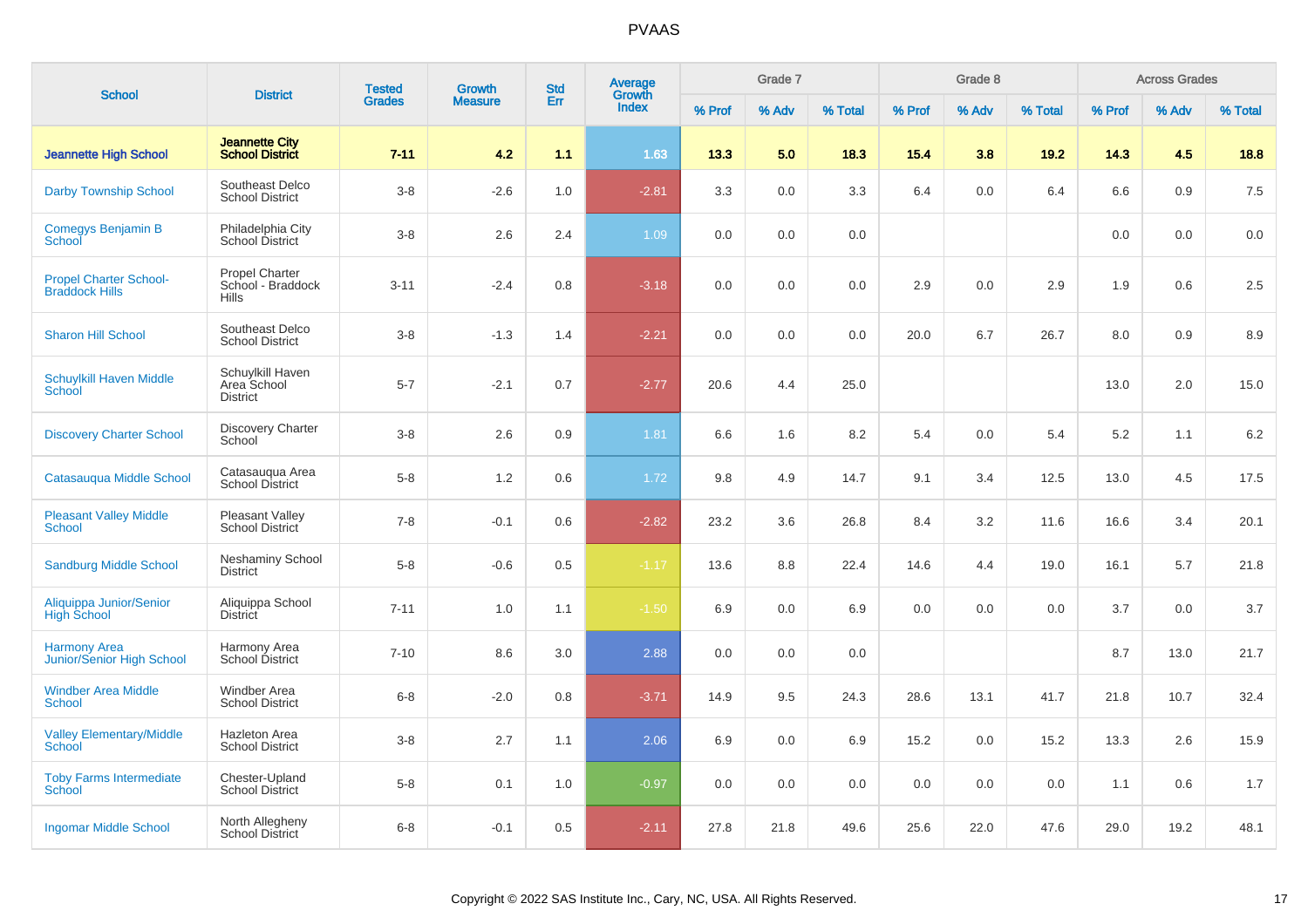|                                                       |                                                           | <b>Tested</b> | <b>Growth</b>  | <b>Std</b> | Average<br>Growth |        | Grade 7 |         |        | Grade 8 |         |        | <b>Across Grades</b> |         |
|-------------------------------------------------------|-----------------------------------------------------------|---------------|----------------|------------|-------------------|--------|---------|---------|--------|---------|---------|--------|----------------------|---------|
| <b>School</b>                                         | <b>District</b>                                           | <b>Grades</b> | <b>Measure</b> | Err        | <b>Index</b>      | % Prof | % Adv   | % Total | % Prof | % Adv   | % Total | % Prof | % Adv                | % Total |
| <b>Jeannette High School</b>                          | <b>Jeannette City</b><br><b>School District</b>           | $7 - 11$      | 4.2            | 1.1        | 1.63              | 13.3   | 5.0     | 18.3    | 15.4   | 3.8     | 19.2    | 14.3   | 4.5                  | 18.8    |
| <b>Preston School</b>                                 | Wayne Highlands<br>School District                        | $3-8$         | 4.2            | 1.5        | $-0.29$           | 11.8   | 11.8    | 23.5    | 38.5   | 0.0     | 38.5    | 24.0   | 11.0                 | 35.0    |
| <b>Shawmont School</b>                                | Philadelphia City<br>School District                      | $3-8$         | 0.4            | 1.6        | 0.23              | 15.8   | 5.3     | 21.0    |        |         |         | 16.1   | 2.2                  | 18.3    |
| <b>Central Valley Middle</b><br><b>School</b>         | <b>Central Valley</b><br><b>School District</b>           | $6 - 8$       | $-2.8$         | 0.6        | $-4.91$           | 20.3   | 7.2     | 27.4    | 20.4   | 8.0     | 28.5    | 20.9   | 5.9                  | 26.8    |
| <b>Conrad Weiser Middle</b><br><b>School</b>          | <b>Conrad Weiser</b><br>Area School<br><b>District</b>    | $5-8$         | $-1.9$         | 0.4        | $-4.23$           | 15.6   | 1.6     | 17.2    | 9.4    | 3.0     | 12.3    | 14.4   | 2.3                  | 16.7    |
| Youngsville Middle/High<br>School                     | <b>Warren County</b><br>School District                   | $6 - 11$      | 2.1            | 1.0        | 0.13              | 4.0    | 0.0     | 4.0     | 12.5   | 2.5     | 15.0    | 9.9    | 0.7                  | 10.6    |
| <b>Berlin Brothersvalley</b><br><b>Middle School</b>  | <b>Berlin</b><br>Brothersvalley<br><b>School District</b> | $5 - 8$       | 2.2            | 0.8        | 0.70              | 30.8   | 3.8     | 34.6    | 18.8   | 8.3     | 27.1    | 26.0   | 7.3                  | 33.3    |
| <b>Fannett-Metal Middle</b><br><b>School</b>          | Fannett-Metal<br><b>School District</b>                   | $6-8$         | $-1.6$         | 1.1        | $-1.36$           | 9.7    | 0.0     | 9.7     | 8.9    | 2.2     | 11.1    | 9.5    | 1.0                  | 10.5    |
| <b>Harris School</b>                                  | Southeast Delco<br><b>School District</b>                 | $3-8$         | 2.7            | 1.1        | 1.57              | 2.1    | 2.1     | 4.3     | 7.1    | 0.0     | 7.1     | 4.7    | 0.5                  | 5.3     |
| Arcola Intermediate School                            | <b>Methacton School</b><br><b>District</b>                | $5 - 8$       | $-0.4$         | 0.5        | $-3.99$           | 27.1   | 11.2    | 38.3    | 20.1   | 12.5    | 32.6    | 23.6   | 11.9                 | 35.4    |
| <b>Alliance For Progress</b><br><b>Charter School</b> | Alliance For<br><b>Progress Charter</b><br>School         | $3-8$         | $-5.0$         | 1.1        | $-4.56$           | 0.0    | 0.0     | 0.0     | 0.0    | 0.0     | 0.0     | 0.6    | 0.0                  | 0.6     |
| <b>Eyer Middle School</b>                             | East Penn School<br><b>District</b>                       | $6 - 8$       | 0.3            | 0.5        | 0.67              | 24.9   | 16.9    | 41.8    | 20.7   | 11.4    | 32.2    | 25.0   | 12.4                 | 37.4    |
| <b>Greater Johnstown Middle</b><br><b>School</b>      | Greater Johnstown<br><b>School District</b>               | $5 - 7$       | $-1.7$         | 0.6        | $-2.98$           | 7.4    | 0.0     | 7.4     |        |         |         | 6.1    | 0.2                  | 6.3     |
| <b>Swatara Middle School</b>                          | Central Dauphin<br><b>School District</b>                 | $6 - 8$       | 0.8            | 0.5        | $-1.26$           | 9.9    | 2.9     | 12.9    | 9.3    | 2.6     | 11.9    | 10.4   | 2.3                  | 12.7    |
| <b>Widener Partnership</b><br><b>Charter School</b>   | Widener<br>Partnership<br>Charter School                  | $3 - 7$       | $2.8$          | 1.0        | 2.27              | 0.0    | 2.3     | 2.3     |        |         |         | 1.4    | 0.5                  | 1.9     |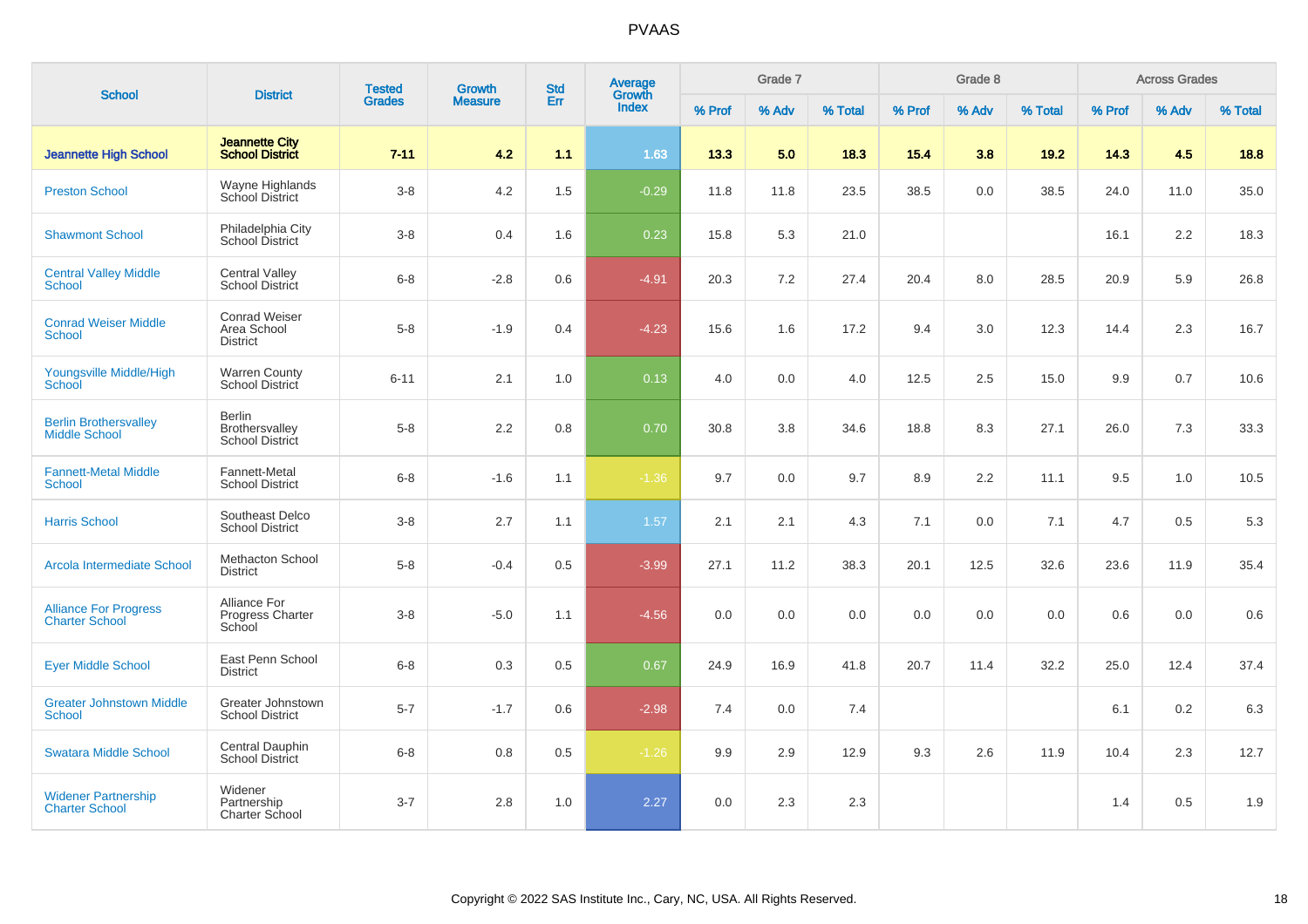| <b>School</b>                                             | <b>District</b>                                 | <b>Tested</b> | Growth         | <b>Std</b> | Average<br>Growth |        | Grade 7 |         |        | Grade 8 |         |        | <b>Across Grades</b> |         |
|-----------------------------------------------------------|-------------------------------------------------|---------------|----------------|------------|-------------------|--------|---------|---------|--------|---------|---------|--------|----------------------|---------|
|                                                           |                                                 | <b>Grades</b> | <b>Measure</b> | Err        | <b>Index</b>      | % Prof | % Adv   | % Total | % Prof | % Adv   | % Total | % Prof | % Adv                | % Total |
| <b>Jeannette High School</b>                              | <b>Jeannette City</b><br><b>School District</b> | $7 - 11$      | 4.2            | 1.1        | 1.63              | 13.3   | 5.0     | 18.3    | 15.4   | 3.8     | 19.2    | 14.3   | 4.5                  | 18.8    |
| <b>Indian Valley Middle</b><br><b>School</b>              | Souderton Area<br><b>School District</b>        | $6 - 8$       | $-0.6$         | 0.5        | $-2.34$           | 34.4   | 13.7    | 48.0    | 23.3   | 5.1     | 28.4    | 30.9   | 10.7                 | 41.6    |
| <b>Jersey Shore Middle</b><br>School                      | Jersey Shore Area<br>School District            | $6 - 8$       | 1.5            | 0.5        | $-1.98$           | 22.6   | 6.9     | 29.6    | 18.1   | 1.6     | 19.8    | 23.6   | 4.9                  | 28.5    |
| Pittsburgh King K-8                                       | Pittsburgh School<br><b>District</b>            | $3 - 8$       | $-1.2$         | 1.1        | $-1.08$           | 3.1    | 0.0     | 3.1     | 0.0    | 0.0     | 0.0     | 1.7    | 0.0                  | 1.7     |
| <b>Miller Middle School</b>                               | <b>Central Greene</b><br><b>School District</b> | $7 - 8$       | $-1.6$         | 0.8        | $-5.71$           | 12.3   | 6.1     | 18.4    | 9.4    | 0.9     | 10.4    | 10.9   | 3.6                  | 14.6    |
| <b>Midd-West High School</b>                              | Midd-West School<br><b>District</b>             | $7 - 11$      | 2.8            | 1.1        | 2.63              |        |         |         | 21.6   | 8.0     | 29.6    | 21.6   | 8.0                  | 29.6    |
| <b>Mcguffey Middle School</b>                             | Mcguffey School<br><b>District</b>              | $6-9$         | $-2.2$         | 0.6        | $-5.20$           | 4.7    | 0.0     | 4.7     | 5.6    | 3.2     | 8.9     | 7.8    | 1.8                  | 9.7     |
| <b>Pennbrook Middle School</b>                            | North Penn School<br><b>District</b>            | $6 - 9$       | $-0.8$         | 0.6        | $-4.13$           | 35.4   | 9.8     | 45.1    | 32.4   | 9.6     | 42.0    | 34.0   | 9.7                  | 43.7    |
| <b>Marshall Thurgood</b>                                  | Philadelphia City<br>School District            | $3 - 8$       | 4.5            | 1.8        | 0.41              | 6.2    | 0.0     | 6.2     | 4.2    | 0.0     | 4.2     | 3.7    | 0.9                  | 4.6     |
| <b>Frazier Middle School</b>                              | <b>Frazier School</b><br><b>District</b>        | $6 - 8$       | $-1.0$         | 0.8        | $-3.36$           | 15.1   | 10.5    | 25.6    | 4.0    | 0.0     | 4.0     | 13.4   | 5.1                  | 18.5    |
| <b>Oswayo Valley Middle</b><br><b>School</b>              | Oswayo Valley<br>School District                | $6 - 8$       | 1.3            | 1.3        | 0.33              | 23.1   | 11.5    | 34.6    | 25.8   | 16.1    | 41.9    | 25.0   | 11.9                 | 36.9    |
| <b>Avella Area Junior/Senior</b><br><b>High School</b>    | Avella Area School<br><b>District</b>           | $7 - 12$      | 2.7            | 1.5        | 0.28              | 17.1   | 2.9     | 20.0    | 22.2   | 11.1    | 33.3    | 19.4   | 6.4                  | 25.8    |
| <b>Heights Terrace</b><br><b>Elementary/Middle School</b> | <b>Hazleton Area</b><br><b>School District</b>  | $3 - 8$       | $-1.8$         | 1.2        | $-1.46$           | 0.0    | 0.0     | 0.0     | 0.0    | 0.0     | 0.0     | 6.2    | 0.0                  | 6.2     |
| <b>Keystone Academy</b><br><b>Charter School</b>          | Keystone Academy<br>Charter School              | $3 - 8$       | 0.8            | 0.8        | $-0.19$           | 12.3   | 1.8     | 14.0    | 6.8    | 1.7     | 8.5     | 12.4   | 2.8                  | 15.1    |
| <b>Colonial Middle School</b>                             | <b>Colonial School</b><br><b>District</b>       | $6 - 8$       | $-1.5$         | 0.4        | $-7.33$           | 29.4   | 16.8    | 46.2    | 21.2   | 15.0    | 36.2    | 28.9   | 15.7                 | 44.6    |
| <b>Hershey Middle School</b>                              | Derry Township<br>School District               | $6 - 8$       | 3.4            | 1.6        | 1.64              | 32.0   | 36.0    | 68.0    | 14.3   | 71.4    | 85.7    | 37.5   | 36.1                 | 73.6    |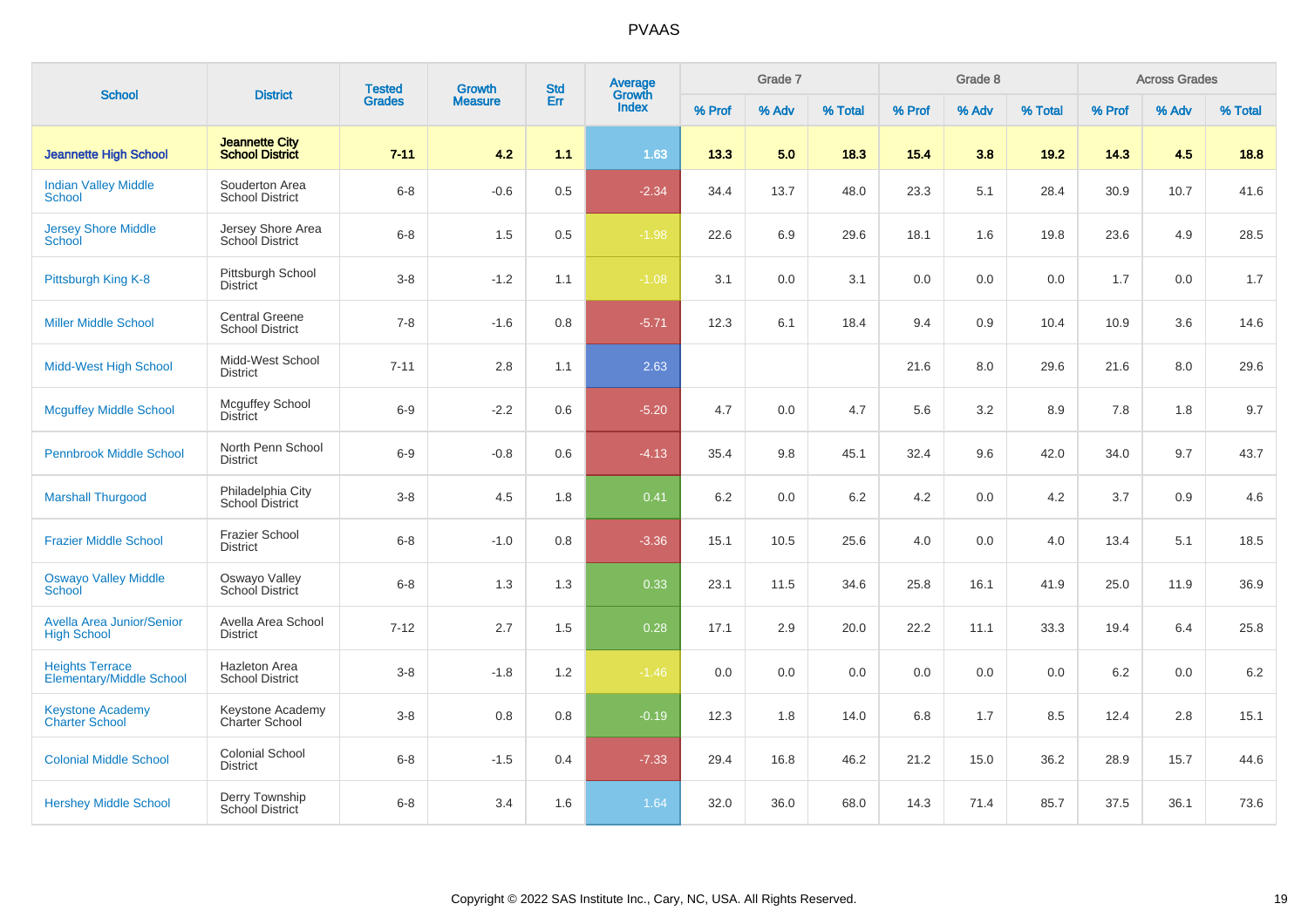| <b>School</b>                                              | <b>District</b>                                        | <b>Tested</b> | Growth         | <b>Std</b> | Average<br>Growth |        | Grade 7 |         |        | Grade 8 |         |        | <b>Across Grades</b> |         |
|------------------------------------------------------------|--------------------------------------------------------|---------------|----------------|------------|-------------------|--------|---------|---------|--------|---------|---------|--------|----------------------|---------|
|                                                            |                                                        | <b>Grades</b> | <b>Measure</b> | Err        | Index             | % Prof | % Adv   | % Total | % Prof | % Adv   | % Total | % Prof | % Adv                | % Total |
| <b>Jeannette High School</b>                               | <b>Jeannette City</b><br><b>School District</b>        | $7 - 11$      | 4.2            | 1.1        | 1.63              | 13.3   | 5.0     | 18.3    | 15.4   | 3.8     | 19.2    | 14.3   | 4.5                  | 18.8    |
| <b>Frederick Douglass</b><br><b>Mastery Charter School</b> | <b>Frederick Douglass</b><br>Mastery Charter<br>School | $3 - 8$       | $-1.0$         | 1.2        | $-1.57$           | 0.0    | 0.0     | 0.0     | 3.4    | 3.4     | 6.9     | 1.5    | 0.8                  | 2.3     |
| <b>Carson Middle School</b>                                | North Allegheny<br>School District                     | $6 - 8$       | $-1.5$         | 0.5        | $-2.92$           | 34.4   | 19.1    | 53.6    | 18.4   | 9.2     | 27.6    | 28.6   | 13.0                 | 41.6    |
| <b>Charleroi Area Middle</b><br><b>School</b>              | Charleroi School<br><b>District</b>                    | $6 - 8$       | $-3.3$         | 0.7        | $-5.61$           | 8.5    | 3.8     | 12.3    | 11.6   | 1.0     | 12.6    | 11.0   | 1.7                  | 12.7    |
| <b>Allegheny-Clarion Valley</b><br><b>High School</b>      | Allegheny-Clarion<br>Valley School<br><b>District</b>  | $7 - 10$      | 1.2            | 1.3        | $-1.40$           | 4.8    | 0.0     | 4.8     | 8.6    | 0.0     | 8.6     | 6.5    | 0.0                  | 6.5     |
| <b>Poquessing Middle School</b>                            | Neshaminy School<br><b>District</b>                    | $5 - 8$       | $-0.5$         | 0.5        | $-1.04$           | 23.3   | 6.8     | 30.1    | 16.7   | 5.4     | 22.0    | 21.9   | 6.5                  | 28.4    |
| <b>Danville Area Middle</b><br><b>School</b>               | Danville Area<br><b>School District</b>                | $6 - 8$       | $-0.8$         | 0.6        | $-6.79$           | 24.5   | 14.6    | 39.1    | 19.6   | 9.8     | 29.4    | 23.4   | 10.9                 | 34.4    |
| <b>Tussey Mountain Middle</b><br>School                    | <b>Tussey Mountain</b><br>School District              | $5 - 8$       | 0.2            | 0.7        | 0.25              | 11.3   | 3.2     | 14.5    | 12.5   | 1.4     | 13.9    | 13.9   | 1.5                  | 15.4    |
| <b>Iroquois Junior/Senior High</b><br><b>School</b>        | Iroquois School<br><b>District</b>                     | $7 - 11$      | 1.9            | 0.8        | 0.71              | 11.5   | 9.4     | 20.8    | 21.0   | 6.0     | 27.0    | 16.3   | 7.6                  | 24.0    |
| <b>Centre Learning</b><br><b>Community Charter School</b>  | Centre Learning<br>Community Charter<br>School         | $5 - 8$       | 4.9            | 2.0        | 1.22              | 25.0   | 12.5    | 37.5    | 0.0    | 17.6    | 17.6    | 24.1   | 18.5                 | 42.6    |
| <b>Sharpsville Area Middle</b><br><b>School</b>            | Sharpsville Area<br><b>School District</b>             | $6 - 8$       | $-0.6$         | 0.8        | $-1.06$           | 21.9   | 3.1     | 25.0    | 20.0   | 7.1     | 27.1    | 19.4   | 4.0                  | 23.4    |
| <b>Mastery Charter School-</b><br><b>Harrity Campus</b>    | <b>Mastery Charter</b><br>School - Harrity<br>Campus   | $3 - 8$       | $-0.7$         | 1.1        | $-0.69$           | 0.0    | 0.0     | 0.0     | 3.1    | 0.0     | 3.1     | 5.5    | 1.0                  | 6.5     |
| <b>East Hills Middle School</b>                            | Bethlehem Area<br><b>School District</b>               | $6 - 8$       | $-0.7$         | 0.8        | $-0.81$           | 17.4   | 11.6    | 29.1    | 25.5   | 4.3     | 29.8    | 17.7   | 6.0                  | 23.7    |
| <b>Gettysburg Area Middle</b><br>School                    | Gettysburg Area<br><b>School District</b>              | $6 - 8$       | $-0.1$         | 0.5        | $-2.95$           | 16.1   | 6.0     | 22.0    | 21.9   | 7.9     | 29.8    | 20.2   | 8.6                  | 28.7    |
| <b>Penn-Kidder Campus</b>                                  | Jim Thorpe Area<br><b>School District</b>              | $3 - 8$       | $-0.6$         | 0.9        | $-0.64$           | 13.3   | 5.0     | 18.3    | 4.4    | 2.2     | 6.5     | 14.2   | 3.7                  | 18.0    |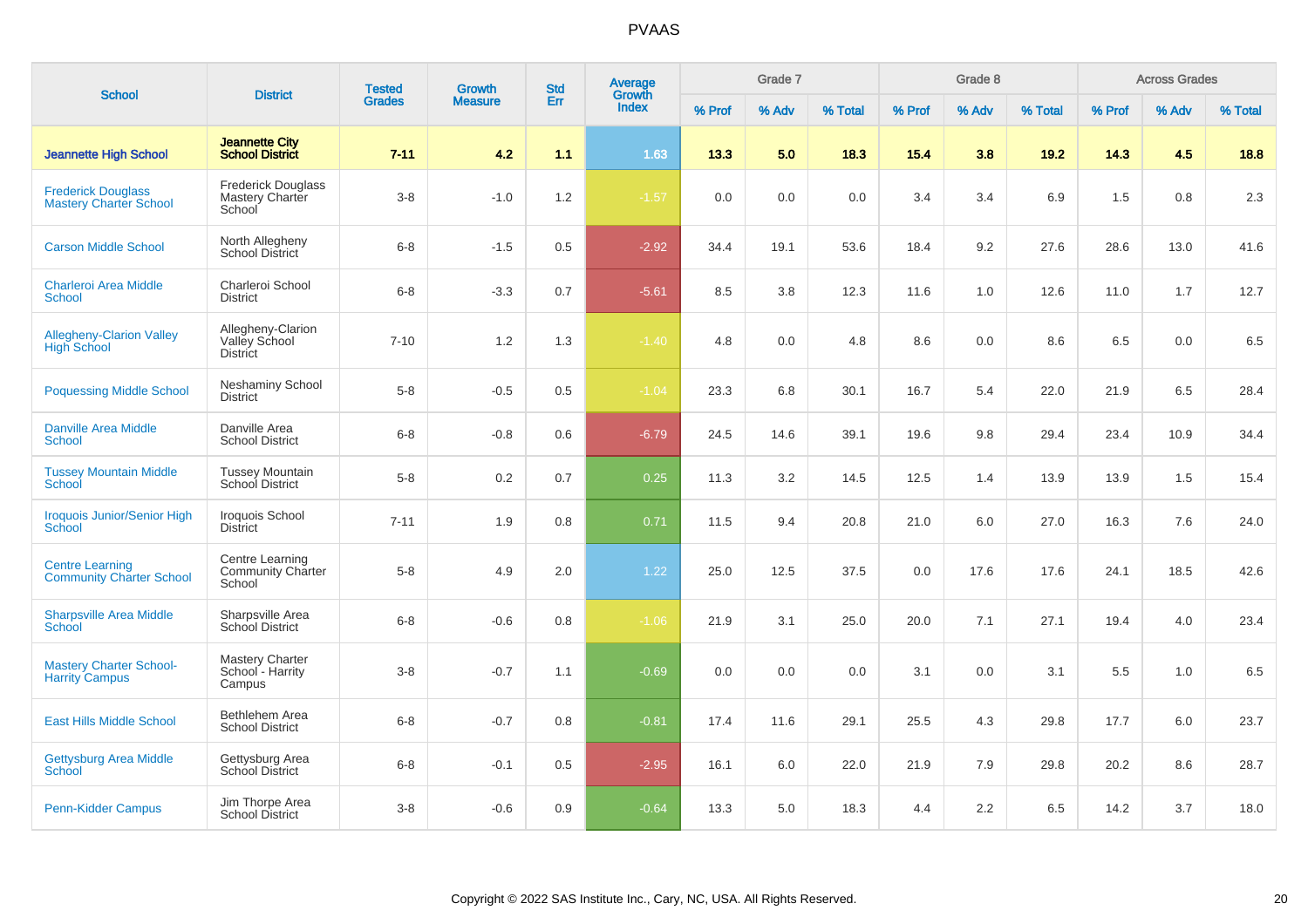|                                                            |                                                      | <b>Tested</b> | <b>Growth</b>  | <b>Std</b> | Average         |        | Grade 7 |         |        | Grade 8 |         |        | <b>Across Grades</b> |         |
|------------------------------------------------------------|------------------------------------------------------|---------------|----------------|------------|-----------------|--------|---------|---------|--------|---------|---------|--------|----------------------|---------|
| <b>School</b>                                              | <b>District</b>                                      | <b>Grades</b> | <b>Measure</b> | Err        | Growth<br>Index | % Prof | % Adv   | % Total | % Prof | % Adv   | % Total | % Prof | % Adv                | % Total |
| <b>Jeannette High School</b>                               | <b>Jeannette City</b><br><b>School District</b>      | $7 - 11$      | 4.2            | 1.1        | 1.63            | 13.3   | 5.0     | 18.3    | 15.4   | 3.8     | 19.2    | 14.3   | 4.5                  | 18.8    |
| <b>Green Woods Charter</b><br><b>School</b>                | Green Woods<br><b>Charter School</b>                 | $3 - 8$       | $-0.3$         | 0.8        | $-0.38$         | 16.1   | 5.4     | 21.4    | 17.3   | 3.8     | 21.2    | 21.3   | 8.3                  | 29.6    |
| <b>New Foundations Charter</b><br><b>School</b>            | <b>New Foundations</b><br><b>Charter School</b>      | $3 - 11$      | $-1.5$         | 0.7        | $-2.10$         | 21.3   | 3.3     | 24.6    | 13.1   | 2.4     | 15.5    | 17.1   | 2.9                  | 20.0    |
| Muncy Junior/Senior High<br>School                         | Muncy School<br><b>District</b>                      | $7 - 11$      | 0.5            | 1.0        | $-1.76$         | 29.0   | 15.9    | 44.9    | 23.3   | 6.7     | 30.0    | 25.8   | 10.7                 | 36.5    |
| <b>Cochranton Junior/Senior</b><br><b>High School</b>      | <b>Crawford Central</b><br><b>School District</b>    | $7 - 11$      | 2.4            | 1.0        | 1.35            | 22.4   | 5.2     | 27.6    | 7.0    | 5.6     | 12.7    | 14.0   | 5.4                  | 19.4    |
| <b>Mastery Charter School-</b><br><b>Pickett Campus</b>    | <b>Mastery Charter</b><br>School - Pickett<br>Campus | $6 - 10$      | 1.2            | 1.1        | 1.12            | 0.0    | 0.0     | 0.0     | 2.8    | 0.0     | 2.8     | 0.9    | 0.0                  | 0.9     |
| <b>Meyersdale Area Middle</b><br><b>School</b>             | Meyersdale Area<br>School District                   | $6 - 8$       | 1.4            | 0.9        | $-3.63$         | 18.9   | 0.0     | 18.9    | 11.9   | 8.5     | 20.3    | 19.3   | 8.5                  | 27.8    |
| <b>Jamestown Area</b><br>Junior/Senior High School         | Jamestown Area<br><b>School District</b>             | $7 - 11$      | 1.0            | 1.8        | $-1.00$         | 24.1   | 3.4     | 27.6    | 19.0   | 0.0     | 19.0    | 22.0   | 2.0                  | 24.0    |
| <b>Collegium Charter School</b>                            | Collegium Charter<br>School                          | $3 - 10$      | $-1.0$         | 0.4        | $-2.20$         | 8.0    | 2.3     | 10.3    | 7.6    | 2.8     | 10.3    | 14.4   | 3.4                  | 17.8    |
| <b>Tohickon Middle School</b>                              | <b>Central Bucks</b><br><b>School District</b>       | $7 - 9$       | 0.3            | 0.5        | $-1.63$         | 21.7   | 14.0    | 35.7    | 28.2   | 5.0     | 33.2    | 25.2   | 9.3                  | 34.4    |
| <b>Boys Latin Of Philadelphia</b><br><b>Charter School</b> | Boys Latin Of<br>Philadelphia<br>Charter School      | $6 - 12$      | 0.1            | 0.8        | $-1.69$         | 3.3    | 0.0     | 3.3     | 1.0    | 0.0     | 1.0     | 1.5    | 0.0                  | 1.5     |
| <b>Canonsburg Middle School</b>                            | Canon-Mcmillan<br><b>School District</b>             | $7 - 8$       | 0.4            | 0.5        | $-1.16$         | 26.1   | 10.4    | 36.5    | 27.9   | 10.7    | 38.6    | 27.0   | 10.5                 | 37.5    |
| <b>Tuscarora Middle School</b>                             | Juniata County<br>School District                    | $6 - 8$       | 1.4            | 0.6        | 0.79            | 13.3   | 1.6     | 14.8    | 14.5   | 2.6     | 17.1    | 13.6   | 3.1                  | 16.7    |
| Pan American Academy<br><b>Charter School</b>              | Pan American<br>Academy Charter<br>School            | $3 - 8$       | 0.3            | 0.8        | 0.43            | 3.4    | 0.0     | 3.4     | 0.0    | 0.0     | 0.0     | 2.4    | 0.3                  | 2.7     |
| <b>Southwest Middle School</b>                             | Reading School<br><b>District</b>                    | $5 - 8$       | $-0.7$         | 1.0        | $-0.72$         | 4.3    | 0.0     | 4.3     | 0.0    | 0.0     | 0.0     | 1.1    | 0.6                  | 1.7     |
| <b>Clarion Area Junior/Senior</b><br><b>High School</b>    | <b>Clarion Area</b><br><b>School District</b>        | $7 - 11$      | 0.1            | 1.1        | $-2.50$         | 17.9   | 10.4    | 28.4    | 28.1   | 3.5     | 31.6    | 22.6   | 7.3                  | 29.8    |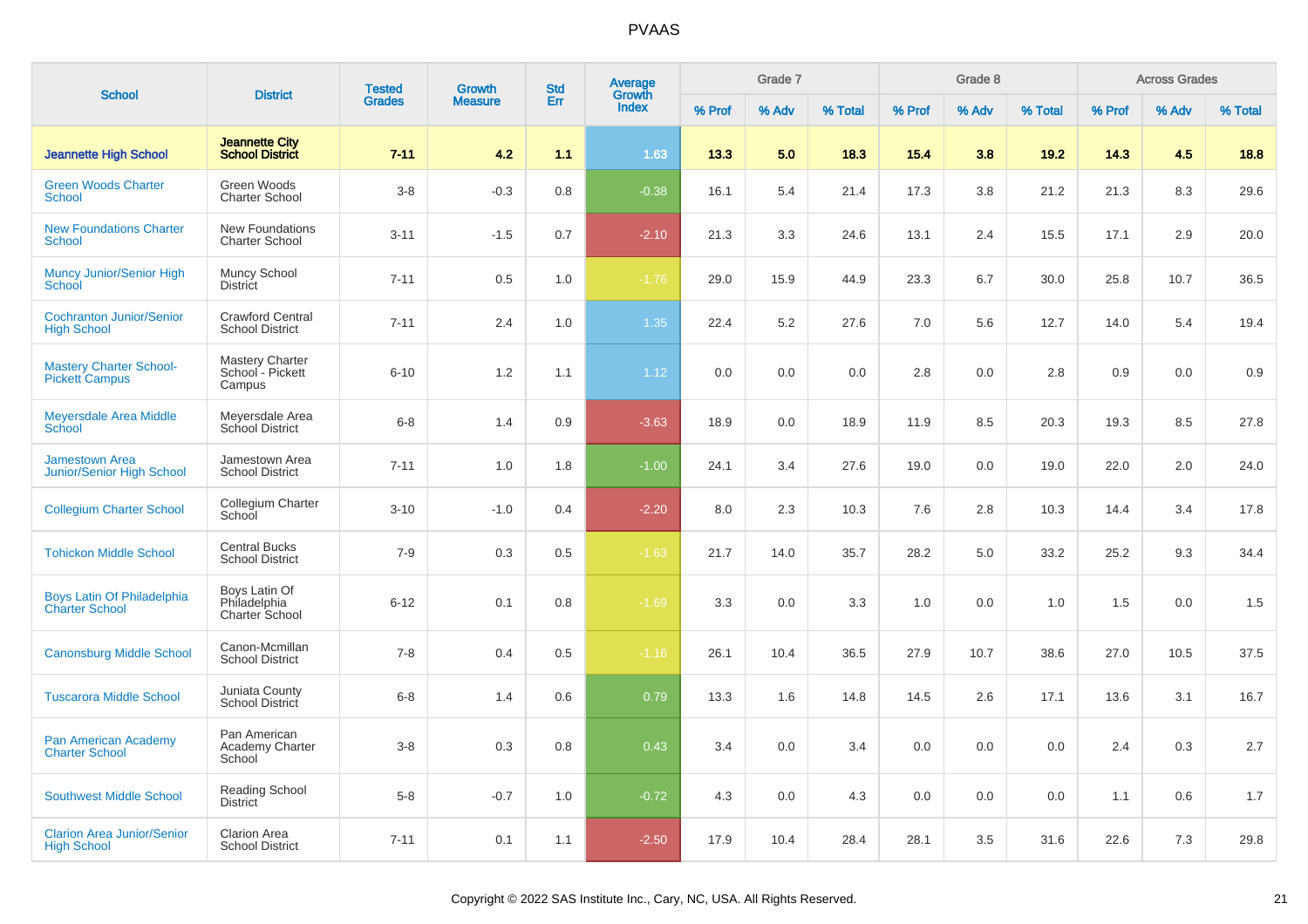| <b>School</b>                                                           | <b>District</b>                                          | <b>Tested</b> | Growth         | <b>Std</b> | <b>Average</b><br>Growth |        | Grade 7 |         |        | Grade 8 |         |        | <b>Across Grades</b> |         |
|-------------------------------------------------------------------------|----------------------------------------------------------|---------------|----------------|------------|--------------------------|--------|---------|---------|--------|---------|---------|--------|----------------------|---------|
|                                                                         |                                                          | <b>Grades</b> | <b>Measure</b> | Err        | <b>Index</b>             | % Prof | % Adv   | % Total | % Prof | % Adv   | % Total | % Prof | % Adv                | % Total |
| <b>Jeannette High School</b>                                            | <b>Jeannette City</b><br><b>School District</b>          | $7 - 11$      | 4.2            | 1.1        | 1.63                     | 13.3   | 5.0     | 18.3    | 15.4   | 3.8     | 19.2    | 14.3   | 4.5                  | 18.8    |
| <b>Greenville Junior/Senior</b><br><b>High School</b>                   | Greenville Area<br><b>School District</b>                | $7 - 11$      | $-0.1$         | 0.9        | $-2.05$                  | 16.7   | 5.9     | 22.6    | 10.0   | 2.5     | 12.5    | 13.7   | 4.4                  | 18.1    |
| <b>Tidioute Community</b><br><b>Charter School</b>                      | Tidioute<br><b>Community Charter</b><br>School           | $3 - 11$      | $-0.3$         | 1.4        | $-2.20$                  | 10.5   | 0.0     | 10.5    | 7.4    | 0.0     | 7.4     | 16.0   | 1.6                  | 17.6    |
| <b>Wendover Middle School</b>                                           | Hempfield Area<br>School District                        | $6 - 8$       | 1.2            | 0.6        | $-4.45$                  | 32.9   | 15.1    | 48.0    | 30.7   | 14.3    | 45.0    | 30.2   | 18.7                 | 49.0    |
| <b>Panther Valley</b><br><b>Junior/Senior High School</b>               | Panther Valley<br>School District                        | $7 - 12$      | $-0.8$         | 0.8        | $-3.47$                  | 11.2   | 1.9     | 13.1    | 4.8    | 0.0     | 4.8     | 8.0    | 0.9                  | 9.0     |
| <b>Glendale Junior/Senior</b><br><b>High School</b>                     | Glendale School<br><b>District</b>                       | $7 - 10$      | $-2.4$         | 1.1        | $-4.61$                  | 22.7   | 15.2    | 37.9    | 7.8    | 2.0     | 9.8     | 16.2   | 9.4                  | 25.6    |
| <b>Belmont Charter School</b>                                           | <b>Belmont Charter</b><br>School                         | $3 - 10$      | $-0.8$         | 0.8        | $-0.98$                  | 0.0    | 0.0     | 0.0     | 5.6    | 0.0     | 5.6     | 2.8    | 0.6                  | 3.4     |
| <b>Universal Creighton</b><br><b>Charter School</b>                     | Universal<br>Creighton Charter<br>School                 | $3 - 8$       | 1.1            | 0.7        | 0.56                     | 7.7    | 6.2     | 13.8    | 4.7    | 4.7     | 9.4     | 8.6    | 4.4                  | 13.1    |
| Pennsylvania Leadership<br><b>Charter School</b>                        | Pennsylvania<br>Leadership Charter<br>School             | $3 - 11$      | $-1.4$         | 0.5        | $-2.93$                  | 13.4   | 19.6    | 33.0    | 16.7   | 6.2     | 22.9    | 23.9   | 12.4                 | 36.4    |
| <b>Galeton Area School</b>                                              | Galeton Area<br><b>School District</b>                   | $3 - 11$      | 2.7            | 1.3        | $-1.76$                  | 16.0   | 0.0     | 16.0    | 0.0    | 0.0     | 0.0     | 19.4   | 7.0                  | 26.4    |
| <b>Marshall Academy</b>                                                 | Harrisburg City<br>School District                       | $5 - 8$       | 2.4            | 1.7        | $-0.72$                  | 0.0    | 0.0     | 0.0     | 0.0    | 0.0     | 0.0     | 0.0    | 0.0                  | 0.0     |
| Port Allegany Junior/Senior<br><b>High School</b>                       | Port Allegany<br>School District                         | $7 - 11$      | 2.2            | 1.0        | 1.19                     | 17.4   | 2.9     | 20.3    | 13.1   | 9.8     | 23.0    | 15.4   | 6.2                  | 21.5    |
| Portage Area Junior/Senior<br><b>High School</b>                        | Portage Area<br>School District                          | $7 - 10$      | $-1.1$         | 1.1        | $-3.25$                  | 25.4   | 9.5     | 34.9    | 17.0   | 7.6     | 24.5    | 21.6   | 8.6                  | 30.2    |
| <b>North Clarion County</b><br>Junior/Senior High School                | North Clarion<br><b>County School</b><br><b>District</b> | $7 - 12$      | 2.5            | 1.3        | 0.70                     | 21.4   | 7.1     | 28.6    | 15.9   | 11.4    | 27.3    | 18.6   | 9.3                  | 27.9    |
| <b>Farrell Area High</b><br><b>School/Upper Middle</b><br><b>School</b> | <b>Farrell Area School</b><br><b>District</b>            | $7 - 11$      | 2.2            | 1.3        | 0.34                     | 2.3    | 0.0     | 2.3     | 5.1    | 0.0     | 5.1     | 3.7    | 0.0                  | 3.7     |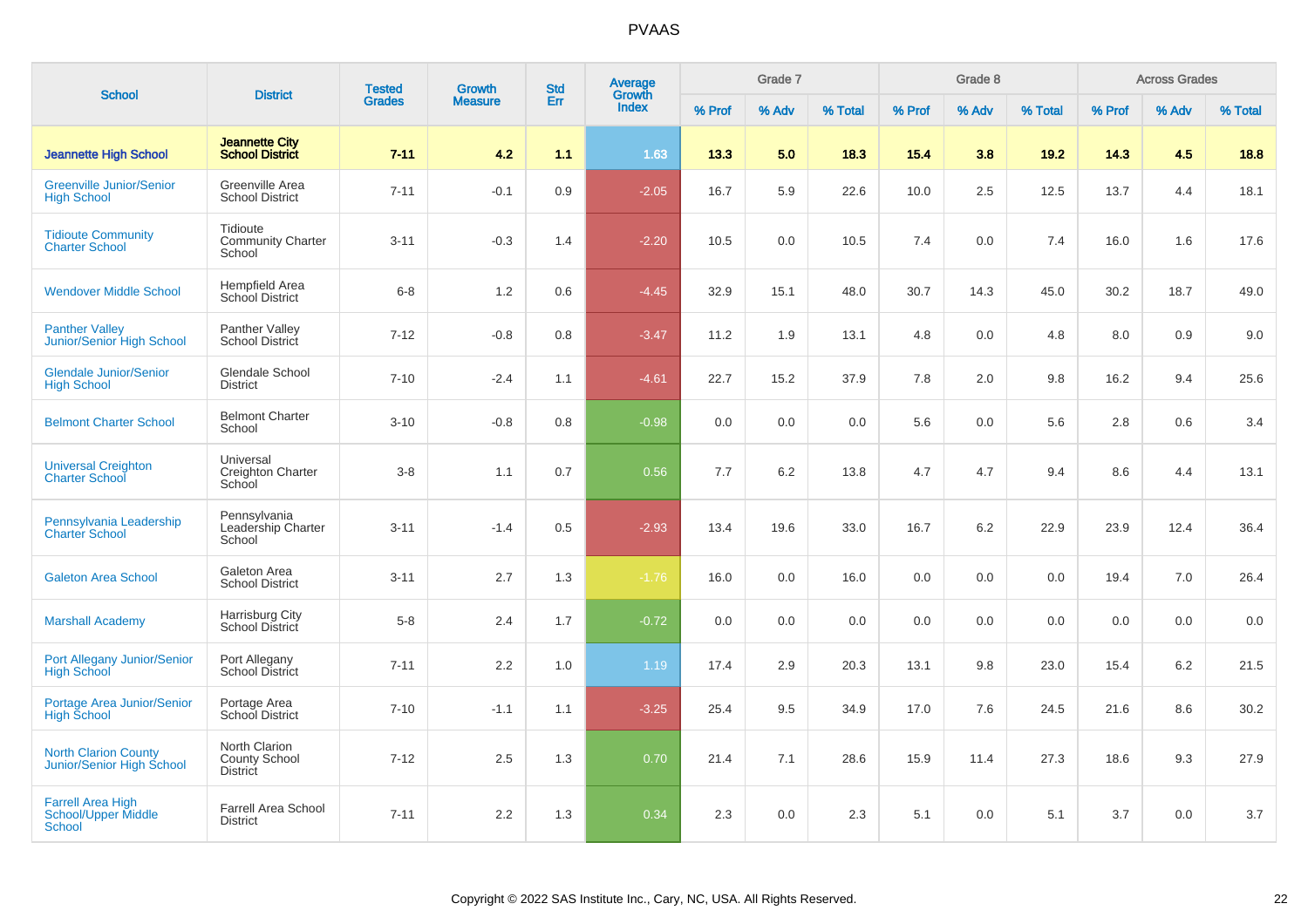|                                                                  |                                                                     | <b>Tested</b> | Growth         | <b>Std</b> | Average<br>Growth |        | Grade 7 |         |        | Grade 8 |         |        | <b>Across Grades</b> |         |
|------------------------------------------------------------------|---------------------------------------------------------------------|---------------|----------------|------------|-------------------|--------|---------|---------|--------|---------|---------|--------|----------------------|---------|
| <b>School</b>                                                    | <b>District</b>                                                     | <b>Grades</b> | <b>Measure</b> | Err        | <b>Index</b>      | % Prof | % Adv   | % Total | % Prof | % Adv   | % Total | % Prof | % Adv                | % Total |
| <b>Jeannette High School</b>                                     | <b>Jeannette City</b><br><b>School District</b>                     | $7 - 11$      | 4.2            | 1.1        | 1.63              | 13.3   | 5.0     | 18.3    | 15.4   | 3.8     | 19.2    | 14.3   | 4.5                  | 18.8    |
| <b>Pennwood Middle School</b>                                    | Pennsbury School<br><b>District</b>                                 | $6 - 8$       | $-3.1$         | 0.5        | $-6.57$           | 18.0   | 7.2     | 25.3    | 13.0   | 8.8     | 21.9    | 19.0   | 8.8                  | 27.7    |
| <b>North Brandywine Middle</b><br><b>School</b>                  | Coatesville Area<br><b>School District</b>                          | $7 - 7$       | 1.6            | 0.8        | 2.07              | 8.6    | 1.3     | 9.8     |        |         |         | 8.6    | 1.3                  | $9.8\,$ |
| <b>Chichester Middle School</b>                                  | <b>Chichester School</b><br><b>District</b>                         | $5-8$         | $-3.8$         | 0.7        | $-5.54$           | 5.1    | 6.3     | 11.4    | 4.4    | 0.0     | 4.4     | 5.9    | 2.6                  | 8.5     |
| <b>Erie Rise Leadership</b><br><b>Academy Charter School</b>     | Erie Rise<br>Leadership<br>Academy Charter<br>School                | $3 - 8$       | $-0.6$         | 1.1        | $-0.82$           | 0.0    | 0.0     | 0.0     | 0.0    | 0.0     | 0.0     | 1.6    | 1.0                  | 2.6     |
| <b>Goode School</b>                                              | York City School<br><b>District</b>                                 | $3 - 8$       | 0.3            | 0.8        | 0.40              | 5.3    | 0.0     | 5.3     | 0.0    | 0.0     | 0.0     | 3.6    | 0.3                  | 4.0     |
| <b>Dallastown Area Middle</b><br>School                          | Dallastown Area<br><b>School District</b>                           | $7 - 8$       | 0.3            | 0.4        | $-1.22$           | 24.2   | 7.7     | 31.9    | 19.2   | 9.4     | 28.6    | 21.9   | 8.5                  | 30.4    |
| <b>Fairfield Area Middle</b><br><b>School</b>                    | <b>Fairfield Area</b><br><b>School District</b>                     | $5-8$         | $-1.2$         | 0.8        | $-1.48$           | 18.5   | 0.0     | 18.5    | 16.7   | 3.7     | 20.4    | 21.7   | 1.7                  | 23.5    |
| <b>Franklin Regional Middle</b><br><b>School</b>                 | Franklin Regional<br><b>School District</b>                         | $6 - 8$       | $-0.2$         | 0.5        | $-1.41$           | 27.9   | 18.3    | 46.2    | 25.8   | 8.1     | 33.9    | 29.2   | 15.6                 | 44.7    |
| <b>Park Forest Middle School</b>                                 | State College Area<br><b>School District</b>                        | $6 - 8$       | $-0.3$         | 0.6        | $-1.71$           | 32.1   | 12.4    | 44.5    | 22.8   | 9.6     | 32.5    | 27.4   | 12.7                 | 40.1    |
| Dingman-Delaware Middle<br><b>School</b>                         | Delaware Valley<br><b>School District</b>                           | $6 - 8$       | $1.2\,$        | 0.6        | $-1.09$           | 19.7   | 4.6     | 24.2    | 13.7   | 2.5     | 16.2    | 16.1   | 4.2                  | 20.3    |
| <b>Linton Middle School</b>                                      | Penn Hills School<br><b>District</b>                                | $6 - 8$       | $-3.5$         | 0.5        | $-6.59$           | 2.2    | 1.6     | 3.8     | 3.4    | 0.0     | 3.4     | 2.8    | 0.8                  | $3.6\,$ |
| <b>Chester Charter Scholars</b><br><b>Academy Charter School</b> | <b>Chester Charter</b><br><b>Scholars Academy</b><br>Charter School | $3 - 12$      | $-3.3$         | 0.8        | $-3.92$           | 6.2    | 0.0     | 6.2     | 0.0    | 0.0     | 0.0     | 1.8    | 0.4                  | 2.2     |
| <b>Mastery Charter School -</b><br>Thomas Campus                 | <b>Mastery Charter</b><br>School - Thomas<br>Campus                 | $3 - 10$      | 1.5            | 0.9        | $-1.26$           | 7.0    | 0.0     | 7.0     | 2.2    | 0.0     | 2.2     | 8.6    | 0.8                  | 9.4     |
| <b>Grove City Area Middle</b><br><b>School</b>                   | Grove City Area<br><b>School District</b>                           | $6 - 8$       | $-0.3$         | 0.6        | $-0.40$           | 28.1   | 13.2    | 41.2    | 19.5   | 8.5     | 28.0    | 25.6   | 11.2                 | 36.8    |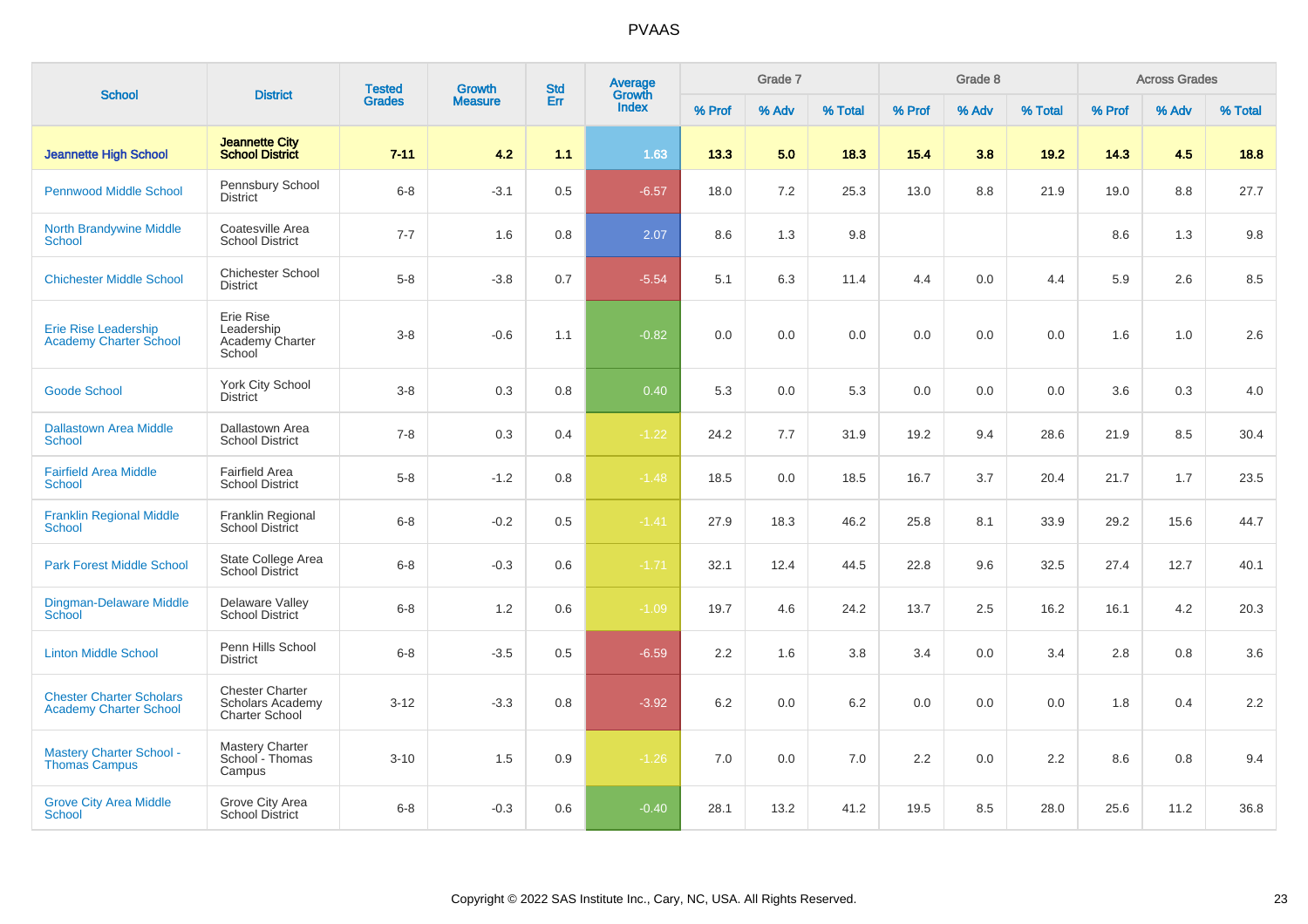| <b>School</b>                                           | <b>District</b>                                         | <b>Tested</b> | <b>Growth</b>  | <b>Std</b> | Average<br>Growth |        | Grade 7 |         |        | Grade 8 |         |        | <b>Across Grades</b> |         |
|---------------------------------------------------------|---------------------------------------------------------|---------------|----------------|------------|-------------------|--------|---------|---------|--------|---------|---------|--------|----------------------|---------|
|                                                         |                                                         | <b>Grades</b> | <b>Measure</b> | Err        | <b>Index</b>      | % Prof | % Adv   | % Total | % Prof | % Adv   | % Total | % Prof | % Adv                | % Total |
| <b>Jeannette High School</b>                            | <b>Jeannette City</b><br><b>School District</b>         | $7 - 11$      | 4.2            | 1.1        | 1.63              | 13.3   | 5.0     | 18.3    | 15.4   | 3.8     | 19.2    | 14.3   | 4.5                  | 18.8    |
| <b>Penn Hills Charter School</b><br>of Entrepreneurship | Penn Hills Charter<br>School of<br>Entrepreneurship     | $3 - 8$       | $-0.2$         | 0.9        | $-0.20$           | 15.4   | 2.6     | 18.0    | 5.3    | 0.0     | 5.3     | 17.0   | 3.8                  | 20.8    |
| <b>Union City Middle School</b>                         | Union City Area<br>School District                      | $6 - 11$      | 0.2            | 0.8        | $-2.12$           | 23.4   | 3.9     | 27.3    | 10.1   | 5.6     | 15.7    | 17.1   | 6.6                  | 23.7    |
| <b>Central Middle School</b>                            | Reading School<br><b>District</b>                       | $5 - 8$       | $-0.6$         | 0.5        | $-1.19$           | 2.4    | 0.0     | 2.4     | 0.0    | 0.0     | 0.0     | 1.4    | 0.5                  | 2.0     |
| <b>Eisenhower Middle School</b>                         | Norristown Area<br><b>School District</b>               | $5 - 8$       | $-0.5$         | 0.7        | $-0.74$           | 8.0    | 0.0     | 8.0     | 2.7    | 2.7     | 5.3     | 6.9    | 0.6                  | 7.5     |
| <b>Lower Dauphin Middle</b><br><b>School</b>            | Lower Dauphin<br>School District                        | $6 - 8$       | $-2.8$         | 0.5        | $-6.22$           | 22.4   | 6.5     | 28.9    | 18.6   | 9.6     | 28.2    | 21.6   | 6.9                  | 28.5    |
| <b>Carmichaels Area Middle</b><br><b>School</b>         | Carmichaels Area<br><b>School District</b>              | $6 - 8$       | $-4.1$         | 0.8        | $-5.06$           | 3.0    | 3.0     | 6.0     | 6.8    | 0.0     | 6.8     | 3.9    | 1.0                  | 4.8     |
| <b>Founders Hall Middle</b><br><b>School</b>            | Mckeesport Area<br><b>School District</b>               | $6 - 8$       | $-0.5$         | 0.5        | $-1.06$           | 1.0    | 0.0     | 1.0     | 1.0    | 0.0     | 1.0     | 1.8    | 0.0                  | 1.8     |
| <b>Wyoming Valley West</b><br><b>Middle School</b>      | <b>Wyoming Valley</b><br>West School<br><b>District</b> | $6 - 8$       | 0.7            | 0.5        | 1.40              | 10.8   | 0.0     | 10.8    | 10.5   | 2.9     | 13.4    | 11.8   | 1.7                  | 13.5    |
| <b>West Branch Middle</b><br><b>School</b>              | West Branch Area<br><b>School District</b>              | $5-8$         | 0.5            | 0.7        | 0.63              | 19.7   | 14.5    | 34.2    | 18.8   | 6.2     | 25.0    | 15.8   | 7.5                  | 23.3    |
| Pittsburgh Carmalt K-8                                  | Pittsburgh School<br><b>District</b>                    | $3 - 8$       | $-3.3$         | 0.9        | $-3.68$           | 15.2   | 0.0     | 15.2    | 0.0    | 0.0     | 0.0     | 12.9   | 2.9                  | 15.7    |
| <b>Midland Elementary/Middle</b><br><b>School</b>       | Midland Borough<br><b>School District</b>               | $3 - 8$       | 2.3            | 1.2        | $-0.50$           | 14.3   | 0.0     | 14.3    | 9.5    | 4.8     | 14.3    | 15.7   | 2.9                  | 18.6    |
| <b>Blue Ridge Middle School</b>                         | <b>Blue Ridge School</b><br><b>District</b>             | $6 - 8$       | $-2.5$         | 0.8        | $-3.73$           | 25.8   | 3.2     | 29.0    | 12.9   | 4.3     | 17.1    | 17.5   | 2.4                  | 19.9    |
| <b>Hamburg Area Middle</b><br><b>School</b>             | Hamburg Area<br>School District                         | $6 - 8$       | 1.0            | 0.6        | 0.33              | 10.1   | 3.8     | 13.8    | 9.9    | 2.1     | 12.1    | 15.5   | 2.8                  | 18.3    |
| <b>West Hazleton</b><br><b>Elementary/Middle School</b> | <b>Hazleton Area</b><br><b>School District</b>          | $3 - 8$       | $-0.8$         | 1.2        | $-0.62$           | 4.8    | 0.0     | 4.8     | 0.0    | 0.0     | 0.0     | 4.6    | 0.6                  | $5.2\,$ |
| Pittsburgh Mifflin K-8                                  | Pittsburgh School<br><b>District</b>                    | $3 - 8$       | $-1.7$         | 1.2        | $-1.40$           | 0.0    | 4.8     | 4.8     | 3.7    | 0.0     | 3.7     | 4.4    | 0.7                  | 5.2     |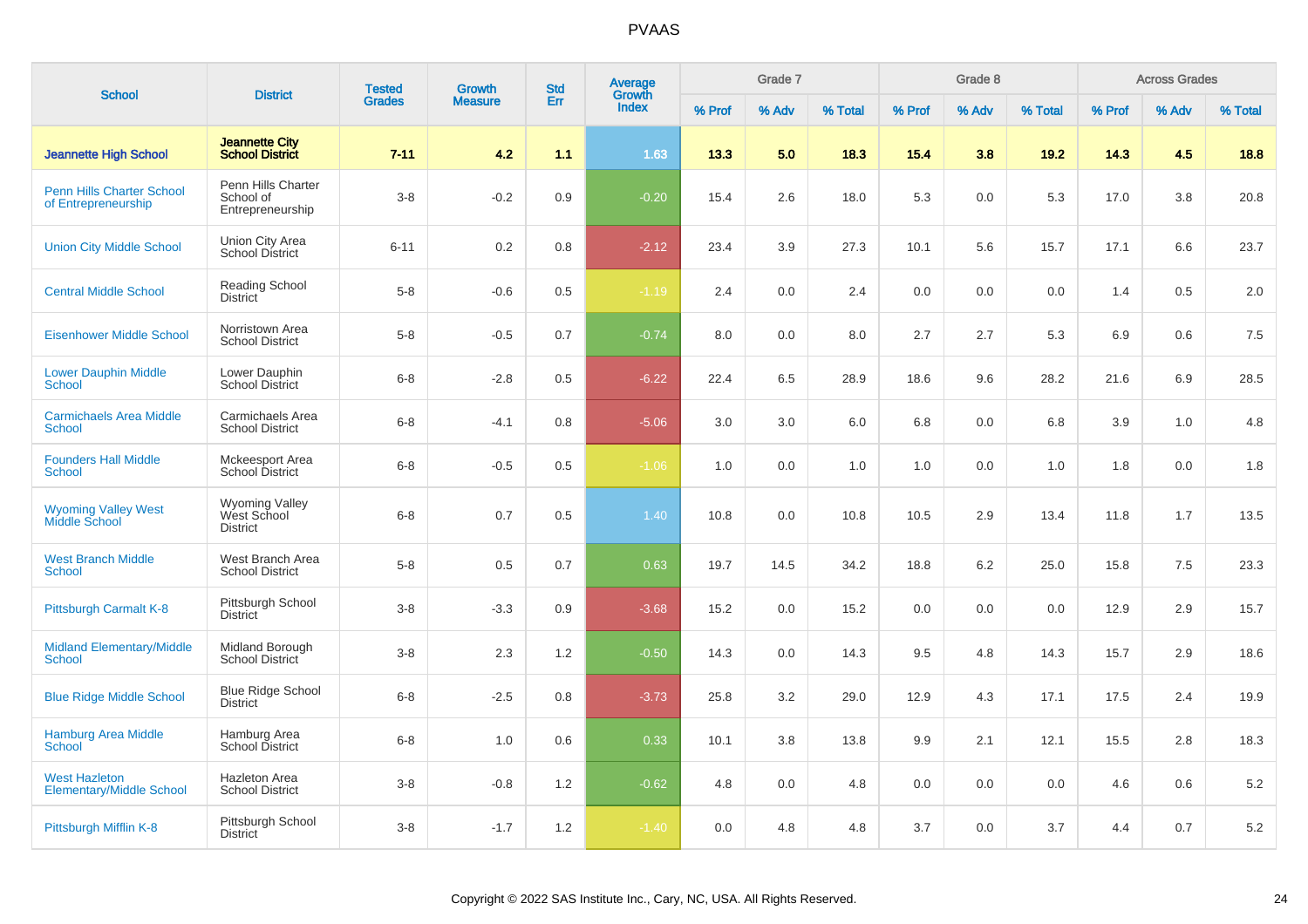| <b>School</b>                                                  | <b>District</b>                                            | <b>Tested</b> | <b>Growth</b>  | <b>Std</b> | Average<br>Growth |        | Grade 7 |         |         | Grade 8 |         |        | <b>Across Grades</b> |         |
|----------------------------------------------------------------|------------------------------------------------------------|---------------|----------------|------------|-------------------|--------|---------|---------|---------|---------|---------|--------|----------------------|---------|
|                                                                |                                                            | <b>Grades</b> | <b>Measure</b> | Err        | <b>Index</b>      | % Prof | % Adv   | % Total | % Prof  | % Adv   | % Total | % Prof | % Adv                | % Total |
| <b>Jeannette High School</b>                                   | <b>Jeannette City</b><br><b>School District</b>            | $7 - 11$      | 4.2            | 1.1        | 1.63              | 13.3   | 5.0     | 18.3    | 15.4    | 3.8     | 19.2    | 14.3   | 4.5                  | 18.8    |
| <b>Towanda Area</b><br>Junior/Senior High School               | Towanda Area<br><b>School District</b>                     | $7 - 11$      | $-1.6$         | 0.8        | $-4.76$           | 14.5   | 7.7     | 22.2    | 17.2    | 8.6     | 25.9    | 15.9   | 8.2                  | 24.0    |
| <b>Roberto Clemente Charter</b><br><b>School</b>               | Roberto Clemente<br><b>Charter School</b>                  | $3 - 12$      | $-4.0$         | 0.9        | $-4.44$           | 0.0    | 0.0     | 0.0     | 0.0     | 0.0     | 0.0     | 3.0    | 0.0                  | 3.0     |
| <b>Riverside Middle School</b>                                 | Riverside Beaver<br>County School<br><b>District</b>       | $6 - 8$       | $-0.4$         | 0.7        | $-1.32$           | 22.8   | 10.1    | 32.9    | 25.5    | 3.2     | 28.7    | 24.1   | 5.5                  | 29.6    |
| <b>Northwest Area High</b><br><b>School</b>                    | Northwest Area<br><b>School District</b>                   | $7 - 10$      | 1.8            | 1.1        | 0.52              | 7.3    | 1.8     | 9.1     | 5.4     | 0.0     | 5.4     | 6.4    | 0.9                  | 7.3     |
| <b>West Hempfield Middle</b><br><b>School</b>                  | Hempfield Area<br>School District                          | $6 - 8$       | 1.0            | 0.6        | 0.53              | 27.9   | 10.7    | 38.6    | 26.4    | 8.8     | 35.2    | 25.2   | 10.1                 | 35.3    |
| <b>Mount Nittany Middle</b><br><b>School</b>                   | State College Area<br><b>School District</b>               | $6 - 8$       | $-1.1$         | 0.6        | $-3.33$           | 26.4   | 20.0    | 46.4    | 19.7    | 8.6     | 28.2    | 25.1   | 15.2                 | 40.3    |
| <b>Marshall Math Science</b><br>Academy                        | Harrisburg City<br>School District                         | $5 - 8$       | $-2.3$         | 0.7        | $-3.20$           | 12.7   | 1.6     | 14.3    | 11.8    | 1.5     | 13.2    | 9.2    | 1.8                  | 11.1    |
| <b>Mastery Charter School -</b><br><b>Shoemaker Campus</b>     | <b>Mastery Charter</b><br>School-<br>Shoemaker<br>Campus   | $7 - 10$      | 1.9            | 1.6        | 0.13              | 9.4    | 0.0     | 9.4     | 4.2     | 0.0     | 4.2     | 7.1    | 0.0                  | 7.1     |
| <b>Tulpehocken Junior/Senior</b><br><b>High School</b>         | Tulpehocken Area<br><b>School District</b>                 | $7 - 12$      | $-2.6$         | 0.8        | $-6.30$           | 18.4   | 5.8     | 24.3    | 14.6    | 2.7     | 17.3    | 16.4   | 4.2                  | 20.7    |
| <b>Lamberton Middle School</b>                                 | Carlisle Area<br><b>School District</b>                    | $6 - 8$       | 0.4            | 0.6        | $-0.17$           | 19.4   | 7.6     | 27.1    | 11.2    | 4.7     | 15.9    | 18.9   | 6.7                  | 25.6    |
| <b>Turkeyfoot Valley Area</b><br>Junior/Senior High School     | <b>Turkeyfoot Valley</b><br>Area School<br><b>District</b> | $7 - 12$      | 3.1            | 1.8        | 1.14              | 30.0   | 0.0     | 30.0    | 12.5    | 4.2     | 16.7    | 20.4   | 2.3                  | 22.7    |
| <b>Academy at Westinghouse</b>                                 | Pittsburgh School<br><b>District</b>                       | $5 - 11$      | $-1.2$         | 1.1        | $-1.63$           | 0.0    | 0.0     | 0.0     | $0.0\,$ | 0.0     | 0.0     | 0.0    | 0.0                  | 0.0     |
| <b>First Philadelphia</b><br><b>Preparatory Charter School</b> | First Philadelphia<br>Preparatory<br>Charter School        | $3 - 8$       | $-2.3$         | 0.6        | $-3.62$           | 1.3    | 0.0     | 1.3     | 4.0     | 0.0     | 4.0     | 2.4    | 0.0                  | 2.4     |
| <b>Highlands Middle School</b>                                 | <b>Highlands School</b><br><b>District</b>                 | $5 - 8$       | 0.4            | 0.5        | 0.71              | 28.5   | 4.9     | 33.3    | 13.2    | 8.6     | 21.8    | 19.5   | 4.9                  | 24.5    |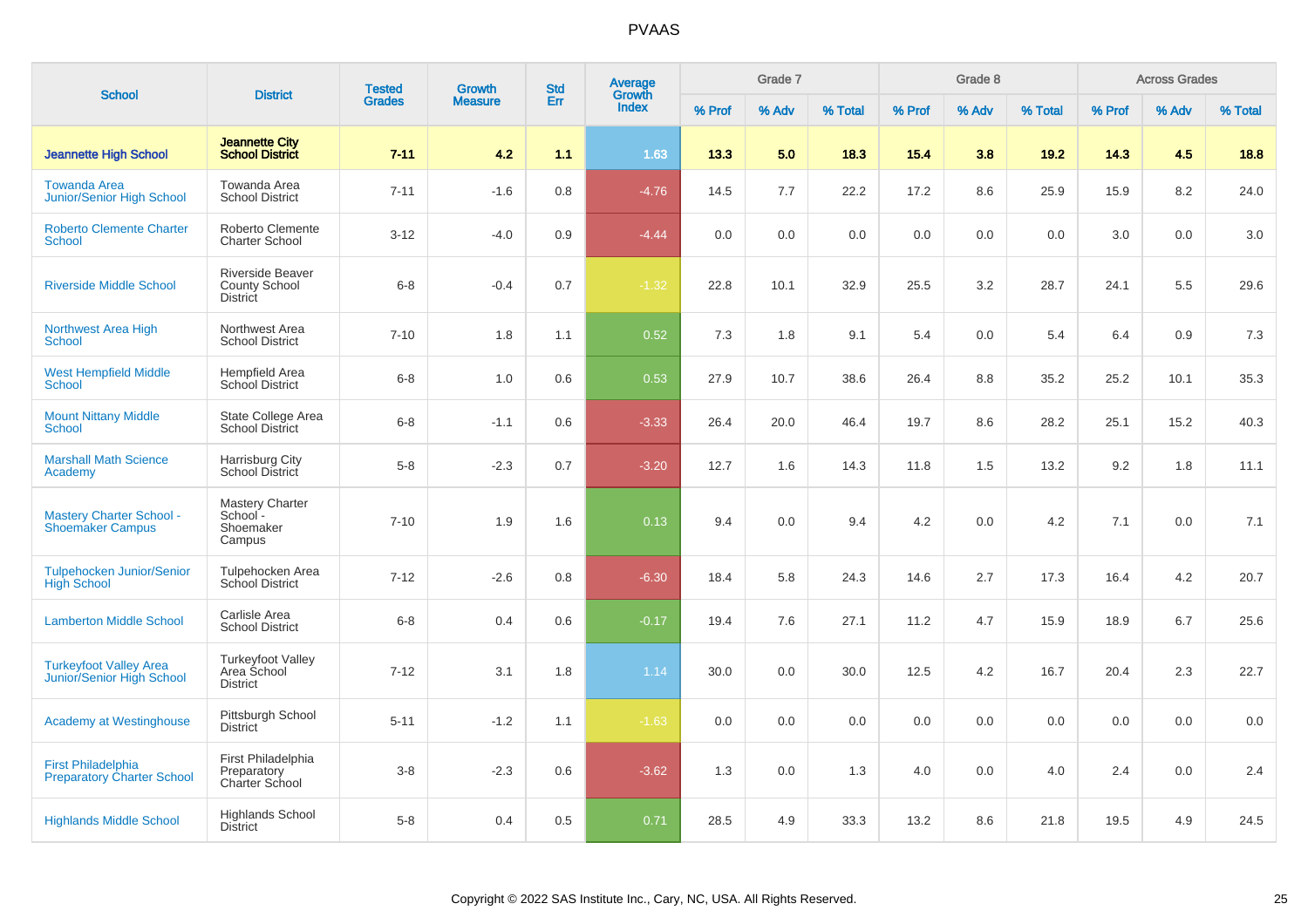| <b>School</b>                                               | <b>District</b>                                     | <b>Tested</b> | <b>Growth</b>  | <b>Std</b> | Average<br>Growth |        | Grade 7 |         |        | Grade 8 |         |        | <b>Across Grades</b> |         |
|-------------------------------------------------------------|-----------------------------------------------------|---------------|----------------|------------|-------------------|--------|---------|---------|--------|---------|---------|--------|----------------------|---------|
|                                                             |                                                     | <b>Grades</b> | <b>Measure</b> | Err        | <b>Index</b>      | % Prof | % Adv   | % Total | % Prof | % Adv   | % Total | % Prof | % Adv                | % Total |
| <b>Jeannette High School</b>                                | <b>Jeannette City</b><br><b>School District</b>     | $7 - 11$      | 4.2            | 1.1        | 1.63              | 13.3   | 5.0     | 18.3    | 15.4   | 3.8     | 19.2    | 14.3   | 4.5                  | 18.8    |
| <b>Laurel Middle School</b>                                 | Laurel School<br><b>District</b>                    | $7 - 8$       | 0.7            | 1.0        | $-0.70$           | 29.5   | 5.1     | 34.6    | 18.8   | 8.7     | 27.5    | 24.5   | 6.8                  | 31.3    |
| <b>Executive Education</b><br><b>Academy Charter School</b> | Executive<br>Education<br>Academy Charter<br>School | $3 - 10$      | $-2.5$         | 1.7        | $-1.48$           | 18.2   | 0.0     | 18.2    | 4.8    | 0.0     | 4.8     | 9.1    | 1.7                  | 10.9    |
| <b>Forest Hills Junior/Senior</b><br><b>High School</b>     | Forest Hills School<br><b>District</b>              | $7 - 11$      | 1.2            | 0.7        | 0.68              | 18.6   | 5.6     | 24.2    | 10.7   | 3.3     | 13.9    | 14.6   | 4.5                  | 19.1    |
| <b>Propel Charter School-East</b>                           | Propel Charter<br>School - East                     | $3-8$         | $-4.2$         | 1.0        | $-4.26$           | 9.4    | 3.1     | 12.5    | 0.0    | 0.0     | 0.0     | 9.4    | 0.5                  | 9.9     |
| <b>Lafayette Middle School</b>                              | Uniontown Area<br><b>School District</b>            | $6 - 8$       | $-0.4$         | 1.3        | $-0.33$           | 0.0    | 0.0     | 0.0     | 0.0    | 0.0     | 0.0     | 1.3    | 0.0                  | 1.3     |
| <b>Linglestown Middle School</b>                            | Central Dauphin<br>School District                  | $6-8$         | $-2.2$         | 0.5        | $-4.66$           | 17.0   | 10.2    | 27.2    | 13.8   | 7.2     | 21.0    | 14.9   | 7.2                  | 22.1    |
| <b>Manheim Township Middle</b><br><b>School</b>             | Manheim Township<br><b>School District</b>          | $6 - 8$       | $-0.6$         | 0.4        | $-3.39$           | 29.2   | 9.7     | 38.9    | 18.2   | 11.3    | 29.6    | 23.7   | 10.5                 | 34.2    |
| <b>Beverly Hills Middle School</b>                          | <b>Upper Darby</b><br>School District               | $6 - 8$       | $-0.4$         | 0.5        | $-0.77$           | 3.8    | 3.8     | 7.5     | 6.1    | 0.6     | 6.7     | 4.7    | 1.8                  | 6.5     |
| <b>Southwark School</b>                                     | Philadelphia City<br>School District                | $3-8$         | 1.7            | 1.2        | 0.09              | 3.4    | 3.4     | 6.9     | 0.0    | 0.0     | 0.0     | 4.3    | 2.7                  | 6.9     |
| <b>Pennridge South Middle</b><br><b>School</b>              | Pennridge School<br><b>District</b>                 | $6 - 8$       | $-2.8$         | 0.7        | $-4.19$           | 12.8   | 4.9     | 17.6    | 20.2   | 2.9     | 23.1    | 15.8   | 4.1                  | 19.9    |
| <b>Purchase Line</b><br><b>Junior/Senior High School</b>    | Purchase Line<br><b>School District</b>             | $7 - 12$      | $-1.2$         | 1.1        | $-3.36$           | 7.5    | 3.0     | 10.4    | 5.3    | 0.0     | 5.3     | 6.4    | 1.6                  | 8.1     |
| <b>Kutztown Area Middle</b><br><b>School</b>                | Kutztown Area<br><b>School District</b>             | $6-9$         | $-3.6$         | 0.9        | $-3.87$           | 25.6   | 10.3    | 35.9    | 10.8   | 10.8    | 21.5    | 19.4   | 7.9                  | 27.3    |
| <b>Chartiers Valley Middle</b><br>School                    | <b>Chartiers Valley</b><br><b>School District</b>   | $6 - 8$       | $-2.7$         | 0.5        | $-8.46$           | 15.6   | 7.4     | 23.0    | 10.8   | 4.2     | 15.1    | 14.5   | 5.7                  | 20.2    |
| <b>Norwood School</b>                                       | Interboro School<br><b>District</b>                 | $3-8$         | $-0.9$         | 0.9        | $-1.03$           | 26.4   | 7.6     | 34.0    | 10.8   | 0.0     | 10.8    | 19.7   | 3.2                  | 23.0    |
| <b>Dunmore Junior/Senior</b><br><b>High School</b>          | Dunmore School<br><b>District</b>                   | $7 - 11$      | $-0.5$         | 0.9        | $-2.67$           | 10.4   | 0.9     | 11.3    | 9.5    | 3.6     | 13.1    | 10.0   | 2.1                  | 12.1    |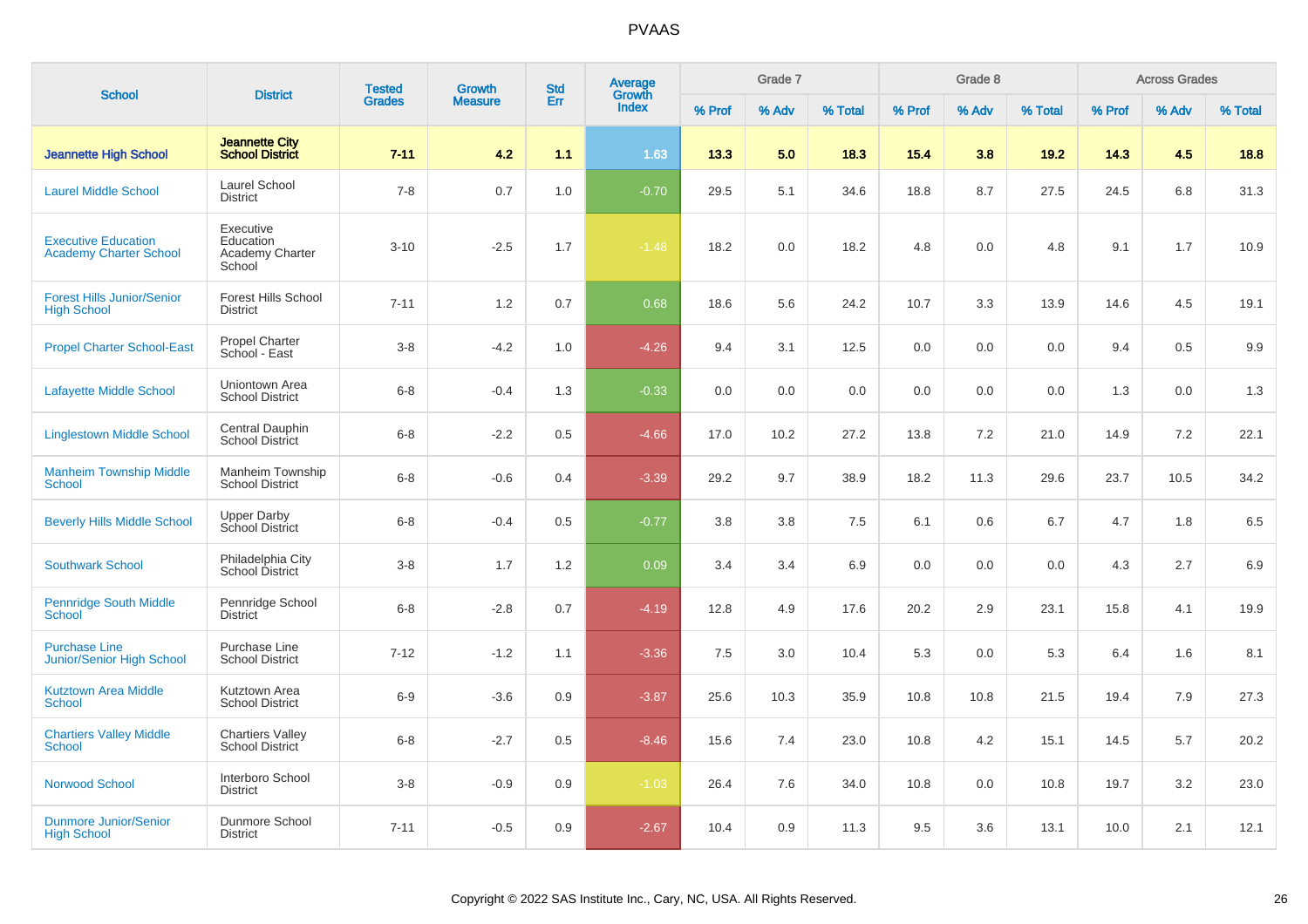| <b>School</b>                                                | <b>District</b>                                           | <b>Tested</b> | Growth         | <b>Std</b> | Average<br>Growth |        | Grade 7 |         |        | Grade 8 |         |        | <b>Across Grades</b> |         |
|--------------------------------------------------------------|-----------------------------------------------------------|---------------|----------------|------------|-------------------|--------|---------|---------|--------|---------|---------|--------|----------------------|---------|
|                                                              |                                                           | <b>Grades</b> | <b>Measure</b> | Err        | <b>Index</b>      | % Prof | % Adv   | % Total | % Prof | % Adv   | % Total | % Prof | % Adv                | % Total |
| <b>Jeannette High School</b>                                 | <b>Jeannette City</b><br><b>School District</b>           | $7 - 11$      | 4.2            | 1.1        | 1.63              | 13.3   | 5.0     | 18.3    | 15.4   | 3.8     | 19.2    | 14.3   | 4.5                  | 18.8    |
| <b>Wind Gap Middle School</b>                                | Pen Argyl Area<br><b>School District</b>                  | $4 - 8$       | 0.7            | 0.6        | $-0.31$           | 17.1   | 5.4     | 22.5    | 14.8   | 5.9     | 20.8    | 21.7   | 7.0                  | 28.8    |
| Freeland<br><b>Elementary/Middle School</b>                  | <b>Hazleton Area</b><br><b>School District</b>            | $3 - 8$       | $-0.3$         | $1.2$      | $-0.28$           | 5.3    | 5.3     | 10.5    | 14.3   | 0.0     | 14.3    | 5.4    | 0.6                  | $6.0\,$ |
| <b>Spring Grove Area Middle</b><br>School                    | Spring Grove Area<br>School District                      | $7 - 8$       | $-1.7$         | 0.5        | $-5.90$           | 23.5   | 11.3    | 34.8    | 5.2    | 3.2     | 8.4     | 14.3   | 7.3                  | 21.6    |
| <b>Disston Hamilton School</b>                               | Philadelphia City<br>School District                      | $3 - 8$       | 4.6            | 3.1        | 1.49              |        |         |         |        |         |         | 0.0    | 0.0                  | 0.0     |
| <b>Commonwealth Charter</b><br><b>Academy Charter School</b> | Commonwealth<br><b>Charter Academy</b><br>Charter School  | $3 - 10$      | $-2.6$         | 0.8        | $-3.07$           | 17.2   | 3.4     | 20.7    | 14.6   | 2.1     | 16.7    | 23.9   | 5.7                  | 29.6    |
| Keith Valley Middle School                                   | Hatboro-Horsham<br><b>School District</b>                 | $6 - 8$       | 0.6            | 0.4        | $-0.47$           | 20.8   | 5.2     | 26.0    | 19.7   | 5.7     | 25.4    | 23.3   | 7.2                  | 30.5    |
| <b>Beaver Falls Middle School</b>                            | <b>Big Beaver Falls</b><br>Area School<br><b>District</b> | $6 - 8$       | $-2.9$         | 0.7        | $-4.15$           | 8.3    | 1.0     | 9.4     | 1.0    | 1.0     | 2.1     | 5.0    | 1.0                  | 6.0     |
| Saegertown Junior/Senior<br><b>High School</b>               | Penncrest School<br><b>District</b>                       | $7 - 11$      | 1.4            | 1.0        | 0.51              | 29.4   | 5.9     | 35.3    | 20.6   | 8.8     | 29.4    | 25.0   | 7.4                  | 32.4    |
| <b>Oley Valley Middle School</b>                             | Oley Valley School<br><b>District</b>                     | $6 - 8$       | 1.0            | 0.7        | $-0.18$           | 19.0   | 7.8     | 26.7    | 12.8   | 2.3     | 15.1    | 21.4   | 7.4                  | 28.8    |
| <b>Rhodes E Washington</b><br><b>School</b>                  | Philadelphia City<br>School District                      | $3 - 8$       | 2.5            | 1.7        | 0.61              | 0.0    | 0.0     | 0.0     | 0.0    | 0.0     | 0.0     | 0.0    | 0.0                  | 0.0     |
| <b>West Oak Lane Charter</b><br><b>School</b>                | West Oak Lane<br><b>Charter School</b>                    | $3 - 8$       | 0.7            | 0.7        | 0.72              | 6.9    | 1.4     | 8.3     | 0.0    | 1.9     | 1.9     | 6.1    | 0.7                  | 6.8     |
| <b>Young Scholars Of Central</b><br><b>PA Charter School</b> | Young Scholars Of<br>Central PA Charter<br>School         | $3 - 8$       | 1.7            | 1.2        | 0.12              | 28.6   | 14.3    | 42.9    | 0.0    | 0.0     | 0.0     | 21.7   | 11.1                 | 32.8    |
| <b>Cambridge Springs</b><br>Junior/Senior High School        | <b>Penncrest School</b><br><b>District</b>                | $7 - 11$      | 1.1            | 1.1        | $-0.06$           | 10.6   | 1.5     | 12.1    | 20.8   | 1.9     | 22.6    | 15.1   | 1.7                  | 16.8    |
| <b>East Pennsboro Area</b><br><b>Middle School</b>           | East Pennsboro<br>Area School<br><b>District</b>          | $6 - 8$       | $-2.6$         | 0.5        | $-4.81$           | 11.8   | 2.4     | 14.1    | 10.3   | 4.2     | 14.6    | 10.7   | 3.4                  | 14.1    |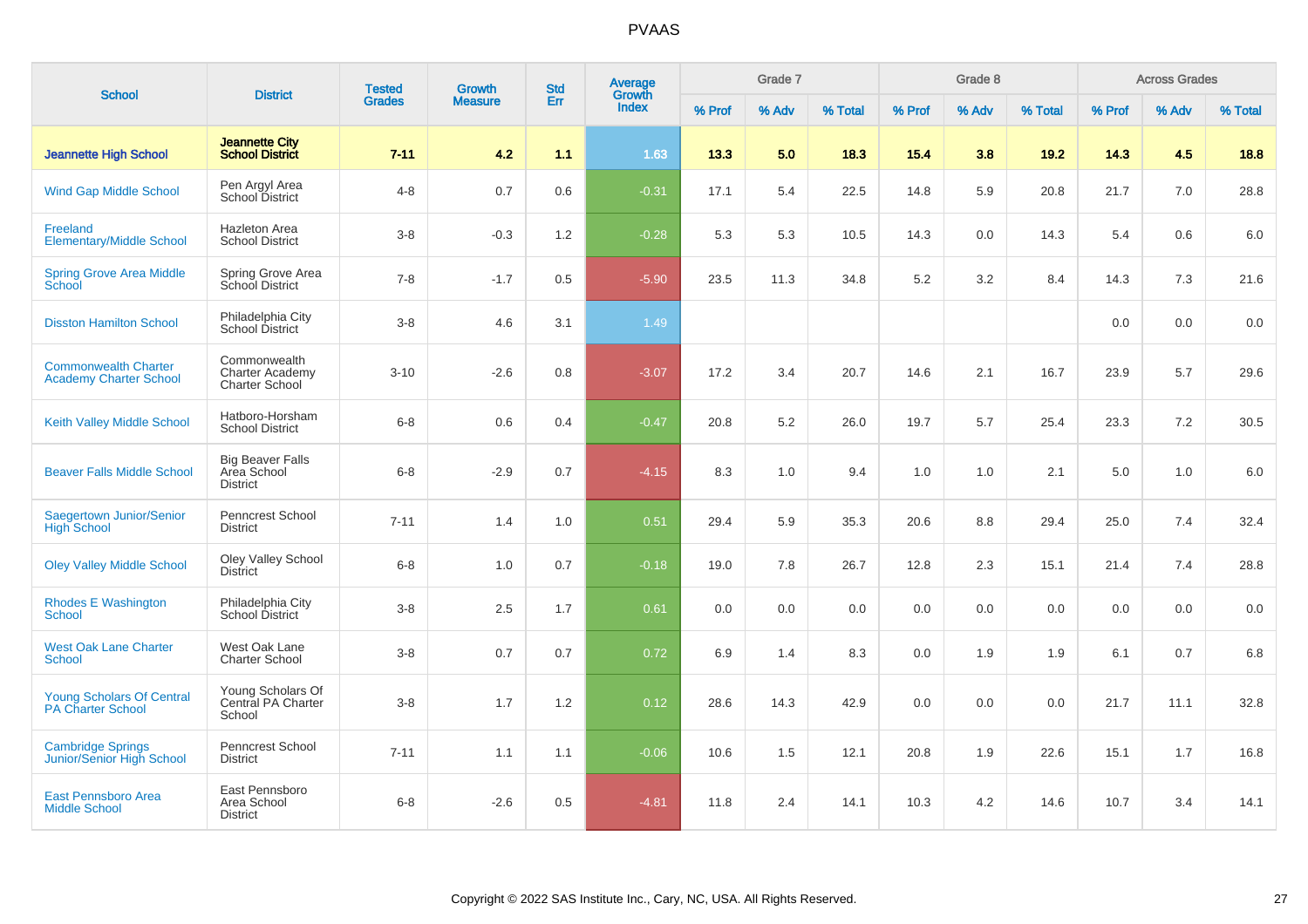| <b>School</b>                                                        |                                                                  | <b>Tested</b> | <b>Growth</b>  | <b>Std</b> | Average<br>Growth |        | Grade 7 |         |        | Grade 8 |         |        | <b>Across Grades</b> |         |
|----------------------------------------------------------------------|------------------------------------------------------------------|---------------|----------------|------------|-------------------|--------|---------|---------|--------|---------|---------|--------|----------------------|---------|
|                                                                      | <b>District</b>                                                  | <b>Grades</b> | <b>Measure</b> | Err        | <b>Index</b>      | % Prof | % Adv   | % Total | % Prof | % Adv   | % Total | % Prof | % Adv                | % Total |
| <b>Jeannette High School</b>                                         | <b>Jeannette City</b><br><b>School District</b>                  | $7 - 11$      | 4.2            | 1.1        | 1.63              | 13.3   | 5.0     | 18.3    | 15.4   | 3.8     | 19.2    | 14.3   | 4.5                  | 18.8    |
| <b>Southern Middle School</b>                                        | Reading School<br><b>District</b>                                | $5-8$         | 1.1            | 0.8        | 0.80              | 0.0    | 0.0     | 0.0     | 0.0    | 2.0     | 2.0     | 2.1    | 0.8                  | 2.9     |
| <b>Coudersport Area</b><br>Junior/Senior High School                 | Coudersport Area<br><b>School District</b>                       | $7 - 11$      | 1.5            | 1.1        | 0.42              | 18.9   | 5.7     | 24.5    | 15.1   | 3.8     | 18.9    | 17.0   | 4.7                  | 21.7    |
| <b>Bentworth Middle School</b>                                       | <b>Bentworth School</b><br><b>District</b>                       | $5-8$         | $-1.7$         | 0.7        | $-2.47$           | 16.9   | 7.8     | 24.7    | 21.2   | 1.5     | 22.7    | 19.1   | 4.3                  | 23.4    |
| Pittsburgh Arsenal 6-8                                               | Pittsburgh School<br><b>District</b>                             | $6 - 8$       | 0.2            | 1.1        | $-0.15$           | 16.7   | 0.0     | 16.7    | 2.6    | 0.0     | 2.6     | 7.4    | 0.0                  | 7.4     |
| <b>Memphis Street Academy</b><br>Charter School @ Jp<br><b>Jones</b> | <b>Memphis Street</b><br>Academy Charter<br>School @ JP<br>Jones | $5 - 8$       | 0.7            | 0.7        | 0.92              | 0.0    | 0.0     | 0.0     | 0.0    | 0.0     | 0.0     | 0.0    | 0.6                  | 0.6     |
| <b>Ligonier Valley Middle</b><br>School                              | <b>Ligonier Valley</b><br>School District                        | $6 - 8$       | $-2.5$         | 0.7        | $-7.18$           | 12.3   | 0.0     | 12.3    | 6.9    | 0.0     | 6.9     | 11.8   | 0.0                  | 11.8    |
| <b>Mohawk Junior High</b><br><b>School</b>                           | Mohawk Area<br><b>School District</b>                            | $7 - 8$       | $-0.6$         | 0.8        | $-2.18$           | 27.4   | 11.8    | 39.2    | 22.8   | 8.7     | 31.5    | 25.3   | 10.3                 | 35.6    |
| <b>Saint Clair Area</b><br><b>Elementary/Middle School</b>           | Saint Clair Area<br><b>School District</b>                       | $3-8$         | 1.1            | 0.9        | $-1.29$           | 19.2   | 7.7     | 26.9    | 12.5   | 2.5     | 15.0    | 24.2   | 7.2                  | 31.4    |
| Mcadoo-Kelayres<br><b>Elementary/Middle School</b>                   | <b>Hazleton Area</b><br><b>School District</b>                   | $3-8$         | 1.7            | 1.2        | 0.04              | 0.0    | 0.0     | 0.0     | 0.0    | 0.0     | 0.0     | 1.2    | 0.0                  | 1.2     |
| <b>Propel Charter School -</b><br>Hazelwood                          | <b>Propel Charter</b><br>School-Hazelwood                        | $3-8$         | $-1.6$         | 1.2        | $-1.96$           | 0.0    | 4.8     | 4.8     | 0.0    | 0.0     | 0.0     | 0.6    | 0.6                  | 1.3     |
| <b>New Brighton Area Middle</b><br><b>School</b>                     | New Brighton Area<br>School District                             | $6 - 8$       | $-1.1$         | 0.7        | $-1.59$           | 9.0    | 3.0     | 12.0    | 4.8    | 1.0     | 5.8     | 7.2    | 1.3                  | 8.5     |
| <b>Independence Charter</b><br><b>School West</b>                    | Independence<br><b>Charter School</b><br>West                    | $3 - 7$       | $-1.0$         | 1.7        | $-0.57$           | 5.6    | 0.0     | 5.6     |        |         |         | 6.2    | 1.8                  | 8.0     |
| <b>Young Scholars of Greater</b><br><b>Allegheny Charter School</b>  | Young Scholars of<br>Greater Allegheny<br>Charter School         | $3 - 8$       | $-1.4$         | 1.6        | $-0.85$           | 10.0   | 0.0     | 10.0    |        |         |         | 6.6    | 0.0                  | 6.6     |
| <b>Taggart John H School</b>                                         | Philadelphia City<br>School District                             | $3-8$         | 2.6            | 2.0        | 1.32              |        |         |         |        |         |         | 5.0    | 1.0                  | 6.1     |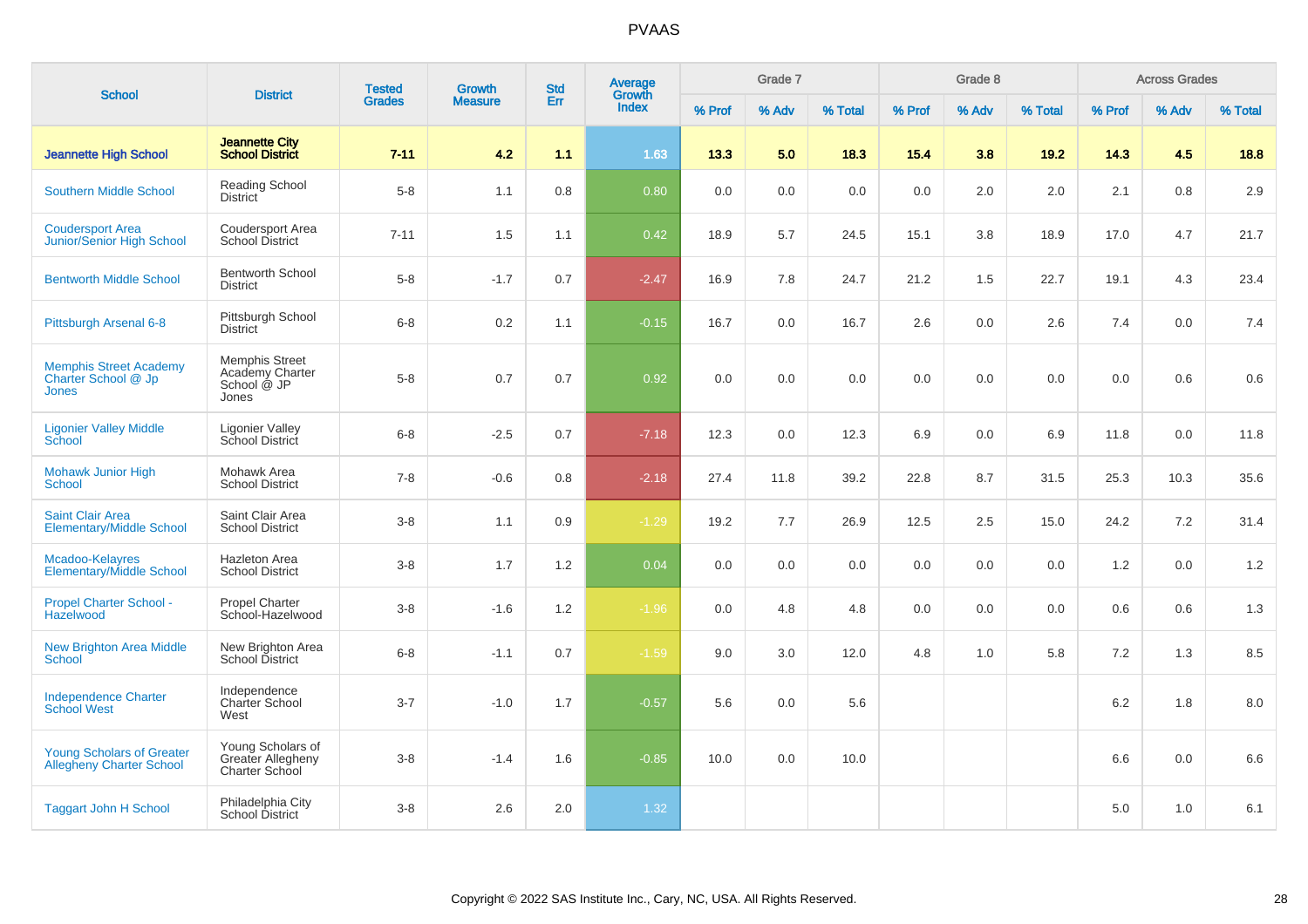| <b>School</b>                                                                    | <b>District</b>                                                | <b>Tested</b> | Growth         | <b>Std</b> | Average<br>Growth |        | Grade 7 |         |        | Grade 8 |         |        | <b>Across Grades</b> |         |
|----------------------------------------------------------------------------------|----------------------------------------------------------------|---------------|----------------|------------|-------------------|--------|---------|---------|--------|---------|---------|--------|----------------------|---------|
|                                                                                  |                                                                | <b>Grades</b> | <b>Measure</b> | Err        | Index             | % Prof | % Adv   | % Total | % Prof | % Adv   | % Total | % Prof | % Adv                | % Total |
| <b>Jeannette High School</b>                                                     | <b>Jeannette City</b><br><b>School District</b>                | $7 - 11$      | 4.2            | 1.1        | 1.63              | 13.3   | 5.0     | 18.3    | 15.4   | 3.8     | 19.2    | 14.3   | 4.5                  | 18.8    |
| <b>Lehigh Valley Dual</b><br><b>Language Charter School</b>                      | Lehigh Valley Dual<br>Language Charter<br>School               | $3 - 8$       | 3.1            | 2.3        | 1.31              |        |         |         |        |         |         | 4.2    | 0.0                  | 4.2     |
| <b>Mastery Charter School -</b><br><b>Hardy Williams</b>                         | <b>Mastery Charter</b><br>School - Hardy<br>Williams           | $3 - 11$      | $-0.1$         | 1.2        | $-0.05$           | 5.6    | 0.0     | 5.6     |        |         |         | 6.9    | 0.6                  | $7.5\,$ |
| Pittsburgh Sunnyside K-8                                                         | Pittsburgh School<br><b>District</b>                           | $3 - 8$       | $-2.3$         | 1.4        | $-2.57$           | 10.0   | 0.0     | 10.0    | 5.3    | 0.0     | 5.3     | 11.1   | 0.0                  | 11.1    |
| Lackawanna Trail<br>Junior/Senior High School                                    | Lackawanna Trail<br><b>School District</b>                     | $7 - 10$      | 0.4            | 1.0        | $-0.66$           | 12.7   | 11.3    | 23.9    | 12.0   | 6.7     | 18.7    | 12.3   | 8.9                  | 21.2    |
| <b>Northwest Middle School</b>                                                   | Reading School<br><b>District</b>                              | $5 - 8$       | 0.1            | 1.0        | 0.11              | 0.0    | 0.0     | 0.0     | 3.8    | 0.0     | 3.8     | 4.0    | 0.0                  | 4.0     |
| <b>Finletter Thomas K School</b>                                                 | Philadelphia City<br>School District                           | $3 - 8$       | $-1.7$         | 1.8        | $-0.90$           | 0.0    | 14.3    | 14.3    | 0.0    | 11.8    | 11.8    | 7.1    | 4.0                  | 11.1    |
| <b>Penn Alexander School</b>                                                     | Philadelphia City<br>School District                           | $3 - 8$       | 1.5            | 1.3        | 1.16              | 26.1   | 47.8    | 73.9    |        |         |         | 28.3   | 36.7                 | 65.0    |
| <b>Young Scholars Of</b><br><b>Western Pennsylvania</b><br><b>Charter School</b> | Young Scholars Of<br>Western<br>Pennsylvania<br>Charter School | $3 - 8$       | $-0.4$         | 1.1        | $-0.37$           | 20.7   | 3.4     | 24.1    | 8.7    | 0.0     | 8.7     | 12.3   | 4.8                  | 17.1    |
| <b>Warrior Run Middle School</b>                                                 | <b>Warrior Run</b><br><b>School District</b>                   | $4 - 8$       | $-0.7$         | 0.6        | $-1.17$           | 16.8   | 11.2    | 28.0    | 15.6   | 12.2    | 27.8    | 20.9   | 9.2                  | 30.1    |
| <b>Hamilton Andrew School</b>                                                    | Philadelphia City<br>School District                           | $3-8$         | 4.1            | 3.4        | 1.22              |        |         |         |        |         |         | 1.9    | 0.0                  | 1.9     |
| <b>Northeast Middle School</b>                                                   | Bethlehem Area<br><b>School District</b>                       | $6-9$         | 1.3            | 1.1        | $-0.29$           | 13.9   | 2.8     | 16.7    | 2.9    | 5.7     | 8.6     | 10.6   | 3.2                  | 13.8    |
| <b>Lengel Middle School</b>                                                      | Pottsville Area<br><b>School District</b>                      | $5 - 8$       | $-0.6$         | 0.5        | $-3.87$           | 14.2   | 4.3     | 18.5    | 16.2   | 2.4     | 18.6    | 17.1   | 5.6                  | 22.7    |
| <b>Edgar Fahs Smith Steam</b><br>Academy                                         | <b>York City School</b><br><b>District</b>                     | $3 - 8$       | $-0.8$         | 0.8        | $-1.00$           | 6.4    | 0.0     | 6.4     | 2.1    | 0.0     | 2.1     | 6.4    | 0.3                  | 6.7     |
| <b>Charles A Huston Middle</b><br>School                                         | <b>Burrell School</b><br><b>District</b>                       | $6 - 8$       | $-3.1$         | 0.8        | $-4.01$           | 21.5   | 7.6     | 29.1    | 17.5   | 0.0     | 17.5    | 18.2   | 4.2                  | 22.4    |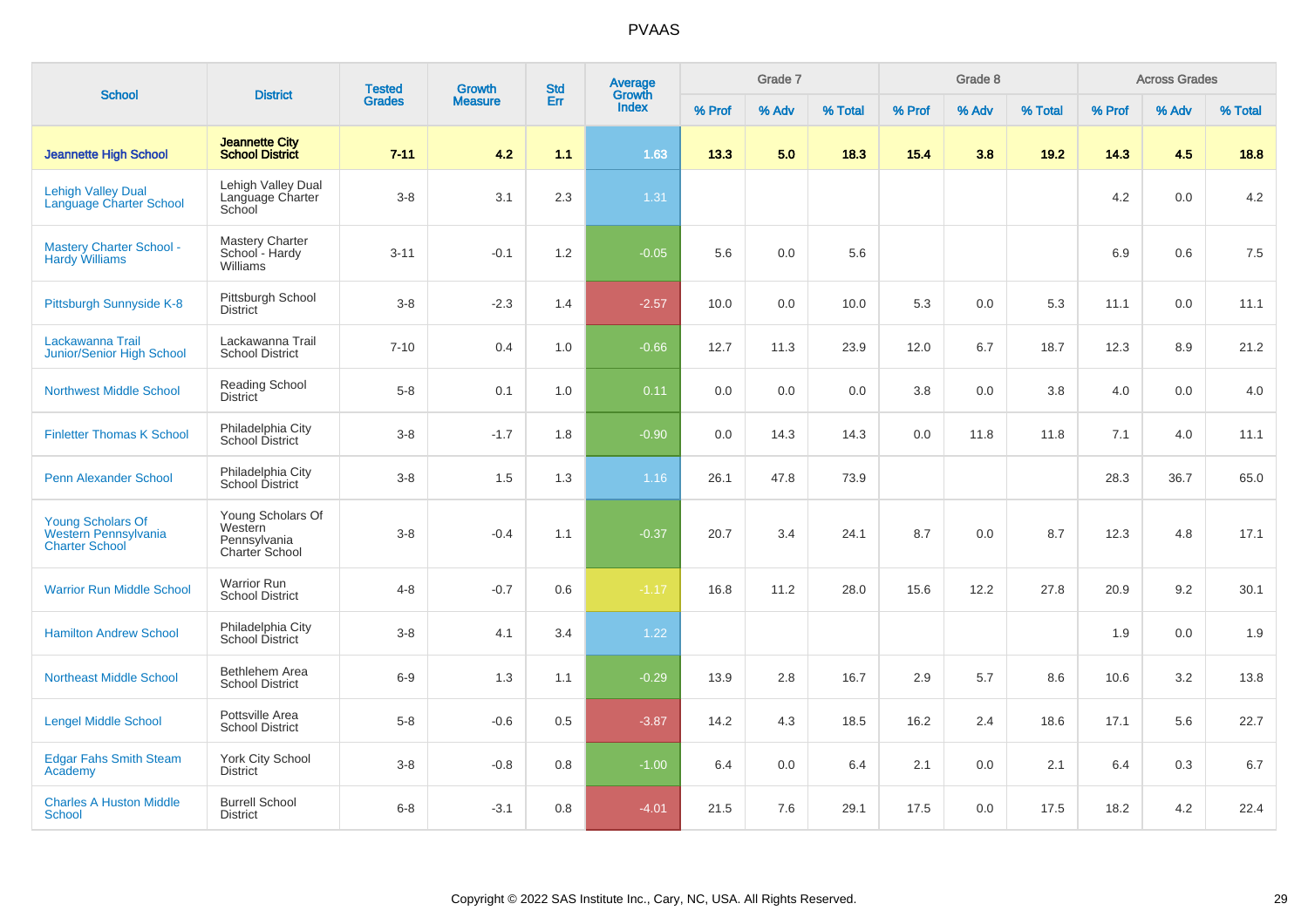| <b>School</b>                                                | <b>District</b>                                          | <b>Tested</b> | <b>Growth</b>  | <b>Std</b> | Average<br>Growth |        | Grade 7 |         |        | Grade 8 |         |        | <b>Across Grades</b> |         |
|--------------------------------------------------------------|----------------------------------------------------------|---------------|----------------|------------|-------------------|--------|---------|---------|--------|---------|---------|--------|----------------------|---------|
|                                                              |                                                          | <b>Grades</b> | <b>Measure</b> | Err        | <b>Index</b>      | % Prof | % Adv   | % Total | % Prof | % Adv   | % Total | % Prof | % Adv                | % Total |
| <b>Jeannette High School</b>                                 | <b>Jeannette City</b><br><b>School District</b>          | $7 - 11$      | 4.2            | 1.1        | 1.63              | 13.3   | 5.0     | 18.3    | 15.4   | 3.8     | 19.2    | 14.3   | 4.5                  | 18.8    |
| <b>Albert Gallatin South</b><br><b>Middle School</b>         | Albert Gallatin Area<br><b>School District</b>           | $6 - 8$       | $-0.9$         | 0.7        | $-1.23$           | 7.8    | 3.3     | 11.1    | 20.0   | 3.5     | 23.5    | 13.8   | 3.0                  | 16.7    |
| <b>Valley View Middle School</b>                             | Valley View School<br><b>District</b>                    | $6 - 8$       | $-3.0$         | 0.9        | $-5.50$           | 9.8    | 2.4     | 12.2    | 7.9    | 0.0     | 7.9     | 7.3    | 1.0                  | 8.4     |
| <b>Lower Macungie Middle</b><br><b>School</b>                | East Penn School<br><b>District</b>                      | $6 - 8$       | $0.2\,$        | 0.4        | 0.61              | 22.4   | 6.5     | 28.9    | 15.6   | 6.4     | 21.9    | 17.2   | 6.6                  | 23.8    |
| <b>Chartiers-Houston</b><br><b>Junior/Senior High School</b> | Chartiers-Houston<br><b>School District</b>              | $7 - 10$      | $-2.5$         | 1.0        | $-4.93$           | 21.0   | 1.3     | 22.4    | 18.8   | 5.8     | 24.6    | 20.0   | 3.4                  | 23.4    |
| <b>South Scranton</b><br><b>Intermediate School</b>          | <b>Scranton School</b><br><b>District</b>                | $6 - 8$       | $-0.5$         | 0.8        | $-0.61$           | 2.6    | 0.0     | 2.6     | 1.8    | 5.3     | 7.0     | 1.7    | 2.1                  | 3.8     |
| John B. Stetson Charter<br><b>School</b>                     | John B. Stetson<br><b>Charter School</b>                 | $5 - 8$       | 0.5            | 0.6        | $-4.43$           | 0.0    | 0.0     | 0.0     | 0.0    | 0.0     | 0.0     | 0.4    | 0.0                  | 0.4     |
| <b>Rhoads James School</b>                                   | Philadelphia City<br>School District                     | $3 - 8$       | 3.8            | 3.3        | 1.14              |        |         |         |        |         |         | 1.8    | 3.5                  | 5.3     |
| <b>Cranberry Area</b><br>Junior/Senior High School           | Cranberry Area<br><b>School District</b>                 | $7 - 12$      | $-0.8$         | 0.9        | $-2.01$           | 14.7   | 3.2     | 17.9    | 18.7   | 2.7     | 21.3    | 16.5   | 2.9                  | 19.4    |
| <b>Allen Middle School</b>                                   | <b>West Shore School</b><br><b>District</b>              | $6 - 8$       | 0.6            | 0.6        | 0.11              | 18.1   | 8.7     | 26.8    | 17.6   | 9.8     | 27.4    | 21.9   | 7.5                  | 29.4    |
| <b>Folk Arts-Cultural</b><br><b>Treasures Charter School</b> | Folk Arts-Cultural<br><b>Treasures Charter</b><br>School | $3 - 7$       | $-1.8$         | 1.0        | $-1.76$           | 20.4   | 2.3     | 22.7    |        |         |         | 28.1   | 6.2                  | 34.4    |
| <b>Maritime Academy Charter</b><br><b>School</b>             | Maritime Academy<br>Charter School                       | $3 - 10$      | $-3.7$         | 0.6        | $-5.88$           | 7.9    | 5.6     | 13.5    | 3.3    | 0.0     | 3.3     | 4.6    | 2.1                  | 6.7     |
| <b>Ephrata Middle School</b>                                 | Ephrata Area<br>School District                          | $6-9$         | $-0.5$         | 0.5        | $-2.55$           | 18.0   | 4.2     | 22.3    | 19.1   | 4.3     | 23.4    | 18.2   | 4.2                  | 22.3    |
| <b>Conemaugh Valley</b><br>Junior/Senior High School         | Conemaugh Valley<br><b>School District</b>               | $7 - 12$      | 0.6            | 1.1        | $-0.33$           | 19.2   | 7.7     | 26.9    | 9.4    | 1.9     | 11.3    | 14.3   | 4.8                  | 19.0    |
| <b>York Academy Regional</b><br><b>Charter School</b>        | York Academy<br><b>Regional Charter</b><br>School        | $3 - 11$      | $-4.4$         | 0.8        | $-5.58$           | 7.3    | 5.4     | 12.7    | 19.3   | 0.0     | 19.3    | 18.4   | 9.5                  | 27.9    |
| <b>Charles H Boehm Middle</b><br><b>School</b>               | Pennsbury School<br><b>District</b>                      | $6 - 8$       | $-2.4$         | 0.5        | $-4.50$           | 20.0   | 5.8     | 25.8    | 19.5   | 10.7    | 30.2    | 19.2   | 8.9                  | 28.0    |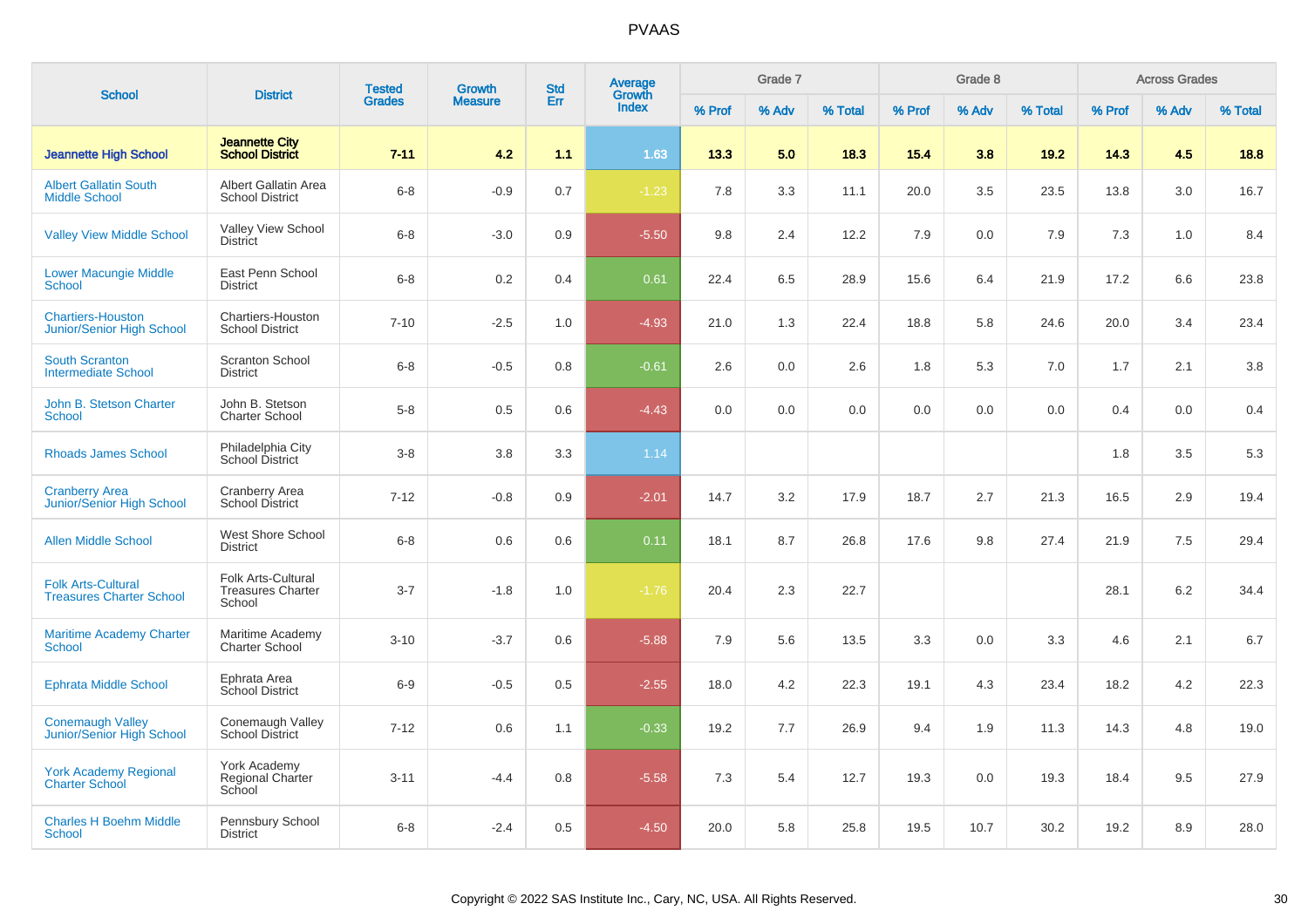| <b>School</b>                                              | <b>District</b>                                         | <b>Tested</b> | <b>Growth</b>  | <b>Std</b> | Average<br>Growth |        | Grade 7 |         |        | Grade 8 |         |        | <b>Across Grades</b> |         |
|------------------------------------------------------------|---------------------------------------------------------|---------------|----------------|------------|-------------------|--------|---------|---------|--------|---------|---------|--------|----------------------|---------|
|                                                            |                                                         | <b>Grades</b> | <b>Measure</b> | Err        | <b>Index</b>      | % Prof | % Adv   | % Total | % Prof | % Adv   | % Total | % Prof | % Adv                | % Total |
| <b>Jeannette High School</b>                               | <b>Jeannette City</b><br><b>School District</b>         | $7 - 11$      | 4.2            | 1.1        | 1.63              | 13.3   | 5.0     | 18.3    | 15.4   | 3.8     | 19.2    | 14.3   | 4.5                  | 18.8    |
| <b>Propel Charter School-</b><br><b>Montour</b>            | <b>Propel Charter</b><br>School-Montour                 | $3 - 10$      | $-2.8$         | 0.7        | $-3.84$           | 3.1    | 0.0     | 3.1     | 3.2    | 0.0     | 3.2     | 4.8    | 1.6                  | 6.4     |
| <b>Holland Middle School</b><br>(8447)                     | Council Rock<br><b>School District</b>                  | $7 - 8$       | $-1.9$         | 0.4        | $-7.03$           | 25.3   | 12.3    | 37.6    | 16.5   | 5.0     | 21.5    | 21.0   | 8.6                  | 29.6    |
| <b>Knoch Middle School</b>                                 | South Butler<br><b>County School</b><br><b>District</b> | $6 - 8$       | $-0.3$         | 0.6        | $-0.58$           | 21.2   | 11.4    | 32.6    | 13.3   | 1.6     | 14.8    | 19.2   | 6.0                  | 25.2    |
| <b>Shaler Area Middle School</b>                           | Shaler Area School<br><b>District</b>                   | $7 - 8$       | $-0.2$         | 0.5        | $-1.52$           | 22.2   | 5.6     | 27.8    | 19.7   | 5.2     | 24.9    | 21.0   | 5.4                  | 26.4    |
| <b>Solomon/Plains Middle</b><br><b>School</b>              | Wilkes-Barre Area<br><b>School District</b>             | $7 - 8$       | $-1.4$         | 0.9        | $-3.01$           | 6.2    | 0.0     | 6.2     | 2.4    | 0.0     | 2.4     | 4.3    | 0.0                  | 4.3     |
| <b>Pennridge North Middle</b><br><b>School</b>             | Pennridge School<br><b>District</b>                     | $6 - 8$       | $-2.3$         | 0.5        | $-4.27$           | 31.5   | 19.7    | 51.1    | 21.4   | 5.0     | 26.4    | 26.1   | 9.6                  | 35.7    |
| <b>Tinicum School</b>                                      | Interboro School<br><b>District</b>                     | $3 - 8$       | $-2.1$         | 1.0        | $-2.52$           | 14.3   | 0.0     | 14.3    | 0.0    | 0.0     | 0.0     | 20.6   | 1.9                  | 22.4    |
| <b>Esperanza Cyber Charter</b><br>School                   | Esperanza Cyber<br>Charter School                       | $3 - 11$      | 0.4            | 1.3        | $-0.72$           | 2.6    | 0.0     | 2.6     | 0.0    | 0.0     | 0.0     | 1.6    | 0.0                  | 1.6     |
| <b>Lincoln Leadership</b><br><b>Academy Charter School</b> | Lincoln Leadership<br>Academy Charter<br>School         | $3 - 12$      | $-1.2$         | 0.9        | $-1.72$           | 4.0    | 2.0     | 6.0     | 0.0    | 0.0     | 0.0     | 3.8    | 0.7                  | 4.4     |
| <b>Western Wayne Middle</b><br><b>School</b>               | Western Wayne<br>School District                        | $6 - 8$       | $-2.6$         | 0.7        | $-3.70$           | 21.6   | 2.9     | 24.5    | 14.1   | 5.4     | 19.6    | 18.3   | 3.0                  | 21.3    |
| <b>North Penn-Liberty</b><br>Junior/Senior High School     | Southern Tioga<br>School District                       | $7 - 11$      | $-0.3$         | 1.3        | $-1.47$           | 9.1    | 2.3     | 11.4    | 15.4   | 2.6     | 18.0    | 12.0   | 2.4                  | 14.5    |
| <b>Williamson Senior High</b><br>School                    | Northern Tioga<br><b>School District</b>                | $7 - 10$      | 0.3            | 0.9        | $-0.50$           | 11.6   | 1.2     | 12.8    | 22.8   | 6.9     | 29.7    | 17.6   | 4.3                  | 21.9    |
| <b>Salisbury Middle School</b>                             | Salisbury Township<br>School District                   | $5 - 8$       | $-2.3$         | 0.6        | $-4.27$           | 13.0   | 1.1     | 14.1    | 17.2   | 3.4     | 20.7    | 14.8   | 3.8                  | 18.7    |
| <b>Brockway Area</b><br>Junior/Senior High School          | <b>Brockway Area</b><br>School District                 | $7 - 11$      | $-1.1$         | 0.9        | $-2.47$           | 22.5   | 7.5     | 30.0    | 20.8   | 5.6     | 26.4    | 21.7   | 6.6                  | 28.3    |
| <b>Deburgos Bilingual Magnet</b><br><b>Middle School</b>   | Philadelphia City<br><b>School District</b>             | $3 - 8$       | 2.1            | 2.2        | 0.05              |        |         |         | 5.9    | 0.0     | 5.9     | 3.3    | 1.7                  | $5.0\,$ |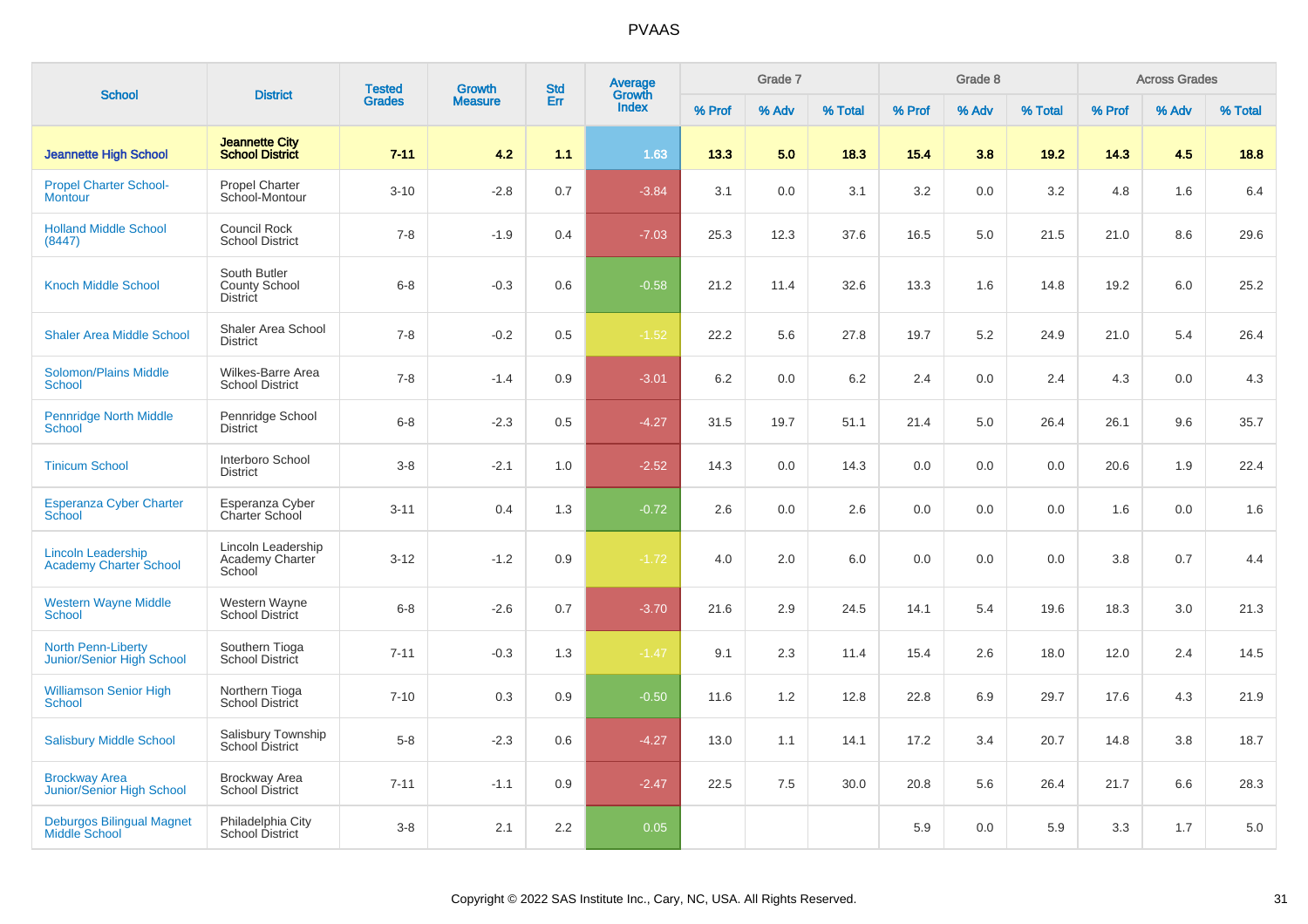| <b>School</b>                                           | <b>District</b>                                          | <b>Tested</b> | Growth         | <b>Std</b> | Average<br>Growth |        | Grade 7 |         |        | Grade 8 |         |        | <b>Across Grades</b> |         |
|---------------------------------------------------------|----------------------------------------------------------|---------------|----------------|------------|-------------------|--------|---------|---------|--------|---------|---------|--------|----------------------|---------|
|                                                         |                                                          | <b>Grades</b> | <b>Measure</b> | Err        | Index             | % Prof | % Adv   | % Total | % Prof | % Adv   | % Total | % Prof | % Adv                | % Total |
| <b>Jeannette High School</b>                            | <b>Jeannette City</b><br><b>School District</b>          | $7 - 11$      | 4.2            | 1.1        | 1.63              | 13.3   | 5.0     | 18.3    | 15.4   | 3.8     | 19.2    | 14.3   | 4.5                  | 18.8    |
| <b>Marion Center Area Jr/Sr</b><br><b>High School</b>   | <b>Marion Center</b><br>Area School<br><b>District</b>   | $7 - 10$      | $-1.3$         | 0.9        | $-3.16$           | 19.0   | 10.7    | 29.8    | 22.6   | 8.6     | 31.2    | 20.9   | 9.6                  | 30.5    |
| <b>Pine-Richland Middle</b><br><b>School</b>            | Pine-Richland<br><b>School District</b>                  | $6 - 8$       | 0.0            | 0.5        | $-0.86$           | 37.1   | 18.2    | 55.4    | 30.1   | 15.8    | 45.9    | 33.5   | 17.0                 | 50.5    |
| <b>Brookville Junior/Senior</b><br><b>High School</b>   | <b>Brookville Area</b><br><b>School District</b>         | $7 - 11$      | $-0.3$         | 0.8        | $-1.37$           | 13.8   | 2.4     | 16.3    | 19.4   | 9.3     | 28.7    | 16.4   | 5.6                  | 22.1    |
| <b>Penns Valley Area</b><br>Junior/Senior High School   | Penns Valley Area<br><b>School District</b>              | $6 - 12$      | $-0.6$         | 0.8        | $-2.00$           | 25.7   | 9.5     | 35.2    | 16.0   | 9.4     | 25.5    | 20.8   | 9.5                  | 30.3    |
| <b>Mitchell Elementary School</b>                       | Philadelphia City<br>School District                     | $3 - 8$       | 3.1            | 3.5        | 0.89              |        |         |         | 0.0    | 0.0     | 0.0     | 0.0    | 0.0                  | 0.0     |
| <b>Southern Fulton</b><br>Junior/Senior High School     | Southern Fulton<br><b>School District</b>                | $7 - 11$      | $-0.9$         | 1.2        | $-1.82$           | 12.3   | 1.8     | 14.0    | 5.9    | 3.9     | 9.8     | 9.3    | 2.8                  | 12.0    |
| <b>Stem At Showalter</b>                                | Chester-Upland<br><b>School District</b>                 | $7 - 10$      | $-0.3$         | 2.1        | $-0.89$           | 0.0    | 0.0     | 0.0     | 0.0    | 0.0     | 0.0     | 0.0    | 0.0                  | 0.0     |
| <b>Great Valley Middle School</b>                       | <b>Great Valley</b><br><b>School District</b>            | $6 - 8$       | $-0.5$         | 0.4        | $-1.19$           | 26.6   | 17.4    | 44.0    | 26.7   | 17.6    | 44.3    | 30.5   | 14.4                 | 45.0    |
| <b>Maple Manor</b><br><b>Elementary/Middle School</b>   | <b>Hazleton Area</b><br><b>School District</b>           | $3-8$         | $-0.1$         | 1.1        | $-0.71$           | 0.0    | 0.0     | 0.0     | 0.0    | 0.0     | 0.0     | 3.1    | 0.9                  | 4.0     |
| <b>Keystone Oaks Middle</b><br>School                   | Keystone Oaks<br>School District                         | $6 - 8$       | $-3.4$         | 0.6        | $-6.71$           | 19.5   | 10.6    | 30.1    | 17.5   | 12.3    | 29.8    | 18.8   | 11.5                 | 30.3    |
| <b>Northern Middle School</b>                           | Northern York<br><b>County School</b><br><b>District</b> | $6 - 8$       | 0.1            | 0.5        | $-2.29$           | 20.5   | 5.4     | 25.8    | 10.9   | 0.9     | 11.8    | 18.5   | 4.7                  | 23.2    |
| <b>New Cumberland Middle</b><br><b>School</b>           | West Shore School<br><b>District</b>                     | $6 - 8$       | $-0.3$         | 0.5        | $-0.63$           | 8.6    | 4.6     | 13.2    | 12.1   | 5.4     | 17.4    | 13.4   | 4.1                  | 17.5    |
| <b>Sandy Run Middle School</b>                          | Upper Dublin<br>School District                          | $6 - 8$       | 0.1            | 0.5        | $-2.65$           | 30.8   | 29.7    | 60.5    | 24.1   | 14.8    | 38.9    | 31.4   | 23.1                 | 54.5    |
| <b>Bermudian Springs Middle</b><br><b>School</b>        | <b>Bermudian Springs</b><br><b>School District</b>       | $5 - 8$       | 0.4            | 0.5        | $-1.75$           | 20.5   | 5.1     | 25.6    | 11.2   | 4.3     | 15.5    | 17.8   | 6.5                  | 24.3    |
| <b>West Middlesex Area</b><br>Junior/Senior High School | West Middlesex<br>Area School<br><b>District</b>         | $7 - 10$      | $-2.1$         | 1.2        | $-3.06$           | 30.0   | 2.0     | 32.0    | 7.1    | 0.0     | 7.1     | 19.6   | 1.1                  | 20.6    |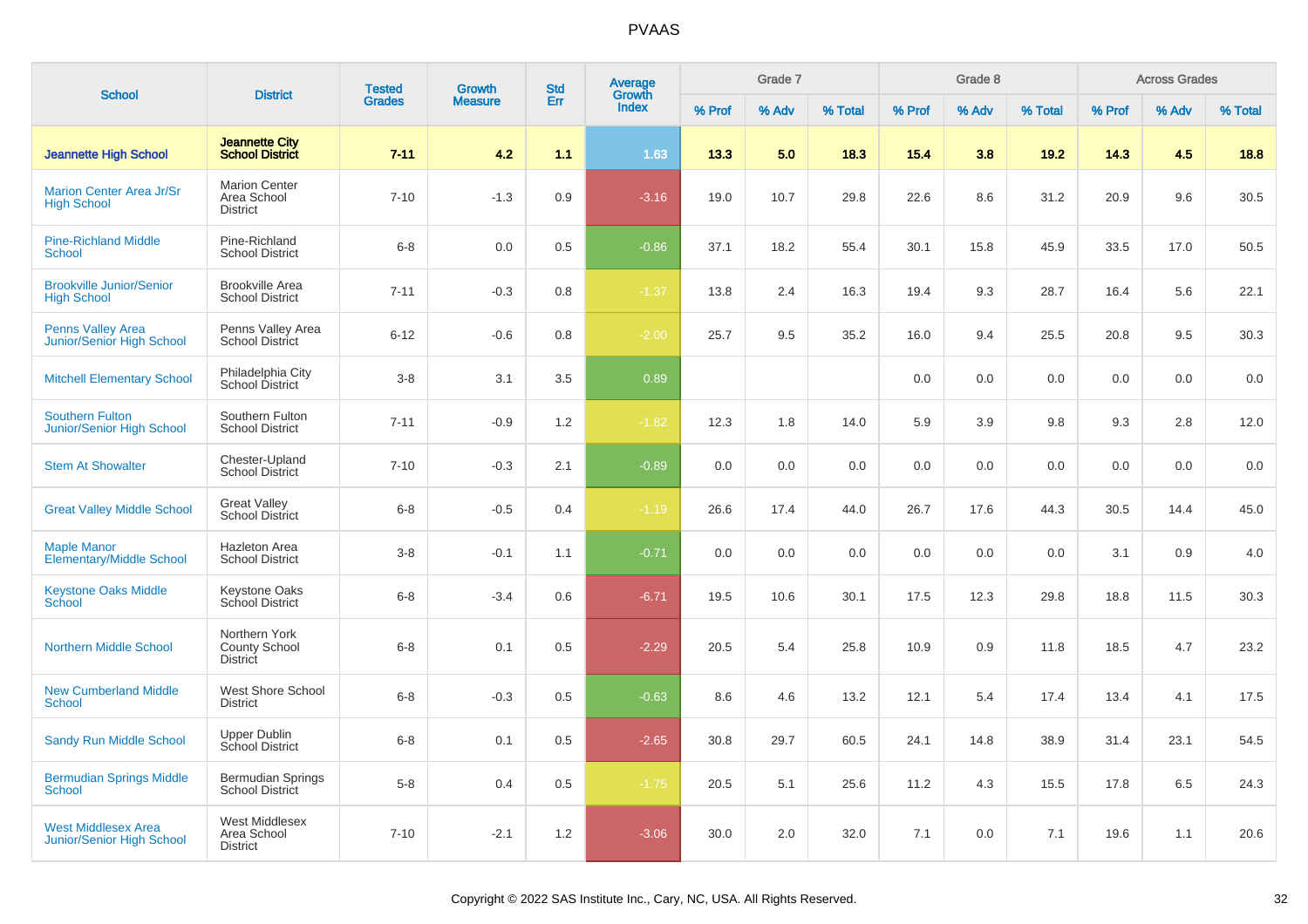| <b>School</b>                                                | <b>District</b>                                      | <b>Tested</b> | <b>Growth</b>  | <b>Std</b> | Average<br>Growth |        | Grade 7 |         |        | Grade 8 |         |        | <b>Across Grades</b> |         |
|--------------------------------------------------------------|------------------------------------------------------|---------------|----------------|------------|-------------------|--------|---------|---------|--------|---------|---------|--------|----------------------|---------|
|                                                              |                                                      | <b>Grades</b> | <b>Measure</b> | Err        | <b>Index</b>      | % Prof | % Adv   | % Total | % Prof | % Adv   | % Total | % Prof | % Adv                | % Total |
| <b>Jeannette High School</b>                                 | <b>Jeannette City</b><br><b>School District</b>      | $7 - 11$      | 4.2            | 1.1        | 1.63              | 13.3   | 5.0     | 18.3    | 15.4   | 3.8     | 19.2    | 14.3   | 4.5                  | 18.8    |
| <b>Achievement House</b><br><b>Charter School</b>            | Achievement<br><b>House Charter</b><br>School        | $7 - 11$      | $-0.3$         | 1.5        | $-1.19$           | 20.0   | 0.0     | 20.0    | 7.1    | 2.4     | 9.5     | 11.9   | 1.5                  | 13.4    |
| <b>Freedom Area Middle</b><br><b>School</b>                  | Freedom Area<br><b>School District</b>               | $5-8$         | $-0.8$         | 0.6        | $-3.29$           | 18.6   | 2.9     | 21.6    | 10.7   | 1.3     | 12.0    | 16.4   | 2.6                  | 19.0    |
| <b>Central Dauphin East</b><br><b>Middle School</b>          | <b>Central Dauphin</b><br><b>School District</b>     | $6-8$         | $-0.2$         | 0.5        | $-0.86$           | 10.1   | 2.4     | 12.6    | 6.4    | 2.1     | 8.6     | 8.9    | 1.9                  | 10.7    |
| Coatesville Intermediate<br><b>High School</b>               | Coatesville Area<br><b>School District</b>           | $8-9$         | 0.6            | 0.8        | 0.77              |        |         |         | 7.0    | 0.5     | 7.5     | 7.0    | 0.5                  | 7.5     |
| Red Lion Area Junior High<br><b>School</b>                   | Red Lion Area<br><b>School District</b>              | $7 - 8$       | $-0.1$         | 0.5        | $-1.25$           | 16.8   | 9.2     | 26.0    | 14.5   | 6.6     | 21.2    | 15.8   | 8.0                  | 23.7    |
| Nitschmann Middle School                                     | Bethlehem Area<br><b>School District</b>             | $6-8$         | $-2.4$         | 0.7        | $-5.69$           | 19.2   | 4.2     | 23.3    | 10.5   | 4.0     | 14.5    | 15.9   | 4.6                  | 20.4    |
| <b>Mayfair School</b>                                        | Philadelphia City<br>School District                 | $3 - 8$       | $-1.9$         | 1.1        | $-1.69$           | 2.4    | 0.0     | 2.4     | 0.0    | 6.7     | 6.7     | 3.1    | 1.0                  | 4.2     |
| Oil City Area Middle School                                  | Oil City Area<br>School District                     | $5 - 8$       | $-3.7$         | 0.5        | $-7.13$           | 10.3   | 2.4     | 12.7    | 3.8    | 0.0     | 3.8     | 9.5    | 1.5                  | 11.0    |
| <b>Ridley Middle School</b>                                  | Ridley School<br><b>District</b>                     | $6 - 8$       | $-2.1$         | 0.4        | $-5.32$           | 11.2   | 6.6     | 17.8    | 12.6   | 6.5     | 19.1    | 13.4   | 5.2                  | 18.5    |
| Pittsburgh Greenfield K-8                                    | Pittsburgh School<br><b>District</b>                 | $3 - 8$       | $-8.7$         | 1.1        | $-8.03$           | 26.3   | 0.0     | 26.3    | 0.0    | 0.0     | 0.0     | 22.9   | 6.5                  | 29.4    |
| <b>New Day Charter School</b>                                | New Day Charter<br>School                            | $7 - 11$      | 2.2            | 3.1        | 0.71              |        |         |         | 0.0    | 0.0     | 0.0     | 0.0    | 0.0                  | 0.0     |
| <b>Independence Middle</b><br>School                         | <b>Bethel Park School</b><br><b>District</b>         | $5-8$         | 0.0            | 0.5        | $-0.58$           | 29.8   | 13.1    | 42.9    | 27.1   | 8.9     | 36.0    | 28.6   | 11.2                 | 39.8    |
| <b>Southwest Leadership</b><br><b>Academy Charter School</b> | Southwest<br>Leadership<br>Academy Charter<br>School | $3-8$         | 0.7            | 1.0        | $-1.34$           | 5.1    | 0.0     | 5.1     | 0.0    | 0.0     | 0.0     | 5.7    | 1.5                  | 7.2     |
| <b>Ferndale Area</b><br>Junior/Senior High School            | Ferndale Area<br><b>School District</b>              | $7 - 10$      | $-0.0$         | 1.3        | $-0.70$           | 31.6   | 2.6     | 34.2    | 11.1   | 8.9     | 20.0    | 20.5   | 6.0                  | 26.5    |
| <b>Yellow Breeches Middle</b><br><b>School</b>               | South Middleton<br><b>School District</b>            | $6 - 8$       | $-2.5$         | 0.6        | $-4.27$           | 20.7   | 7.1     | 27.8    | 16.8   | 9.2     | 26.0    | 20.4   | 6.8                  | 27.2    |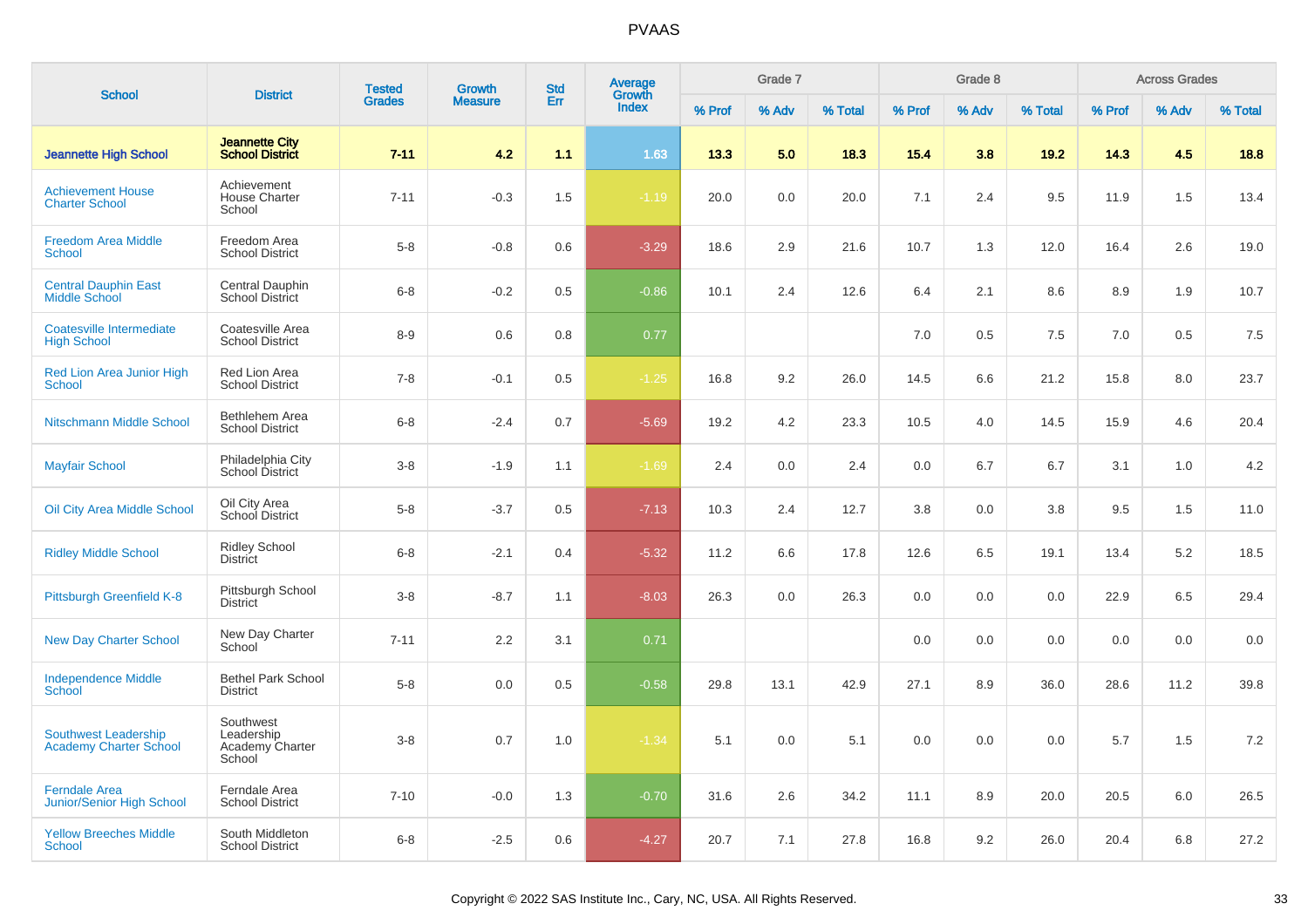| <b>School</b>                                                                  | <b>District</b>                                                            | <b>Tested</b> | <b>Growth</b>  | <b>Std</b> | Average<br>Growth |        | Grade 7 |         |        | Grade 8 |         |        | <b>Across Grades</b> |         |
|--------------------------------------------------------------------------------|----------------------------------------------------------------------------|---------------|----------------|------------|-------------------|--------|---------|---------|--------|---------|---------|--------|----------------------|---------|
|                                                                                |                                                                            | <b>Grades</b> | <b>Measure</b> | Err        | <b>Index</b>      | % Prof | % Adv   | % Total | % Prof | % Adv   | % Total | % Prof | % Adv                | % Total |
| <b>Jeannette High School</b>                                                   | <b>Jeannette City</b><br><b>School District</b>                            | $7 - 11$      | 4.2            | 1.1        | 1.63              | 13.3   | 5.0     | 18.3    | 15.4   | 3.8     | 19.2    | 14.3   | 4.5                  | 18.8    |
| <b>Eugenio Maria De Hostos</b><br><b>Charter School</b>                        | Eugenio Maria De<br>Hostos Charter<br>School                               | $3 - 8$       | $-1.0$         | 1.4        | $-0.70$           | 4.4    | 8.7     | 13.0    | 28.6   | 7.1     | 35.7    | 9.3    | 3.4                  | 12.7    |
| <b>Davis School</b>                                                            | York City School<br><b>District</b>                                        | $3-8$         | 0.6            | 1.0        | $-1.20$           | 0.0    | 0.0     | 0.0     | 2.4    | 0.0     | 2.4     | 3.4    | 0.0                  | 3.4     |
| <b>Hughesville Junior/Senior</b><br><b>High School</b>                         | East Lycoming<br>School District                                           | $7 - 11$      | $-0.2$         | 0.7        | $-1.10$           | 26.4   | 20.7    | 47.1    | 27.9   | 14.8    | 42.6    | 27.2   | 17.7                 | 44.9    |
| Cecelia Snyder Middle<br><b>School</b>                                         | Bensalem<br><b>Township School</b><br><b>District</b>                      | $7 - 8$       | $-0.5$         | 0.7        | $-1.51$           | 9.8    | 3.0     | 12.8    | 7.9    | 0.0     | 7.9     | 8.9    | 1.5                  | 10.4    |
| <b>Amy At Martin</b>                                                           | Philadelphia City<br>School District                                       | $6 - 8$       | 0.0            | 1.7        | $-0.38$           | 0.0    | 0.0     | 0.0     | 0.0    | 0.0     | 0.0     | 2.0    | 4.1                  | 6.1     |
| <b>Landisville Middle School</b>                                               | <b>Hempfield School</b><br><b>District</b>                                 | $7 - 8$       | 0.3            | 0.6        | $-0.09$           | 23.3   | 14.8    | 38.1    | 23.9   | 17.0    | 40.9    | 23.6   | 15.8                 | 39.4    |
| <b>Pine Grove Area Middle</b><br><b>School</b>                                 | Pine Grove Area<br><b>School District</b>                                  | $5-8$         | $-2.2$         | 0.5        | $-4.03$           | 17.1   | 0.8     | 17.9    | 20.9   | 0.8     | 21.7    | 20.0   | 2.2                  | 22.2    |
| <b>Jackson School</b>                                                          | <b>York City School</b><br><b>District</b>                                 | $3 - 8$       | 0.3            | 1.0        | $-0.44$           | 5.3    | 5.3     | 10.5    | 2.6    | 0.0     | 2.6     | 1.5    | 0.7                  | 2.2     |
| <b>Mccall Gen George A</b><br><b>School</b>                                    | Philadelphia City<br>School District                                       | $3 - 8$       | 1.7            | 2.9        | 0.59              |        |         |         |        |         |         | 31.2   | 30.1                 | 61.3    |
| <b>Commodore Perry</b><br>Junior/Senior High School                            | Commodore Perry<br><b>School District</b>                                  | $7 - 11$      | $-0.7$         | 1.5        | $-1.03$           | 8.1    | 2.7     | 10.8    | 20.0   | 8.0     | 28.0    | 12.9   | 4.8                  | 17.7    |
| <b>Mars Area Middle School</b>                                                 | Mars Area School<br><b>District</b>                                        | $7 - 8$       | $-0.9$         | 0.6        | $-2.52$           | 24.0   | 16.6    | 40.6    | 24.5   | 6.4     | 30.8    | 24.2   | 11.8                 | 36.0    |
| <b>Lakeland Junior/Senior</b><br><b>High School</b>                            | <b>Lakeland School</b><br><b>District</b>                                  | $7 - 11$      | $-3.6$         | 0.8        | $-6.19$           | 26.9   | 4.8     | 31.7    | 5.7    | 0.0     | 5.7     | 17.2   | 2.6                  | 19.8    |
| <b>Global Leadership</b><br><b>Academy Charter School</b><br>Southwest at Huey | Global Leadership<br>Academy Charter<br><b>School Southwest</b><br>at Huey | $3 - 8$       | 1.0            | 1.7        | $-0.18$           |        |         |         | 0.0    | 0.0     | 0.0     | 0.0    | 0.0                  | 0.0     |
| <b>Franklin Area Junior/Senior</b><br><b>High School</b>                       | Franklin Area<br><b>School District</b>                                    | $7 - 11$      | $-1.3$         | 0.7        | $-3.14$           | 10.1   | 4.2     | 14.3    | 8.3    | 0.8     | 9.0     | 9.1    | 2.4                  | 11.5    |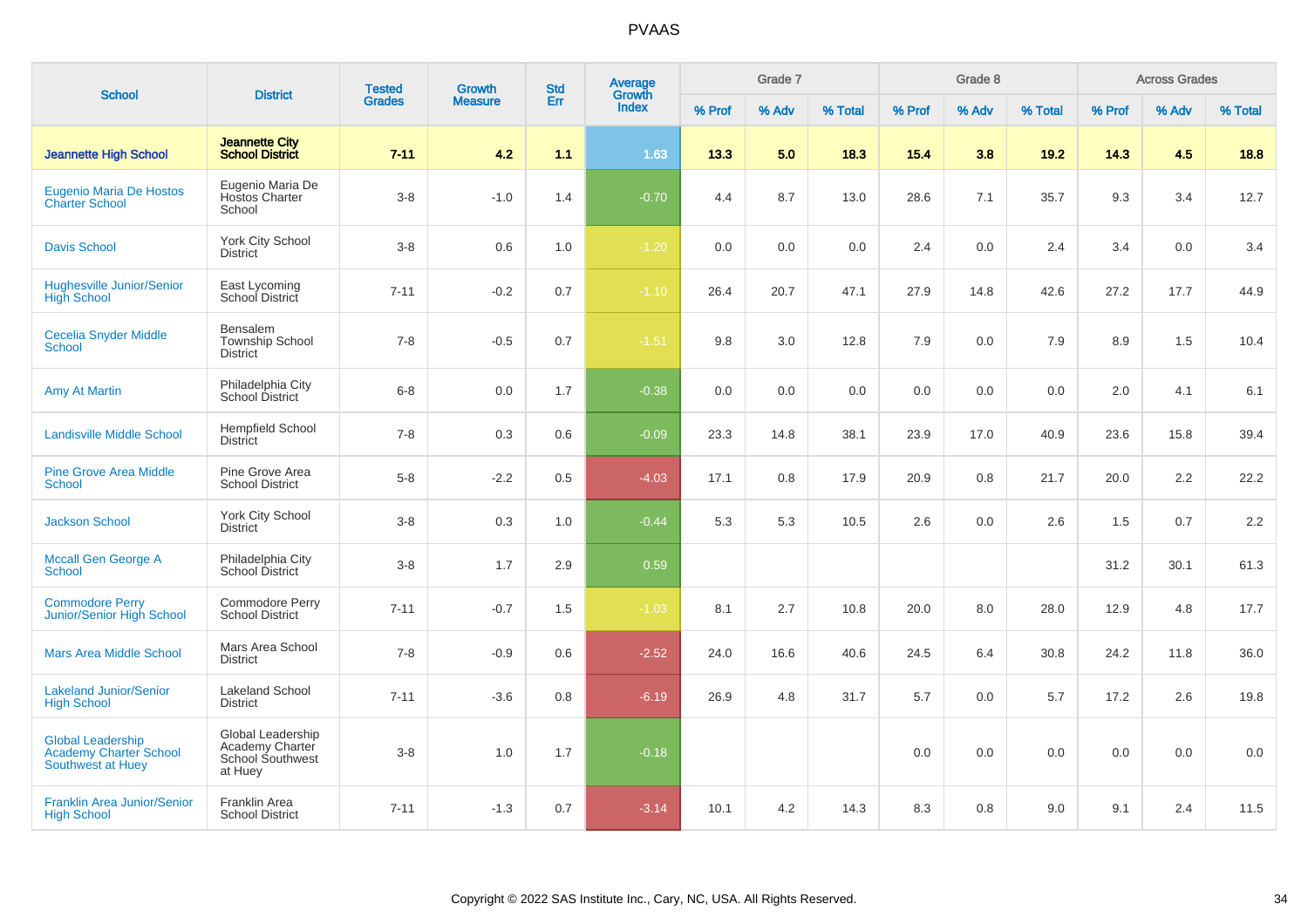|                                                           |                                                              | <b>Tested</b> | <b>Growth</b>  | <b>Std</b> | <b>Average</b><br>Growth |        | Grade 7 |         |        | Grade 8 |         |        | <b>Across Grades</b> |         |
|-----------------------------------------------------------|--------------------------------------------------------------|---------------|----------------|------------|--------------------------|--------|---------|---------|--------|---------|---------|--------|----------------------|---------|
| <b>School</b>                                             | <b>District</b>                                              | <b>Grades</b> | <b>Measure</b> | Err        | <b>Index</b>             | % Prof | % Adv   | % Total | % Prof | % Adv   | % Total | % Prof | % Adv                | % Total |
| <b>Jeannette High School</b>                              | <b>Jeannette City</b><br><b>School District</b>              | $7 - 11$      | 4.2            | 1.1        | 1.63                     | 13.3   | 5.0     | 18.3    | 15.4   | 3.8     | 19.2    | 14.3   | 4.5                  | 18.8    |
| <b>Stetson Middle School</b>                              | West Chester Area<br><b>School District</b>                  | $6 - 8$       | $-3.4$         | 0.6        | $-7.15$                  | 23.9   | 6.5     | 30.4    | 17.9   | 13.7    | 31.6    | 27.0   | 9.0                  | 36.0    |
| <b>Highland Middle School</b>                             | <b>Blackhawk School</b><br><b>District</b>                   | $5-8$         | $-1.6$         | 0.5        | $-8.94$                  | 27.5   | 7.5     | 35.0    | 13.5   | 1.7     | 15.2    | 26.0   | 6.5                  | 32.5    |
| <b>Fell Charter School</b>                                | <b>Fell Charter School</b>                                   | $3-8$         | 1.1            | 2.2        | 0.51                     |        |         |         |        |         |         | 17.1   | 4.0                  | 21.0    |
| <b>Cedar Crest Middle School</b>                          | Cornwall-Lebanon<br><b>School District</b>                   | $6 - 8$       | $-1.2$         | 0.4        | $-4.33$                  | 16.1   | 4.9     | 21.0    | 16.4   | 9.4     | 25.8    | 17.0   | 6.8                  | 23.8    |
| Feltonville School Of Arts &<br><b>Sciences</b>           | Philadelphia City<br>School District                         | $6 - 8$       | 1.5            | 3.1        | 0.49                     |        |         |         |        |         |         | 2.6    | 0.0                  | 2.6     |
| <b>School Lane Charter</b><br><b>School</b>               | School Lane<br><b>Charter School</b>                         | $3 - 11$      | $-4.8$         | 0.7        | $-6.68$                  | 7.0    | 2.8     | 9.9     | 18.8   | 3.1     | 21.9    | 21.0   | 6.5                  | 27.5    |
| <b>Pennfield Middle School</b>                            | North Penn School<br><b>District</b>                         | $6-9$         | $-1.4$         | 0.5        | $-4.19$                  | 28.0   | 9.2     | 37.2    | 25.0   | 6.8     | 31.8    | 26.4   | 7.9                  | 34.3    |
| <b>Penndale Middle School</b>                             | North Penn School<br><b>District</b>                         | $7 - 9$       | $-2.6$         | 0.5        | $-7.40$                  | 26.6   | 8.0     | 34.7    | 21.6   | $7.3$   | 29.0    | 24.5   | 7.7                  | 32.2    |
| <b>Decatur Stephen School</b>                             | Philadelphia City<br>School District                         | $3-8$         | 0.4            | 1.0        | $-0.43$                  | 11.1   | 2.8     | 13.9    | 3.2    | 9.7     | 12.9    | 16.2   | 6.7                  | 22.9    |
| <b>Meehan Austin Middle</b><br><b>School</b>              | Philadelphia City<br>School District                         | $7 - 8$       | $-4.2$         | 1.6        | $-4.02$                  | 12.9   | 0.0     | 12.9    | 3.2    | 3.2     | 6.4     | 8.1    | 1.6                  | 9.7     |
| <b>Troy Area Junior/Senior</b><br><b>High School</b>      | <b>Troy Area School</b><br><b>District</b>                   | $7 - 10$      | $-1.6$         | 0.8        | $-3.28$                  | 14.1   | 0.0     | 14.1    | 6.8    | 0.8     | 7.7     | 10.0   | 0.5                  | 10.5    |
| <b>Norwin Middle School</b>                               | Norwin School<br><b>District</b>                             | $7 - 8$       | $-1.6$         | 0.5        | $-5.29$                  | 42.7   | 14.9    | 57.6    | 32.5   | 5.4     | 37.8    | 37.7   | 10.2                 | 47.9    |
| <b>Blue Mountain Middle</b><br><b>School</b>              | <b>Blue Mountain</b><br><b>School District</b>               | $6 - 8$       | $-0.9$         | 0.5        | $-3.49$                  | 16.3   | 10.1    | 26.4    | 20.3   | 6.1     | 26.4    | 20.2   | 5.7                  | 25.9    |
| <b>Lindley Academy Charter</b><br><b>School At Birney</b> | <b>Lindley Academy</b><br>Charter School At<br><b>Birney</b> | $3 - 8$       | $-3.0$         | 0.7        | $-4.25$                  | 0.0    | 0.0     | 0.0     | 0.0    | 1.6     | 1.6     | 1.0    | 0.3                  | 1.3     |
| <b>Hickory High School</b>                                | Hermitage School<br><b>District</b>                          | $7 - 12$      | 0.4            | 1.0        | 0.41                     |        |         |         | 26.2   | 4.1     | 30.3    | 26.2   | 4.1                  | 30.3    |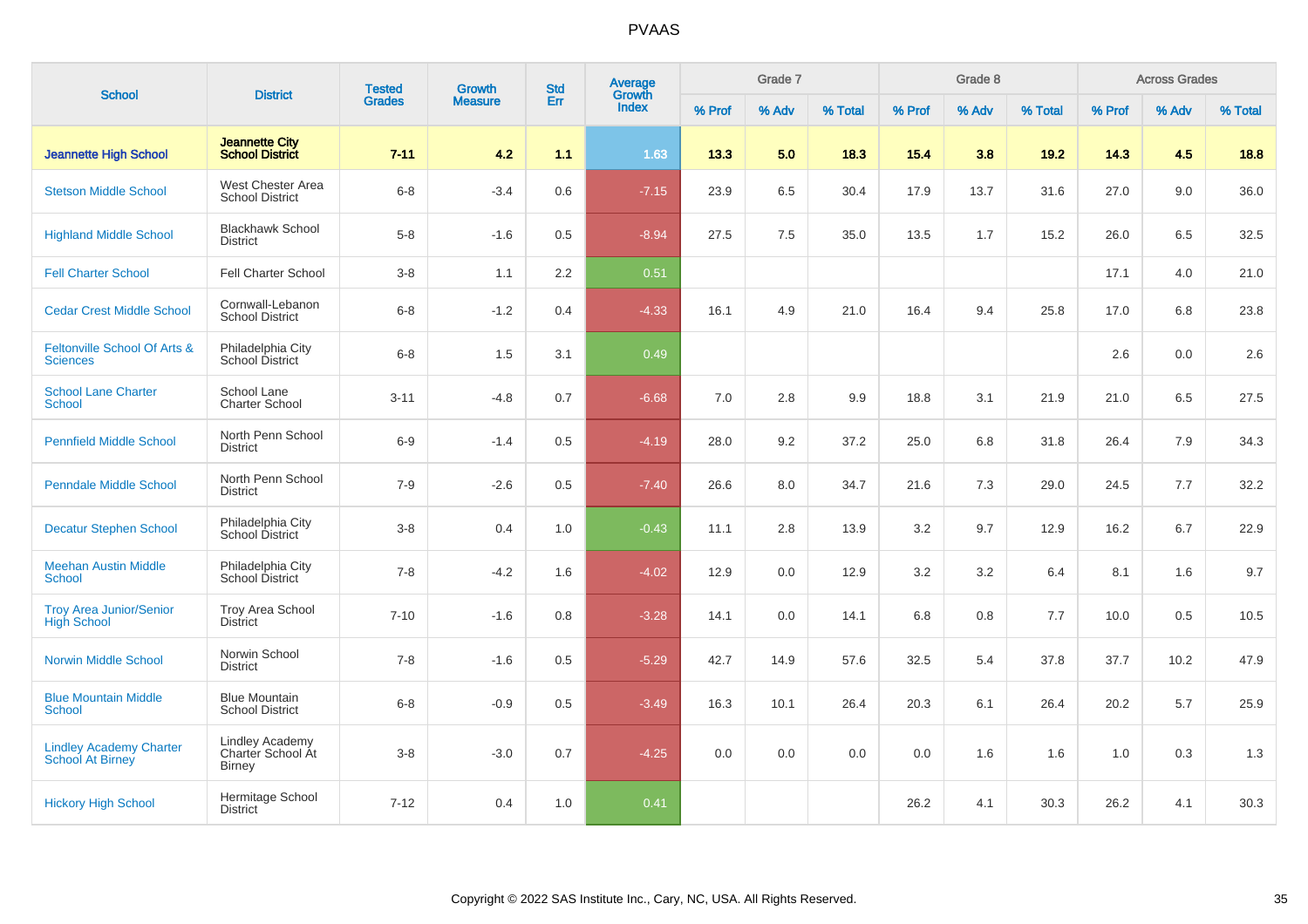|                                                           |                                                            | <b>Tested</b> | <b>Growth</b>  | <b>Std</b> | Average<br>Growth |        | Grade 7 |         |        | Grade 8 |         |        | <b>Across Grades</b> |         |
|-----------------------------------------------------------|------------------------------------------------------------|---------------|----------------|------------|-------------------|--------|---------|---------|--------|---------|---------|--------|----------------------|---------|
| <b>School</b>                                             | <b>District</b>                                            | <b>Grades</b> | <b>Measure</b> | Err        | Index             | % Prof | % Adv   | % Total | % Prof | % Adv   | % Total | % Prof | % Adv                | % Total |
| <b>Jeannette High School</b>                              | <b>Jeannette City</b><br><b>School District</b>            | $7 - 11$      | 4.2            | 1.1        | 1.63              | 13.3   | 5.0     | 18.3    | 15.4   | 3.8     | 19.2    | 14.3   | 4.5                  | 18.8    |
| <b>Perkiomen Valley Middle</b><br><b>School-West</b>      | Perkiomen Valley<br><b>School District</b>                 | $6 - 8$       | $-1.4$         | 0.5        | $-2.54$           | 26.2   | 18.6    | 44.8    | 16.3   | 4.6     | 20.9    | 21.1   | 10.9                 | 32.0    |
| <b>Meadville Middle School</b>                            | <b>Crawford Central</b><br><b>School District</b>          | $7 - 8$       | $-0.6$         | 0.6        | $-1.79$           | 15.1   | 3.5     | 18.6    | 10.0   | 1.6     | 11.6    | 12.4   | 2.5                  | 14.9    |
| Pennsylvania Distance<br><b>Learning Charter School</b>   | Pennsylvania<br>Distance Learning<br><b>Charter School</b> | $3 - 12$      | $-1.7$         | 0.7        | $-2.55$           | 4.6    | 1.2     | 5.8     | 2.3    | 0.0     | 2.3     | 5.4    | 0.4                  | 5.8     |
| <b>Nazareth Area Middle</b><br><b>School</b>              | Nazareth Area<br><b>School District</b>                    | $7 - 8$       | $-3.8$         | 0.5        | $-10.49$          | 28.1   | 6.8     | 35.0    | 17.3   | 3.5     | 20.9    | 22.8   | 5.2                  | 28.0    |
| <b>Wissahickon Middle School</b>                          | Wissahickon<br><b>School District</b>                      | $6 - 8$       | $-1.7$         | 0.4        | $-4.63$           | 31.3   | 19.5    | 50.8    | 20.1   | 18.0    | 38.1    | 28.7   | 17.9                 | 46.6    |
| Old Forge Junior/Senior<br><b>High School</b>             | Old Forge School<br><b>District</b>                        | $7 - 12$      | $-1.6$         | 1.1        | $-2.36$           | 19.0   | 4.8     | 23.8    | 5.9    | 0.0     | 5.9     | 13.2   | 2.6                  | 15.8    |
| Sto-Rox Junior/Senior High<br><b>School</b>               | Sto-Rox School<br><b>District</b>                          | $7 - 10$      | $-2.3$         | 1.5        | $-2.36$           | 0.0    | 0.0     | 0.0     | 0.0    | 0.0     | 0.0     | 0.0    | 0.0                  | $0.0\,$ |
| Amy NW                                                    | Philadelphia City<br>School District                       | $6 - 8$       | $-2.2$         | 1.4        | $-1.53$           | 4.0    | 0.0     | 4.0     | 0.0    | 0.0     | 0.0     | 1.4    | 0.0                  | 1.4     |
| Reynolds Junior/Senior<br><b>High School</b>              | Reynolds School<br><b>District</b>                         | $7 - 10$      | $-1.2$         | 1.1        | $-1.74$           | 14.3   | 10.2    | 24.5    | 11.8   | 1.5     | 13.2    | 12.8   | 5.1                  | 18.0    |
| <b>Elmer L Meyers</b><br><b>Junior/Senior High School</b> | Wilkes-Barre Area<br><b>School District</b>                | $7 - 11$      | $-0.2$         | 1.5        | $-0.65$           | 8.2    | 6.1     | 14.3    | 10.0   | 6.7     | 16.7    | 8.9    | 6.3                  | 15.2    |
| <b>Strath Haven Middle</b><br><b>School</b>               | Wallingford-<br>Swarthmore<br><b>School District</b>       | $6 - 8$       | $-1.6$         | 0.5        | $-3.29$           | 27.6   | 17.6    | 45.3    | 29.4   | 14.7    | 44.2    | 29.1   | 17.8                 | 46.9    |
| <b>Kearny Gen Philip School</b>                           | Philadelphia City<br>School District                       | $3 - 8$       | 1.0            | 3.4        | 0.30              | 0.0    | 0.0     | 0.0     |        |         |         | 0.0    | 0.0                  | 0.0     |
| <b>West Forest Junior/Senior</b><br><b>High School</b>    | Forest Area School<br><b>District</b>                      | $7 - 11$      | $-1.3$         | 1.8        | $-1.21$           | 13.6   | 0.0     | 13.6    | 5.0    | 0.0     | 5.0     | 9.5    | 0.0                  | 9.5     |
| <b>KIPP West Philadelphia</b><br><b>Charter School</b>    | <b>KIPP West</b><br>Philadelphia<br><b>Charter School</b>  | $3 - 8$       | $-2.0$         | 1.2        | $-1.75$           | 0.0    | 0.0     | 0.0     | 0.0    | 0.0     | 0.0     | 2.6    | 0.0                  | 2.6     |
| Pittsburgh Allegheny 6-8                                  | Pittsburgh School<br><b>District</b>                       | $6 - 8$       | $-3.6$         | 1.0        | $-3.53$           | 1.9    | 0.0     | 1.9     | 0.0    | 0.0     | 0.0     | 0.8    | 0.0                  | 0.8     |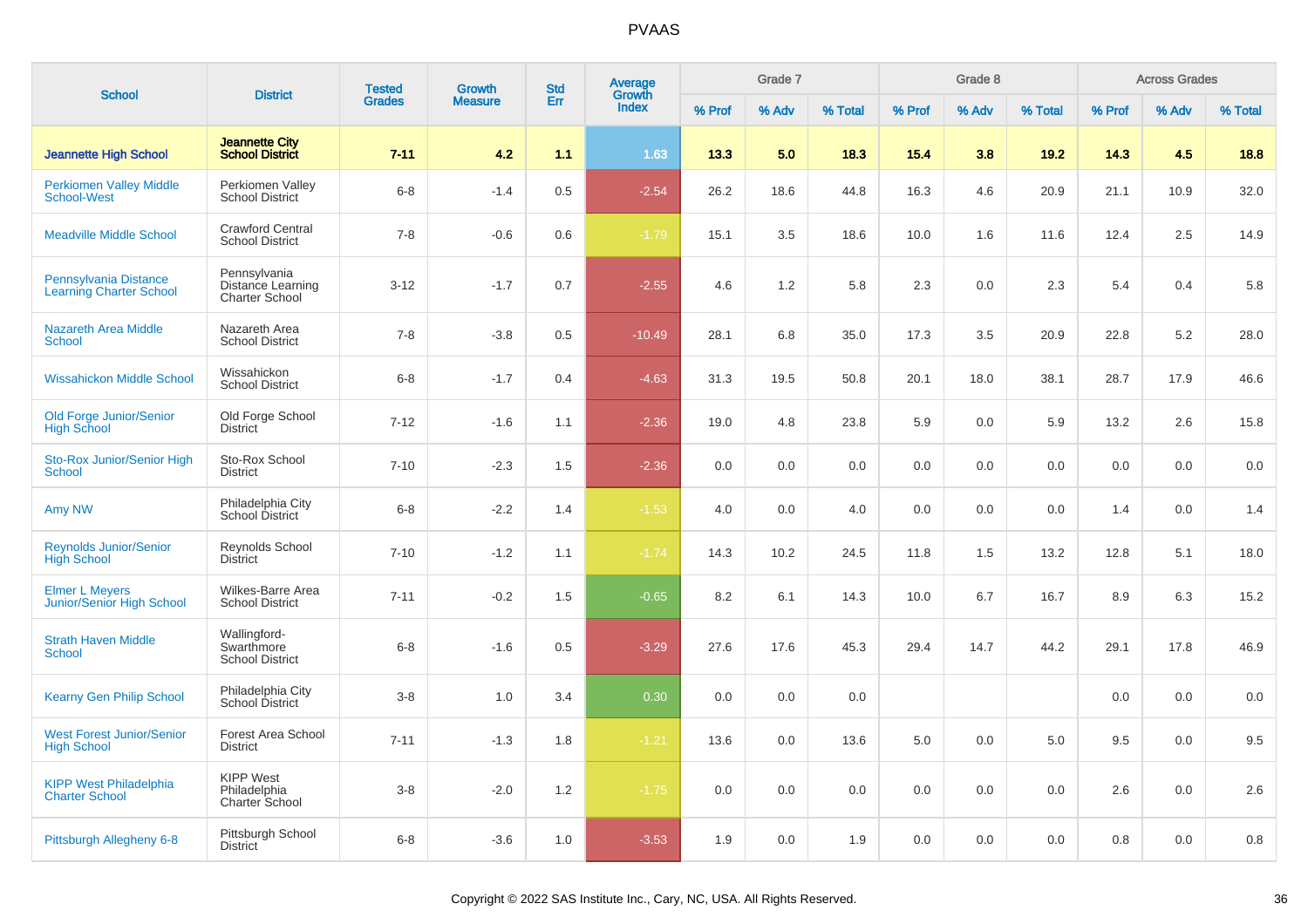| <b>School</b>                                                        |                                                                        | <b>Tested</b> | Growth         | <b>Std</b> | Average<br>Growth |        | Grade 7 |         |        | Grade 8 |         |        | <b>Across Grades</b> |         |
|----------------------------------------------------------------------|------------------------------------------------------------------------|---------------|----------------|------------|-------------------|--------|---------|---------|--------|---------|---------|--------|----------------------|---------|
|                                                                      | <b>District</b>                                                        | <b>Grades</b> | <b>Measure</b> | Err        | <b>Index</b>      | % Prof | % Adv   | % Total | % Prof | % Adv   | % Total | % Prof | % Adv                | % Total |
| <b>Jeannette High School</b>                                         | <b>Jeannette City</b><br><b>School District</b>                        | $7 - 11$      | 4.2            | 1.1        | 1.63              | 13.3   | 5.0     | 18.3    | 15.4   | 3.8     | 19.2    | 14.3   | 4.5                  | 18.8    |
| <b>Mount Carmel Area JH</b>                                          | Mount Carmel Area<br><b>School District</b>                            | $7 - 8$       | $-0.1$         | 0.8        | $-0.44$           | 13.6   | 3.6     | 17.3    | 8.8    | 2.6     | 11.5    | 11.2   | 3.1                  | 14.4    |
| <b>Universal Alcorn Charter</b><br><b>School</b>                     | Universal Alcorn<br><b>Charter School</b>                              | $3 - 8$       | $-0.7$         | 0.8        | $-2.71$           | 8.8    | 0.0     | 8.8     | 5.1    | 0.0     | 5.1     | 6.4    | 1.7                  | 8.1     |
| <b>Meredith William M School</b>                                     | Philadelphia City<br>School District                                   | $3 - 8$       | $-7.8$         | 1.3        | $-5.90$           | 19.0   | 14.3    | 33.3    | 38.5   | 7.7     | 46.2    | 29.6   | 25.1                 | 54.8    |
| <b>Albert Gallatin North</b><br><b>Middle School</b>                 | Albert Gallatin Area<br><b>School District</b>                         | $6 - 8$       | $-2.3$         | 0.8        | $-3.76$           | 17.8   | 2.2     | 20.0    | 7.9    | 0.0     | 7.9     | 17.6   | 1.2                  | 18.8    |
| <b>Line Mountain Middle</b><br><b>School</b>                         | Line Mountain<br><b>School District</b>                                | $5 - 8$       | $-0.5$         | 0.7        | $-0.65$           | 13.3   | 6.1     | 19.4    | 9.9    | 2.8     | 12.7    | 14.3   | 5.9                  | 20.2    |
| <b>Bridesburg School</b>                                             | Philadelphia City<br>School District                                   | $3 - 8$       | $-3.6$         | 1.4        | $-2.94$           | 8.3    | 4.2     | 12.5    | 3.2    | 3.2     | 6.4     | 7.8    | 2.3                  | 10.2    |
| <b>Mastery Charter School-</b><br>Francis D. Pastorius<br>Elementary | <b>Mastery Charter</b><br>School-Francis D.<br>Pastorius<br>Elementary | $3 - 8$       | 0.3            | 1.3        | $-0.07$           | 0.0    | 0.0     | 0.0     | 0.0    | 0.0     | 0.0     | 3.1    | 0.0                  | 3.1     |
| Sayre Area High School                                               | Sayre Area School<br><b>District</b>                                   | $7 - 11$      | $-1.9$         | 1.0        | $-2.82$           | 21.7   | 3.6     | 25.3    | 13.4   | 0.0     | 13.4    | 17.6   | 1.8                  | 19.4    |
| <b>Cowanesque Valley</b><br>Junior/Senior High School                | Northern Tioga<br>School District                                      | $7 - 12$      | $-0.4$         | 1.3        | $-0.55$           | 23.2   | 4.4     | 27.5    | 27.6   | 3.4     | 31.0    | 24.5   | 4.1                  | 28.6    |
| Pittsburgh Schiller 6-8                                              | Pittsburgh School<br><b>District</b>                                   | $6 - 8$       | $-4.3$         | 0.9        | $-4.93$           | 6.4    | 6.4     | 12.8    | 7.0    | 2.3     | 9.3     | 8.3    | 3.6                  | 11.9    |
| <b>Sharon Middle School</b>                                          | Sharon City School<br><b>District</b>                                  | $7 - 8$       | $-1.7$         | 0.7        | $-3.41$           | 6.0    | 1.7     | 7.8     | 5.9    | 1.5     | 7.4     | 6.0    | 1.6                  | 7.6     |
| <b>Mastery Charter School -</b><br><b>Cleveland Elementary</b>       | Mastery Charter<br>School-Cleveland<br>Elementary                      | $3 - 8$       | $-1.3$         | 1.2        | $-1.89$           | 3.6    | 0.0     | 3.6     | 3.8    | 3.8     | 7.7     | 2.4    | 1.8                  | 4.3     |
| <b>Hazleton</b><br><b>Elementary/Middle School</b>                   | <b>Hazleton Area</b><br><b>School District</b>                         | $3 - 8$       | $-0.1$         | 1.2        | $-2.40$           | 0.0    | 0.0     | 0.0     | 0.0    | 3.3     | 3.3     | 1.5    | 0.5                  | 2.0     |
| <b>South Eastern Middle</b><br><b>School</b>                         | South Eastern<br><b>School District</b>                                | $7 - 8$       | $-0.6$         | 0.6        | $-1.35$           | 21.1   | 4.0     | 25.1    | 20.6   | 5.3     | 25.9    | 20.9   | 4.6                  | 25.5    |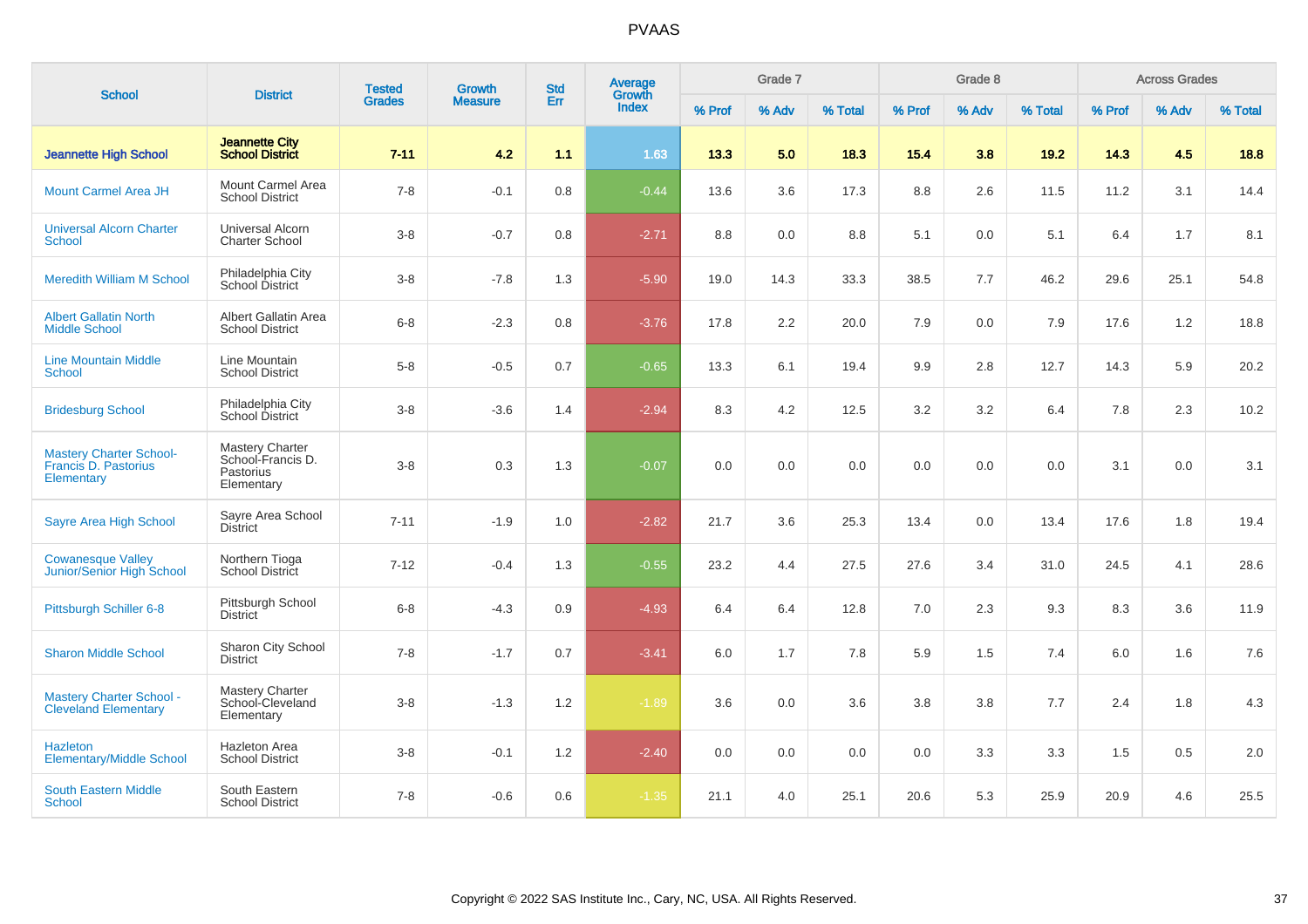| <b>School</b>                                          | <b>District</b>                                        | <b>Tested</b> | <b>Growth</b>  | <b>Std</b> | <b>Average</b><br>Growth |        | Grade 7 |         |        | Grade 8 |         |        | <b>Across Grades</b> |         |
|--------------------------------------------------------|--------------------------------------------------------|---------------|----------------|------------|--------------------------|--------|---------|---------|--------|---------|---------|--------|----------------------|---------|
|                                                        |                                                        | <b>Grades</b> | <b>Measure</b> | Err        | <b>Index</b>             | % Prof | % Adv   | % Total | % Prof | % Adv   | % Total | % Prof | % Adv                | % Total |
| <b>Jeannette High School</b>                           | <b>Jeannette City</b><br><b>School District</b>        | $7 - 11$      | 4.2            | 1.1        | 1.63                     | 13.3   | 5.0     | 18.3    | 15.4   | 3.8     | 19.2    | 14.3   | 4.5                  | 18.8    |
| <b>Kennett Middle School</b>                           | Kennett<br>Consolidated<br><b>School District</b>      | $6 - 8$       | 0.1            | 0.4        | $-0.64$                  | 20.3   | 11.6    | 32.0    | 10.9   | 6.9     | 17.8    | 17.6   | 9.2                  | 26.8    |
| <b>Dover Area Middle School</b>                        | Dover Area School<br><b>District</b>                   | $6 - 8$       | $-1.2$         | 0.4        | $-2.74$                  | 22.7   | 9.2     | 31.9    | 14.4   | 6.3     | 20.6    | 20.9   | 6.4                  | 27.3    |
| <b>Salisbury-Elk Lick</b><br>Junior/Senior High School | Salisbury-Elk Lick<br>School District                  | $7 - 11$      | $-1.4$         | 1.8        | $-1.27$                  | 15.8   | 0.0     | 15.8    | 14.3   | 4.8     | 19.0    | 15.0   | 2.5                  | 17.5    |
| <b>Universal Institute Charter</b><br><b>School</b>    | Universal Institute<br><b>Charter School</b>           | $3 - 8$       | $-2.3$         | 0.7        | $-3.43$                  | 0.0    | 0.0     | 0.0     | 2.3    | 0.0     | 2.3     | 1.7    | 0.2                  | 2.0     |
| <b>Laboratory Charter School</b>                       | <b>Laboratory Charter</b><br>School                    | $3 - 8$       | $-0.7$         | 1.1        | $-0.61$                  | 6.4    | 0.0     | 6.4     | 5.0    | 0.0     | 5.0     | 5.3    | 0.0                  | 5.3     |
| <b>Palmerton Area Junior</b><br><b>High School</b>     | Palmerton Area<br><b>School District</b>               | $7 - 8$       | $-1.0$         | 0.8        | $-1.89$                  | 20.9   | 6.2     | 27.1    | 17.9   | 4.7     | 22.6    | 19.6   | 5.5                  | 25.1    |
| <b>Tunkhannock High School</b>                         | Tunkhannock Area<br><b>School District</b>             | $8 - 11$      | 0.1            | 1.0        | 0.10                     |        |         |         | 14.7   | 1.4     | 16.1    | 14.7   | 1.4                  | 16.1    |
| <b>Pittston Area Middle</b><br><b>School</b>           | <b>Pittston Area</b><br><b>School District</b>         | $5-8$         | $-8.4$         | 0.7        | $-11.51$                 | 4.8    | 3.2     | 7.9     | 7.1    | 1.8     | 8.9     | 5.3    | 1.1                  | 6.4     |
| <b>Middletown Area Middle</b><br><b>School</b>         | Middletown Area<br><b>School District</b>              | $6 - 8$       | $-2.0$         | 0.6        | $-3.24$                  | 16.1   | 9.8     | 25.9    | 11.8   | 2.0     | 13.7    | 11.4   | 4.5                  | 16.0    |
| <b>North Pocono Middle</b><br><b>School</b>            | North Pocono<br><b>School District</b>                 | $6 - 8$       | $-3.4$         | 0.6        | $-5.41$                  | 24.2   | 8.3     | 32.5    | 19.5   | 8.0     | 27.4    | 19.0   | 6.1                  | 25.2    |
| <b>Corry Area Middle School</b>                        | Corry Area School<br><b>District</b>                   | $6 - 8$       | $-0.7$         | 0.6        | $-2.10$                  | 17.4   | 5.1     | 22.5    | 15.8   | 1.4     | 17.1    | 19.0   | 3.3                  | 22.3    |
| <b>New Castle Junior High</b><br><b>School</b>         | New Castle Area<br><b>School District</b>              | $6 - 8$       | $-1.4$         | 0.5        | $-3.00$                  | 7.8    | 1.5     | 9.3     | 3.4    | 1.0     | 4.4     | 4.8    | 1.4                  | 6.3     |
| <b>Sugar Valley Rural Charter</b><br><b>School</b>     | Sugar Valley Rural<br>Charter School                   | $3 - 11$      | $-0.5$         | 1.0        | $-0.55$                  | 5.1    | 2.6     | 7.7     | 2.8    | 0.0     | 2.8     | 16.0   | 2.8                  | 18.9    |
| <b>Martin School</b>                                   | Lancaster School<br><b>District</b>                    | $3-8$         | $-2.8$         | 0.9        | $-3.35$                  | 9.1    | 1.5     | 10.6    | 0.0    | 2.4     | 2.4     | 8.3    | 2.3                  | 10.6    |
| Philipsburg-Osceola Area<br><b>Middle School</b>       | Philipsburg-<br>Osceola Area<br><b>School District</b> | $6 - 8$       | $-3.4$         | 0.7        | $-5.15$                  | 23.0   | 3.2     | 26.2    | 15.8   | 5.3     | 21.0    | 22.5   | 5.2                  | 27.7    |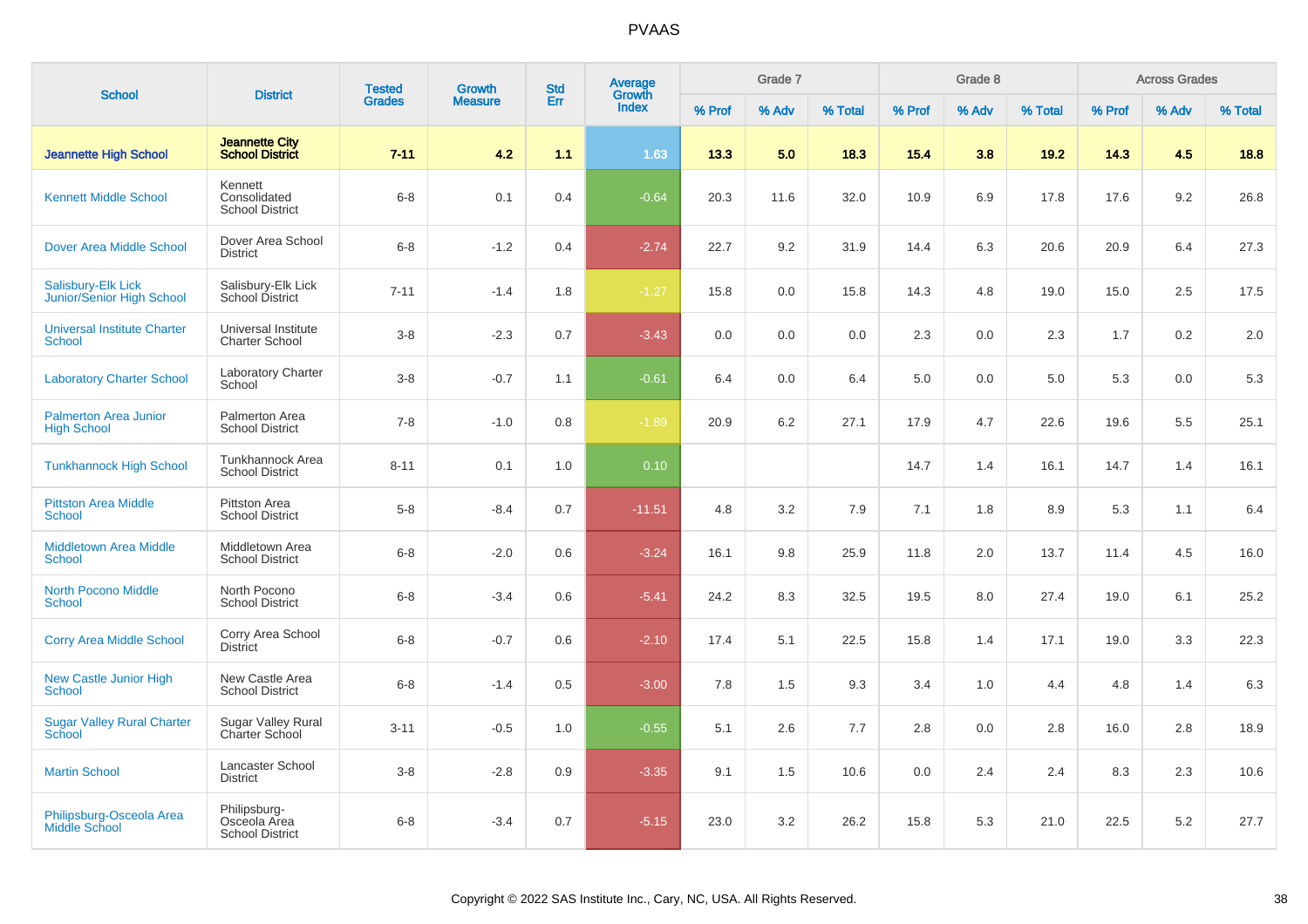|                                                        |                                                         | <b>Tested</b> | <b>Growth</b>  | <b>Std</b> | Average<br>Growth |        | Grade 7 |         |        | Grade 8 |         |        | <b>Across Grades</b> |         |
|--------------------------------------------------------|---------------------------------------------------------|---------------|----------------|------------|-------------------|--------|---------|---------|--------|---------|---------|--------|----------------------|---------|
| <b>School</b>                                          | <b>District</b>                                         | <b>Grades</b> | <b>Measure</b> | Err        | <b>Index</b>      | % Prof | % Adv   | % Total | % Prof | % Adv   | % Total | % Prof | % Adv                | % Total |
| <b>Jeannette High School</b>                           | <b>Jeannette City</b><br><b>School District</b>         | $7 - 11$      | 4.2            | 1.1        | 1.63              | 13.3   | 5.0     | 18.3    | 15.4   | 3.8     | 19.2    | 14.3   | 4.5                  | 18.8    |
| <b>Fitzpatrick Aloysius L</b><br><b>School</b>         | Philadelphia City<br>School District                    | $3 - 8$       | 0.1            | 2.9        | 0.03              |        |         |         |        |         |         | 13.3   | 0.0                  | 13.3    |
| <b>Northeast Bradford</b><br>Junior/Senior High School | Northeast Bradford<br><b>School District</b>            | $7 - 10$      | $-1.6$         | 1.1        | $-2.08$           | 24.0   | 2.0     | 26.0    | 12.3   | 5.3     | 17.5    | 17.8   | 3.7                  | 21.5    |
| Saltsburg Middle/High<br>School                        | Blairsville-<br>Saltsburg School<br><b>District</b>     | $6 - 11$      | $-2.2$         | 1.2        | $-1.88$           | 21.9   | 12.5    | 34.4    | 23.3   | 10.0    | 33.3    | 20.0   | 14.0                 | 34.0    |
| Pittsburgh Milliones 6-12                              | Pittsburgh School<br><b>District</b>                    | $6 - 11$      | $-4.2$         | 1.5        | $-2.79$           | 0.0    | 0.0     | 0.0     | 0.0    | 0.0     | 0.0     | 0.0    | 0.0                  | 0.0     |
| Vare-Washington<br><b>Elementary School</b>            | Philadelphia City<br>School District                    | $3 - 8$       | $-0.2$         | 3.1        | $-0.07$           |        |         |         | 11.8   | 11.8    | 23.5    | 11.9   | 11.9                 | 23.9    |
| <b>Glenolden School</b>                                | Interboro School<br><b>District</b>                     | $3 - 8$       | $-3.9$         | 0.7        | $-5.29$           | 12.9   | 1.6     | 14.5    | 14.1   | 1.6     | 15.6    | 14.1   | 2.7                  | 16.8    |
| <b>Damascus Area School</b>                            | Wayne Highlands<br><b>School District</b>               | $3 - 8$       | $-0.6$         | 1.1        | $-0.50$           | 25.7   | 11.4    | 37.1    | 28.6   | 14.3    | 42.9    | 33.5   | 24.1                 | 57.6    |
| <b>Brownsville Area Middle</b><br><b>School</b>        | <b>Brownsville Area</b><br><b>School District</b>       | $6 - 8$       | $-1.6$         | 0.8        | $-2.03$           | 6.4    | 1.3     | 7.7     | 4.2    | 1.4     | 5.6     | 6.0    | 1.3                  | 7.3     |
| <b>Washington Junior High</b><br><b>School</b>         | Washington School<br><b>District</b>                    | $7 - 8$       | $-1.1$         | 1.0        | $-1.41$           | 15.0   | 1.2     | 16.2    | 0.0    | 1.5     | 1.5     | 8.3    | 1.4                  | 9.7     |
| Masterman Julia R Sec<br><b>School</b>                 | Philadelphia City<br>School District                    | $5 - 10$      | $-7.7$         | 1.3        | $-5.99$           | 54.6   | 45.4    | 100.0   | 40.0   | 36.0    | 76.0    | 49.1   | 40.0                 | 89.1    |
| <b>C E Mccall Middle School</b>                        | Montoursville Area<br><b>School District</b>            | $5 - 8$       | $-1.9$         | 0.5        | $-3.70$           | 25.4   | 6.7     | 32.1    | 19.9   | 8.5     | 28.4    | 26.2   | 9.0                  | 35.2    |
| Gamp                                                   | Philadelphia City<br>School District                    | $5 - 10$      | $-4.0$         | 1.7        | $-2.36$           | 40.0   | 6.7     | 46.7    |        |         |         | 35.3   | 11.8                 | 47.1    |
| Southern Huntingdon<br><b>County HS/MS</b>             | Southern<br><b>Huntingdon County</b><br>School District | $6 - 11$      | $-3.0$         | 0.7        | $-4.96$           | 10.1   | 1.1     | 11.2    | 6.1    | 0.0     | 6.1     | 8.4    | 0.8                  | 9.2     |
| <b>Milton Area Middle School</b>                       | Milton Area School<br><b>District</b>                   | $6 - 11$      | $-0.6$         | 0.6        | $-1.70$           | 20.2   | 7.5     | 27.6    | 19.8   | 12.7    | 32.5    | 19.1   | 7.8                  | 26.9    |
| Pittsburgh Classical 6-8                               | Pittsburgh School<br><b>District</b>                    | $6 - 8$       | $-3.2$         | 0.9        | $-3.71$           | 9.2    | 0.0     | 9.2     | 0.0    | 0.0     | 0.0     | 4.0    | 0.0                  | 4.0     |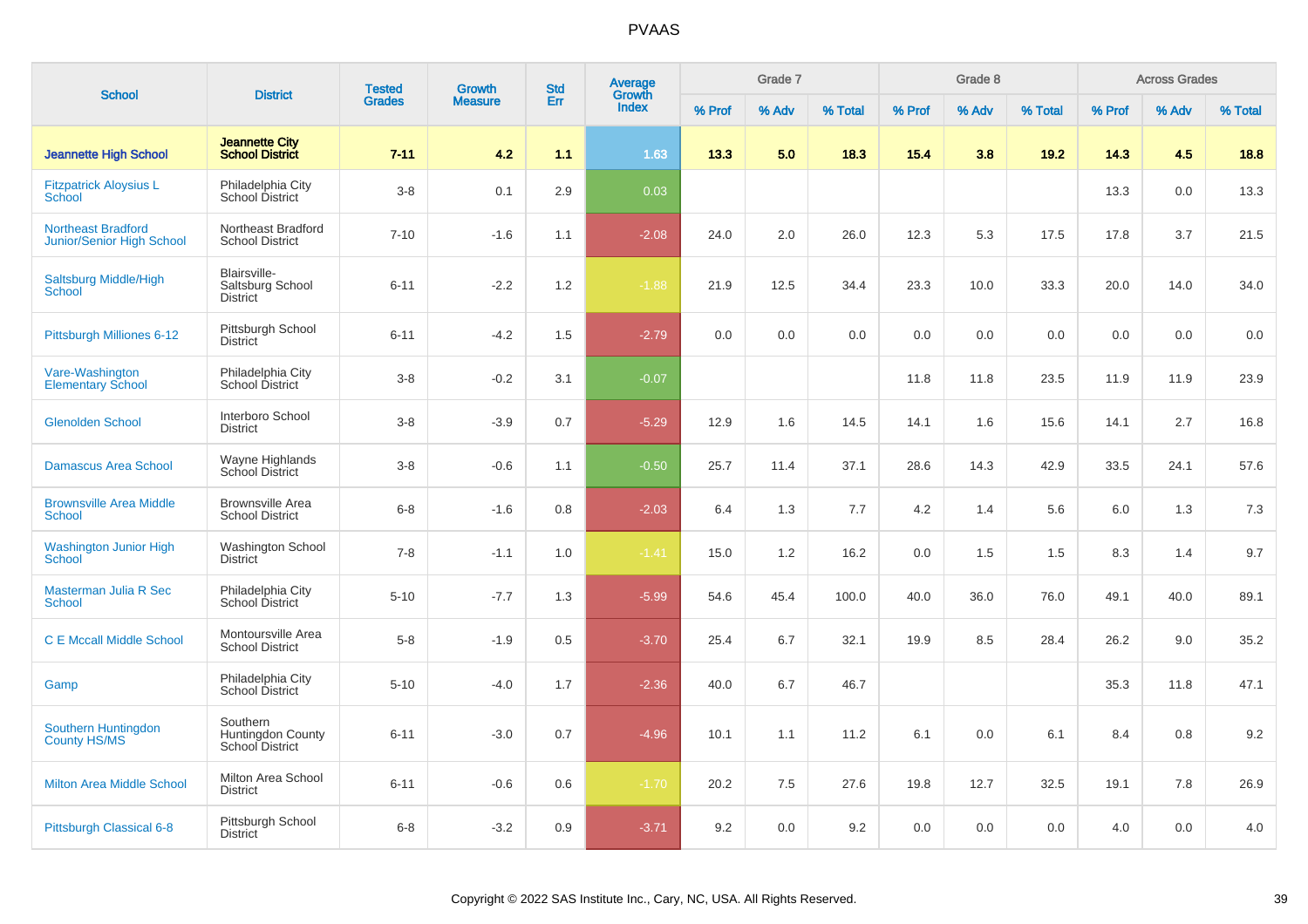|                                                                   |                                                                  | <b>Tested</b> | <b>Growth</b>  | <b>Std</b> | <b>Average</b>  |        | Grade 7 |         |        | Grade 8 |         |        | <b>Across Grades</b> |         |
|-------------------------------------------------------------------|------------------------------------------------------------------|---------------|----------------|------------|-----------------|--------|---------|---------|--------|---------|---------|--------|----------------------|---------|
| <b>School</b>                                                     | <b>District</b>                                                  | <b>Grades</b> | <b>Measure</b> | Err        | Growth<br>Index | % Prof | % Adv   | % Total | % Prof | % Adv   | % Total | % Prof | % Adv                | % Total |
| <b>Jeannette High School</b>                                      | <b>Jeannette City</b><br><b>School District</b>                  | $7 - 11$      | 4.2            | 1.1        | 1.63            | 13.3   | 5.0     | 18.3    | 15.4   | 3.8     | 19.2    | 14.3   | 4.5                  | 18.8    |
| <b>Propel Charter School-</b><br>Homestead                        | <b>Propel Charter</b><br>School-Homestead                        | $3 - 11$      | $-2.7$         | 1.0        | $-2.78$         | 2.9    | 0.0     | 2.9     | 0.0    | 0.0     | 0.0     | 2.7    | 1.4                  | 4.1     |
| <b>Upper Adams Middle</b><br>School                               | <b>Upper Adams</b><br>School District                            | $7 - 8$       | $-0.7$         | 0.8        | $-0.99$         | 18.3   | 1.9     | 20.2    | 11.4   | 3.8     | 15.3    | 14.5   | 3.0                  | 17.4    |
| <b>North Star East Middle</b><br>School                           | North Star School<br>District                                    | $5-8$         | $-2.8$         | 0.7        | $-4.12$         | 11.1   | 1.4     | 12.5    | 14.1   | 2.2     | 16.3    | 15.0   | 4.6                  | 19.6    |
| <b>Lebanon Middle School</b>                                      | Lebanon School<br><b>District</b>                                | $6 - 8$       | $-1.0$         | 0.4        | $-2.57$         | 3.4    | 0.6     | 4.1     | 4.5    | 0.8     | 5.4     | 4.5    | 1.0                  | 5.5     |
| <b>Science Leadership</b><br><b>Academy Middle School</b>         | Philadelphia City<br><b>School District</b>                      | $5-8$         | $-7.1$         | 1.4        | $-5.15$         | 5.6    | 0.0     | 5.6     | 0.0    | 0.0     | 0.0     | 5.0    | $1.2$                | 6.2     |
| <b>G A R Middle School</b>                                        | Wilkes-Barre Area<br><b>School District</b>                      | $7 - 11$      | $-0.4$         | 1.3        | $-0.33$         | 2.9    | 0.0     | 2.9     | 0.0    | 0.0     | 0.0     | 1.2    | 0.0                  | 1.2     |
| <b>Berwick Area Middle</b><br>School                              | <b>Berwick Area</b><br><b>School District</b>                    | $5-8$         | $-3.7$         | 0.5        | $-7.82$         | 18.5   | 3.8     | 22.3    | 12.8   | 2.3     | 15.1    | 17.1   | 4.1                  | 21.2    |
| <b>Center For Student Lrng</b><br><b>Charter School Pennsbury</b> | Center For Student<br>Learning Charter<br>School At<br>Pennsbury | $6 - 12$      | $-0.6$         | 3.1        | $-0.20$         |        |         |         | 0.0    | 0.0     | 0.0     | 3.4    | 0.0                  | 3.4     |
| <b>Hanover Middle School</b>                                      | <b>Hanover Public</b><br><b>School District</b>                  | $5-8$         | $-2.3$         | 0.5        | $-4.57$         | 18.1   | 5.5     | 23.6    | 11.5   | 4.9     | 16.4    | 18.6   | 4.3                  | 22.9    |
| <b>Munoz-Marin Luis</b>                                           | Philadelphia City<br>School District                             | $3 - 8$       | $-0.8$         | 3.4        | $-0.23$         |        |         |         |        |         |         | 1.6    | 1.6                  | 3.3     |
| <b>Shenango High School</b>                                       | Shenango Area<br>School District                                 | $7 - 11$      | $-2.4$         | 0.9        | $-3.48$         | 16.5   | 1.0     | 17.5    | 14.4   | 1.1     | 15.6    | 15.5   | 1.1                  | 16.6    |
| <b>Springton Lake Middle</b><br>School                            | Rose Tree Media<br><b>School District</b>                        | $6 - 8$       | $-1.2$         | 0.4        | $-2.59$         | 31.6   | 20.9    | 52.4    | 18.4   | 13.9    | 32.3    | 27.4   | 16.6                 | 44.0    |
| <b>Drums Elementary/Middle</b><br>School                          | <b>Hazleton Area</b><br><b>School District</b>                   | $3-8$         | $-3.3$         | 1.0        | $-3.22$         | 5.7    | 0.0     | 5.7     | 14.3   | 0.0     | 14.3    | 12.8   | 3.7                  | 16.5    |
| <b>Mechanicsburg Middle</b><br>School                             | Mechanicsburg<br>Area School<br><b>District</b>                  | $6 - 8$       | $-2.2$         | 0.4        | $-5.33$         | 20.3   | 5.4     | 25.8    | 14.5   | 4.6     | 19.1    | 17.3   | 4.4                  | 21.7    |
| <b>Propel Charter School-</b><br><b>Northside</b>                 | <b>Propel Charter</b><br>School-Northside                        | $3-8$         | $-1.6$         | 0.9        | $-1.74$         | 0.0    | 0.0     | 0.0     | 0.0    | 0.0     | 0.0     | 0.4    | 0.0                  | 0.4     |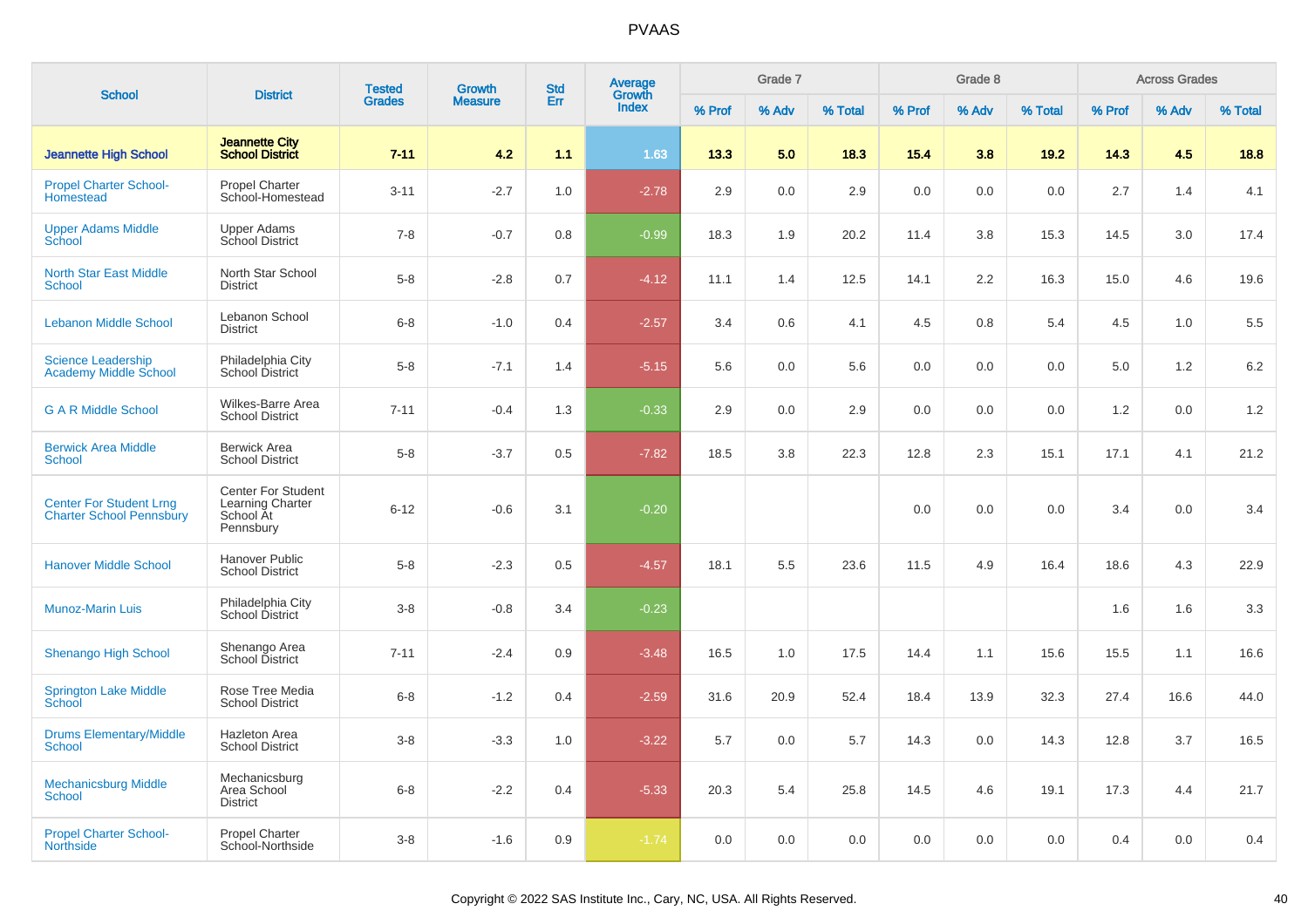| <b>School</b>                                                        | <b>District</b>                                           | <b>Tested</b> | <b>Growth</b>  | <b>Std</b> | <b>Average</b><br>Growth |        | Grade 7 |         |        | Grade 8 |         |        | <b>Across Grades</b> |         |
|----------------------------------------------------------------------|-----------------------------------------------------------|---------------|----------------|------------|--------------------------|--------|---------|---------|--------|---------|---------|--------|----------------------|---------|
|                                                                      |                                                           | <b>Grades</b> | <b>Measure</b> | Err        | Index                    | % Prof | % Adv   | % Total | % Prof | % Adv   | % Total | % Prof | % Adv                | % Total |
| <b>Jeannette High School</b>                                         | <b>Jeannette City</b><br><b>School District</b>           | $7 - 11$      | 4.2            | 1.1        | 1.63                     | 13.3   | 5.0     | 18.3    | 15.4   | 3.8     | 19.2    | 14.3   | 4.5                  | 18.8    |
| <b>Haverford Middle School</b>                                       | Haverford<br><b>Township School</b><br><b>District</b>    | $6 - 8$       | $-0.7$         | 0.3        | $-3.36$                  | 28.5   | 12.8    | 41.3    | 33.9   | 15.2    | 49.1    | 29.2   | 14.3                 | 43.5    |
| <b>Montgomery Junior/Senior</b><br><b>High School</b>                | Montgomery Area<br>School District                        | $7 - 11$      | $-2.7$         | 1.0        | $-3.15$                  | 33.3   | 6.9     | 40.3    | 17.2   | 1.7     | 19.0    | 26.2   | 4.6                  | 30.8    |
| Pittsburgh Manchester K-8                                            | Pittsburgh School<br><b>District</b>                      | $3 - 8$       | $-4.9$         | 2.2        | $-2.27$                  | 0.0    | 0.0     | 0.0     |        |         |         | 4.0    | 5.9                  | 9.9     |
| <b>Stanton Edwin M School</b>                                        | Philadelphia City<br>School District                      | $3 - 7$       | $-1.2$         | 2.2        | $-0.52$                  | 0.0    | 0.0     | 0.0     |        |         |         | 3.1    | 3.1                  | 6.2     |
| <b>Monessen Middle School</b>                                        | Monessen City<br>School District                          | $6 - 8$       | $-1.5$         | 1.3        | $-1.20$                  | 0.0    | 0.0     | 0.0     | 0.0    | 0.0     | 0.0     | 1.1    | 0.0                  | 1.1     |
| <b>Eastern York Middle</b><br><b>School</b>                          | Eastern York<br><b>School District</b>                    | $6 - 8$       | $-0.6$         | 0.5        | $-1.06$                  | 21.9   | 14.2    | 36.1    | 17.6   | 9.9     | 27.5    | 20.6   | 10.2                 | 30.9    |
| <b>Sullivan County</b><br>Junior/Senior High School                  | Sullivan County<br>School District                        | $7 - 10$      | $-4.4$         | 1.5        | $-3.73$                  | 18.8   | 0.0     | 18.8    | 9.1    | 0.0     | 9.1     | 13.8   | 0.0                  | 13.8    |
| <b>Stewart Middle School</b>                                         | Norristown Area<br><b>School District</b>                 | $5-8$         | $-3.4$         | 0.7        | $-4.80$                  | 5.4    | 0.0     | 5.4     | 7.6    | 1.5     | 9.1     | 5.2    | 0.7                  | 5.9     |
| <b>Community Academy Of</b><br>Philadelphia Charter<br><b>School</b> | Community<br>Academy Of<br>Philadelphia<br>Charter School | $3 - 11$      | $-5.7$         | 0.9        | $-6.09$                  | 0.0    | 0.0     | 0.0     | 0.0    | 0.0     | 0.0     | 2.4    | 1.0                  | 3.5     |
| <b>Mid Valley Secondary</b><br>Center                                | Mid Valley School<br><b>District</b>                      | $7 - 10$      | $-2.9$         | 0.7        | $-5.47$                  | 15.3   | 0.0     | 15.3    | 6.7    | 0.7     | 7.4     | 10.6   | 0.4                  | 11.0    |
| Somerset Area Jr-Sr High<br>School                                   | Somerset Area<br><b>School District</b>                   | $6 - 11$      | $-0.2$         | 0.6        | $-3.87$                  | 20.4   | 9.5     | 29.9    | 24.5   | 4.9     | 29.4    | 24.3   | 7.8                  | 32.1    |
| <b>Washington Martha School</b>                                      | Philadelphia City<br>School District                      | $3 - 8$       | $-1.3$         | 3.3        | $-0.39$                  |        |         |         | 0.0    | 0.0     | 0.0     | 9.3    | 2.3                  | 11.6    |
| <b>Fred S Engle Middle</b><br><b>School</b>                          | Avon Grove School<br><b>District</b>                      | $7 - 8$       | $-1.8$         | 0.5        | $-4.41$                  | 35.5   | 20.3    | 55.9    | 28.1   | 14.4    | 42.6    | 32.0   | 17.6                 | 49.6    |
| <b>Williams Valley</b><br>Junior/Senior High School                  | <b>Williams Valley</b><br>School District                 | $7 - 11$      | $-3.8$         | 1.0        | $-5.29$                  | 8.1    | 1.4     | 9.5     | 9.5    | 1.6     | 11.1    | 8.8    | 1.5                  | 10.2    |
| <b>Canton Junior/Senior High</b><br><b>School</b>                    | Canton Area<br><b>School District</b>                     | $7 - 11$      | $-3.3$         | 1.1        | $-3.86$                  | 9.1    | 1.8     | 10.9    | 4.8    | 0.0     | 4.8     | 6.8    | 0.8                  | 7.7     |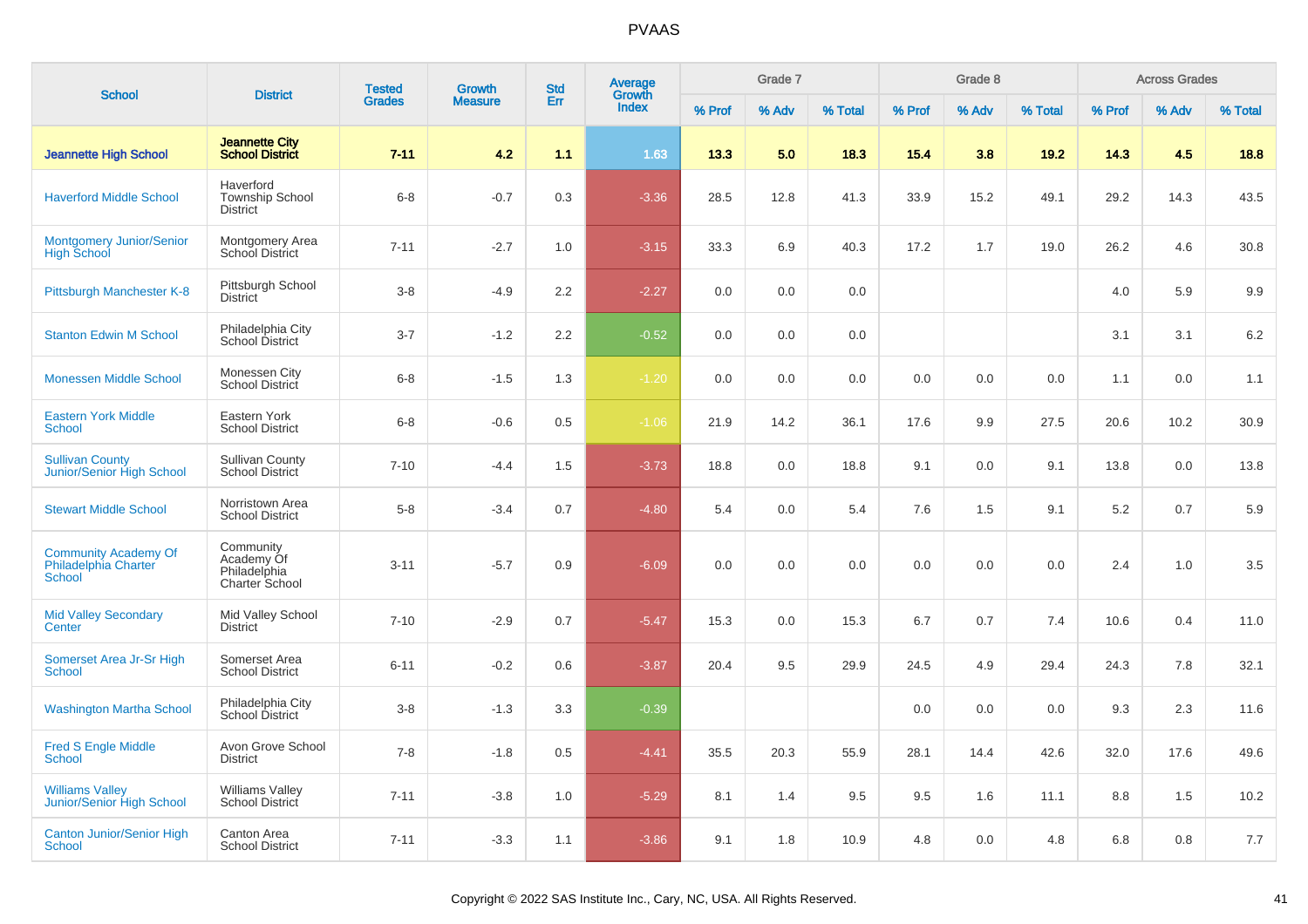| <b>School</b>                                                   | <b>District</b>                                          | <b>Tested</b> | Growth         | <b>Std</b> | Average<br>Growth |        | Grade 7 |         |        | Grade 8 |         |        | <b>Across Grades</b> |         |
|-----------------------------------------------------------------|----------------------------------------------------------|---------------|----------------|------------|-------------------|--------|---------|---------|--------|---------|---------|--------|----------------------|---------|
|                                                                 |                                                          | <b>Grades</b> | <b>Measure</b> | Err        | Index             | % Prof | % Adv   | % Total | % Prof | % Adv   | % Total | % Prof | % Adv                | % Total |
| <b>Jeannette High School</b>                                    | <b>Jeannette City</b><br><b>School District</b>          | $7 - 11$      | 4.2            | 1.1        | 1.63              | 13.3   | 5.0     | 18.3    | 15.4   | 3.8     | 19.2    | 14.3   | 4.5                  | 18.8    |
| <b>Welsh John School</b>                                        | Philadelphia City<br>School District                     | $3 - 7$       | $-1.3$         | 3.2        | $-0.41$           |        |         |         |        |         |         | 0.0    | 0.0                  | 0.0     |
| <b>Harding Warren G Middle</b><br>School                        | Philadelphia City<br>School District                     | $6 - 8$       | $-0.7$         | 1.5        | $-0.49$           | 10.0   | 0.0     | 10.0    | 5.6    | 2.8     | 8.3     | 6.3    | 2.7                  | 9.0     |
| J T Lambert Intermediate<br><b>School</b>                       | East Stroudsburg<br>Area School<br><b>District</b>       | $6 - 8$       | $-3.9$         | 0.7        | $-5.34$           | 11.6   | 2.9     | 14.6    | 6.6    | 1.3     | 7.9     | 8.8    | 2.0                  | 10.8    |
| <b>Montrose Area</b><br><b>Junior/Senior High School</b>        | Montrose Area<br><b>School District</b>                  | $7 - 10$      | $-0.9$         | 1.0        | $-0.94$           | 25.0   | 4.4     | 29.4    | 14.5   | 2.4     | 16.9    | 19.2   | 3.3                  | 22.5    |
| <b>Wheatland Middle School</b>                                  | Lancaster School<br><b>District</b>                      | $6 - 8$       | $-3.0$         | 0.6        | $-4.94$           | 6.4    | 1.4     | 7.8     | 0.0    | 1.0     | 1.0     | 3.2    | 1.0                  | 4.2     |
| <b>Pittsburgh Science And</b><br><b>Technology Academy 6-12</b> | Pittsburgh School<br><b>District</b>                     | $6 - 11$      | $-3.4$         | 1.0        | $-3.53$           | 17.0   | 17.0    | 34.0    | 20.6   | 9.6     | 30.1    | 22.5   | 10.6                 | 33.1    |
| <b>Lincoln Park Performing</b><br><b>Arts Charter School</b>    | Lincoln Park<br>Performing Arts<br><b>Charter School</b> | $7 - 11$      | $-4.4$         | 1.0        | $-6.06$           | 33.9   | 5.4     | 39.3    | 11.5   | 3.4     | 14.9    | 20.3   | 4.2                  | 24.5    |
| <b>Reach Cyber Charter</b><br><b>School</b>                     | Reach Cyber<br>Charter School                            | $3 - 11$      | $-2.4$         | 0.9        | $-2.71$           | 17.0   | 3.8     | 20.8    | 17.5   | 5.3     | 22.8    | 21.3   | 4.7                  | 26.0    |
| <b>Benton Area Middle School</b>                                | Benton Area<br><b>School District</b>                    | $7 - 8$       | $-0.9$         | 1.2        | $-0.75$           | 13.6   | 3.4     | 17.0    | 10.3   | 2.6     | 12.8    | 12.2   | 3.1                  | 15.3    |
| <b>Cook-Wissahickon School</b>                                  | Philadelphia City<br>School District                     | $3 - 8$       | $-1.5$         | 3.0        | $-0.49$           |        |         |         |        |         |         | 14.9   | 5.3                  | 20.2    |
| <b>Reynolds Middle School</b>                                   | Lancaster School<br><b>District</b>                      | $6 - 8$       | $-3.4$         | 0.7        | $-5.67$           | 5.4    | 0.0     | 5.4     | 5.6    | 1.4     | 7.0     | 5.8    | 1.3                  | 7.0     |
| <b>Jackson Middle School</b>                                    | Lancaster School<br><b>District</b>                      | $6 - 8$       | $-1.3$         | 0.6        | $-1.99$           | 0.8    | 0.0     | 0.8     | 1.0    | 0.0     | 1.0     | 1.2    | 0.0                  | 1.2     |
| <b>New Oxford Middle School</b>                                 | Conewago Valley<br><b>School District</b>                | $7 - 8$       | $-2.1$         | 0.5        | $-5.26$           | 20.1   | 3.8     | 23.9    | 17.4   | 1.1     | 18.4    | 18.7   | 2.4                  | 21.2    |
| <b>Minersville Area</b><br><b>Junior/Senior High School</b>     | Minersville Area<br><b>School District</b>               | $7 - 11$      | $-1.9$         | 1.0        | $-2.17$           | 10.4   | 0.0     | 10.4    | 2.7    | 1.3     | 4.0     | 6.3    | 0.7                  | 7.0     |
| <b>Strayer Middle School</b>                                    | Quakertown<br><b>Community School</b><br><b>District</b> | $6 - 8$       | $-1.3$         | 0.4        | $-3.53$           | 17.8   | 8.4     | 26.2    | 21.0   | 9.1     | 30.1    | 19.3   | 8.7                  | 28.1    |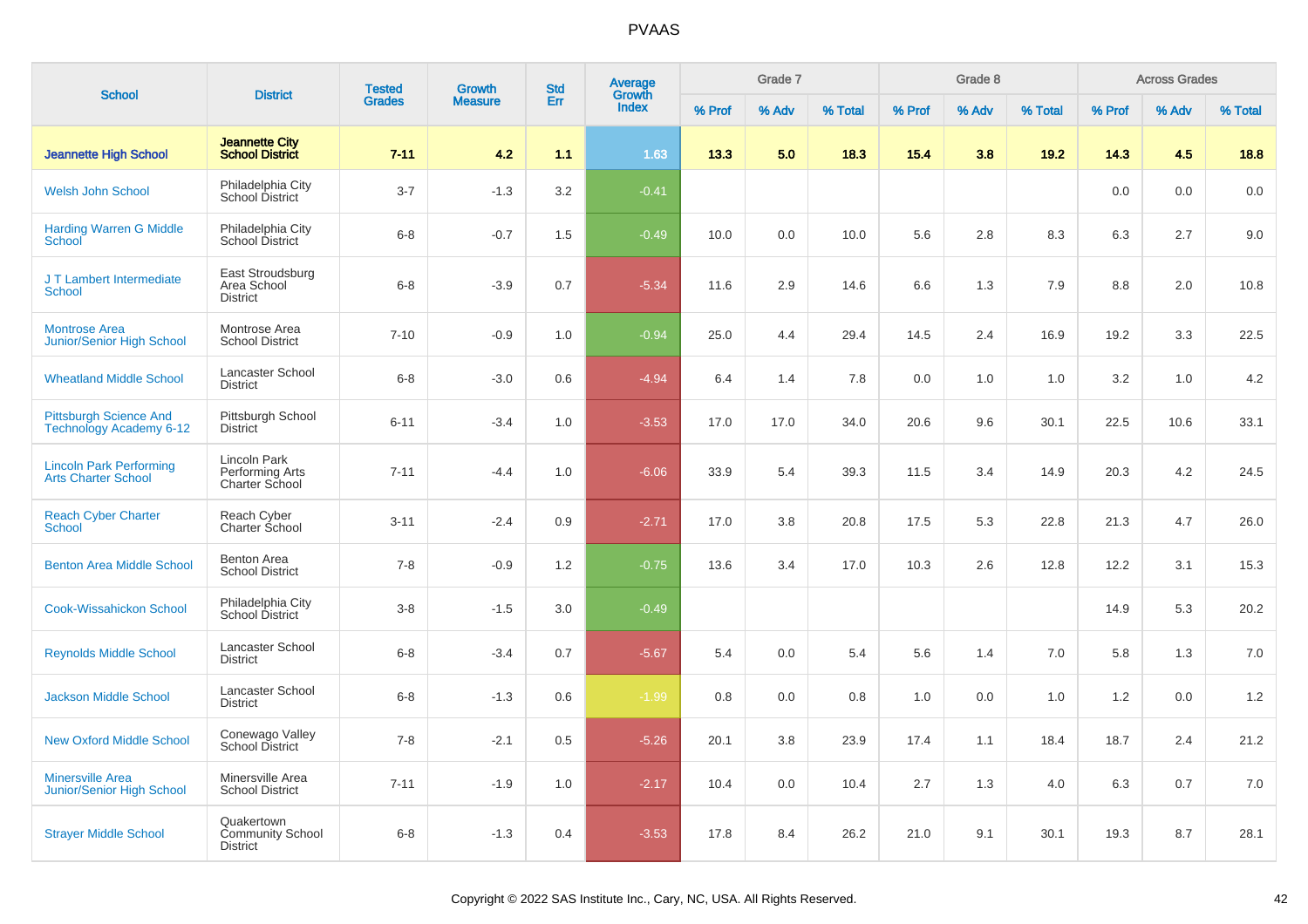| <b>School</b>                                         | <b>District</b>                                     | <b>Tested</b> | <b>Growth</b>  | <b>Std</b> | Average<br>Growth |        | Grade 7 |         |        | Grade 8 |         |        | <b>Across Grades</b> |         |
|-------------------------------------------------------|-----------------------------------------------------|---------------|----------------|------------|-------------------|--------|---------|---------|--------|---------|---------|--------|----------------------|---------|
|                                                       |                                                     | <b>Grades</b> | <b>Measure</b> | Err        | <b>Index</b>      | % Prof | % Adv   | % Total | % Prof | % Adv   | % Total | % Prof | % Adv                | % Total |
| <b>Jeannette High School</b>                          | <b>Jeannette City</b><br><b>School District</b>     | $7 - 11$      | 4.2            | 1.1        | 1.63              | 13.3   | 5.0     | 18.3    | 15.4   | 3.8     | 19.2    | 14.3   | 4.5                  | 18.8    |
| <b>Shade Junior/Senior High</b><br>School             | Shade-Central City<br><b>School District</b>        | $7 - 11$      | $-1.8$         | 1.8        | $-0.95$           | 20.0   | 10.0    | 30.0    | 34.8   | 0.0     | 34.8    | 27.9   | 4.6                  | 32.6    |
| <b>Chambersburg Area</b><br>Middle School - North     | Chambersburg<br>Area School<br><b>District</b>      | $6 - 8$       | $-1.2$         | 0.4        | $-3.04$           | 14.1   | 2.4     | 16.5    | 13.9   | 4.9     | 18.7    | 14.4   | 4.1                  | 18.5    |
| <b>Big Spring Middle School</b>                       | <b>Big Spring School</b><br><b>District</b>         | $6 - 8$       | $-1.9$         | 0.5        | $-3.53$           | 20.9   | 6.7     | 27.6    | 10.9   | 3.3     | 14.1    | 17.7   | 4.4                  | 22.0    |
| <b>Tamanend Middle School</b>                         | <b>Central Bucks</b><br><b>School District</b>      | $7 - 9$       | $-1.2$         | 0.6        | $-2.15$           | 28.6   | 12.6    | 41.2    | 22.5   | 8.3     | 30.8    | 26.0   | 10.8                 | 36.9    |
| <b>Tilden William T Middle</b><br><b>School</b>       | Philadelphia City<br>School District                | $6 - 8$       | $-2.1$         | 3.5        | $-0.61$           |        |         |         | 7.1    | 0.0     | 7.1     | 9.7    | 0.0                  | 9.7     |
| <b>Carver High School</b>                             | Philadelphia City<br>School District                | $7 - 11$      | $-2.0$         | 3.2        | $-0.61$           | 35.3   | 11.8    | 47.1    |        |         |         | 33.3   | 8.3                  | 41.7    |
| <b>L B Morris Elementary</b><br>School                | Jim Thorpe Area<br><b>School District</b>           | $3 - 8$       | $-3.6$         | 0.7        | $-4.91$           | 5.2    | 11.7    | 16.9    | 14.1   | 1.4     | 15.5    | 15.9   | 4.3                  | 20.2    |
| <b>Union Area Middle School</b>                       | Union Area School<br><b>District</b>                | $6 - 8$       | $-1.7$         | 0.9        | $-1.83$           | 26.8   | 3.6     | 30.4    | 17.8   | 0.0     | 17.8    | 26.4   | 3.1                  | 29.6    |
| <b>John Hancock</b><br><b>Demonstration School</b>    | Philadelphia City<br>School District                | $3-8$         | $-5.2$         | 1.3        | $-4.03$           | 19.4   | 3.2     | 22.6    | 3.1    | 0.0     | 3.1     | 14.5   | 4.6                  | 19.1    |
| Northwood Academy<br><b>Charter School</b>            | Northwood<br>Academy Charter<br>School              | $3 - 8$       | $-3.7$         | 0.7        | $-5.33$           | 8.7    | 1.4     | 10.1    | 10.7   | 1.8     | 12.5    | 6.3    | 0.9                  | 7.2     |
| <b>Armstrong Junior/Senior</b><br><b>High School</b>  | Armstrong School<br><b>District</b>                 | $6 - 11$      | $-1.1$         | 0.5        | $-2.24$           | 21.5   | 5.2     | 26.6    | 24.3   | 4.5     | 28.8    | 23.0   | 4.8                  | 27.8    |
| <b>Eastern Lebanon County</b><br><b>Middle School</b> | Eastern Lebanon<br>County School<br><b>District</b> | $6 - 8$       | $-5.0$         | 0.5        | $-9.43$           | 13.1   | 3.1     | 16.2    | 8.9    | 1.8     | 10.6    | 10.3   | 1.8                  | 12.1    |
| <b>Cambria Heights Middle</b><br><b>School</b>        | Cambria Heights<br><b>School District</b>           | $6 - 8$       | $-2.0$         | 0.7        | $-2.95$           | 13.5   | 1.0     | 14.6    | 4.4    | 0.9     | 5.3     | 11.3   | 0.6                  | 12.0    |
| Lehman Intermediate<br><b>School</b>                  | East Stroudsburg<br>Area School<br><b>District</b>  | $5 - 8$       | $-4.8$         | 0.8        | $-5.77$           | 6.8    | 3.4     | 10.2    | 8.9    | 2.5     | 11.4    | 8.9    | 2.3                  | 11.2    |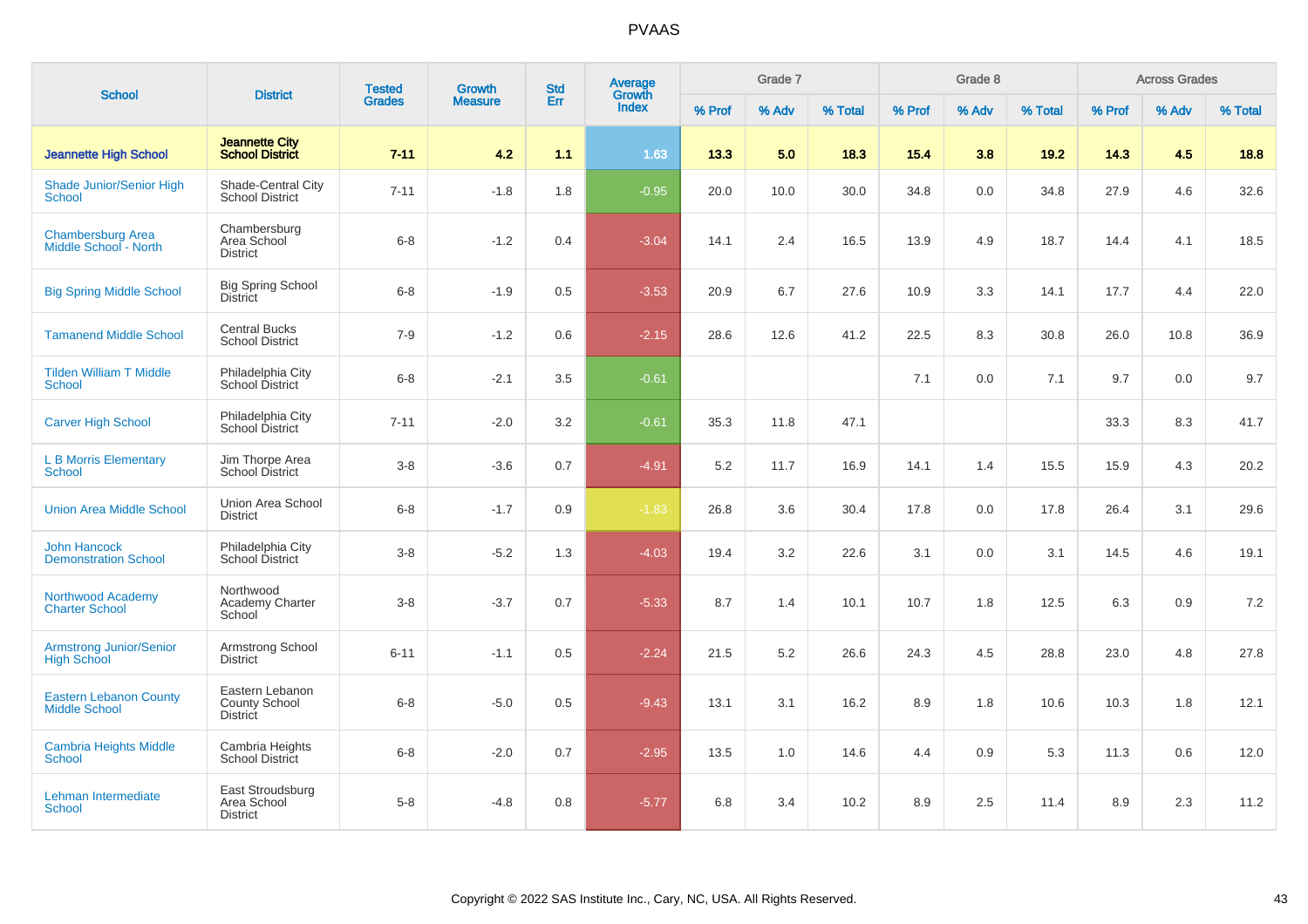| <b>School</b>                                             | <b>District</b>                                       | <b>Tested</b> | Growth         | <b>Std</b> | Average<br>Growth |        | Grade 7 |         |        | Grade 8 |         |        | <b>Across Grades</b> |         |
|-----------------------------------------------------------|-------------------------------------------------------|---------------|----------------|------------|-------------------|--------|---------|---------|--------|---------|---------|--------|----------------------|---------|
|                                                           |                                                       | <b>Grades</b> | <b>Measure</b> | Err        | <b>Index</b>      | % Prof | % Adv   | % Total | % Prof | % Adv   | % Total | % Prof | % Adv                | % Total |
| <b>Jeannette High School</b>                              | <b>Jeannette City</b><br><b>School District</b>       | $7 - 11$      | 4.2            | 1.1        | 1.63              | 13.3   | 5.0     | 18.3    | 15.4   | 3.8     | 19.2    | 14.3   | 4.5                  | 18.8    |
| <b>E N Peirce Middle School</b>                           | West Chester Area<br><b>School District</b>           | $6 - 8$       | $-2.0$         | 0.5        | $-4.29$           | 29.2   | 13.2    | 42.4    | 23.6   | 12.0    | 35.6    | 26.3   | 11.0                 | 37.3    |
| <b>Neil A Armstrong Middle</b><br>School                  | <b>Bristol Township</b><br><b>School District</b>     | $6 - 8$       | $-4.5$         | 0.6        | $-7.10$           | 8.1    | 1.6     | 9.8     | 5.2    | 0.0     | 5.2     | 5.2    | 0.5                  | 5.7     |
| Pittsburgh South Hills 6-8                                | Pittsburgh School<br><b>District</b>                  | $6 - 8$       | $-2.0$         | 0.7        | $-2.75$           | 7.2    | 1.0     | 8.2     | 0.0    | 1.0     | 1.0     | 3.7    | 0.7                  | 4.4     |
| <b>Carlynton Junior/Senior</b><br><b>High School</b>      | Carlynton School<br><b>District</b>                   | $7 - 11$      | $-2.3$         | 0.9        | $-2.62$           | 9.5    | 3.8     | 13.3    | 11.7   | 0.0     | 11.7    | 10.4   | 2.2                  | 12.6    |
| <b>Keystone Junior/Senior</b><br><b>High School</b>       | Keystone School<br><b>District</b>                    | $7 - 11$      | $-2.6$         | 1.0        | $-2.73$           | 12.3   | 1.4     | 13.7    | 6.4    | 0.0     | 6.4     | 9.6    | 0.7                  | 10.4    |
| <b>Apollo-Ridge Middle</b><br>School                      | Apollo-Ridge<br>School District                       | $6 - 8$       | $-1.7$         | 0.7        | $-2.33$           | 8.5    | 1.2     | 9.8     | 10.4   | 2.6     | 13.0    | 10.3   | 1.6                  | 12.0    |
| <b>Connellsville Area Middle</b><br>School                | Connellsville Area<br><b>School District</b>          | $6 - 8$       | $-3.7$         | 0.4        | $-8.82$           | 9.5    | 2.4     | 11.9    | 9.4    | 2.2     | 11.6    | 9.9    | 2.7                  | 12.6    |
| <b>Daniel Boone Area Middle</b><br><b>School</b>          | Daniel Boone Area<br><b>School District</b>           | $6 - 8$       | $-1.2$         | 0.5        | $-6.73$           | 18.6   | 7.8     | 26.4    | 13.8   | 2.4     | 16.2    | 20.5   | 5.7                  | 26.2    |
| <b>Global Leadership</b><br><b>Academy Charter School</b> | Global Leadership<br><b>Academy Charter</b><br>School | $3 - 8$       | $-3.1$         | 1.9        | $-1.63$           | 0.0    | 0.0     | 0.0     | 9.1    | 0.0     | 9.1     | 2.5    | 0.0                  | 2.5     |
| <b>Urban Pathways 6-12</b><br><b>Charter School</b>       | Urban Pathways 6-<br>12 Charter School                | $6 - 11$      | $-1.8$         | 1.6        | $-1.26$           | 0.0    | 0.0     | 0.0     | 0.0    | 0.0     | 0.0     | 0.0    | 0.0                  | 0.0     |
| <b>Abington Heights Middle</b><br>School                  | Abington Heights<br>School District                   | $5 - 11$      | $-1.7$         | 0.4        | $-3.90$           | 31.5   | 7.9     | 39.4    |        |         |         | 27.4   | 9.1                  | 36.5    |
| <b>Forbes Road Junior/Senior</b><br><b>High School</b>    | <b>Forbes Road</b><br><b>School District</b>          | $7 - 11$      | $-4.7$         | 1.9        | $-2.71$           | 44.4   | 0.0     | 44.4    | 15.0   | 0.0     | 15.0    | 29.0   | 0.0                  | 29.0    |
| <b>East Norriton Middle</b><br><b>School</b>              | Norristown Area<br><b>School District</b>             | $5 - 8$       | $-3.1$         | 0.6        | $-5.03$           | 14.1   | 3.5     | 17.6    | 11.9   | 4.8     | 16.7    | 14.4   | 2.8                  | 17.2    |
| <b>Pocono Mountain East</b><br><b>Junior High School</b>  | Pocono Mountain<br><b>School District</b>             | $7 - 8$       | $-2.0$         | 1.3        | $-1.52$           | 11.1   | 5.6     | 16.7    | 17.8   | 2.2     | 20.0    | 14.1   | 4.0                  | 18.2    |
| <b>Ryan Gloyer Middle School</b>                          | Seneca Valley<br><b>School District</b>               | $7 - 8$       | $-3.7$         | 0.4        | $-12.40$          | 26.6   | 12.0    | 38.6    | 18.7   | 6.1     | 24.8    | 22.8   | 9.2                  | 32.0    |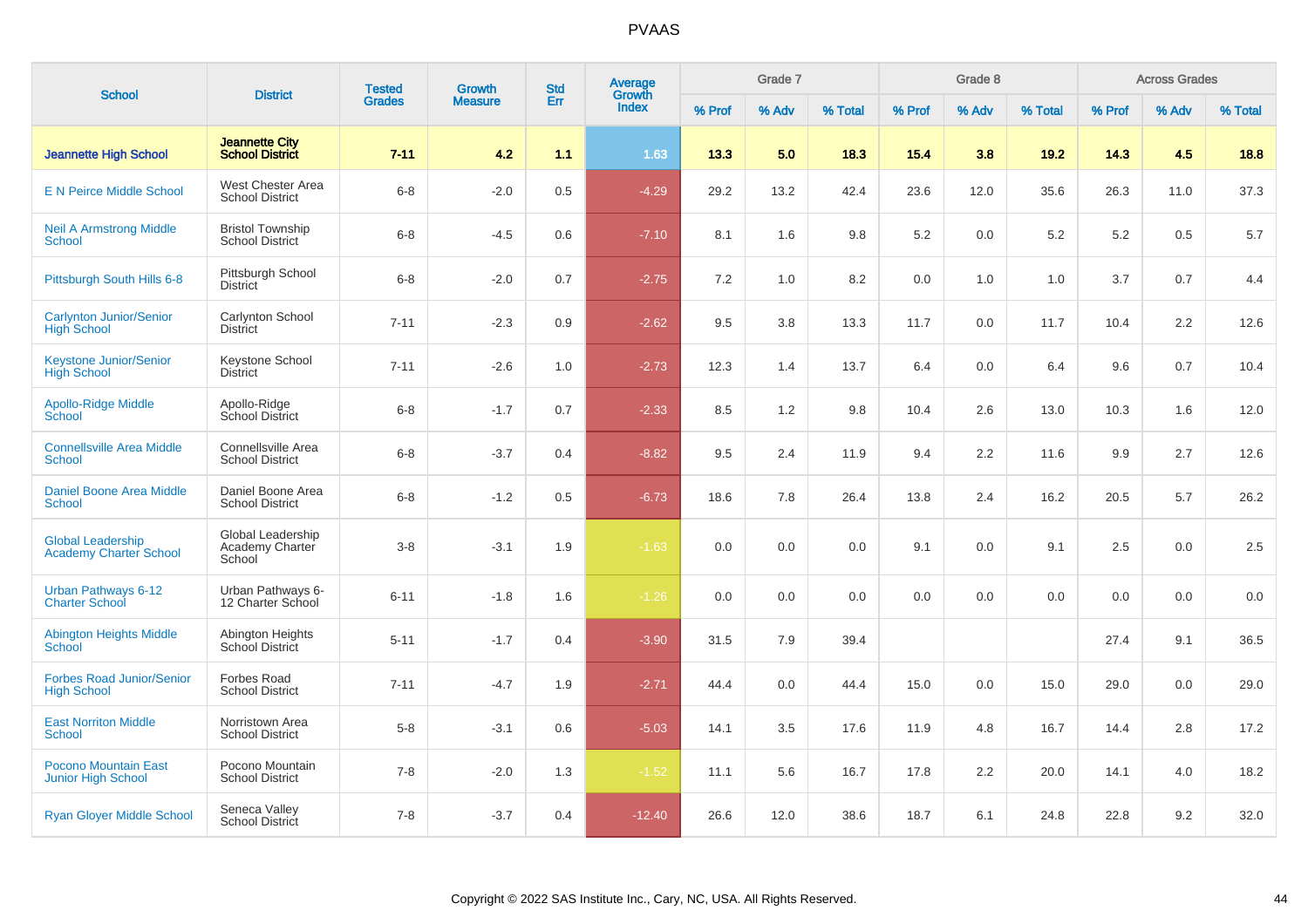| <b>School</b>                                        | <b>District</b>                                          | <b>Tested</b> | <b>Growth</b>  | <b>Std</b> | Average<br>Growth |        | Grade 7 |         |        | Grade 8 |         |        | <b>Across Grades</b> |         |
|------------------------------------------------------|----------------------------------------------------------|---------------|----------------|------------|-------------------|--------|---------|---------|--------|---------|---------|--------|----------------------|---------|
|                                                      |                                                          | <b>Grades</b> | <b>Measure</b> | Err        | Index             | % Prof | % Adv   | % Total | % Prof | % Adv   | % Total | % Prof | % Adv                | % Total |
| <b>Jeannette High School</b>                         | <b>Jeannette City</b><br><b>School District</b>          | $7 - 11$      | 4.2            | 1.1        | 1.63              | 13.3   | 5.0     | 18.3    | 15.4   | 3.8     | 19.2    | 14.3   | 4.5                  | 18.8    |
| <b>Bethlehem-Center Middle</b><br><b>School</b>      | Bethlehem-Center<br><b>School District</b>               | $6 - 8$       | $-5.9$         | 0.8        | $-7.12$           | 4.0    | 0.0     | 4.0     | 3.2    | 1.6     | 4.8     | 2.5    | 0.5                  | 3.0     |
| <b>Perkiomen Valley Middle</b><br><b>School-East</b> | Perkiomen Valley<br><b>School District</b>               | $6 - 8$       | $-2.1$         | 0.5        | $-5.56$           | 28.1   | 15.7    | 43.8    | 26.1   | 9.4     | 35.6    | 25.4   | 12.7                 | 38.1    |
| La Academia Partnership<br><b>Charter School</b>     | La Academia<br>Partnership<br>Charter School             | $6 - 11$      | $-5.6$         | 1.8        | $-3.97$           | 0.0    | 0.0     | 0.0     | 0.0    | 0.0     | 0.0     | 0.0    | 0.0                  | 0.0     |
| <b>Hopewell Junior High</b><br>School                | <b>Hopewell Area</b><br><b>School District</b>           | $5 - 8$       | $-1.7$         | 0.5        | $-8.98$           | 19.2   | 4.6     | 23.8    | 12.8   | 2.6     | 15.4    | 23.2   | 6.8                  | 30.1    |
| <b>Juniata Park Academy</b>                          | Philadelphia City<br>School District                     | $3 - 8$       | $-2.7$         | 2.8        | $-0.96$           |        |         |         |        |         |         | 6.2    | 1.6                  | 7.8     |
| <b>Crestwood Secondary</b><br>Campus                 | <b>Crestwood School</b><br><b>District</b>               | $7 - 11$      | $-2.6$         | 0.7        | $-4.03$           | 21.8   | 9.0     | 30.8    | 19.7   | 6.8     | 26.5    | 20.8   | 7.9                  | 28.7    |
| Southern Lehigh Middle<br><b>School</b>              | Southern Lehigh<br>School District                       | $7 - 8$       | $-1.0$         | 0.6        | $-1.59$           | 40.4   | 12.7    | 53.0    | 32.2   | 12.8    | 45.0    | 36.6   | 12.7                 | 49.4    |
| <b>Wilmington Area Middle</b><br>School              | Wilmington Area<br>School District                       | $5 - 8$       | $-0.8$         | 0.8        | $-1.87$           | 29.4   | 3.9     | 33.3    | 13.6   | 3.4     | 17.0    | 22.6   | 4.8                  | 27.4    |
| <b>Mount Pleasant Area</b><br>Junior High School     | Mount Pleasant<br>Area School<br><b>District</b>         | $7 - 8$       | $-4.1$         | 0.7        | $-6.57$           | 12.7   | 2.8     | 15.5    | 7.4    | 0.8     | 8.3     | 10.3   | 1.9                  | 12.2    |
| Pittsburgh Colfax K-8                                | Pittsburgh School<br><b>District</b>                     | $3 - 8$       | $-4.8$         | 0.7        | $-6.48$           | 17.6   | 22.1    | 39.7    | 23.8   | 4.8     | 28.6    | 27.7   | 18.6                 | 46.3    |
| <b>Greencastle-Antrim Middle</b><br><b>School</b>    | Greencastle-Antrim<br><b>School District</b>             | $6 - 8$       | $-0.5$         | 0.4        | $-2.46$           | 24.8   | 7.8     | 32.6    | 18.7   | 5.6     | 24.4    | 24.9   | $7.2\,$              | 32.1    |
| <b>Elizabeth Forward Middle</b><br><b>School</b>     | <b>Elizabeth Forward</b><br><b>School District</b>       | $6 - 8$       | $-0.8$         | 0.5        | $-4.39$           | 21.6   | 5.2     | 26.8    | 16.8   | 2.9     | 19.6    | 22.5   | 6.2                  | 28.7    |
| Susquehanna Township<br><b>Middle School</b>         | Susquehanna<br><b>Township School</b><br><b>District</b> | $6 - 8$       | $-4.6$         | 0.5        | $-8.99$           | 6.4    | 2.3     | 8.7     | 10.0   | 0.5     | 10.5    | 6.6    | 1.1                  | 7.6     |
| <b>Baldi C C A Middle School</b>                     | Philadelphia City<br><b>School District</b>              | $6 - 8$       | $-4.3$         | 1.3        | $-3.20$           | 25.9   | 10.3    | 36.2    |        |         |         | 23.3   | 7.8                  | 31.1    |
| <b>Fleetwood Middle School</b>                       | Fleetwood Area<br><b>School District</b>                 | $5 - 8$       | $-1.9$         | 0.5        | $-3.85$           | 21.0   | 4.9     | 25.9    | 21.5   | 2.5     | 24.0    | 21.1   | 3.8                  | 24.8    |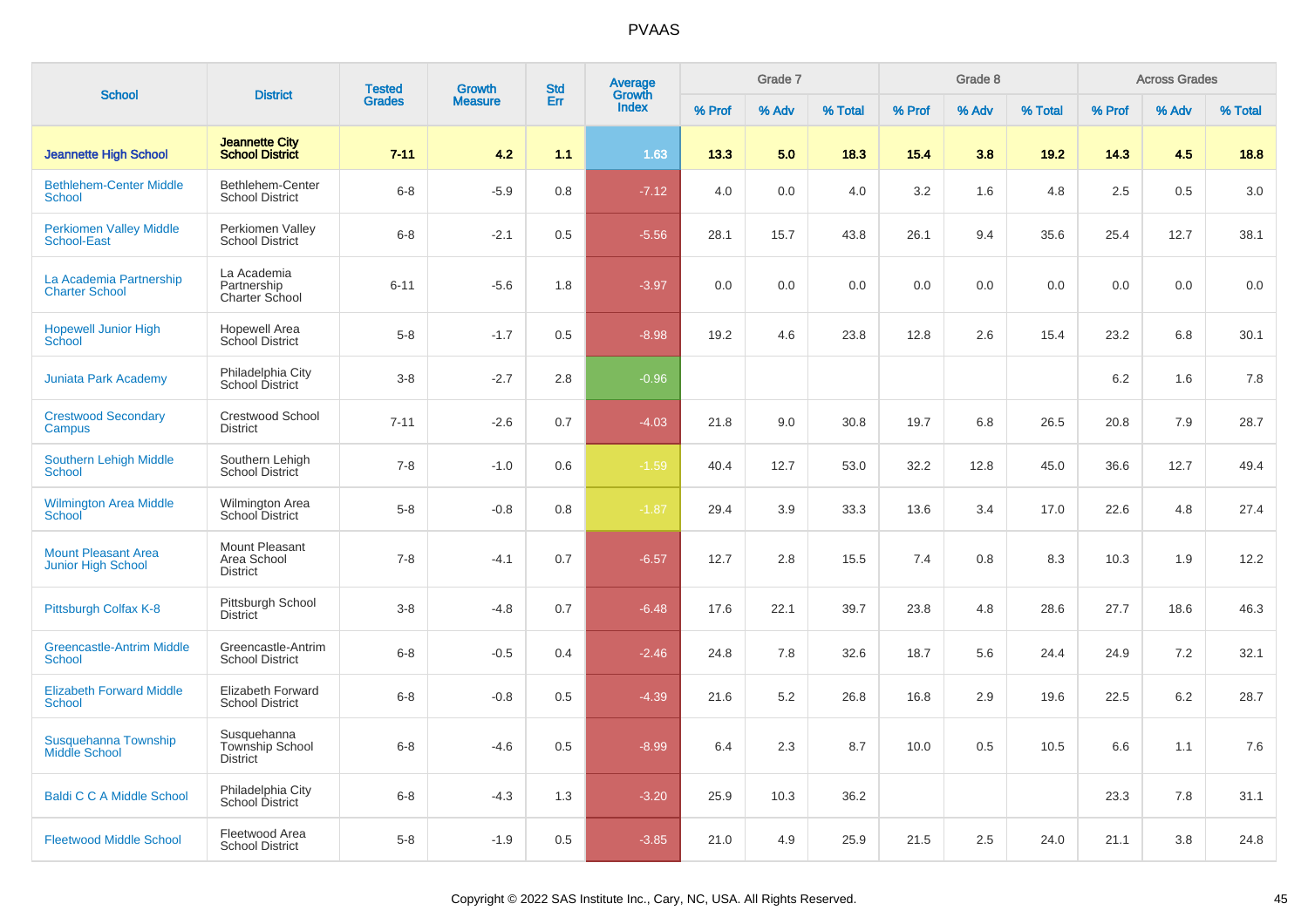| <b>School</b>                                         | <b>District</b>                                 | <b>Tested</b> | <b>Growth</b>  | <b>Std</b> | <b>Average</b><br>Growth |        | Grade 7 |         |        | Grade 8 |         |        | <b>Across Grades</b> |         |
|-------------------------------------------------------|-------------------------------------------------|---------------|----------------|------------|--------------------------|--------|---------|---------|--------|---------|---------|--------|----------------------|---------|
|                                                       |                                                 | <b>Grades</b> | <b>Measure</b> | Err        | Index                    | % Prof | % Adv   | % Total | % Prof | % Adv   | % Total | % Prof | % Adv                | % Total |
| <b>Jeannette High School</b>                          | <b>Jeannette City</b><br><b>School District</b> | $7 - 11$      | 4.2            | 1.1        | 1.63                     | 13.3   | 5.0     | 18.3    | 15.4   | 3.8     | 19.2    | 14.3   | 4.5                  | 18.8    |
| Insight PA Cyber Charter<br>School                    | Insight PA Cyber<br>Charter School              | $3 - 11$      | $-6.7$         | 1.5        | $-4.37$                  | 3.7    | 3.7     | 7.4     | 11.1   | 3.7     | 14.8    | 9.0    | 3.7                  | 12.7    |
| <b>Pittsburgh Sterrett 6-8</b>                        | Pittsburgh School<br><b>District</b>            | $5-8$         | $-3.4$         | 0.8        | $-4.32$                  | 1.2    | 2.3     | 3.4     | 3.1    | 1.5     | 4.6     | 3.5    | 1.3                  | 4.8     |
| <b>Wagner Gen Louis Middle</b><br>School              | Philadelphia City<br>School District            | $6 - 8$       | $-3.6$         | 3.2        | $-1.10$                  | 0.0    | 0.0     | 0.0     |        |         |         | 0.0    | 0.0                  | 0.0     |
| <b>Shamokin Area Middle</b><br>School                 | Shamokin Area<br><b>School District</b>         | $7 - 8$       | $-2.3$         | 0.7        | $-3.48$                  | 10.3   | 0.7     | 11.0    | 8.4    | 3.9     | 12.3    | 9.3    | 2.4                  | 11.7    |
| <b>Northgate Middle School</b><br><b>High School</b>  | Northgate School<br><b>District</b>             | $7 - 11$      | $-4.2$         | 1.1        | $-4.06$                  | 10.2   | 0.0     | 10.2    | 12.5   | 4.2     | 16.7    | 11.2   | 1.9                  | 13.1    |
| <b>Kiski Area Ihs</b>                                 | Kiski Area School<br><b>District</b>            | $7 - 8$       | $-1.1$         | 0.6        | $-1.70$                  | 23.0   | 5.1     | 28.1    | 9.6    | 2.8     | 12.4    | 16.3   | 3.9                  | 20.3    |
| Derry Area Middle School                              | Derry Area School<br><b>District</b>            | $6 - 8$       | $-2.3$         | 0.6        | $-7.05$                  | 11.9   | 6.8     | 18.6    | 10.2   | 6.5     | 16.7    | 18.7   | 8.9                  | 27.7    |
| <b>Governor Mifflin Middle</b><br>School              | Governor Mifflin<br><b>School District</b>      | $7 - 8$       | $-3.7$         | 0.5        | $-8.82$                  | 20.6   | 3.2     | 23.7    | 11.2   | 2.2     | 13.4    | 15.4   | 2.7                  | 18.1    |
| <b>Fort Leboeuf Middle</b><br><b>School</b>           | Fort Leboeuf<br><b>School District</b>          | $6-8$         | $-1.5$         | 0.5        | $-4.39$                  | 21.7   | 14.4    | 36.1    | 22.6   | 11.6    | 34.2    | 23.2   | 14.9                 | 38.1    |
| <b>Tri-Valley Junior/Senior</b><br><b>High School</b> | <b>Tri-Valley School</b><br><b>District</b>     | $7 - 10$      | $-4.6$         | 1.2        | $-4.64$                  | 7.3    | 0.0     | 7.3     | 2.4    | 7.3     | 9.8     | 5.2    | 3.1                  | 8.3     |
| <b>West Scranton</b><br><b>Intermediate School</b>    | <b>Scranton School</b><br><b>District</b>       | $6-8$         | $-4.0$         | 0.9        | $-4.53$                  | 3.6    | 0.0     | 3.6     | 3.4    | 0.0     | 3.4     | 3.3    | 0.6                  | 3.8     |
| <b>Cedarbrook Middle School</b>                       | Cheltenham<br><b>School District</b>            | $7 - 8$       | $-2.5$         | 0.8        | $-3.70$                  | 26.9   | 11.0    | 37.9    | 12.1   | 3.3     | 15.4    | 21.1   | 8.0                  | 29.1    |
| <b>Olney Elementary School</b>                        | Philadelphia City<br>School District            | $3-8$         | $-5.9$         | 1.7        | $-3.41$                  |        |         |         | 4.6    | 0.0     | 4.6     | 2.1    | 0.0                  | 2.1     |
| <b>Hill Freedman World</b><br>Academy                 | Philadelphia City<br>School District            | $6 - 10$      | $-2.9$         | 2.4        | $-1.21$                  |        |         |         |        |         |         | 6.5    | 0.0                  | 6.5     |
| <b>Northampton Area Middle</b><br><b>School</b>       | Northampton Area<br><b>School District</b>      | $6 - 8$       | $-4.2$         | 0.8        | $-5.40$                  | 17.8   | 5.5     | 23.3    | 14.0   | 1.8     | 15.8    | 19.8   | 4.5                  | 24.3    |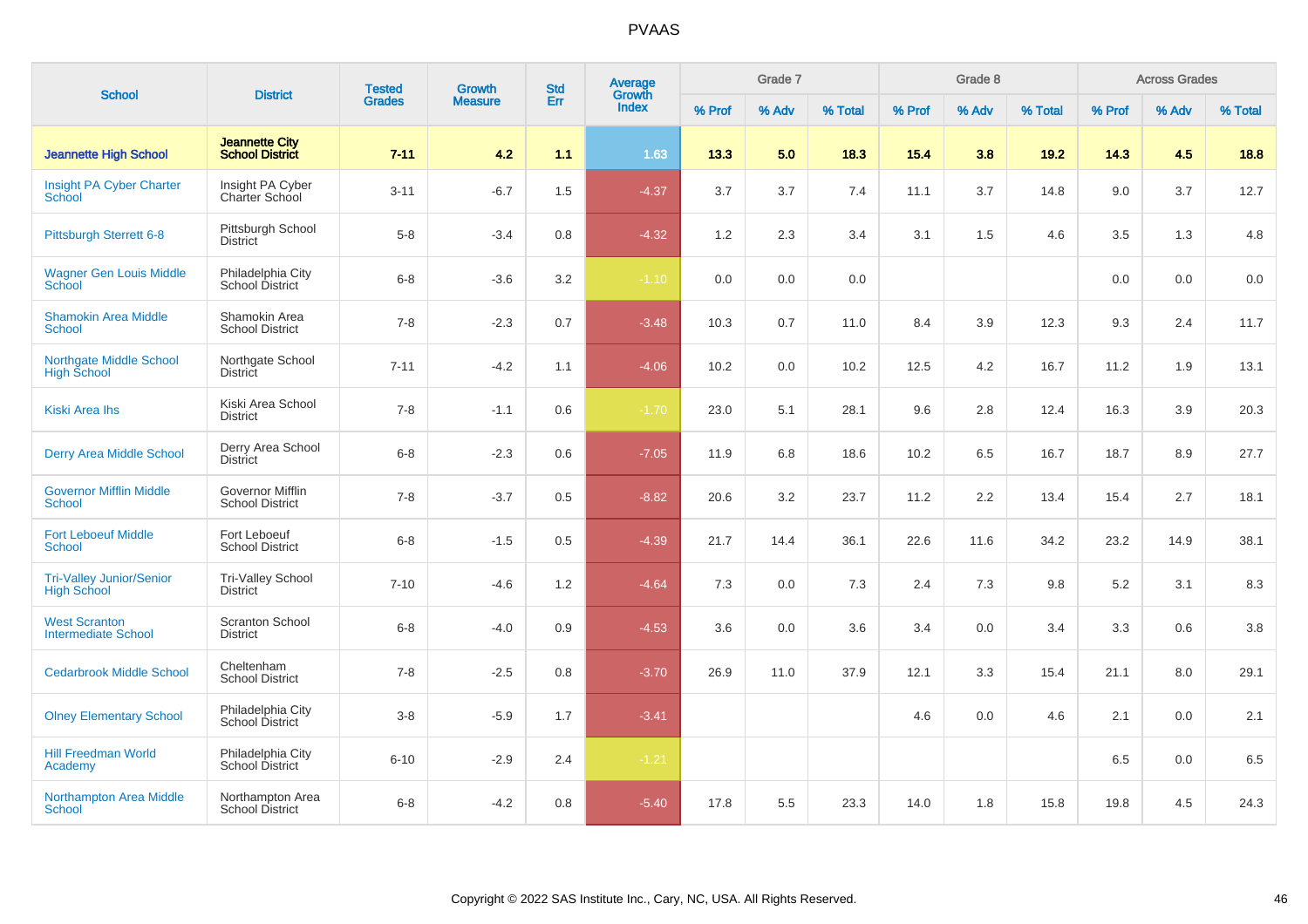| <b>School</b>                                                | <b>District</b>                                           | <b>Tested</b> | <b>Growth</b>  | <b>Std</b> | Average<br>Growth |        | Grade 7 |         |        | Grade 8 |         |        | <b>Across Grades</b> |         |
|--------------------------------------------------------------|-----------------------------------------------------------|---------------|----------------|------------|-------------------|--------|---------|---------|--------|---------|---------|--------|----------------------|---------|
|                                                              |                                                           | <b>Grades</b> | <b>Measure</b> | Err        | <b>Index</b>      | % Prof | % Adv   | % Total | % Prof | % Adv   | % Total | % Prof | % Adv                | % Total |
| <b>Jeannette High School</b>                                 | <b>Jeannette City</b><br><b>School District</b>           | $7 - 11$      | 4.2            | 1.1        | 1.63              | 13.3   | 5.0     | 18.3    | 15.4   | 3.8     | 19.2    | 14.3   | 4.5                  | 18.8    |
| Pittsburgh Morrow K-8                                        | Pittsburgh School<br><b>District</b>                      | $3 - 8$       | $-4.4$         | 0.9        | $-4.75$           | 0.0    | 1.9     | 1.9     | 6.9    | 0.0     | 6.9     | 1.9    | 2.2                  | 4.1     |
| <b>Susquehanna Community</b><br>Junior/Senior High School    | Susquehanna<br><b>Community School</b><br><b>District</b> | $7 - 11$      | $-2.6$         | 1.2        | $-2.17$           | 13.3   | 11.1    | 24.4    | 2.0    | 2.0     | 4.1     | 7.4    | 6.4                  | 13.8    |
| <b>Oblock Junior High School</b>                             | Plum Borough<br>School District                           | $7 - 8$       | $-4.5$         | 0.6        | $-9.46$           | 22.7   | 12.7    | 35.4    | 17.7   | 4.3     | 22.0    | 20.5   | 8.9                  | 29.4    |
| <b>Propel Charter School-</b><br><b>Mckeesport</b>           | Propel Charter<br>School-Mckeesport                       | $3 - 8$       | $-3.2$         | 1.0        | $-4.03$           | 5.3    | 7.9     | 13.2    | 2.7    | 2.7     | 5.4     | 5.4    | 2.3                  | 7.7     |
| <b>Curwensville Area</b><br><b>Junior/Senior High School</b> | Curwensville Area<br><b>School District</b>               | $7 - 11$      | $-2.4$         | 1.0        | $-2.47$           | 27.5   | 4.4     | 31.9    | 21.7   | 2.9     | 24.6    | 24.6   | 3.6                  | 28.3    |
| Springdale Junior/Senior<br><b>High School</b>               | Allegheny Valley<br>School District                       | $7 - 11$      | $-1.9$         | 1.0        | $-1.82$           | 16.2   | 7.4     | 23.5    | 13.1   | 8.2     | 21.3    | 14.7   | 7.8                  | 22.5    |
| <b>Moniteau Junior/Senior</b><br><b>High School</b>          | Moniteau School<br><b>District</b>                        | $7 - 11$      | $-4.5$         | 0.9        | $-5.77$           | 11.0   | 2.4     | 13.4    | 11.1   | 0.0     | 11.1    | 11.0   | 1.3                  | 12.3    |
| <b>Northeast Intermediate</b><br><b>School</b>               | <b>Scranton School</b><br><b>District</b>                 | $6 - 8$       | $-3.3$         | 0.9        | $-3.62$           | 5.6    | 3.7     | 9.3     | 5.2    | 1.7     | 6.9     | 4.6    | 1.7                  | 6.3     |
| Philadelphia Academy<br><b>Charter School</b>                | Philadelphia<br>Academy Charter<br>School                 | $3 - 11$      | $-2.5$         | 0.7        | $-3.55$           | 13.2   | 19.1    | 32.4    | 22.2   | 16.7    | 38.9    | 24.3   | 9.8                  | 34.2    |
| <b>Easton Area Middle School</b>                             | Easton Area<br><b>School District</b>                     | $6 - 8$       | $-1.0$         | 0.4        | $-2.52$           | 11.2   | 7.0     | 18.3    | 10.3   | 2.2     | 12.4    | 12.2   | 4.3                  | 16.4    |
| <b>Hanover Area</b><br>Junior/Senior High School             | Hanover Area<br><b>School District</b>                    | $7 - 11$      | $-2.5$         | 1.3        | $-1.95$           | 5.3    | 1.8     | 7.0     | 0.0    | 0.0     | 0.0     | 3.3    | 1.1                  | 4.4     |
| Antonia Pantoja<br><b>Community Charter School</b>           | Antonia Pantoja<br><b>Community Charter</b><br>School     | $3 - 8$       | $-3.9$         | 0.8        | $-4.62$           | 4.6    | 2.3     | 7.0     | 5.6    | 0.0     | 5.6     | 1.8    | 0.9                  | 2.8     |
| <b>Perseus House Charter</b><br><b>School Of Excellence</b>  | Perseus House<br>Charter School Of<br>Excellence          | $6 - 11$      | $-4.8$         | 1.1        | $-4.24$           | 1.8    | 0.0     | 1.8     | 1.5    | 0.0     | 1.5     | 1.4    | $0.0\,$              | 1.4     |
| <b>Unami Middle School</b>                                   | <b>Central Bucks</b><br><b>School District</b>            | $7 - 9$       | $-4.3$         | 0.6        | $-9.51$           | 32.4   | 15.0    | 47.3    | 16.6   | 9.2     | 25.8    | 24.3   | 12.0                 | 36.3    |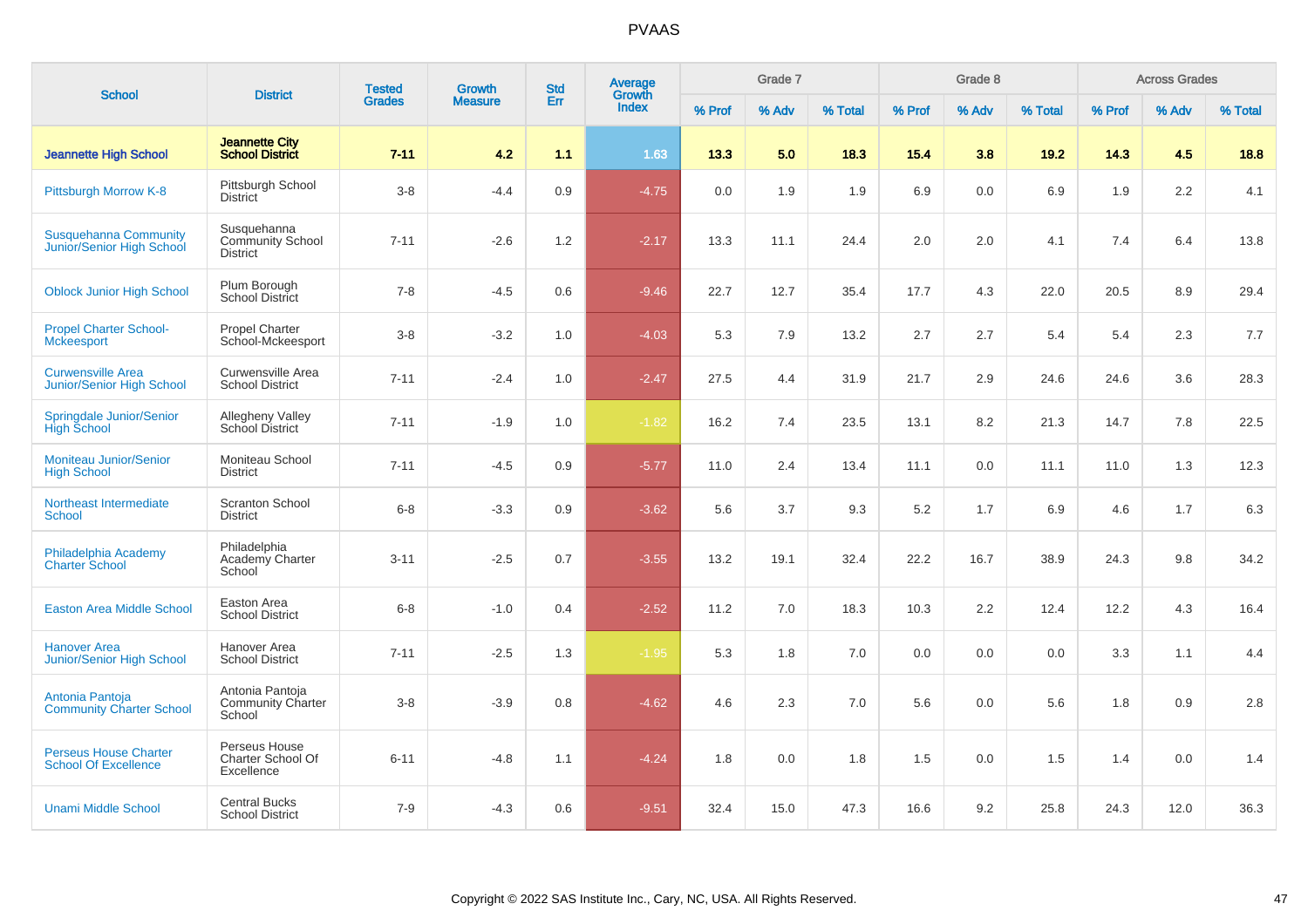| <b>School</b>                                             | <b>District</b>                                              | <b>Tested</b> | <b>Growth</b>  | <b>Std</b> | Average<br>Growth |        | Grade 7 |         |        | Grade 8 |         |        | <b>Across Grades</b> |         |
|-----------------------------------------------------------|--------------------------------------------------------------|---------------|----------------|------------|-------------------|--------|---------|---------|--------|---------|---------|--------|----------------------|---------|
|                                                           |                                                              | <b>Grades</b> | <b>Measure</b> | Err        | <b>Index</b>      | % Prof | % Adv   | % Total | % Prof | % Adv   | % Total | % Prof | % Adv                | % Total |
| <b>Jeannette High School</b>                              | <b>Jeannette City</b><br><b>School District</b>              | $7 - 11$      | 4.2            | 1.1        | 1.63              | 13.3   | 5.0     | 18.3    | 15.4   | 3.8     | 19.2    | 14.3   | 4.5                  | 18.8    |
| Leechburg Area Middle<br><b>School</b>                    | Leechburg Area<br><b>School District</b>                     | $6 - 8$       | $-2.9$         | 1.0        | $-3.07$           | 8.0    | 0.0     | 8.0     | 23.8   | 7.1     | 31.0    | 15.5   | 3.9                  | 19.4    |
| <b>Wilson West Middle School</b>                          | <b>Wilson School</b><br><b>District</b>                      | $6 - 8$       | $-2.8$         | 0.8        | $-3.36$           | 19.8   | 7.6     | 27.4    | 20.0   | 17.1    | 37.1    | 22.1   | $7.5\,$              | 29.6    |
| <b>Waynesboro Area Middle</b><br><b>School</b>            | Waynesboro Area<br>School District                           | $6 - 8$       | $-0.6$         | 0.4        | $-2.74$           | 19.3   | 6.0     | 25.3    | 20.1   | 4.8     | 24.8    | 19.9   | 7.1                  | 27.0    |
| Pittsburgh Arlington K-8                                  | Pittsburgh School<br><b>District</b>                         | $3 - 8$       | $-5.1$         | 1.2        | $-4.29$           | 0.0    | 0.0     | 0.0     | 0.0    | 0.0     | 0.0     | 1.7    | 0.0                  | 1.7     |
| J R Fugett Middle School                                  | West Chester Area<br><b>School District</b>                  | $6 - 8$       | $-3.3$         | 0.6        | $-5.29$           | 27.2   | 14.9    | 42.1    | 24.1   | 13.9    | 38.0    | 26.8   | 13.5                 | 40.3    |
| <b>Belle Vernon Area Middle</b><br><b>School</b>          | Belle Vernon Area<br><b>School District</b>                  | $7 - 8$       | $-2.0$         | 0.9        | $-2.35$           | 11.2   | 0.9     | 12.2    | 10.6   | 2.4     | 12.9    | 10.9   | 1.6                  | 12.5    |
| <b>Camp Hill Middle School</b>                            | Camp Hill School<br><b>District</b>                          | $6 - 8$       | $-2.5$         | 0.7        | $-3.54$           | 17.6   | 9.9     | 27.5    | 22.0   | 3.7     | 25.7    | 21.1   | 5.8                  | 26.9    |
| <b>Mellon Middle School</b>                               | Mt Lebanon School<br><b>District</b>                         | $6 - 8$       | $-3.2$         | 0.6        | $-6.22$           | 32.4   | 19.2    | 51.7    | 26.9   | 20.9    | 47.8    | 33.6   | 18.8                 | 52.4    |
| <b>Tunkhannock Stem</b><br>Academy                        | Tunkhannock Area<br><b>School District</b>                   | $7 - 7$       | $-1.6$         | 1.0        | $-1.49$           | 12.6   | 5.5     | 18.1    |        |         |         | 12.6   | 5.5                  | 18.1    |
| <b>Swift Middle School</b>                                | Solanco School<br><b>District</b>                            | $6 - 8$       | $-1.2$         | 0.7        | $-2.19$           | 18.1   | 7.2     | 25.3    | 9.9    | 1.8     | 11.7    | 15.3   | 5.6                  | 20.9    |
| <b>Keystone Education Center</b><br><b>Charter School</b> | Keystone<br><b>Education Center</b><br><b>Charter School</b> | $3 - 12$      | $-4.8$         | 3.2        | $-1.50$           |        |         |         | 0.0    | 0.0     | 0.0     | 0.0    | 0.0                  | 0.0     |
| Mariana Bracetti Academy<br><b>Charter School</b>         | Mariana Bracetti<br><b>Academy Charter</b><br>School         | $3 - 10$      | $-3.1$         | 0.9        | $-3.58$           | 7.3    | 0.0     | 7.3     | 0.0    | 0.0     | 0.0     | 4.4    | 0.0                  | 4.4     |
| Jenkintown Middle/High<br><b>School</b>                   | Jenkintown School<br><b>District</b>                         | $6 - 11$      | $-7.5$         | 1.6        | $-5.20$           | 16.0   | 0.0     | 16.0    | 8.0    | 4.0     | 12.0    | 12.0   | 2.0                  | 14.0    |
| <b>Boyertown Area Middle</b><br>School-West               | Boyertown Area<br>School District                            | $6 - 8$       | $-3.0$         | 0.6        | $-5.14$           | 30.0   | 6.4     | 36.4    | 23.6   | 3.8     | 27.4    | 25.2   | 4.8                  | 30.0    |
| <b>Rocky Grove Junior/Senior</b><br><b>High School</b>    | <b>Valley Grove</b><br><b>School District</b>                | $7 - 10$      | $-2.5$         | 1.1        | $-2.23$           | 18.5   | 5.6     | 24.1    | 15.1   | 1.9     | 17.0    | 16.8   | 3.7                  | 20.6    |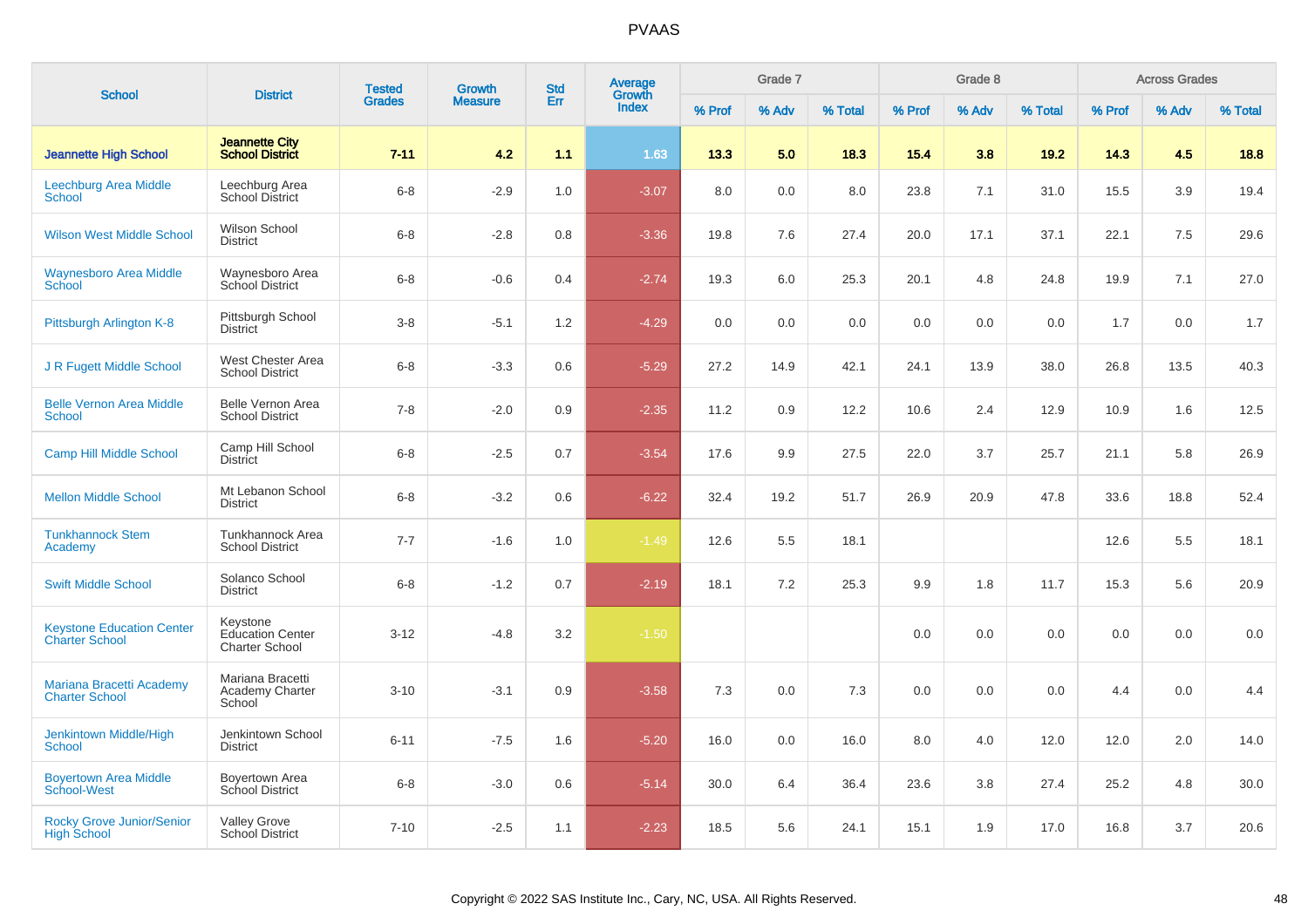| <b>School</b>                                                        | <b>District</b>                                                     | <b>Tested</b> | <b>Growth</b>  | <b>Std</b> | Average<br>Growth |        | Grade 7 |         |        | Grade 8 |         |        | <b>Across Grades</b> |         |
|----------------------------------------------------------------------|---------------------------------------------------------------------|---------------|----------------|------------|-------------------|--------|---------|---------|--------|---------|---------|--------|----------------------|---------|
|                                                                      |                                                                     | <b>Grades</b> | <b>Measure</b> | Err        | <b>Index</b>      | % Prof | % Adv   | % Total | % Prof | % Adv   | % Total | % Prof | % Adv                | % Total |
| <b>Jeannette High School</b>                                         | <b>Jeannette City</b><br><b>School District</b>                     | $7 - 11$      | 4.2            | 1.1        | 1.63              | 13.3   | 5.0     | 18.3    | 15.4   | 3.8     | 19.2    | 14.3   | 4.5                  | 18.8    |
| 21st Century Cyber<br><b>Charter School</b>                          | 21st Century Cyber<br>Charter School                                | $6 - 12$      | $-3.4$         | 0.7        | $-5.20$           | 21.6   | 6.0     | 27.6    | 11.3   | 3.3     | 14.7    | 17.0   | 5.8                  | 22.8    |
| <b>Gillingham Charter School</b>                                     | Gillingham Charter<br>School                                        | $3 - 11$      | $-5.9$         | 2.0        | $-3.00$           |        |         |         | 0.0    | 0.0     | 0.0     | 4.4    | 1.4                  | 5.8     |
| East Juniata Junior/Senior<br><b>High School</b>                     | Juniata County<br><b>School District</b>                            | $7 - 12$      | $-4.6$         | 1.1        | $-4.18$           | 12.7   | 3.6     | 16.4    | 5.9    | 0.0     | 5.9     | 9.4    | 1.9                  | 11.3    |
| A J Mcmullen School                                                  | Uniontown Area<br><b>School District</b>                            | $6 - 8$       | $-3.3$         | 1.3        | $-2.48$           | 5.9    | 2.9     | 8.8     | 0.0    | 0.0     | 0.0     | 6.7    | 1.1                  | 7.8     |
| <b>Anderson Add B School</b>                                         | Philadelphia City<br>School District                                | $3 - 8$       | $-4.4$         | 1.7        | $-2.53$           |        |         |         | 0.0    | 0.0     | 0.0     | 1.4    | 0.0                  | 1.4     |
| <b>William Penn Middle</b><br><b>School</b>                          | Pennsbury School<br><b>District</b>                                 | $6 - 8$       | $-3.3$         | 0.5        | $-6.97$           | 20.5   | 7.9     | 28.4    | 16.2   | 10.5    | 26.7    | 20.7   | 10.3                 | 30.9    |
| <b>Drexel Hill Middle School</b>                                     | <b>Upper Darby</b><br>School District                               | $6 - 8$       | $-2.5$         | 0.5        | $-5.28$           | 7.3    | 2.3     | 9.6     | 9.0    | 2.1     | 11.2    | 8.4    | 1.7                  | 10.1    |
| <b>Gateway Middle School</b>                                         | Gateway School<br><b>District</b>                                   | $7 - 8$       | $-2.9$         | 0.6        | $-5.42$           | 14.8   | 4.3     | 19.0    | 16.3   | 7.0     | 23.3    | 15.5   | 5.6                  | 21.2    |
| <b>Columbia Middle School</b>                                        | Columbia Borough<br><b>School District</b>                          | $5 - 8$       | $-4.8$         | 0.7        | $-6.57$           | 6.2    | 1.5     | 7.7     | 0.0    | 0.0     | 0.0     | 5.6    | 0.7                  | 6.4     |
| <b>Lincoln Junior/Senior High</b><br><b>School</b>                   | Ellwood City Area<br><b>School District</b>                         | $7 - 11$      | $-2.6$         | 0.8        | $-3.36$           | 21.8   | 2.5     | 24.4    | 5.5    | 2.8     | 8.3     | 14.0   | 2.6                  | 16.7    |
| <b>Howard Gardner Multiple</b><br><b>Intelligence Charter School</b> | <b>Howard Gardner</b><br>Multiple<br>Intelligence Charter<br>School | $3 - 8$       | $-3.7$         | 1.1        | $-3.28$           | 9.1    | 0.0     | 9.1     | 7.4    | 11.1    | 18.5    | 14.7   | 3.5                  | 18.2    |
| <b>Cornell High School</b>                                           | Cornell School<br><b>District</b>                                   | $7 - 11$      | $-7.6$         | 1.4        | $-5.86$           | 7.7    | 0.0     | 7.7     | 0.0    | 0.0     | 0.0     | 4.0    | 0.0                  | 4.0     |
| Pittsburgh South Brook 6-8                                           | Pittsburgh School<br><b>District</b>                                | $6 - 8$       | $-5.3$         | 0.8        | $-6.90$           | 12.2   | 1.0     | 13.3    | 3.2    | 1.6     | 4.8     | 8.0    | 0.8                  | 8.9     |
| <b>United Junior/Senior High</b><br>School                           | United School<br><b>District</b>                                    | $7 - 11$      | $-3.4$         | 1.0        | $-3.38$           | 29.2   | 10.8    | 40.0    | 20.9   | 9.0     | 29.8    | 25.0   | 9.8                  | 34.8    |
| <b>Woodrow Wilson Middle</b><br><b>School</b>                        | Erie City School<br><b>District</b>                                 | $6 - 8$       | $-2.2$         | 0.5        | $-4.34$           | 4.4    | 1.1     | 5.5     | 5.4    | 1.1     | 6.5     | 4.7    | 0.7                  | 5.4     |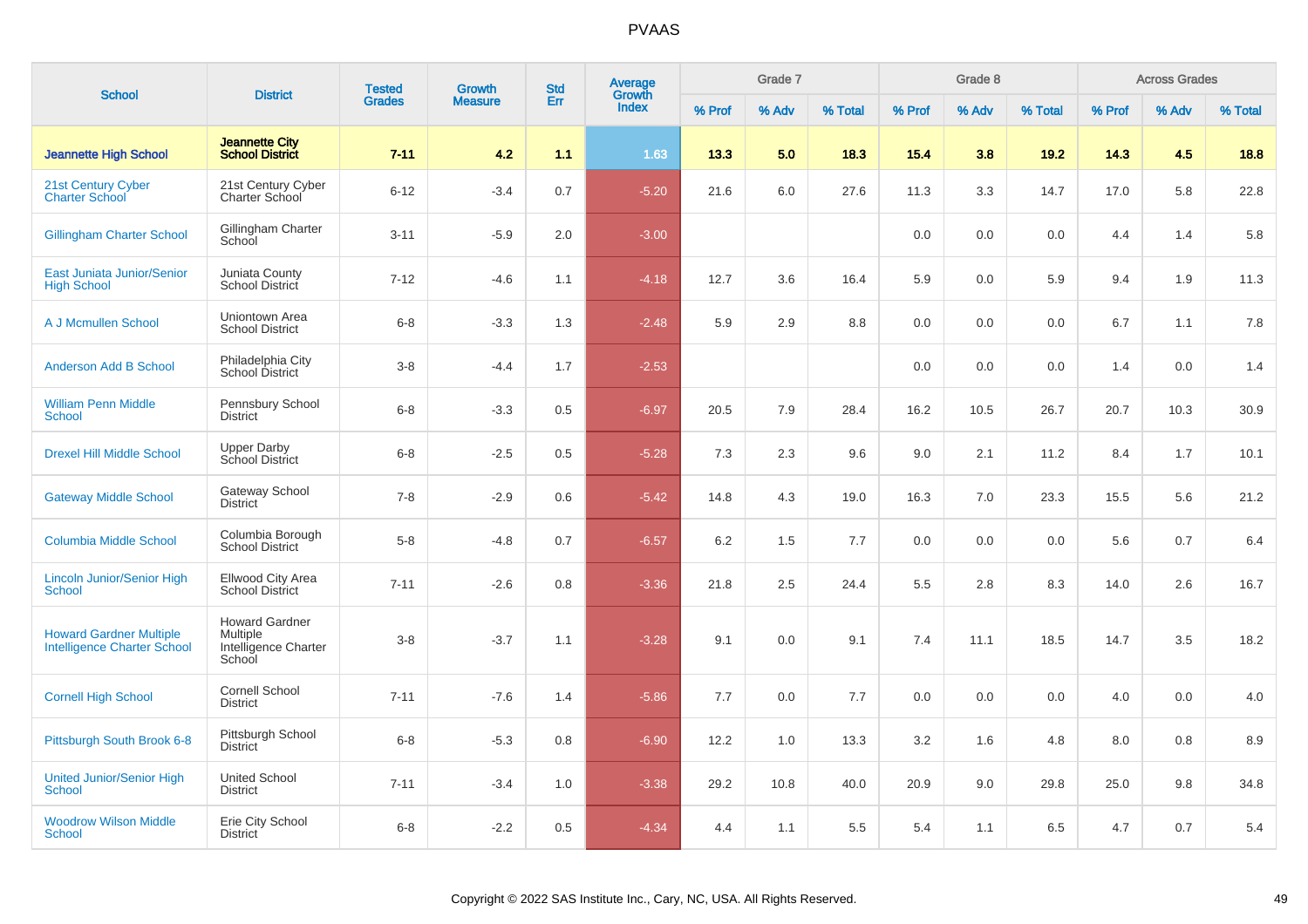| <b>School</b>                                                  | <b>District</b>                                          | <b>Tested</b> | <b>Growth</b>  | <b>Std</b> | Average<br>Growth |        | Grade 7 |         |        | Grade 8 |         |        | <b>Across Grades</b> |         |
|----------------------------------------------------------------|----------------------------------------------------------|---------------|----------------|------------|-------------------|--------|---------|---------|--------|---------|---------|--------|----------------------|---------|
|                                                                |                                                          | <b>Grades</b> | <b>Measure</b> | Err        | <b>Index</b>      | % Prof | % Adv   | % Total | % Prof | % Adv   | % Total | % Prof | % Adv                | % Total |
| <b>Jeannette High School</b>                                   | <b>Jeannette City</b><br><b>School District</b>          | $7 - 11$      | 4.2            | 1.1        | 1.63              | 13.3   | 5.0     | 18.3    | 15.4   | 3.8     | 19.2    | 14.3   | 4.5                  | 18.8    |
| <b>Northern Lebanon Middle</b><br><b>School</b>                | Northern Lebanon<br><b>School District</b>               | $6 - 8$       | $-4.4$         | 0.6        | $-8.58$           | 8.1    | 2.7     | 10.8    | 7.2    | 0.7     | 7.9     | 9.2    | 1.4                  | 10.6    |
| <b>Lenape Middle School</b>                                    | <b>Central Bucks</b><br><b>School District</b>           | $7 - 9$       | $-4.0$         | 0.6        | $-8.06$           | 29.7   | 12.6    | 42.3    | 23.6   | 7.1     | 30.7    | 26.7   | 9.9                  | 36.6    |
| <b>Lehigh Valley Academy</b><br><b>Regional Charter School</b> | Lehigh Valley<br>Academy Regional<br>Charter School      | $3 - 11$      | $-3.0$         | 0.5        | $-5.67$           | 7.4    | 1.8     | 9.3     | 5.5    | 0.9     | 6.4     | 17.4   | 4.4                  | 21.8    |
| Greensburg-Salem Middle<br><b>School</b>                       | Greensburg Salem<br><b>School District</b>               | $6 - 8$       | $-4.4$         | 0.5        | $-8.62$           | 16.5   | 3.8     | 20.3    | 17.6   | 4.6     | 22.2    | 15.5   | 3.2                  | 18.7    |
| Altoona Area Jr High<br><b>School</b>                          | Altoona Area<br><b>School District</b>                   | $6 - 8$       | $-1.0$         | 0.3        | $-4.95$           | 15.0   | 5.2     | 20.2    | 16.2   | 4.4     | 20.6    | 16.4   | 5.0                  | 21.4    |
| <b>Everett Area Middle School</b>                              | Everett Area<br><b>School District</b>                   | $6 - 11$      | $-1.4$         | 0.7        | $-2.66$           | 13.9   | 1.0     | 14.8    | 10.7   | 6.7     | 17.3    | 14.9   | 3.0                  | 17.9    |
| <b>South Allegheny Middle</b><br><b>School</b>                 | South Allegheny<br><b>School District</b>                | $6 - 8$       | $-3.9$         | 1.0        | $-3.74$           | 7.9    | 2.6     | 10.5    | 12.5   | 2.5     | 15.0    | 7.1    | 2.4                  | 9.5     |
| <b>Antietam Middle/High</b><br><b>School</b>                   | Antietam School<br><b>District</b>                       | $7 - 10$      | $-4.2$         | 1.2        | $-3.52$           | 5.6    | 0.0     | 5.6     | 5.8    | 0.0     | 5.8     | 5.7    | 0.0                  | 5.7     |
| <b>California Area Middle</b><br><b>School</b>                 | California Area<br><b>School District</b>                | $7 - 9$       | $-3.2$         | 1.1        | $-2.87$           | 25.0   | 1.8     | 26.8    | 20.4   | 5.6     | 25.9    | 22.7   | 3.6                  | 26.4    |
| Pittsburgh Langley K-8                                         | Pittsburgh School<br><b>District</b>                     | $3 - 8$       | $-1.9$         | 1.0        | $-2.33$           | 3.8    | 0.0     | 3.8     | 0.0    | 0.0     | 0.0     | 2.8    | 1.2                  | 4.0     |
| <b>Hopkinson Francis School</b>                                | Philadelphia City<br>School District                     | $3 - 8$       | $-6.7$         | 3.5        | $-1.93$           |        |         |         |        |         |         | 4.4    | 0.0                  | 4.4     |
| <b>Weatherly Area Middle</b><br><b>School</b>                  | <b>Weatherly Area</b><br>School District                 | $6 - 8$       | $-8.2$         | 1.2        | $-6.91$           | 7.1    | 0.0     | 7.1     | 5.6    | 0.0     | 5.6     | 8.2    | 0.0                  | 8.2     |
| <b>Southern Middle School</b>                                  | Southern York<br><b>County School</b><br><b>District</b> | $7 - 8$       | $-3.3$         | 0.6        | $-5.75$           | 18.8   | 5.4     | 24.3    | 11.6   | 3.0     | 14.6    | 15.2   | 4.2                  | 19.4    |
| <b>Prospect Park School</b>                                    | Interboro School<br><b>District</b>                      | $3 - 8$       | $-4.4$         | 0.8        | $-5.48$           | 5.6    | 3.7     | 9.3     | 13.7   | 5.9     | 19.6    | 13.4   | 4.6                  | 18.0    |
| <b>Roosevelt Middle School</b>                                 | <b>Bristol Township</b><br><b>School District</b>        | $6 - 8$       | $-4.8$         | 0.5        | $-9.09$           | 7.0    | 0.6     | 7.6     | 2.9    | 0.6     | 3.5     | 4.3    | 0.8                  | 5.1     |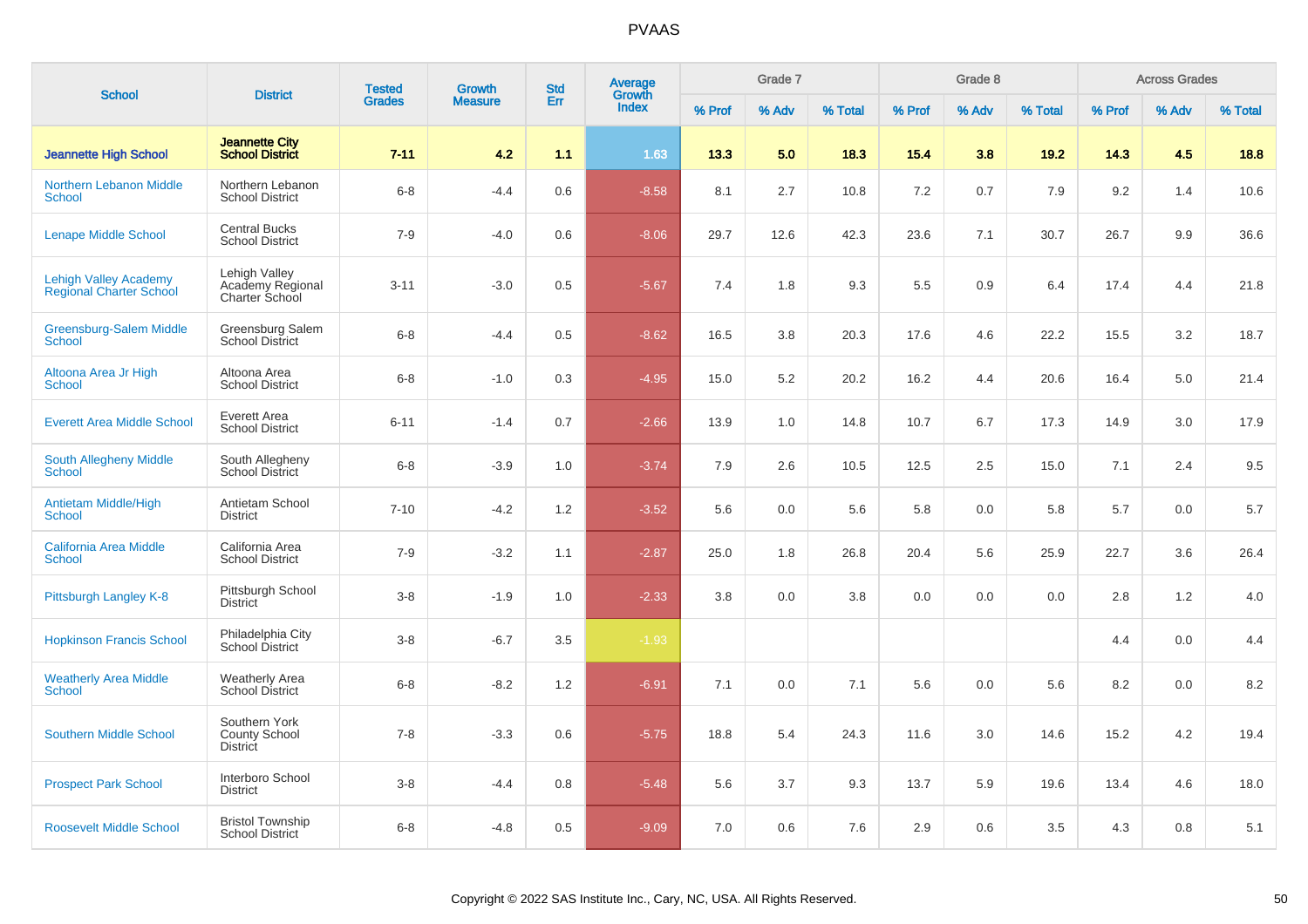|                                                           |                                                       | <b>Tested</b> |        | <b>Std</b><br>Growth<br>Err<br><b>Measure</b> | Average         |        | Grade 7 |         |        | Grade 8 |         |        | <b>Across Grades</b> |         |
|-----------------------------------------------------------|-------------------------------------------------------|---------------|--------|-----------------------------------------------|-----------------|--------|---------|---------|--------|---------|---------|--------|----------------------|---------|
| <b>School</b>                                             | <b>District</b>                                       | <b>Grades</b> |        |                                               | Growth<br>Index | % Prof | % Adv   | % Total | % Prof | % Adv   | % Total | % Prof | % Adv                | % Total |
| <b>Jeannette High School</b>                              | <b>Jeannette City</b><br><b>School District</b>       | $7 - 11$      | 4.2    | 1.1                                           | 1.63            | 13.3   | 5.0     | 18.3    | 15.4   | 3.8     | 19.2    | 14.3   | 4.5                  | 18.8    |
| <b>Laurel Highlands Middle</b><br><b>School</b>           | Laurel Highlands<br><b>School District</b>            | $6 - 8$       | $-4.2$ | 0.6                                           | $-8.67$         | 11.1   | 4.0     | 15.1    | 12.6   | 4.8     | 17.5    | 11.2   | 5.4                  | 16.6    |
| <b>Bethune Mary Mcleod</b><br><b>School</b>               | Philadelphia City<br>School District                  | $3 - 8$       | $-4.5$ | 2.2                                           | $-2.03$         |        |         |         |        |         |         | 0.0    | 0.0                  | 0.0     |
| Pittsburgh Obama 6-12                                     | Pittsburgh School<br><b>District</b>                  | $6 - 11$      | $-4.6$ | 0.7                                           | $-6.96$         | 4.6    | 0.9     | 5.5     | 7.3    | 0.0     | 7.3     | 6.9    | 1.3                  | 8.2     |
| <b>Propel Charter School-</b><br><b>Pitcairn</b>          | Propel Charter<br>School-Pitcairn                     | $3 - 8$       | $-5.7$ | 1.1                                           | $-5.23$         | 0.0    | 0.0     | 0.0     | 0.0    | 0.0     | 0.0     | 5.5    | 0.0                  | 5.5     |
| <b>Dobson James School</b>                                | Philadelphia City<br>School District                  | $3-8$         | $-6.4$ | 3.1                                           | $-2.08$         |        |         |         |        |         |         | 20.5   | 15.4                 | 35.9    |
| Kirkbride Eliza B School                                  | Philadelphia City<br>School District                  | $3 - 8$       | $-7.8$ | 2.2                                           | $-3.53$         | 7.7    | 0.0     | 7.7     |        |         |         | 10.6   | 1.2                  | 11.8    |
| <b>Greater Johnstown Senior</b><br><b>High School</b>     | Greater Johnstown<br><b>School District</b>           | $8 - 11$      | $-2.0$ | 1.0                                           | $-2.09$         |        |         |         | 0.6    | 0.6     | 1.3     | 0.6    | 0.6                  | 1.3     |
| <b>Fanny Jackson Coppin</b><br><b>School</b>              | Philadelphia City<br>School District                  | $3-8$         | $-5.7$ | 2.7                                           | $-2.10$         |        |         |         |        |         |         | 20.3   | 3.1                  | 23.4    |
| <b>Springhouse Middle School</b>                          | Parkland School<br><b>District</b>                    | $6 - 8$       | $-2.3$ | 0.4                                           | $-5.84$         | 28.7   | 22.8    | 51.5    | 28.2   | 15.4    | 43.6    | 31.0   | 19.6                 | 50.7    |
| <b>Blaine James G School</b>                              | Philadelphia City<br>School District                  | $3 - 8$       | $-5.0$ | 2.3                                           | $-2.21$         |        |         |         |        |         |         | 1.4    | 0.0                  | 1.4     |
| Pittsburgh Capa 6-12                                      | Pittsburgh School<br><b>District</b>                  | $6 - 11$      | $-5.7$ | 0.7                                           | $-8.34$         | 28.3   | 8.8     | 37.2    | 18.6   | 10.8    | 29.4    | 24.2   | 8.1                  | 32.3    |
| Fort Cherry Junior/Senior<br><b>High School</b>           | Fort Cherry School<br><b>District</b>                 | $7 - 10$      | $-4.7$ | 1.0                                           | $-4.70$         | 14.3   | 5.4     | 19.6    | 9.3    | 4.6     | 14.0    | 11.3   | 4.9                  | 16.2    |
| Downingtown Middle<br>School                              | Downingtown Area<br>School District                   | $7 - 8$       | $-5.6$ | 1.0                                           | $-6.89$         | 31.1   | 12.6    | 43.7    | 24.5   | 15.1    | 39.6    | 29.1   | 13.4                 | 42.4    |
| <b>Northern Lehigh Middle</b><br><b>School</b>            | Northern Lehigh<br>School District                    | $7 - 8$       | $-3.3$ | 0.9                                           | $-3.72$         | 15.1   | 1.7     | 16.8    | 12.9   | 0.0     | 12.9    | 14.3   | 1.1                  | 15.3    |
| <b>Franklin Towne Charter</b><br><b>Elementary School</b> | Franklin Towne<br><b>Charter Elementary</b><br>School | $3 - 8$       | $-6.2$ | 1.2                                           | $-5.29$         | 14.3   | 3.6     | 17.9    | 4.6    | 0.0     | 4.6     | 24.3   | 9.6                  | 33.9    |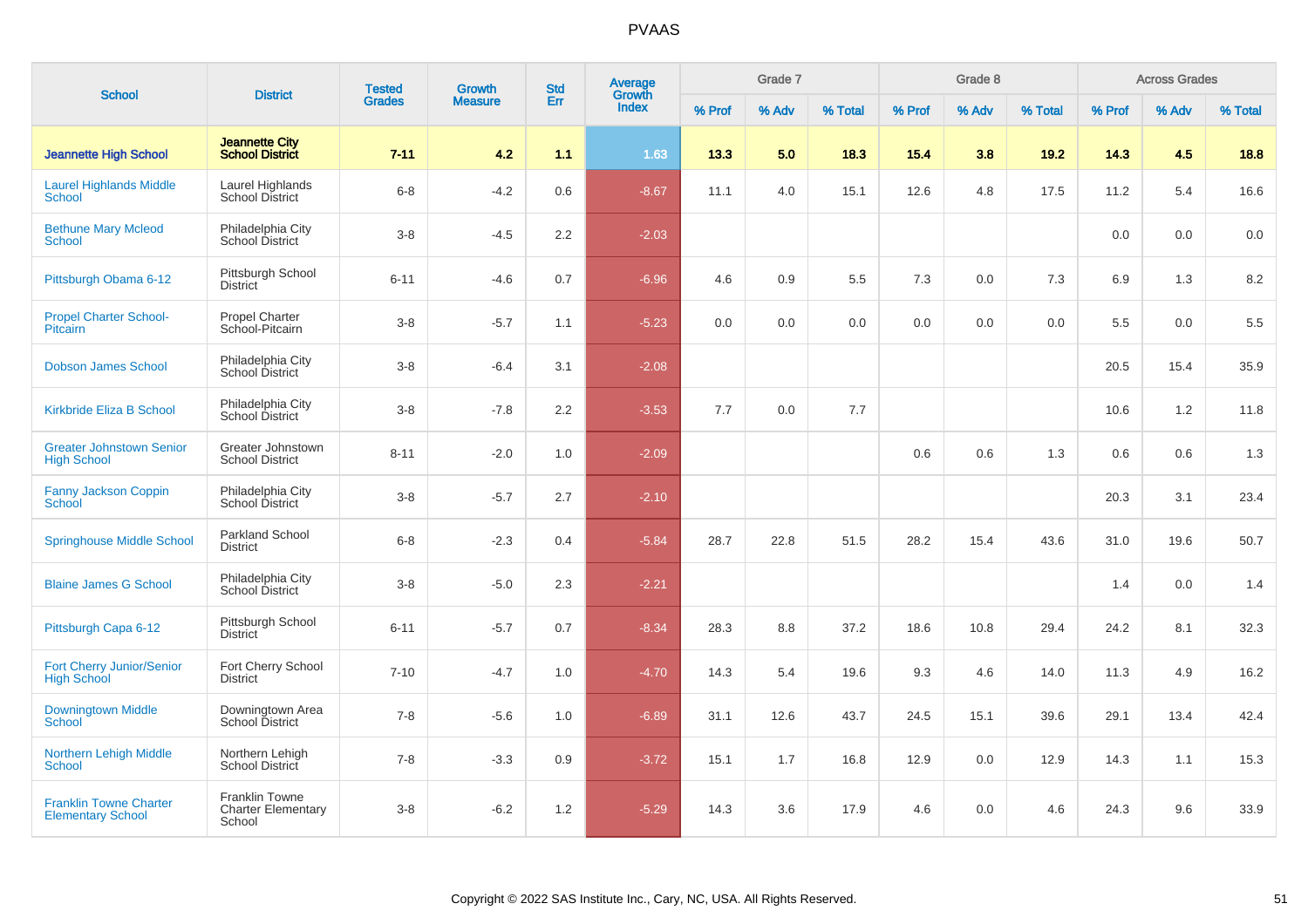| <b>School</b>                                                         | <b>District</b>                                       | <b>Tested</b> | <b>Growth</b>  | <b>Std</b> | Average<br>Growth |        | Grade 7 |         |        | Grade 8 |         |        | <b>Across Grades</b> |         |
|-----------------------------------------------------------------------|-------------------------------------------------------|---------------|----------------|------------|-------------------|--------|---------|---------|--------|---------|---------|--------|----------------------|---------|
|                                                                       |                                                       | <b>Grades</b> | <b>Measure</b> | Err        | <b>Index</b>      | % Prof | % Adv   | % Total | % Prof | % Adv   | % Total | % Prof | % Adv                | % Total |
| <b>Jeannette High School</b>                                          | <b>Jeannette City</b><br><b>School District</b>       | $7 - 11$      | 4.2            | 1.1        | 1.63              | 13.3   | 5.0     | 18.3    | 15.4   | 3.8     | 19.2    | 14.3   | 4.5                  | 18.8    |
| <b>Northern Bedford County</b><br><b>Middle School</b>                | Northern Bedford<br>County School<br><b>District</b>  | $6 - 8$       | $-2.4$         | 0.9        | $-3.70$           | 19.0   | 1.7     | 20.7    | 9.4    | 3.1     | 12.5    | 19.3   | $2.2\,$              | 21.6    |
| <b>Valley Junior/Senior High</b><br><b>School</b>                     | New Kensington-<br>Arnold School<br><b>District</b>   | $7 - 11$      | $-5.4$         | 0.9        | $-6.05$           | 4.4    | 0.0     | 4.4     | 1.2    | 0.0     | 1.2     | 2.8    | 0.0                  | 2.8     |
| <b>Bristol Middle School</b>                                          | <b>Bristol Borough</b><br><b>School District</b>      | $7 - 8$       | $-4.3$         | 0.9        | $-4.50$           | 15.2   | 1.3     | 16.5    | 7.6    | 1.3     | 8.9     | 11.4   | 1.3                  | 12.7    |
| <b>West Allegheny Middle</b><br>School                                | West Allegheny<br>School District                     | $6-8$         | $-1.6$         | 0.5        | $-6.11$           | 27.5   | 20.6    | 48.1    | 23.4   | 11.2    | 34.6    | 28.3   | 18.0                 | 46.3    |
| <b>Penn's Grove School</b>                                            | Oxford Area<br><b>School District</b>                 | $7 - 8$       | $-3.0$         | 0.6        | $-5.15$           | 20.2   | 9.9     | 30.0    | 11.5   | 5.5     | 17.0    | 16.0   | 7.8                  | 23.7    |
| <b>Pottstown Middle School</b>                                        | Pottstown School<br><b>District</b>                   | $5 - 8$       | $-5.0$         | 0.5        | $-10.19$          | 5.3    | 0.7     | 5.9     | 5.6    | 0.0     | 5.6     | 4.8    | 1.2                  | 6.0     |
| <b>Fell D Newlin School</b>                                           | Philadelphia City<br>School District                  | $3 - 8$       | $-7.7$         | 3.2        | $-2.40$           |        |         |         |        |         |         | 3.4    | 3.4                  | 6.9     |
| <b>Robert K Shafer Middle</b><br><b>School</b>                        | Bensalem<br><b>Township School</b><br><b>District</b> | $6 - 8$       | $-4.3$         | 0.6        | $-7.41$           | 9.8    | 5.7     | 15.5    | 8.4    | 3.1     | 11.5    | 9.1    | 4.4                  | 13.5    |
| <b>Southmoreland Middle</b><br><b>School</b>                          | Southmoreland<br><b>School District</b>               | $6 - 8$       | $-2.2$         | 0.7        | $-6.84$           | 11.1   | 2.8     | 13.9    | 10.5   | 1.0     | 11.4    | 12.4   | 2.5                  | 14.9    |
| <b>Conemaugh Township</b><br>Area Middle/Senior High<br><b>School</b> | Conemaugh<br>Township Area<br><b>School District</b>  | $6 - 12$      | $-3.5$         | 0.8        | $-4.28$           | 29.2   | 20.8    | 50.0    | 28.8   | 5.5     | 34.2    | 27.2   | 14.1                 | 41.3    |
| <b>St Marys Area Middle</b><br>School                                 | Saint Marys Area<br><b>School District</b>            | $5 - 8$       | $-3.2$         | 0.6        | $-5.37$           | 10.0   | 5.4     | 15.4    | 13.3   | 1.3     | 14.7    | 14.8   | 2.7                  | 17.6    |
| <b>Ambridge Area Middle</b><br><b>School</b>                          | Ambridge Area<br>School District                      | $6 - 8$       | $-4.4$         | 0.6        | $-6.98$           | 11.3   | 0.8     | 12.1    | 11.2   | 0.9     | 12.1    | 11.9   | 0.9                  | 12.8    |
| <b>Stroudsburg Junior High</b><br>School                              | Stroudsburg Area<br><b>School District</b>            | $8 - 9$       | $-2.0$         | 0.8        | $-2.50$           |        |         |         | 15.4   | 1.8     | 17.1    | 15.4   | 1.8                  | 17.1    |
| <b>Dickson Prep STEAM</b><br>Academy                                  | <b>Woodland Hills</b><br><b>School District</b>       | $6 - 8$       | $-5.6$         | 0.6        | $-9.59$           | 8.9    | 3.0     | 11.8    | 2.3    | 2.3     | 4.6     | 5.4    | 2.2                  | 7.6     |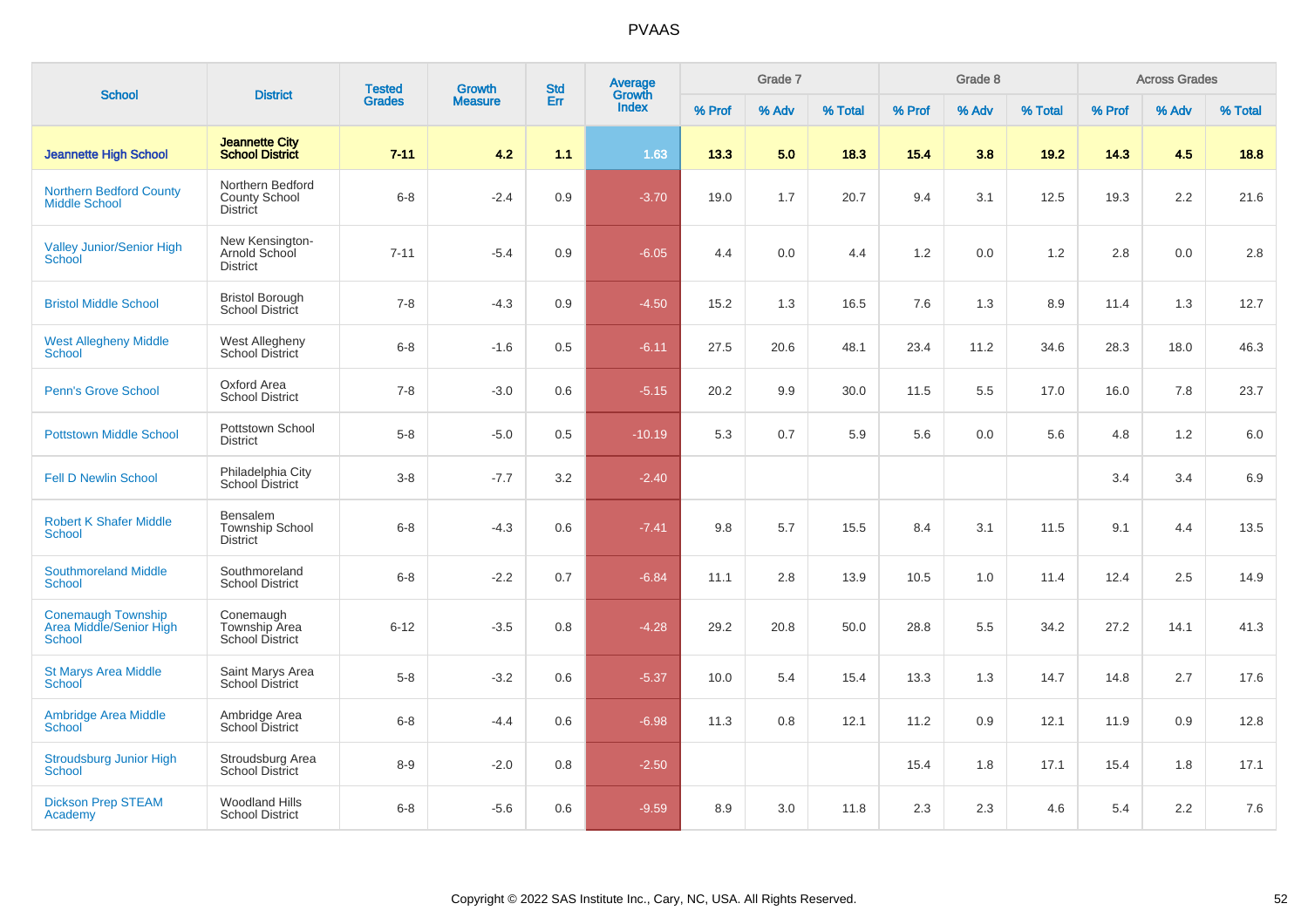| <b>School</b>                                              | <b>District</b>                                            | <b>Tested</b> | <b>Growth</b>  | <b>Std</b> | Average<br>Growth |        | Grade 7 |         |        | Grade 8 |         |        | <b>Across Grades</b> |         |
|------------------------------------------------------------|------------------------------------------------------------|---------------|----------------|------------|-------------------|--------|---------|---------|--------|---------|---------|--------|----------------------|---------|
|                                                            |                                                            | <b>Grades</b> | <b>Measure</b> | Err        | <b>Index</b>      | % Prof | % Adv   | % Total | % Prof | % Adv   | % Total | % Prof | % Adv                | % Total |
| <b>Jeannette High School</b>                               | <b>Jeannette City</b><br><b>School District</b>            | $7 - 11$      | 4.2            | 1.1        | 1.63              | 13.3   | 5.0     | 18.3    | 15.4   | 3.8     | 19.2    | 14.3   | 4.5                  | 18.8    |
| <b>Harrison-Morton Middle</b><br>School                    | <b>Allentown City</b><br>School District                   | $6 - 8$       | $-3.5$         | 0.8        | $-4.63$           | 0.8    | 0.8     | 1.5     |        |         |         | 2.7    | 0.4                  | 3.1     |
| <b>West Mifflin Area Middle</b><br><b>School</b>           | West Mifflin Area<br><b>School District</b>                | $4 - 11$      | $-8.5$         | 0.5        | $-18.36$          | 6.8    | 0.0     | 6.8     | 5.5    | 0.0     | 5.5     | 9.5    | 2.0                  | 11.6    |
| <b>Bregy F Amedee School</b>                               | Philadelphia City<br>School District                       | $3-8$         | $-9.1$         | 3.6        | $-2.55$           |        |         |         | 7.1    | 0.0     | 7.1     | 9.3    | 3.7                  | 13.0    |
| <b>Trafford Middle School</b>                              | Penn-Trafford<br><b>School District</b>                    | $6 - 8$       | $-2.4$         | 0.7        | $-4.63$           | 35.9   | 14.1    | 50.0    | 28.9   | 2.1     | 30.9    | 33.7   | 10.6                 | 44.3    |
| <b>Clearfield Area</b><br><b>Junior/Senior High School</b> | Clearfield Area<br><b>School District</b>                  | $7 - 10$      | $-2.8$         | 0.7        | $-3.89$           | 9.3    | 0.8     | 10.1    | 6.3    | 3.5     | 9.8     | 7.7    | 2.2                  | 9.9     |
| <b>Turkeyfoot Valley Area</b><br><b>Elementary School</b>  | <b>Turkeyfoot Valley</b><br>Area School<br><b>District</b> | $3 - 11$      | $-4.7$         | 1.8        | $-2.62$           |        |         |         |        |         |         | 19.7   | 2.8                  | 22.5    |
| <b>Garnet Valley Middle</b><br><b>School</b>               | <b>Garnet Valley</b><br><b>School District</b>             | $6 - 8$       | $-2.0$         | 0.4        | $-4.82$           | 28.0   | 20.7    | 48.7    | 21.5   | 10.3    | 31.8    | 26.9   | 16.7                 | 43.6    |
| <b>Whitehall-Coplay Middle</b><br><b>School</b>            | Whitehall-Coplay<br><b>School District</b>                 | $6 - 8$       | $-3.6$         | 0.4        | $-8.82$           | 11.1   | 2.5     | 13.6    | 10.5   | 3.2     | 13.7    | 11.4   | 2.6                  | 14.0    |
| <b>Redbank Valley High</b><br><b>School</b>                | <b>Redbank Valley</b><br>School District                   | $6 - 11$      | $-4.3$         | 0.8        | $-5.43$           | 19.5   | 9.2     | 28.7    | 9.5    | 0.0     | 9.5     | 14.4   | 3.5                  | 17.9    |
| <b>Clarion-Limestone Area</b><br>Junior/Senior High School | Clarion-Limestone<br>Area School<br><b>District</b>        | $7 - 12$      | $-6.7$         | 1.3        | $-5.38$           | 27.9   | 11.6    | 39.5    | 7.8    | 3.9     | 11.8    | 17.0   | 7.4                  | 24.5    |
| Pittsburgh Brookline K-8                                   | Pittsburgh School<br><b>District</b>                       | $3 - 8$       | $-6.4$         | 1.0        | $-6.38$           | 9.1    | 3.0     | 12.1    | 3.4    | 0.0     | 3.4     | 16.9   | 2.7                  | 19.6    |
| <b>Trexler Middle School</b>                               | <b>Allentown City</b><br>School District                   | $6 - 8$       | $-2.7$         | 0.7        | $-3.89$           | 2.7    | 0.0     | 2.7     |        |         |         | 1.7    | 0.7                  | 2.4     |
| <b>Hartranft John F School</b>                             | Philadelphia City<br>School District                       | $3 - 8$       | $-9.7$         | 3.5        | $-2.77$           |        |         |         |        |         |         | 3.1    | 0.0                  | 3.1     |
| Elk Lake Junior/Senior<br><b>High School</b>               | Elk Lake School<br><b>District</b>                         | $7 - 11$      | $-3.7$         | 0.9        | $-4.15$           | 11.4   | 3.4     | 14.8    | 8.5    | 4.9     | 13.4    | 10.0   | 4.1                  | 14.1    |
| <b>Wilson Southern Middle</b><br><b>School</b>             | <b>Wilson School</b><br><b>District</b>                    | $6 - 8$       | $-5.6$         | 0.8        | $-6.71$           | 21.0   | 6.4     | 27.4    | 8.9    | 5.4     | 14.3    | 19.4   | 4.8                  | 24.3    |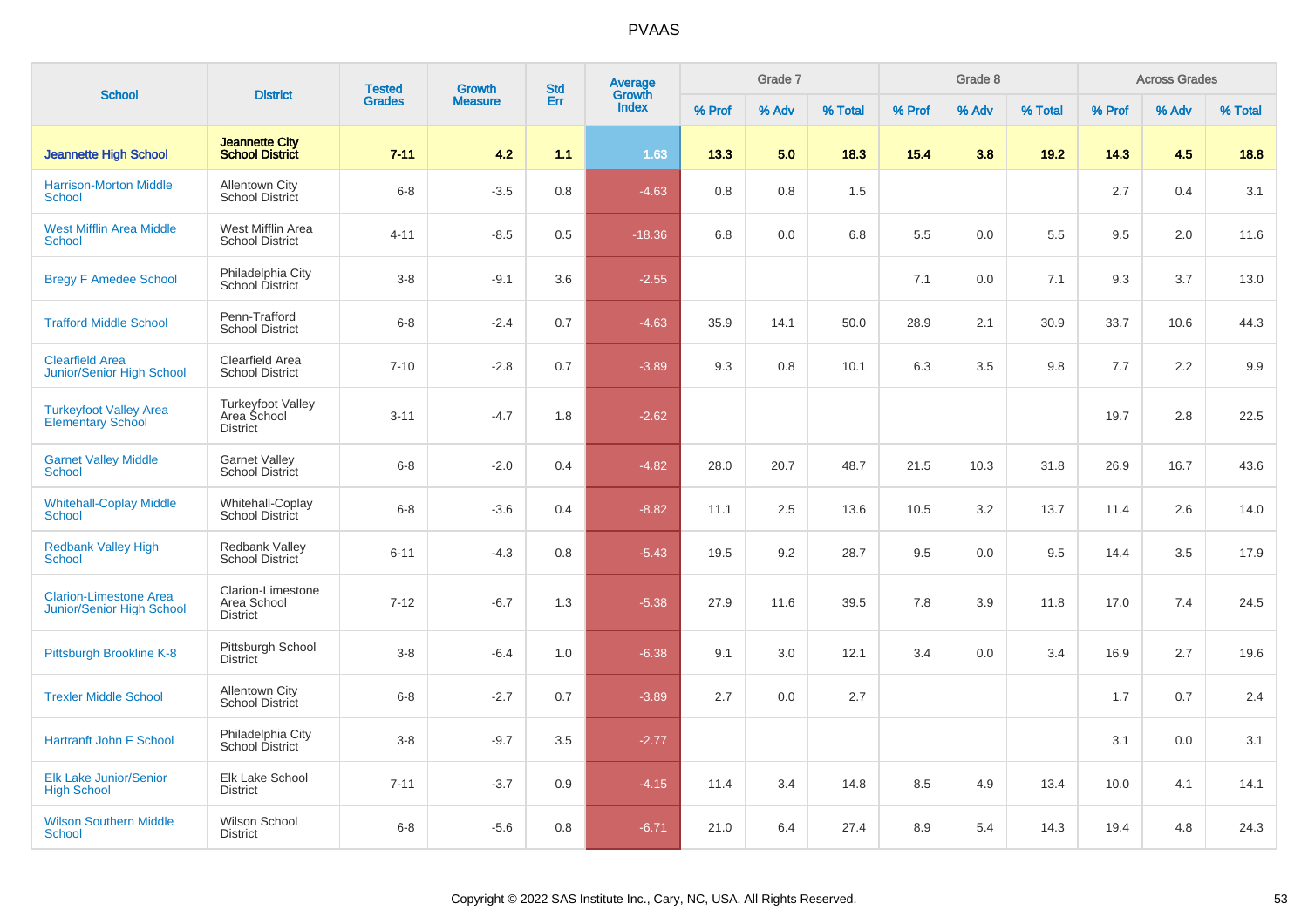| <b>School</b>                                        | <b>District</b>                                     | <b>Tested</b> | <b>Growth</b>  | <b>Std</b> | <b>Average</b><br>Growth |        | Grade 7 |         |        | Grade 8 |         |        | <b>Across Grades</b> |         |
|------------------------------------------------------|-----------------------------------------------------|---------------|----------------|------------|--------------------------|--------|---------|---------|--------|---------|---------|--------|----------------------|---------|
|                                                      |                                                     | <b>Grades</b> | <b>Measure</b> | Err        | <b>Index</b>             | % Prof | % Adv   | % Total | % Prof | % Adv   | % Total | % Prof | % Adv                | % Total |
| <b>Jeannette High School</b>                         | <b>Jeannette City</b><br><b>School District</b>     | $7 - 11$      | 4.2            | 1.1        | 1.63                     | 13.3   | 5.0     | 18.3    | 15.4   | 3.8     | 19.2    | 14.3   | 4.5                  | 18.8    |
| <b>Upper Merion Middle</b><br>School                 | <b>Upper Merion Area</b><br>School District         | $5-8$         | $-1.3$         | 0.4        | $-5.74$                  | 26.4   | 7.1     | 33.5    | 11.7   | 7.8     | 19.4    | 25.3   | 10.7                 | 36.0    |
| <b>Morrisville High School</b><br>(8381)             | Morrisville Borough<br><b>School District</b>       | $6 - 11$      | $-4.6$         | 1.0        | $-4.62$                  | 3.9    | 0.0     | 3.9     | 0.0    | 0.0     | 0.0     | 2.0    | 0.0                  | 2.0     |
| <b>Titusville Middle School</b>                      | <b>Titusville Area</b><br><b>School District</b>    | $6 - 8$       | $-2.4$         | 0.6        | $-4.04$                  | 18.0   | 3.9     | 21.9    | 8.0    | 3.6     | 11.7    | 15.0   | 3.9                  | 18.9    |
| <b>Mercer Area Middle School</b>                     | Mercer Area<br><b>School District</b>               | $7 - 10$      | $-5.0$         | 1.0        | $-5.03$                  | 25.0   | 11.8    | 36.8    | 18.7   | 4.0     | 22.7    | 21.8   | 8.0                  | 29.8    |
| <b>Mapletown Junior/Senior</b><br><b>High School</b> | Southeastern<br>Greene School<br><b>District</b>    | $7 - 10$      | $-10.2$        | 1.2        | $-8.85$                  | 8.2    | 4.1     | 12.2    | 25.6   | 2.3     | 27.9    | 16.3   | 3.3                  | 19.6    |
| <b>Moon Area Upper Middle</b><br>School              | Moon Area School<br><b>District</b>                 | $7 - 8$       | $-3.0$         | 0.5        | $-5.89$                  | 28.0   | 11.5    | 39.4    | 20.6   | 10.9    | 31.5    | 24.3   | 11.2                 | 35.5    |
| <b>Arts Academy Charter</b><br>School                | Arts Academy<br>Charter School                      | $5-8$         | $-7.7$         | 1.1        | $-6.85$                  | 8.3    | 0.0     | 8.3     | 0.0    | 0.0     | 0.0     | 4.4    | 0.0                  | 4.4     |
| <b>Blairsville Middle School</b>                     | Blairsville-<br>Saltsburg School<br><b>District</b> | $6 - 8$       | $-5.6$         | 0.9        | $-6.16$                  | 18.2   | 6.1     | 24.2    | 16.4   | 7.3     | 23.6    | 16.8   | 5.8                  | 22.5    |
| Pocono Mountain West<br>Junior High School           | Pocono Mountain<br><b>School District</b>           | $7 - 8$       | $-6.5$         | 1.2        | $-5.61$                  | 10.5   | 1.8     | 12.3    | 0.0    | 3.8     | 3.8     | 5.4    | 2.7                  | 8.2     |
| <b>Bache-Martin School</b>                           | Philadelphia City<br>School District                | $3 - 8$       | $-8.3$         | 2.5        | $-3.47$                  |        |         |         | 7.7    | 0.0     | 7.7     | 16.7   | 19.6                 | 36.3    |
| <b>Penrose School</b>                                | Philadelphia City<br>School District                | $3 - 8$       | $-10.3$        | 3.1        | $-3.35$                  |        |         |         |        |         |         | 0.0    | 1.7                  | 1.7     |
| <b>Burgettstown Middle/High</b><br>School            | <b>Burgettstown Area</b><br><b>School District</b>  | $6 - 11$      | $-5.3$         | 0.8        | $-6.74$                  | 3.6    | 2.4     | 6.0     | 9.3    | 4.0     | 13.3    | 8.9    | 2.2                  | 11.2    |
| <b>Strong Vincent Middle</b><br>School               | Erie City School<br><b>District</b>                 | $6 - 8$       | $-3.9$         | 0.5        | $-8.04$                  | 9.7    | 3.2     | 13.0    | 8.9    | 0.0     | 8.9     | 7.5    | 1.4                  | 9.0     |
| Shippensburg Area Middle<br>School                   | Shippensburg Area<br>School District                | $6 - 8$       | $-5.1$         | 0.4        | $-11.47$                 | 13.5   | 2.4     | 15.9    | 13.8   | 4.0     | 17.8    | 13.5   | 3.5                  | 17.0    |
| <b>Mifflin County Middle</b><br>School               | Mifflin County<br><b>School District</b>            | $6 - 7$       | $-1.6$         | 0.4        | $-5.98$                  | 10.3   | 3.8     | 14.1    |        |         |         | 12.0   | 4.2                  | 16.2    |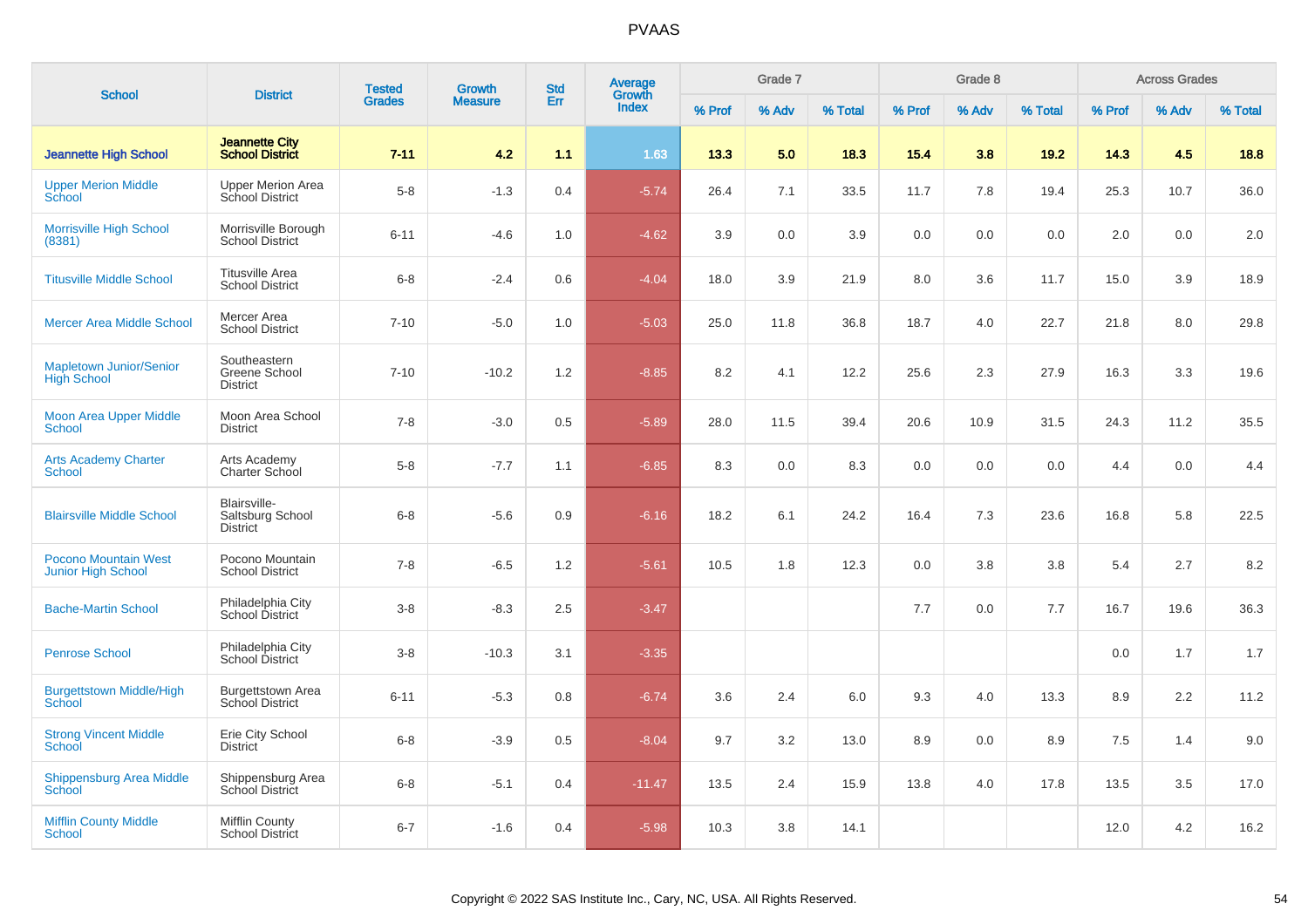| <b>School</b>                                                | <b>District</b>                                    | <b>Tested</b> | Growth         | <b>Std</b> | Average<br>Growth |        | Grade 7 |         |        | Grade 8 |         |        | <b>Across Grades</b> |         |
|--------------------------------------------------------------|----------------------------------------------------|---------------|----------------|------------|-------------------|--------|---------|---------|--------|---------|---------|--------|----------------------|---------|
|                                                              |                                                    | <b>Grades</b> | <b>Measure</b> | Err        | <b>Index</b>      | % Prof | % Adv   | % Total | % Prof | % Adv   | % Total | % Prof | % Adv                | % Total |
| <b>Jeannette High School</b>                                 | <b>Jeannette City</b><br><b>School District</b>    | $7 - 11$      | 4.2            | 1.1        | 1.63              | 13.3   | 5.0     | 18.3    | 15.4   | 3.8     | 19.2    | 14.3   | 4.5                  | 18.8    |
| <b>East Allegheny</b><br>Junior/Senior High School           | East Allegheny<br>School District                  | $7 - 11$      | $-4.8$         | 0.9        | $-5.23$           | 13.8   | 0.0     | 13.8    | 5.8    | 0.0     | 5.8     | 9.6    | 0.0                  | 9.6     |
| <b>Shenandoah Valley</b><br><b>Junior/Senior High School</b> | Shenandoah Valley<br><b>School District</b>        | $7 - 11$      | $-7.7$         | 1.1        | $-6.92$           | 1.7    | 3.4     | 5.1     | 3.6    | 0.0     | 3.6     | 2.6    | 1.7                  | 4.4     |
| <b>West Shamokin</b><br>Junior/Senior High School            | Armstrong School<br><b>District</b>                | $7 - 10$      | $-7.1$         | 0.8        | $-8.81$           | 21.2   | 2.6     | 23.9    | 10.7   | 1.9     | 12.6    | 16.2   | 2.3                  | 18.5    |
| <b>Ben Franklin School</b>                                   | Uniontown Area<br><b>School District</b>           | $3-8$         | $-5.5$         | 1.1        | $-10.14$          | 12.5   | 0.0     | 12.5    | 0.0    | 0.0     | 0.0     | 14.7   | 3.8                  | 18.5    |
| <b>Lakeview Middle-High</b><br>School                        | <b>Lakeview School</b><br><b>District</b>          | $6 - 11$      | $-4.2$         | 0.8        | $-5.34$           | 22.2   | 1.6     | 23.8    | 21.0   | 1.6     | 22.6    | 24.6   | 3.6                  | 28.2    |
| <b>MaST Community Charter</b><br><b>School</b>               | <b>MaST Community</b><br><b>Charter School</b>     | $3 - 10$      | $-8.7$         | 0.6        | $-15.16$          | 24.3   | 3.9     | 28.2    | 17.5   | 1.9     | 19.4    | 23.1   | 3.6                  | 26.7    |
| <b>Paxon Hollow Middle</b><br><b>School</b>                  | Marple Newtown<br>School District                  | $6 - 8$       | $-3.2$         | 0.5        | $-6.31$           | 27.4   | 8.4     | 35.8    | 21.1   | $6.2\,$ | 27.3    | 27.2   | 12.2                 | 39.4    |
| <b>Crossroads Middle School</b>                              | West Shore School<br><b>District</b>               | $6 - 8$       | $-4.2$         | 0.5        | $-8.72$           | 14.5   | 8.9     | 23.4    | 17.9   | 6.6     | 24.5    | 18.8   | 7.2                  | 26.0    |
| <b>Northwestern Middle</b><br><b>School</b>                  | Northwestern<br><b>School District</b>             | $6 - 8$       | $-7.2$         | 0.7        | $-10.61$          | 17.0   | 7.6     | 24.5    | 9.1    | 1.8     | 10.9    | 15.5   | 3.6                  | 19.1    |
| <b>Greenberg Joseph School</b>                               | Philadelphia City<br>School District               | $3-8$         | $-7.7$         | 1.7        | $-4.50$           | 35.0   | 15.0    | 50.0    |        |         |         | 30.6   | 12.4                 | 43.0    |
| <b>Schuylkill Haven Senior</b><br><b>High School</b>         | Schuylkill Haven<br>Area School<br><b>District</b> | $8 - 11$      | $-5.2$         | 1.3        | $-3.96$           |        |         |         | 5.8    | 0.0     | 5.8     | 5.8    | 0.0                  | 5.8     |
| <b>Harbor Creek Junior High</b><br>School                    | Harbor Creek<br><b>School District</b>             | $7 - 8$       | $-4.6$         | 0.7        | $-6.72$           | 25.9   | 13.3    | 39.2    | 20.8   | 7.1     | 27.9    | 23.2   | 10.1                 | 33.3    |
| <b>Spruance Gilbert School</b>                               | Philadelphia City<br><b>School District</b>        | $3 - 8$       | $-11.7$        | 2.9        | $-4.03$           |        |         |         |        |         |         | 4.5    | 0.0                  | 4.5     |
| <b>Ringgold Middle School</b>                                | Ringgold School<br><b>District</b>                 | $5-8$         | $-4.9$         | 0.4        | $-10.85$          | 8.3    | 1.2     | 9.5     | 6.4    | 0.5     | 6.9     | 8.3    | 0.9                  | 9.2     |
| <b>Francis D Raub Middle</b><br><b>School</b>                | <b>Allentown City</b><br><b>School District</b>    | $6 - 8$       | $-4.5$         | 0.6        | $-6.98$           | 2.8    | 0.0     | 2.8     |        |         |         | 2.4    | 0.0                  | $2.4\,$ |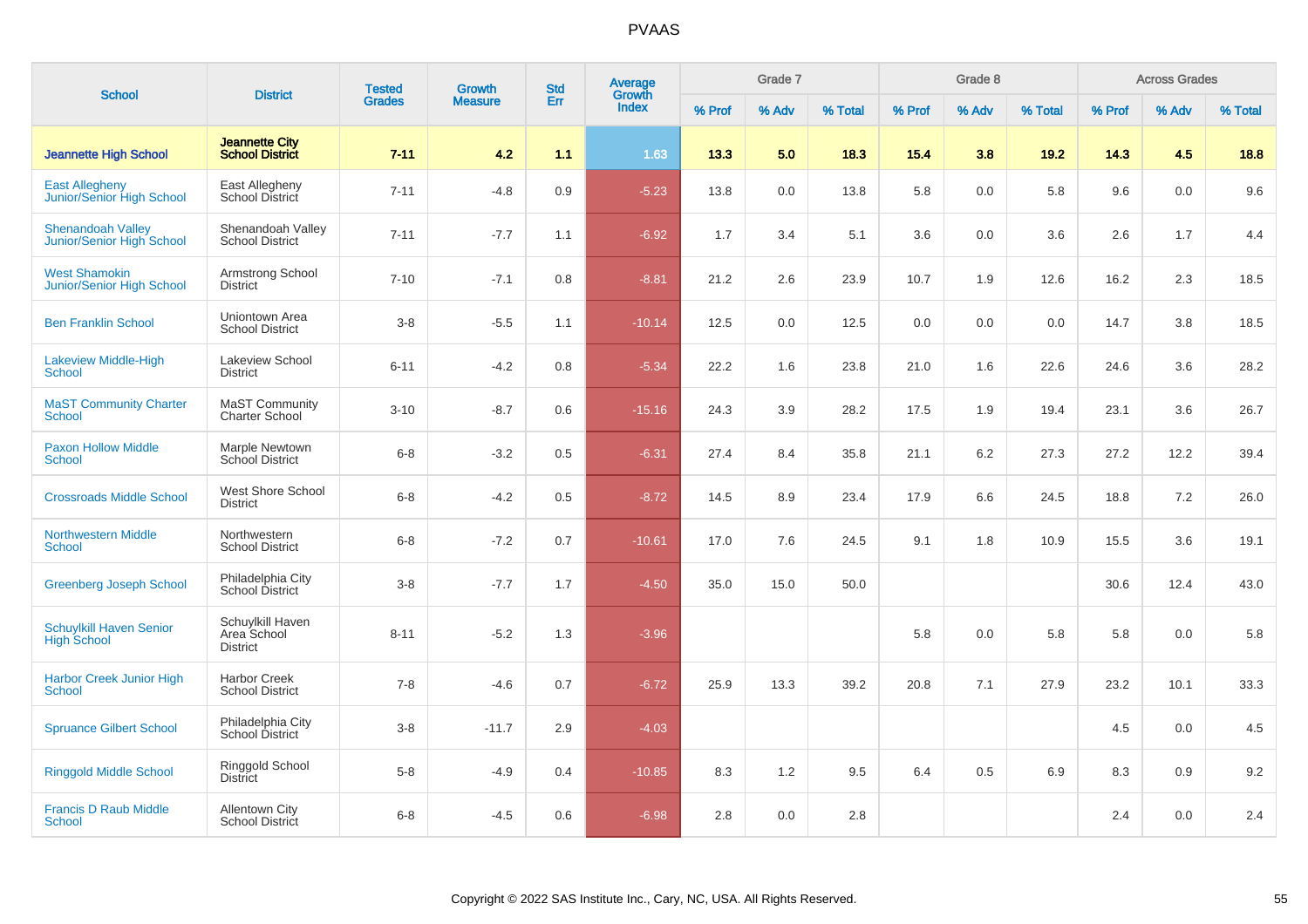| <b>School</b>                                              | <b>District</b>                                    | <b>Tested</b> | <b>Growth</b> | <b>Std</b><br>Err<br><b>Measure</b> | Average<br>Growth |        | Grade 7 |         |        | Grade 8 |         |        | <b>Across Grades</b> |         |
|------------------------------------------------------------|----------------------------------------------------|---------------|---------------|-------------------------------------|-------------------|--------|---------|---------|--------|---------|---------|--------|----------------------|---------|
|                                                            |                                                    | <b>Grades</b> |               |                                     | <b>Index</b>      | % Prof | % Adv   | % Total | % Prof | % Adv   | % Total | % Prof | % Adv                | % Total |
| <b>Jeannette High School</b>                               | <b>Jeannette City</b><br><b>School District</b>    | $7 - 11$      | 4.2           | 1.1                                 | 1.63              | 13.3   | 5.0     | 18.3    | 15.4   | 3.8     | 19.2    | 14.3   | 4.5                  | 18.8    |
| <b>Elizabethtown Area Middle</b><br><b>School</b>          | Elizabethtown Area<br><b>School District</b>       | $7 - 8$       | $-4.2$        | 0.6                                 | $-7.45$           | 20.8   | 2.8     | 23.7    | 20.8   | 3.3     | 24.1    | 20.8   | 3.1                  | 23.9    |
| Yough Intermediate/Middle<br>School                        | Yough School<br><b>District</b>                    | $5 - 8$       | $-4.9$        | 0.5                                 | $-9.11$           | 16.5   | 1.0     | 17.5    | 6.6    | 0.8     | 7.4     | 15.1   | 3.3                  | 18.4    |
| <b>Wyomissing Area</b><br><b>Junior/Senior High School</b> | <b>Wyomissing Area</b><br><b>School District</b>   | $7 - 12$      | $-6.2$        | 0.8                                 | $-8.02$           | 12.3   | 6.6     | 18.8    | 13.8   | 6.4     | 20.2    | 13.0   | 6.5                  | 19.5    |
| <b>Riverview Junior/Senior</b><br><b>High School</b>       | <b>Riverview School</b><br><b>District</b>         | $7 - 11$      | $-7.5$        | 1.0                                 | $-7.34$           | 22.0   | 3.4     | 25.4    | 13.2   | 5.3     | 18.4    | 17.0   | 4.4                  | 21.5    |
| <b>Rockwood Area</b><br><b>Junior/Senior High School</b>   | Rockwood Area<br><b>School District</b>            | $7 - 11$      | $-7.6$        | 1.1                                 | $-6.74$           | 15.6   | 2.2     | 17.8    | 12.7   | 7.9     | 20.6    | 13.9   | 5.6                  | 19.4    |
| Millersburg Area Middle<br>School                          | Millersburg Area<br><b>School District</b>         | $6-9$         | $-5.1$        | 0.9                                 | $-6.20$           | 18.8   | 1.6     | 20.3    | 8.1    | 1.6     | 9.7     | 14.0   | $2.2\,$              | 16.3    |
| <b>Pottsgrove Middle School</b>                            | Pottsgrove School<br><b>District</b>               | $6 - 8$       | $-4.4$        | 0.5                                 | $-8.78$           | 21.6   | 4.1     | 25.7    | 9.8    | 1.6     | 11.4    | 13.7   | 3.7                  | 17.4    |
| <b>Renaissance Academy</b><br><b>Charter School</b>        | Renaissance<br>Academy Charter<br>School           | $3 - 11$      | $-5.7$        | 0.7                                 | $-8.29$           | 20.0   | 1.3     | 21.3    | 10.1   | 7.2     | 17.4    | 18.7   | 5.7                  | 24.4    |
| <b>Pleasant Hills Middle</b><br><b>School</b>              | West Jefferson<br><b>Hills School District</b>     | $6 - 8$       | $-2.4$        | 0.5                                 | $-6.21$           | 22.8   | 6.3     | 29.1    | 21.8   | 4.5     | 26.2    | 23.2   | 4.8                  | 27.9    |
| <b>MaST Community Charter</b><br><b>School II</b>          | MaST Community<br>Charter School II                | $3 - 10$      | $-8.4$        | 0.7                                 | $-12.33$          | 8.9    | 2.0     | 10.9    |        |         |         | 12.6   | 3.2                  | 15.8    |
| <b>Northley Middle School</b>                              | Penn-Delco School<br><b>District</b>               | $6 - 8$       | $-5.5$        | 0.5                                 | $-11.25$          | 22.0   | 6.8     | 28.8    | 11.0   | 1.6     | 12.6    | 17.8   | 5.0                  | 22.8    |
| Octorara Area<br><b>Junior/Senior High School</b>          | Octorara Area<br><b>School District</b>            | $7 - 11$      | $-6.7$        | 0.7                                 | $-8.89$           | 14.0   | 0.0     | 14.0    | 10.2   | 0.0     | 10.2    | 12.2   | 0.0                  | 12.2    |
| <b>Baldwin Senior High</b><br><b>School</b>                | <b>Baldwin-Whitehall</b><br><b>School District</b> | $7 - 11$      | $-6.9$        | 0.5                                 | $-13.26$          | 16.0   | 1.6     | 17.7    | 11.5   | 2.1     | 13.6    | 13.8   | 1.9                  | 15.7    |
| <b>Richardson Middle School</b>                            | Springfield School<br><b>District</b>              | $6 - 8$       | $-3.6$        | 0.4                                 | $-8.92$           | 35.8   | 10.7    | 46.5    | 26.0   | 12.6    | 38.6    | 31.0   | 10.2                 | 41.2    |
| Jefferson Middle School                                    | Mt Lebanon School<br><b>District</b>               | $6 - 8$       | $-4.7$        | 0.6                                 | $-7.87$           | 32.8   | 22.7    | 55.5    | 36.4   | 14.3    | 50.7    | 38.1   | 16.8                 | 55.0    |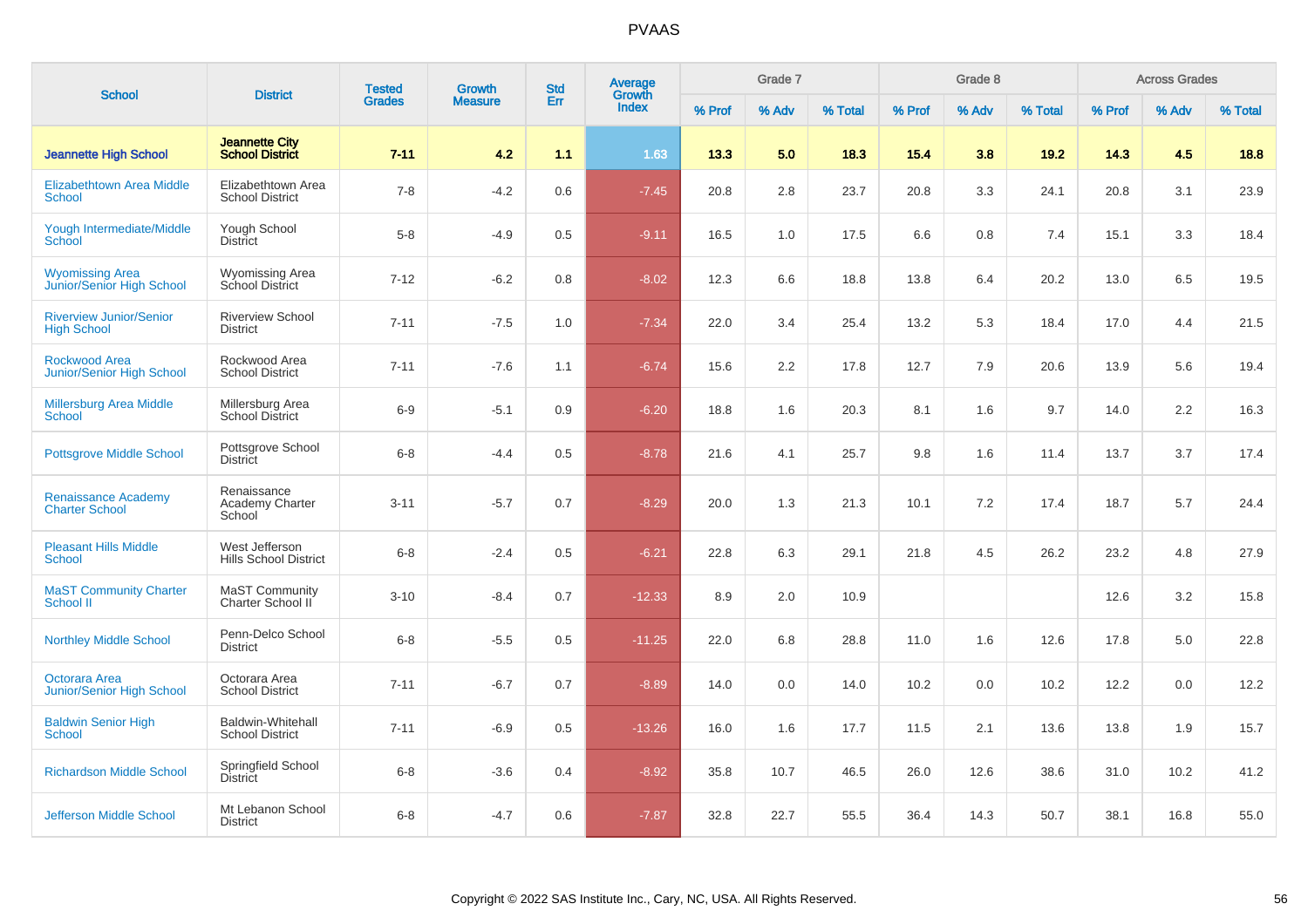| <b>School</b>                                         | <b>District</b>                                         | <b>Tested</b> | Growth         | <b>Std</b> | Average<br>Growth |        | Grade 7 |         |        | Grade 8 |         |        | <b>Across Grades</b> |         |
|-------------------------------------------------------|---------------------------------------------------------|---------------|----------------|------------|-------------------|--------|---------|---------|--------|---------|---------|--------|----------------------|---------|
|                                                       |                                                         | <b>Grades</b> | <b>Measure</b> | Err        | <b>Index</b>      | % Prof | % Adv   | % Total | % Prof | % Adv   | % Total | % Prof | % Adv                | % Total |
| <b>Jeannette High School</b>                          | <b>Jeannette City</b><br><b>School District</b>         | $7 - 11$      | 4.2            | 1.1        | 1.63              | 13.3   | 5.0     | 18.3    | 15.4   | 3.8     | 19.2    | 14.3   | 4.5                  | 18.8    |
| <b>Butler Area lhs</b>                                | <b>Butler Area School</b><br><b>District</b>            | $7 - 9$       | $-3.2$         | 0.4        | $-8.05$           | 15.4   | 9.1     | 24.6    | 16.7   | 9.1     | 25.8    | 16.1   | 9.1                  | 25.2    |
| <b>Spring-Ford Middle School</b><br>8th Grade Center  | Spring-Ford Area<br>School District                     | $8 - 8$       | $-2.9$         | 0.5        | $-5.36$           |        |         |         | 23.1   | 9.8     | 32.9    | 23.1   | 9.8                  | 32.9    |
| <b>Neshannock Junior/Senior</b><br><b>High School</b> | Neshannock<br><b>Township School</b><br><b>District</b> | $7 - 10$      | $-7.3$         | 0.9        | $-8.26$           | 20.0   | 7.0     | 27.0    | 15.6   | 3.9     | 19.5    | 18.1   | 5.6                  | 23.7    |
| <b>North Hills Middle School</b>                      | North Hills School<br><b>District</b>                   | $6 - 8$       | $-3.6$         | 0.4        | $-9.09$           | 28.2   | 11.6    | 39.7    | 21.9   | 9.6     | 31.5    | 26.8   | 10.8                 | 37.6    |
| <b>Lincoln Middle School</b>                          | Lancaster School<br><b>District</b>                     | $6 - 8$       | $-7.6$         | 0.6        | $-11.93$          | 4.6    | 1.6     | 6.2     | 5.3    | 0.0     | 5.3     | 5.0    | 0.8                  | 5.9     |
| <b>Penn Middle School</b>                             | Penn-Trafford<br><b>School District</b>                 | $6 - 8$       | $-3.6$         | 0.5        | $-10.09$          | 32.2   | 21.1    | 53.3    | 14.0   | 4.6     | 18.6    | 27.2   | 16.2                 | 43.4    |
| <b>Owen J Roberts Middle</b><br><b>School</b>         | Owen J Roberts<br><b>School District</b>                | $7 - 8$       | $-5.7$         | 0.5        | $-12.25$          | 28.3   | 12.5    | 40.8    | 22.8   | 5.5     | 28.4    | 25.8   | 9.3                  | 35.1    |
| <b>Phoenixville Area Middle</b><br><b>School</b>      | Phoenixville Area<br><b>School District</b>             | $6-8$         | $-6.0$         | 0.5        | $-12.94$          | 18.6   | 3.8     | 22.5    | 13.4   | 3.6     | 17.0    | 16.8   | 5.4                  | 22.2    |
| <b>Orefield Middle School</b>                         | Parkland School<br><b>District</b>                      | $6 - 8$       | $-6.3$         | 0.5        | $-13.03$          | 25.1   | 11.2    | 36.4    | 16.6   | 7.0     | 23.6    | 24.3   | 9.6                  | 33.8    |
| Abington Junior High<br><b>School</b>                 | Abington School<br><b>District</b>                      | $7 - 9$       | $-7.3$         | 0.5        | $-15.76$          | 23.9   | 6.4     | 30.3    | 15.0   | 1.1     | 16.1    | 20.2   | 4.2                  | 24.4    |
| <b>Beaver Area Middle School</b>                      | Beaver Area<br><b>School District</b>                   | $7 - 8$       | $-9.9$         | 0.8        | $-12.47$          | 22.3   | 13.4    | 35.7    | 17.1   | 7.2     | 24.3    | 19.7   | 10.3                 | 30.0    |
| <b>Dallas Middle School</b>                           | Dallas School<br><b>District</b>                        | $6 - 8$       | $-9.4$         | 0.6        | $-15.89$          | 18.1   | 6.3     | 24.4    | 17.9   | 0.0     | 17.9    | 20.3   | 3.0                  | 23.4    |
| <b>Wyoming Area Sec Center</b>                        | Wyoming Area<br>School District                         | $7 - 10$      | $-11.3$        | 0.8        | $-13.80$          | 9.4    | 3.1     | 12.5    | 7.4    | 1.8     | 9.3     | 8.3    | 2.4                  | 10.8    |
| <b>Trinity Middle School</b>                          | <b>Trinity Area School</b><br><b>District</b>           | $6 - 8$       | $-6.3$         | 0.4        | $-14.11$          | 21.6   | 8.0     | 29.7    | 15.3   | 3.2     | 18.6    | 19.2   | 4.8                  | 24.0    |
| <b>South Mountain Middle</b><br><b>School</b>         | <b>Allentown City</b><br><b>School District</b>         | $6 - 8$       | $-6.2$         | 0.6        | $-11.14$          | 2.4    | 0.4     | 2.8     |        |         |         | 2.2    | 0.8                  | 3.0     |